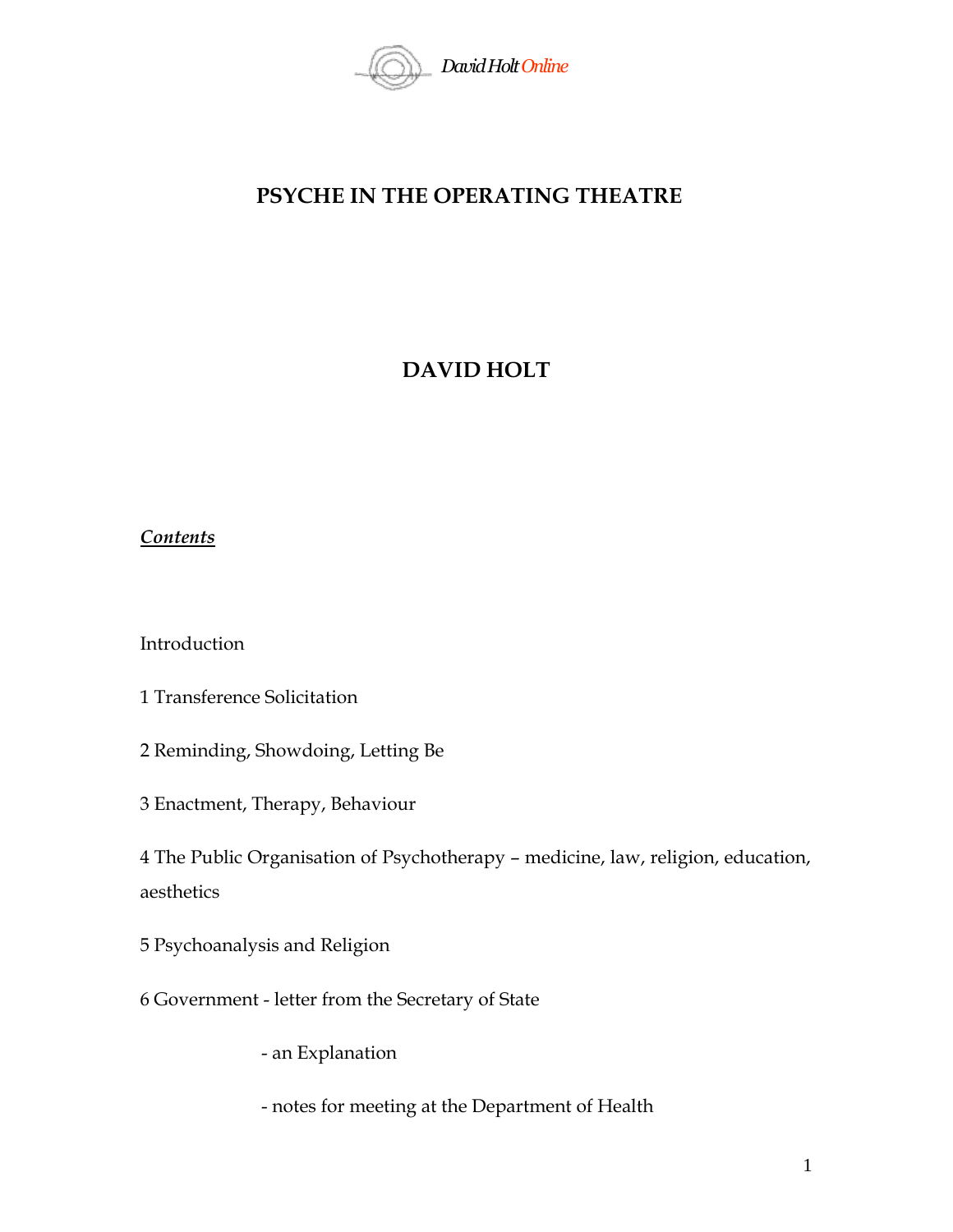

## **Introduction**

These papers, written over the last ten years, were all inspired, or provoked, by the debate that has been going on about the regulation of psychotherapy. I have collected them together like this so as to define my own position, and perhaps to suggest to others certain long term considerations.

The order in which they are presented is not chronological. The first, *Transference Solicitation*, was completed last. Although it originates in notes first written down in October 1993, it has been revised many times since. It developed immediately out of teaching work in supervision, and indirectly out of my interest in published and anecdotal reports of the work of the United Kingdom Council for Psychotherapy, the British Association for Counselling, and the British Confederation of Psychotherapists.

The other papers are all referred to in the first, and therefore amplify and help explain its argument.

*Reminding, Showdoing, Letting Be,* was written in 1989, and published in Harvest, the Journal of the C G Jung Analytical Psychology Club London, with a response by Renos Papadopoulos. In this I wrote:

"Thinking about how I would like to see psychotherapy organised and taught I have come to identify three movements or modalities. I think of these as movements of the mind and heart and intellect which are both spiritual and technical. I call them the re-minding, the letting be, and the showdoing. I believe that psychotherapy should be so organised and taught as to allow for the fullest possible exchange between these three modalities."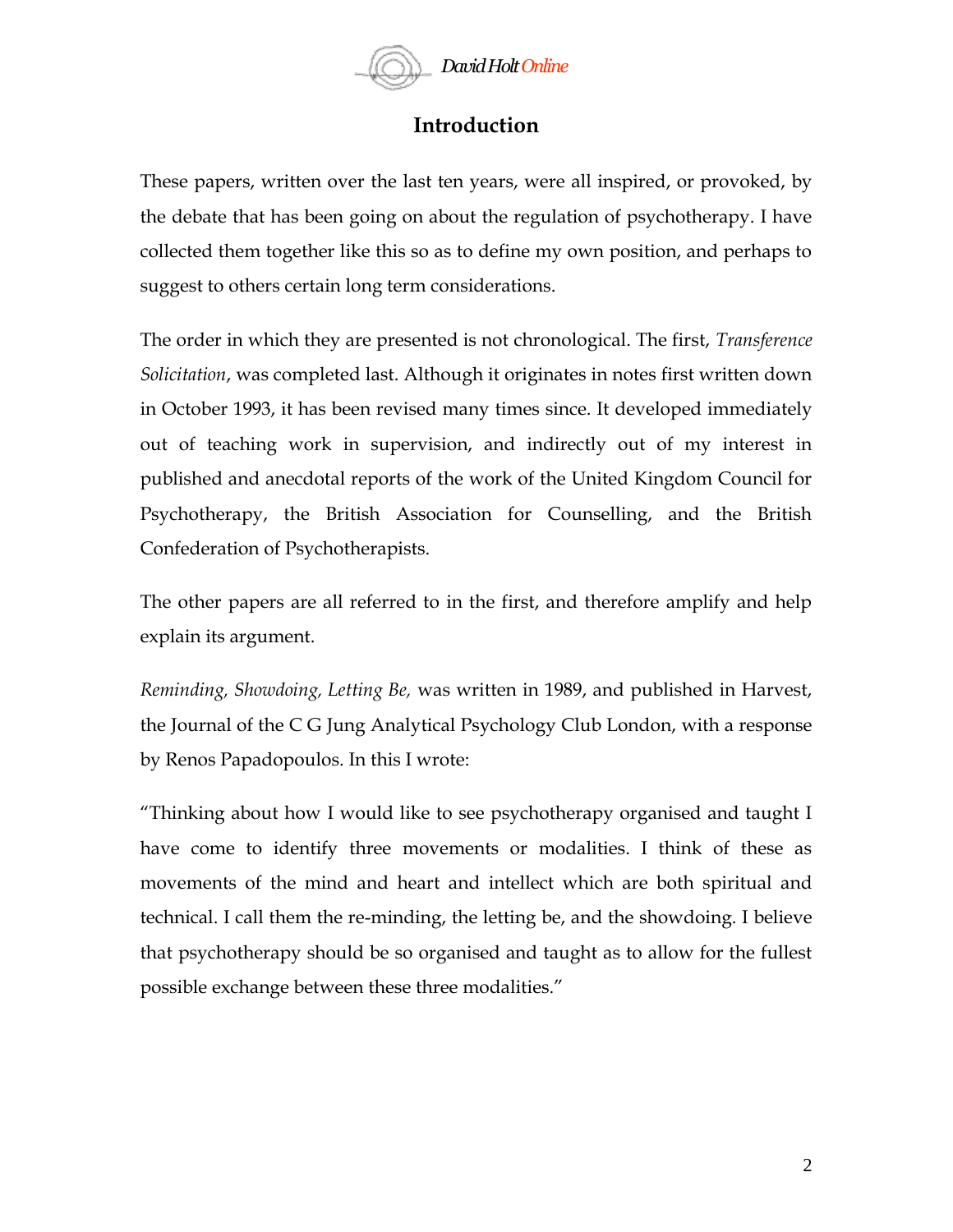

After ten years, and I think in particular of experience I have shared with others at the Oxford Psychotherapy Society, I remain convinced that this is what we should be working towards.

*Enactment, Therapy, and Behaviour*, was written as a chapter in the book *Dramatherapy*: *Theory & Practice 2*, edited by Sue Jennings and published by Routledge in 1992. It places my interest in "showdoing" in the context of theatre, in work that I began when I wrote my thesis at the Jung Institute in Zurich in 1965-6, and which continued from the mid 1970"s in association with the Sesame tradition, and in the interdisciplinary weekends at Hawkwood College in Gloucestershire.

*The Public Organisation of Psychotherapy* was written for an informal monthly group meeting in Oxford, and published subsequently in the *Bulletin* of the Oxford Psychotherapy Society, and the *Newsletter* of the Westminster Pastoral Foundation"s Institute of Psychotherapy and Counselling. In it I tried to look at our problems of organisation and definition from the point of view of Government.

*Psychoanalysis and Religion* was written for the Oxford Pastoral Counselling Service in November 1994.

Finally, I include three examples of personal exchange with Government. The first is a letter from the Secretary of State for Health to my Member of Parliament, dated 5th May, 1993, replying to my enquiry as to how I stood professionally. The second is the *Explanation* which I then wrote at her suggestion. The third are notes which formed the basis of a meeting at the Department of Health on 25th September, 1995.

I have left the layout of the various diagrams uneven so as to emphasise how tentative they are.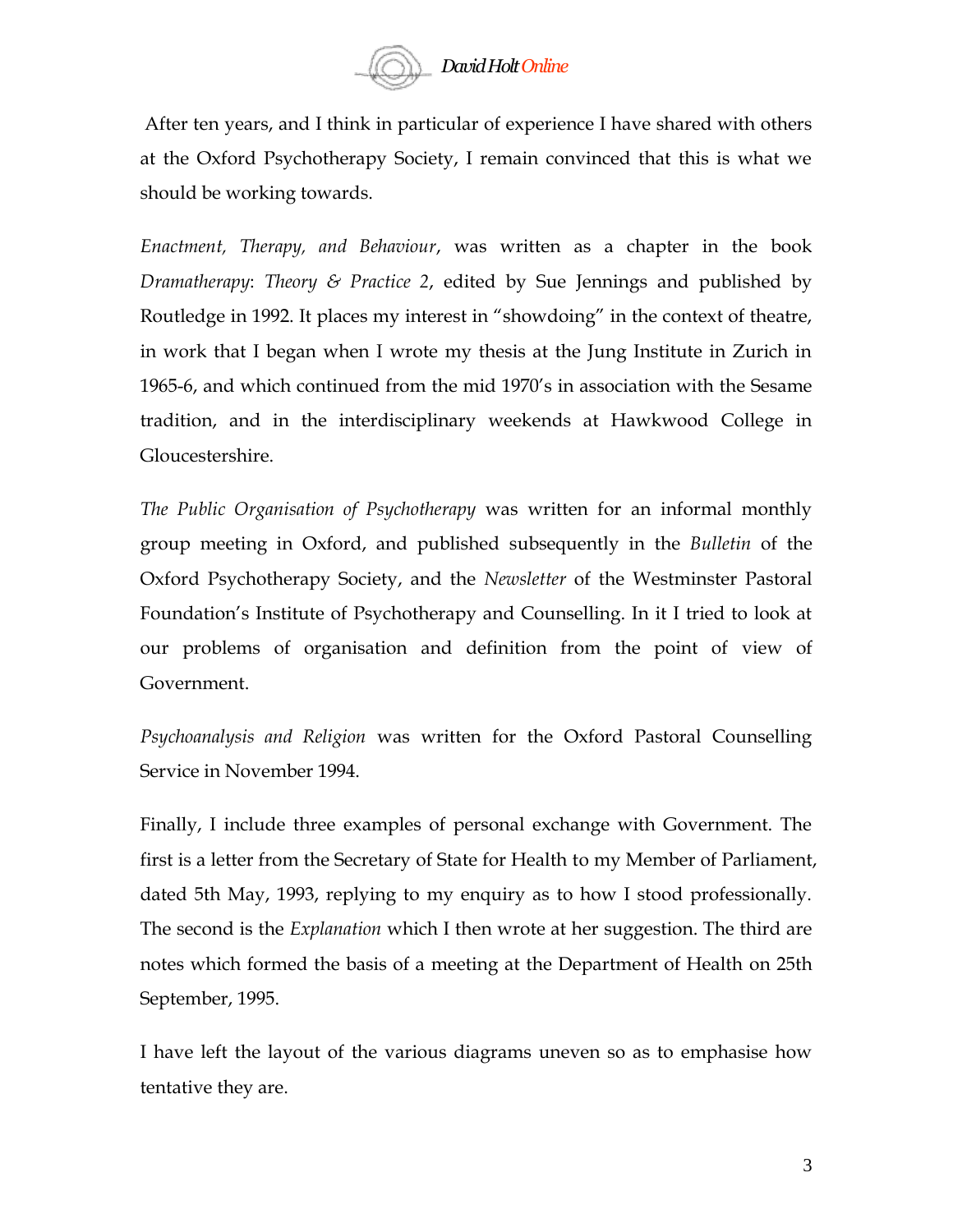

## **1 Transference Solicitation**

These notes were first written in October 1993, and revised in November 1994, March and October 1996, May 1997, and July 1998. They developed immediately out of teaching work in supervision, and indirectly out of my interest in the movement towards public regulation of psychotherapy and counselling.

Some background on this is necessary to put transference solicitation in context.

In July 1993 I had written a short "Explanation" of my professional standing, in response to a letter of the Secretary of State for Health of 5 May 1993. In that 'Explanation' I had asked

i) that religious experience, both as avowal and critique, should have more influence in the organisation of psychotherapy;

ii) that we develop a unified view of psychotherapy and counselling;

iii) that we air doubts about psychoanalysis and its influence;

iv) that clients, patients and their families be given more of a say.

I also referred to a much longer paper of mine, published in 1988. In that paper I had written:

""Thinking about how I would like to see psychotherapy organised and taught I have come to identify three movements or modalities. I think of these as movements of the mind and heart and intellect which are both spiritual and technical. I call them the re-minding, the letting be, and the showdoing. I believe that psychotherapy should be so organised and taught as to allow for the fullest possible exchange between these three modalities."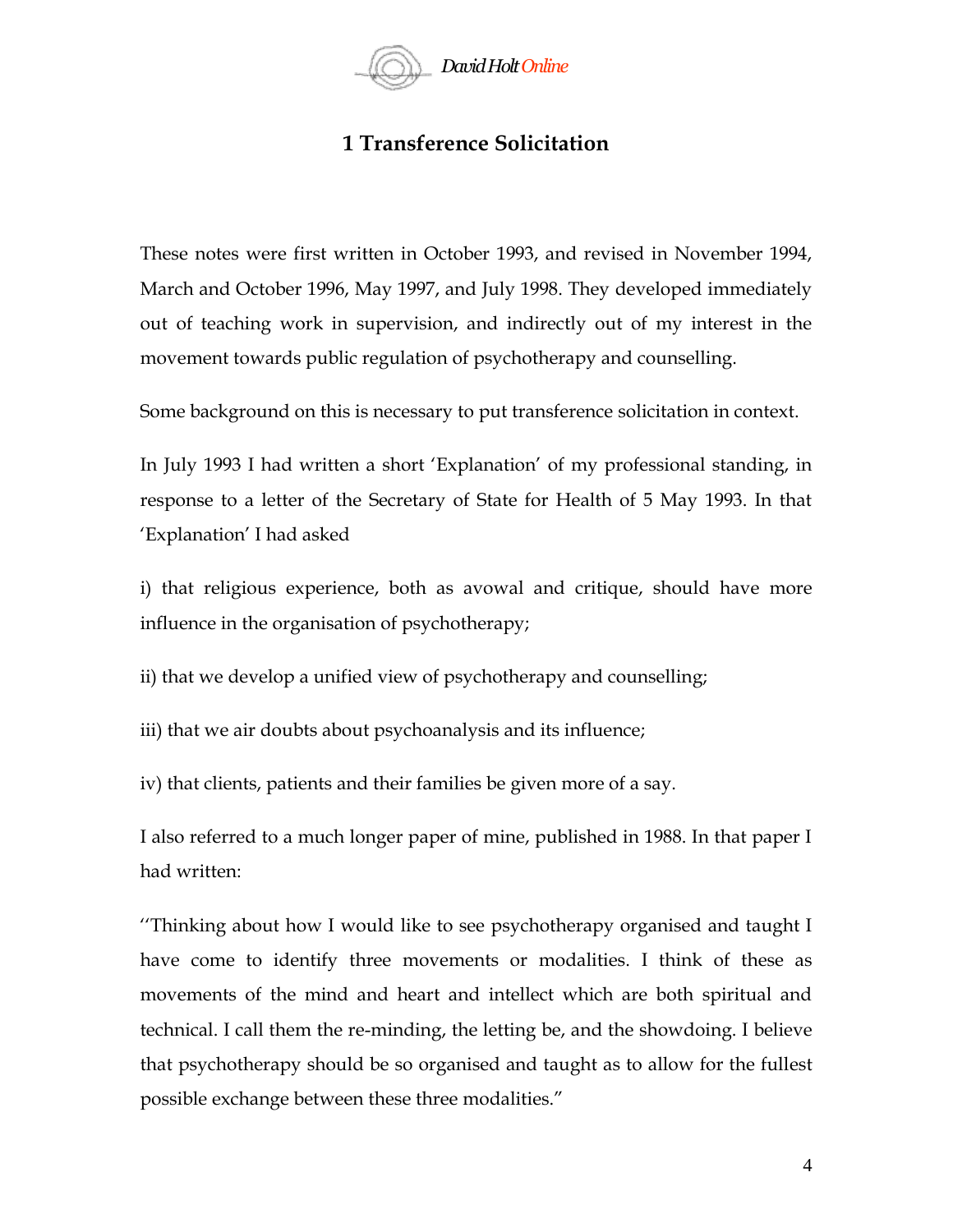

Subsequently I had taken this 'Explanation' further, and at a meeting at the Department of Health in September 1995 had presented a short paper arguing that proper regulation of psychotherapy and counselling must involve the public. What was needed was a participatory, rather than a protective, culture.

In these notes I try to relate that argument to professional interest in transference. Regulation must take account of the fact that our profession solicits transference. We need a culture in which those who are solicited can find their voice and register their vote.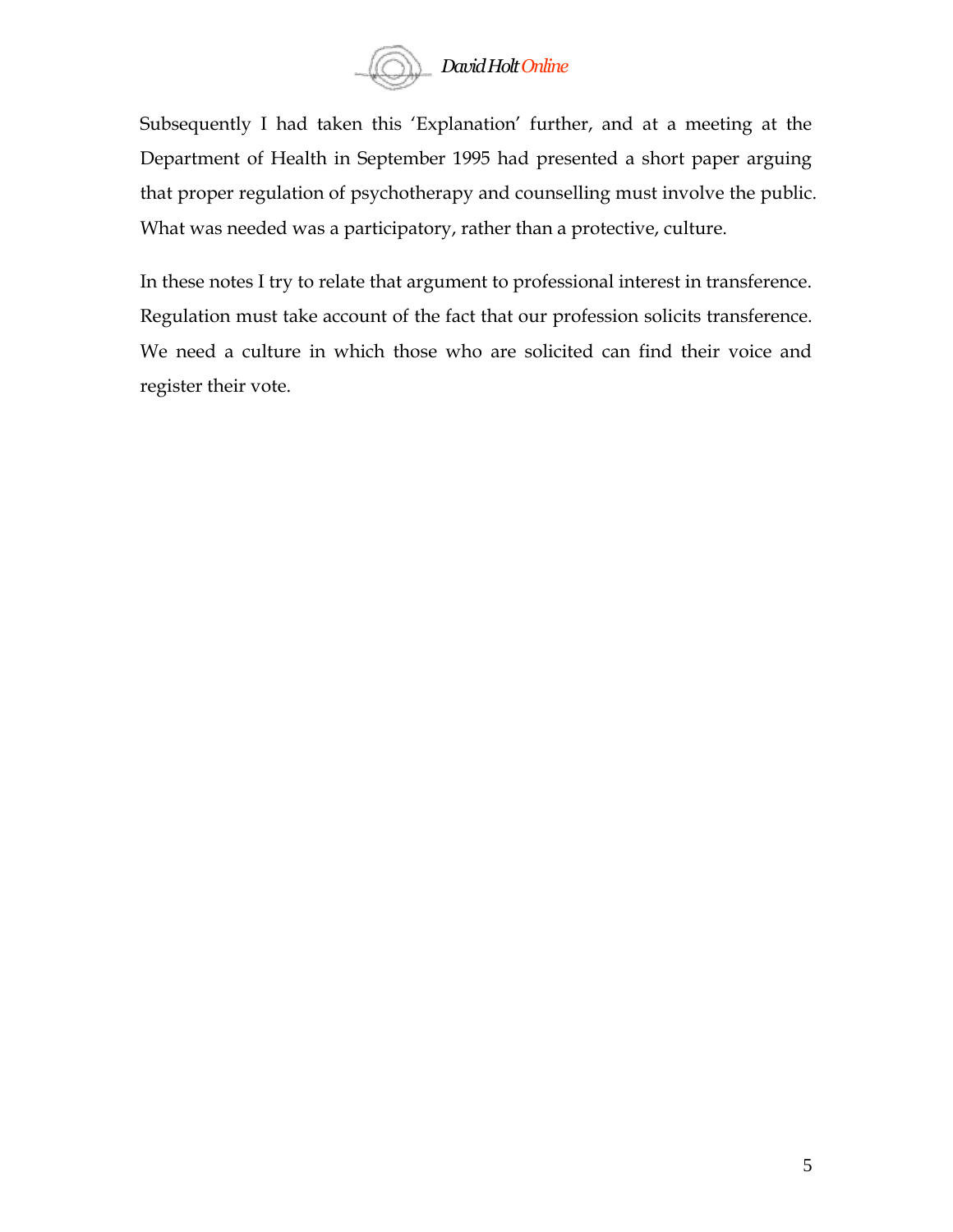

## *Solicitation*

I work in and with and through transference and countertransference. But I see both as grounded in what I call 'transference solicitation'.

Much of our professional talk about transference seems to assume that what happens is that the patient begins it all by projecting on to the therapist, and that the therapist responds by counter projections onto the patient But this is not how it goes. It is the therapist who begins it all, by putting herself forward in a way that solicits projections. She puts up a brass plate. He gets himself listed somewhere. She takes a job with a socially recognised label attached to it He has himself included on a grape vine of friends and colleagues through which all kinds of projections are already flowing.

Transference/countertransference doesn"t begin with the patient The patient comes into a situation which is already pulsing with transference solicitation, which already has channels of expectation to act as conductors. The studies of transference and countertransference in the textbooks and journals presuppose this matrix of solicitation. They don't scrutinise it.

As psychotherapy and counselling try to establish themselves as accountable professions there is pressing need for such scrutiny. I think the public rightly suspect of us of being up to something which we do not altogether own. In soliciting transference it is easy to presume more than is admitted.

These notes attempt an account of my own experience of solicitation. What I have to say is organised round four diagrams.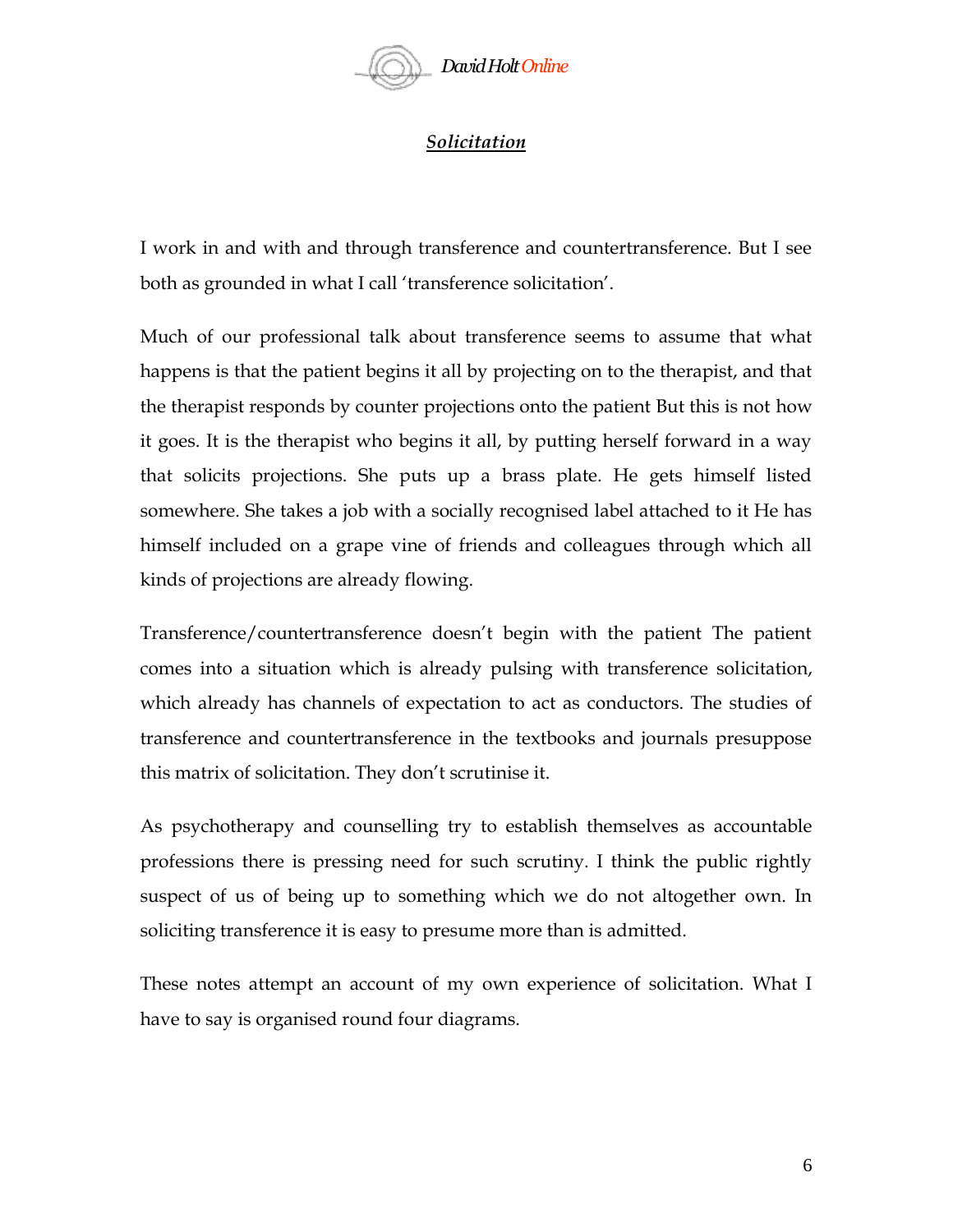

## *First diagram: transference and theatre*

My first version of this (known to colleagues and students as "the dramatic model') was drawn out in the early 1970's, when I had been practising for seven or eight years. It approaches transference through drama and theatre, and allows us to reflect on how making, knowing, and doing are related.

Working with transference can involve verbal interpretation. It can also involve performance, demonstration, and what l think of as "letting be", all of which are interpretive.

Interpretation is about meaning. Meaning can be discovered. It can also be invented. So whether it be verbal, performative, demonstrative, or letting be, interpretation partakes of both discovery and invention. We have to allow for both.

I have described in published papers how my attitude to transference and counter transference has been influenced by theatre. It was at the theatre that I realised that projection (of which transference is one example) is grounded in a field of solicitation. I have tried to draw out the field in this dramatic model. (I discuss the evolution of this model over twenty years of practice in the paper included here on *Enactment, Therapy, Behaviour.)*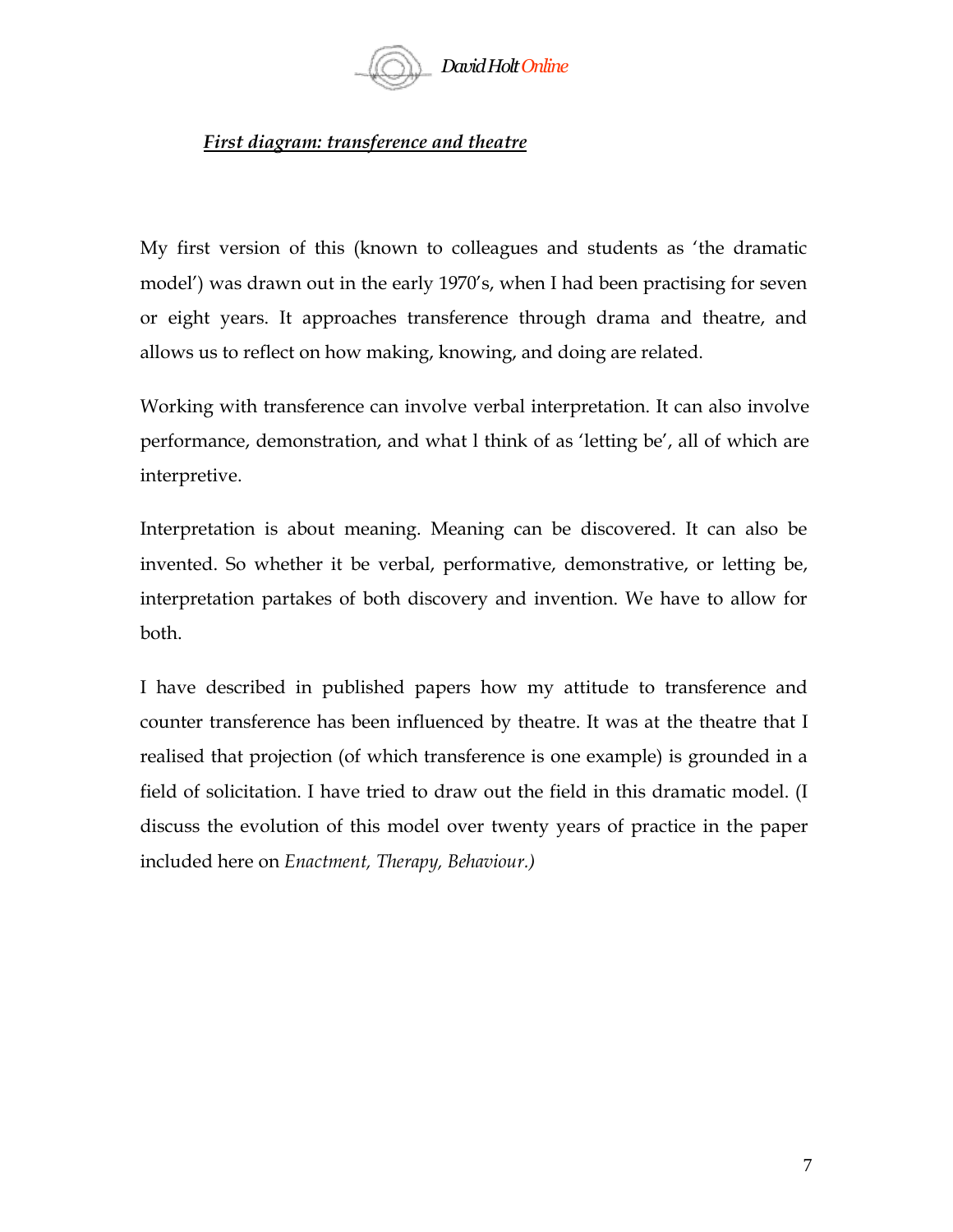

This allows for an understanding of interpretation as solicited by two kinds of making, discovery and invention, and indicates how it is possible to operate with both while maintaining the distinction between them.

Note for instance how it opens up a field which:

(1) recognises inventiveness (author) as existing in its own right, not as something that is learned from experience

(2) allows for both text (the vertical axis between author and plot) and performance (the horizontal axis between actor and audience), making it clear that neither can be reduced to the other, so that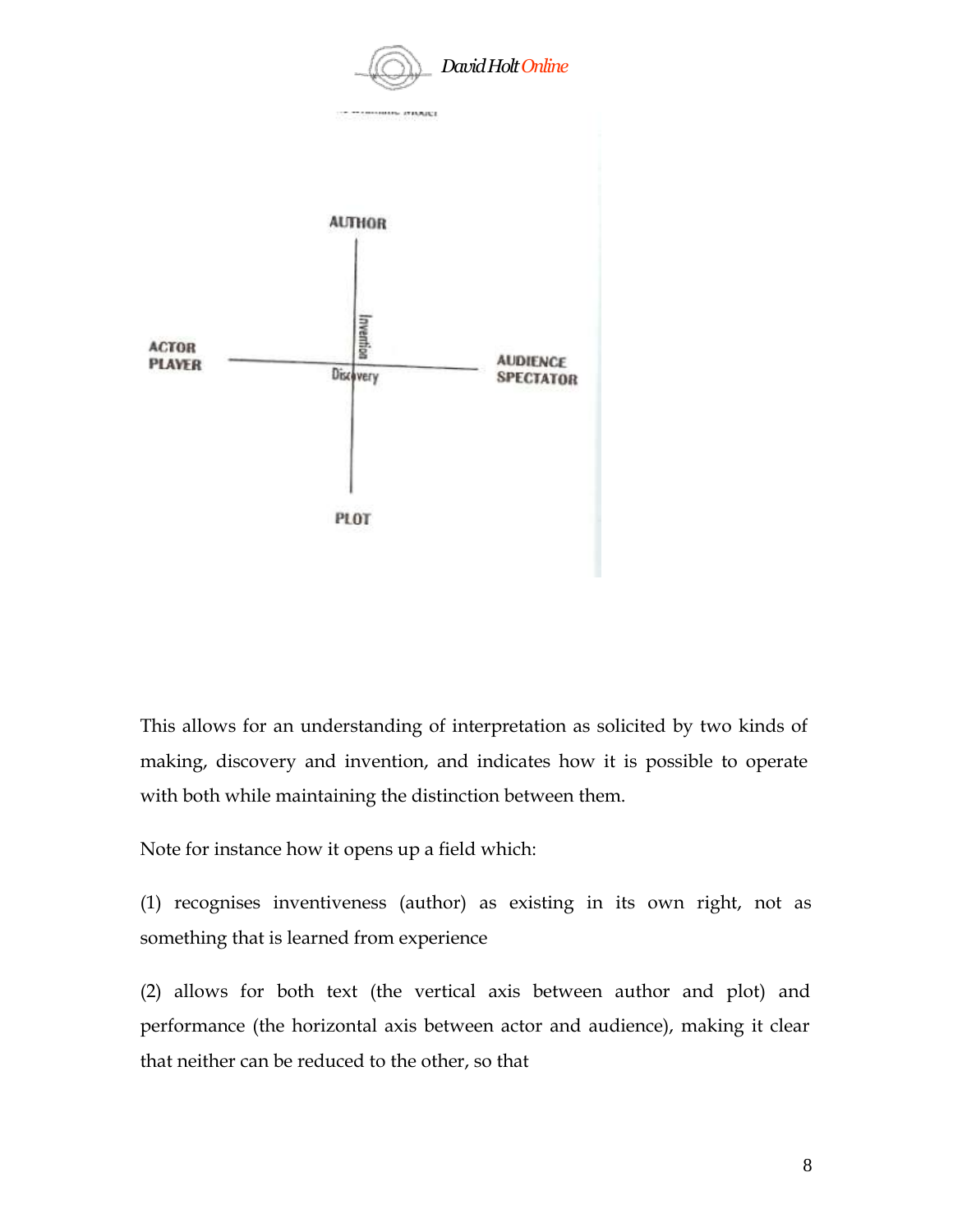

(3) performance calls for interpretation in terms of text, and text in terms of performance.

It seems to me that in much of our talk about transference there is an emphasis on the lower and right hand triangles of this model at the expense of the upper and left hand. The Author as maker is suspect. It is as if we believe that inventiveness is nothing more than a kind of discovery. Doing is subordinated to knowing. Interpretation apart from action is preferred, as apparently more detached, more clinical, more objective.

Psychoanalysis in particular seems to be grounded in suspicion of the Author 'position'.

There is something taboo about the arc between Actor and Author. Its theory of the unconscious collapses Author into Actor and Audience, thus authorising symbolic systems testable only by those who have themselves submitted to the test. The body is kept still. Movement ("acting out") is suspect. What I have called the modalities of *letting be* and *showdoing* are radically devalued. Actor"s access to Author, and Author's need for Actor, are collapsed into transference interpretation. Psychoanalysis thrives on teachings and trainings which foster such collapse.

And it does not exist in a vacuum. In soliciting transference its practitioners profit from, and contribute to, wider cultural collapse of Author into Actor and Audience. (See George Steiner"s book length discussion of the question "is there anything in what we say?" in his *Real Presences*, Faber 1989.)

My work owes much to psychoanalytic suspicion of the Author. It influences my approach to story and dream and symptom. I value the way it allows access to the body"s imagining of itself. But I cannot accept it as defining a profession.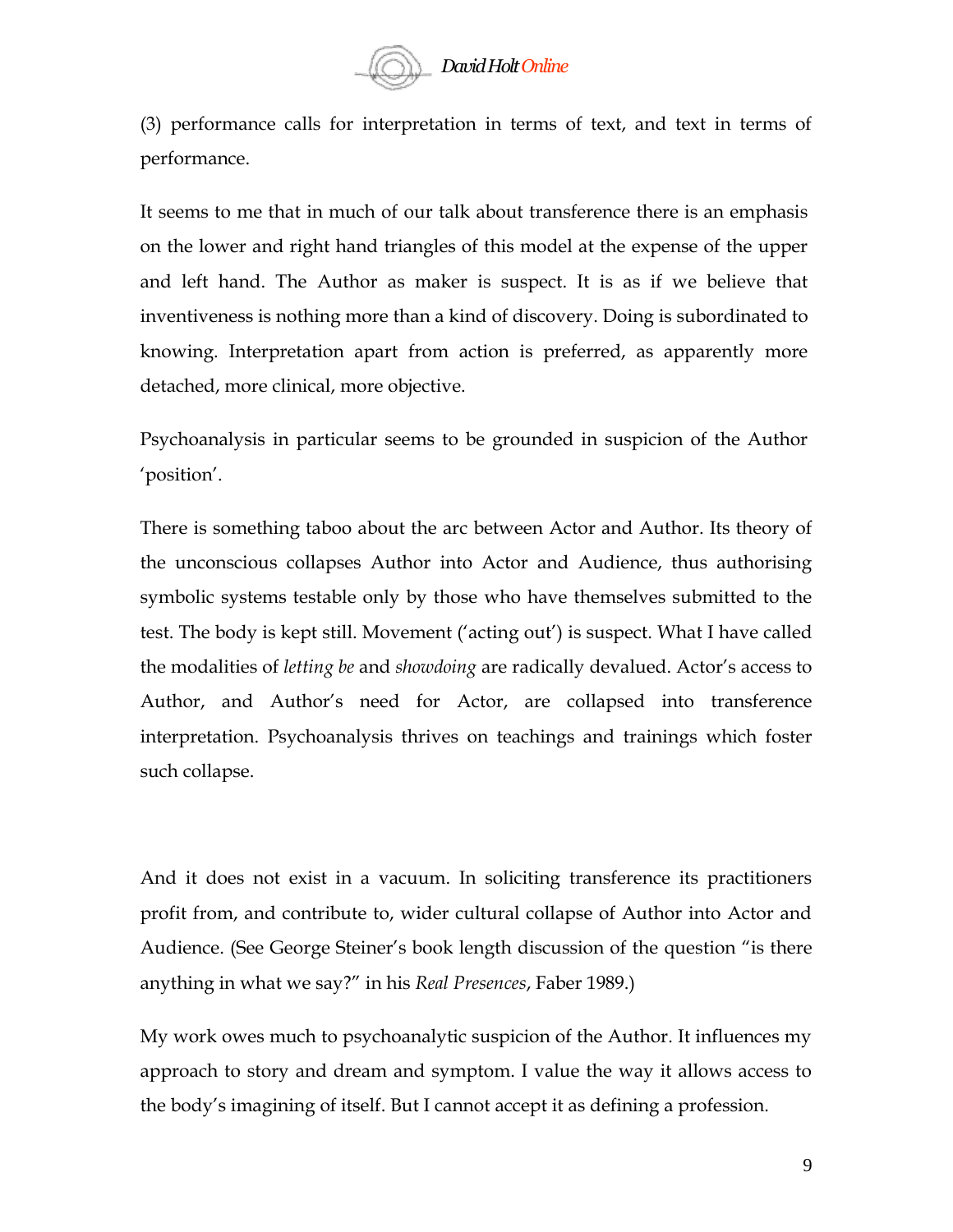

On the contrary, it seems to me that it revokes the very idea of a closed profession. To be suspicious of Author is not just a state of mind. It is to take up a position. It is an act, a *worldly* act. It situates us *in* the world and it is constitutive *of* the world. In soliciting transference we assume some responsibility for that act.

We need the help of those right outside the psychoanalytic tradition. Psychoanalysis contributes to, and is fed by, a wider cultural, historical, theological, "hermeneutics of suspicion" (to use the term Paul Ricoeur gave us thirty years ago in his study of Freud), or "charisma of uncertainty" (to use Stephen Logan's term in his essay on "Challenges to psychotherapy in the postmodem age" in *The Times literary Supplement* of September 27, 1996). Public discussion of what we are up to in soliciting transference has to take into account this wider cultural investment in suspicion of Author.

So I have redrawn the dramatic model to open theatre into world.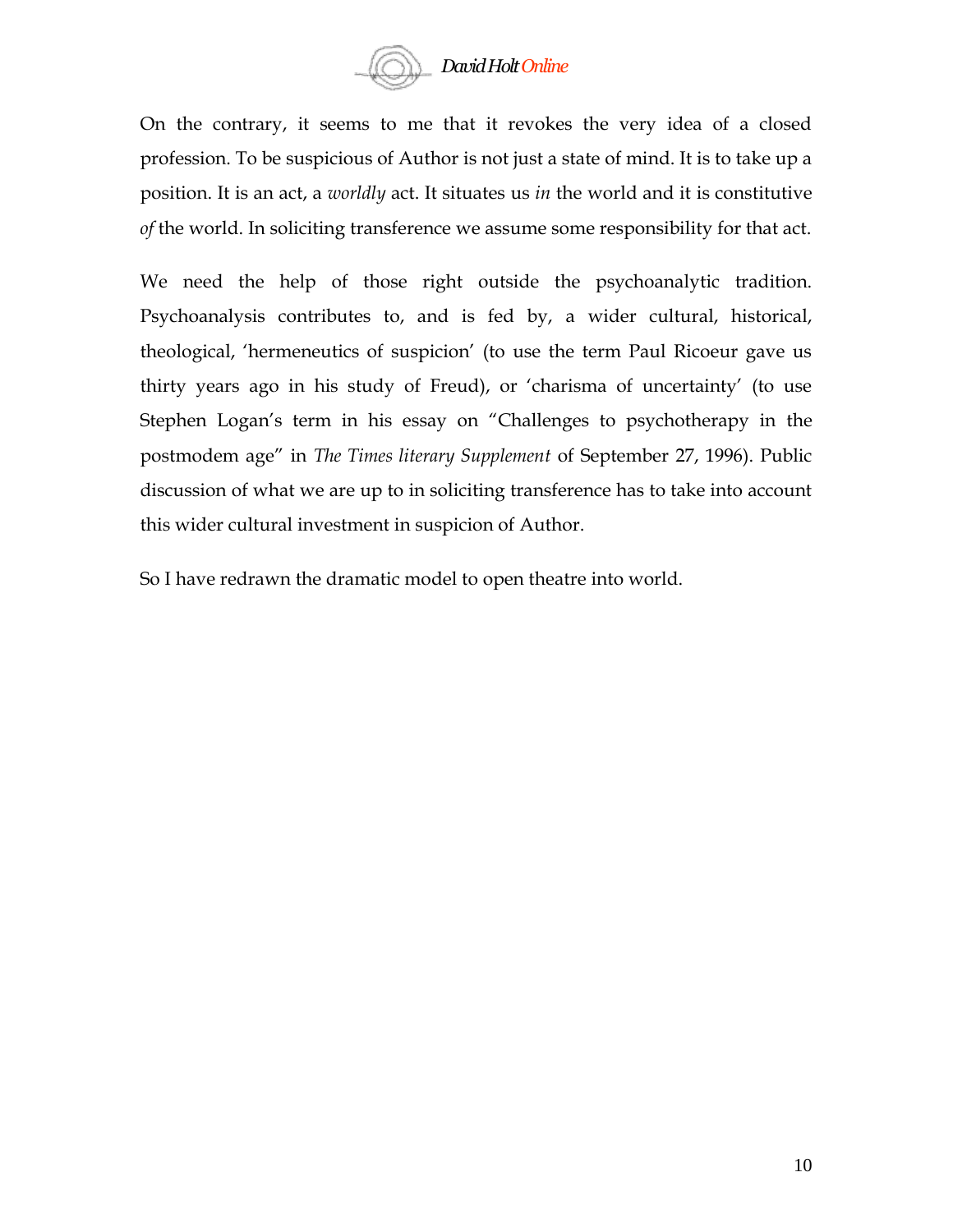

#### *Second diagram: transference and the make up of the world*

We live, contrarily, in a contrary world. (I pronounce the 'a' long, as in 'Mary, Mary, quite contrary, How does your garden grow?"). It is a world in many ways at cross purposes with itself. There are lines of force and intention and desire which need to interact, to exchange, to 'be crossed' as in the breeding of plants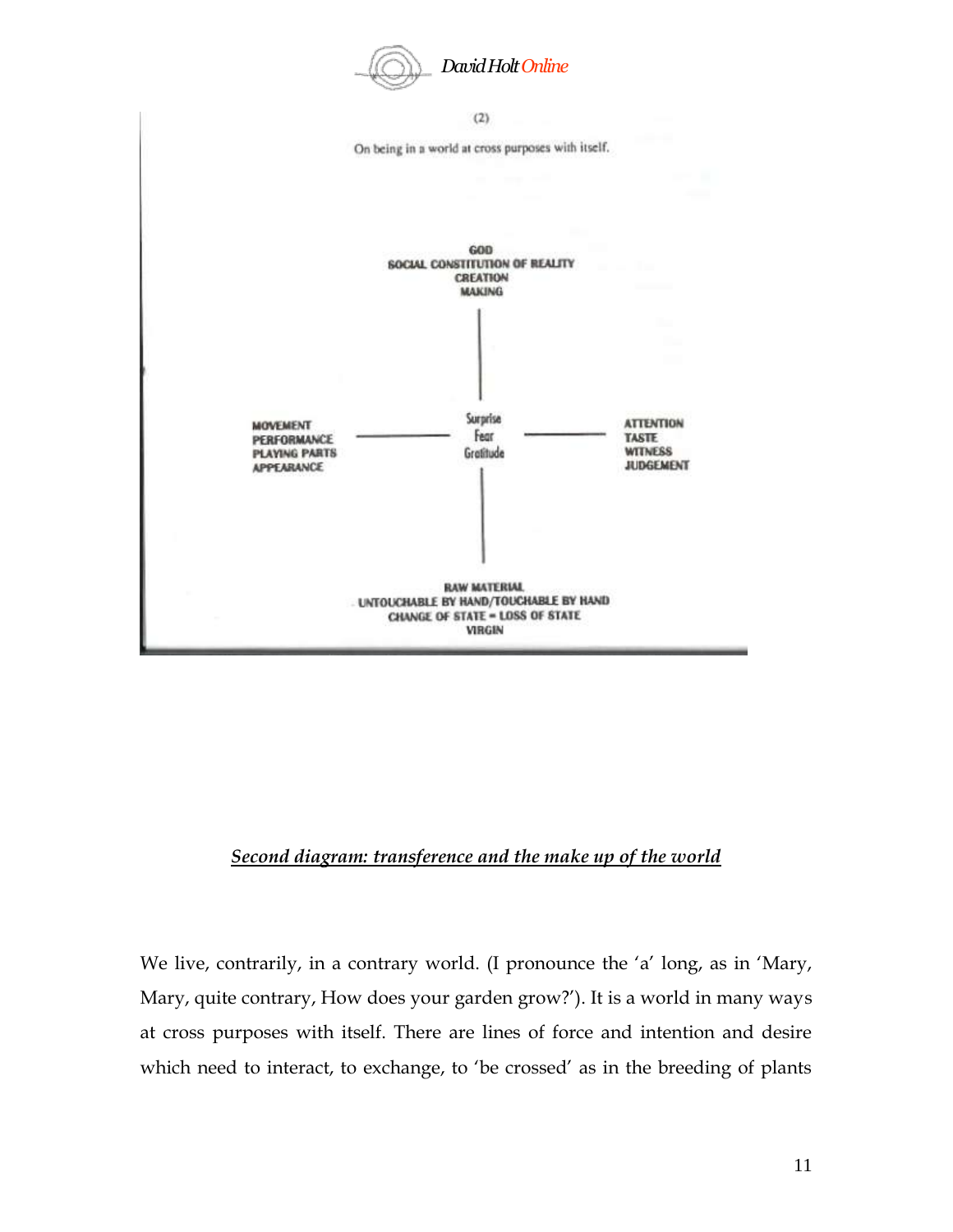

and animals. But they also cross each other, contradicting, thwarting, frustrating, perhaps even double crossing themselves.

How is this contrary world made up? How do we participate in the making? How are our suspicions of that making brought into play and put to work?

I believe that transference solicitation is made possible by a shared investment in questions like that Our profession draws on public investment in the make up of a contrary world. What are our credentials for doing so?

This is what we are being asked to give an account of. Much has been written on the need for the individual to be creative. But if we are claiming a competence in making sense of the contrariness of both world and person then surely we have to allow questions about creation to arise and to be argued which go beyond individual creativeness. This second diagram is an attempt to show how this can be done.

Fundamental here is the idea of projection as a making, as one way in which we participate in an act of creation. Creation is projective. Transference solicitation arises out of our investment in that project. It assumes that there are connections between the make up, the creation, of the world and whatever it is that invites interpretation, and that "we have an interest in" those connections. This assumption underwrites our work.

In drawing these axes at right angles to each other I am trying to picture a field in which these assumptions can be brought into the open and then tested. The words placed at the four points of the diagram are to remind us that this bringing out into the open and testing is not just a matter of psychology. It is a worldly act. It concerns our being in a made up world.

To emphasise this point, consider religion and law.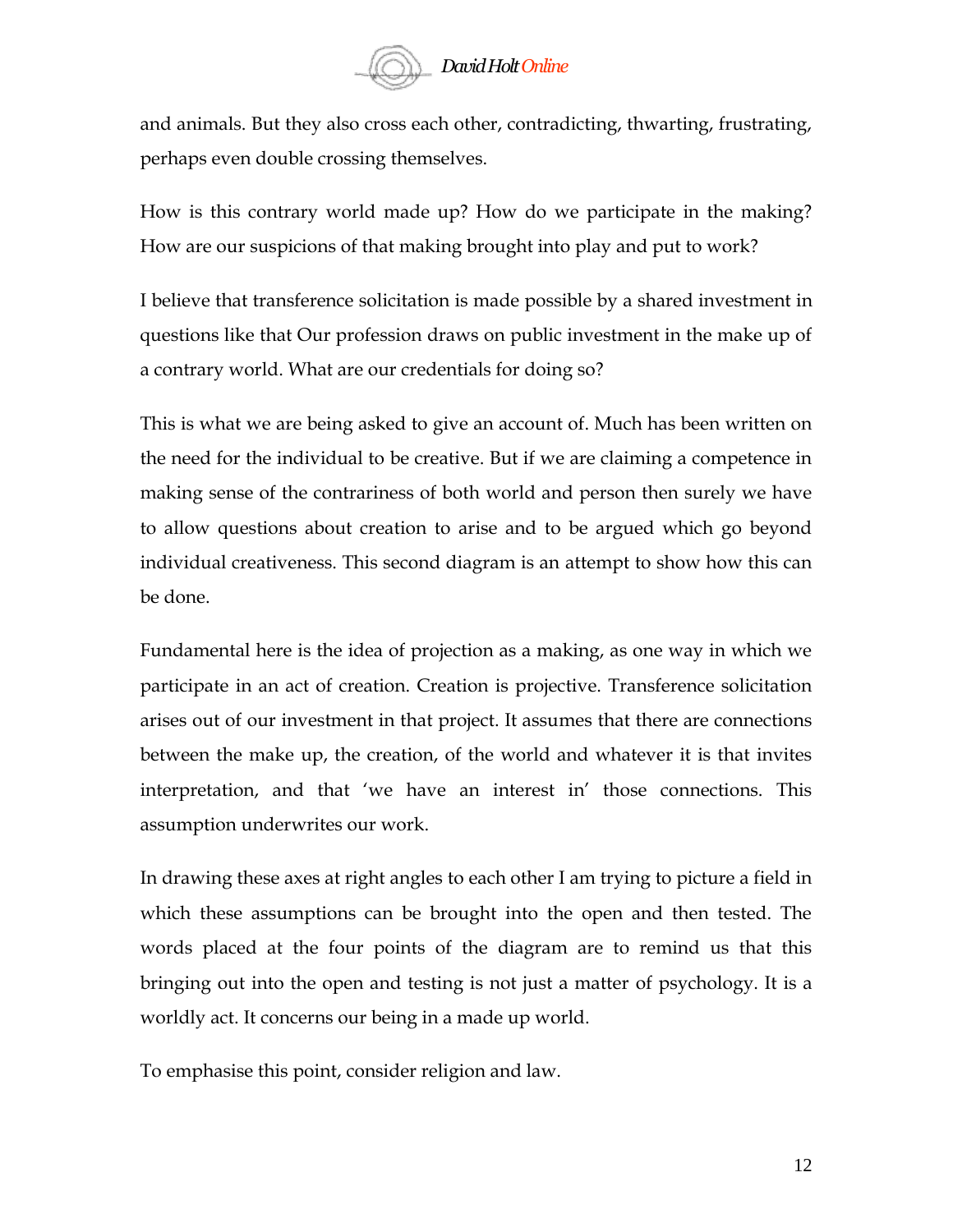

As regards religion: if we are to be suspicious of Author and yet also to be able to trust that things do make sense we need to allow for the difficulties of making and being made, for the difference between maker and made. It is irresponsible to solicit transference unless we are reflecting on and researching this difference. What is it like to participate in an act of creation, to be both maker and made? How are they different? How do we incorporate the difference? Howdo we account for it? Whatever else transference is about, it must include some response to that question.

Surely such response must refer to the presence or absence of God. We may not believe in God, but we must talk of God. We must air religious conviction, refusal, doubt, terror, confusion. Otherwise our suspicion of Author remains untestable.

It is a matter of feeling. In our work questions arise about the difference between maker and made which evoke feelings of trust and betrayal, hope and despair, purpose and intention, which are religious. If we don"t call them that their proper force is deflected: We cannot get our suspicion of Author into play between us without talk of God.

I know that bringing God into the conversation is socially embarrassing. But we need that embarrassment. If our regulatory bodies try to avoid it they will not engage with the pervasive cultural influence of suspicion of Author and our public will not be helped to find their own voice with which to challenge our presumptions.

So this second diagram is designed to open questions present in the dramatic model into God questions. They are questions like: why does Author need the play between Actor and Audience to realise Plot? Do Actor and Audience have to take account of Author"s intention? What if Author cannot recognise its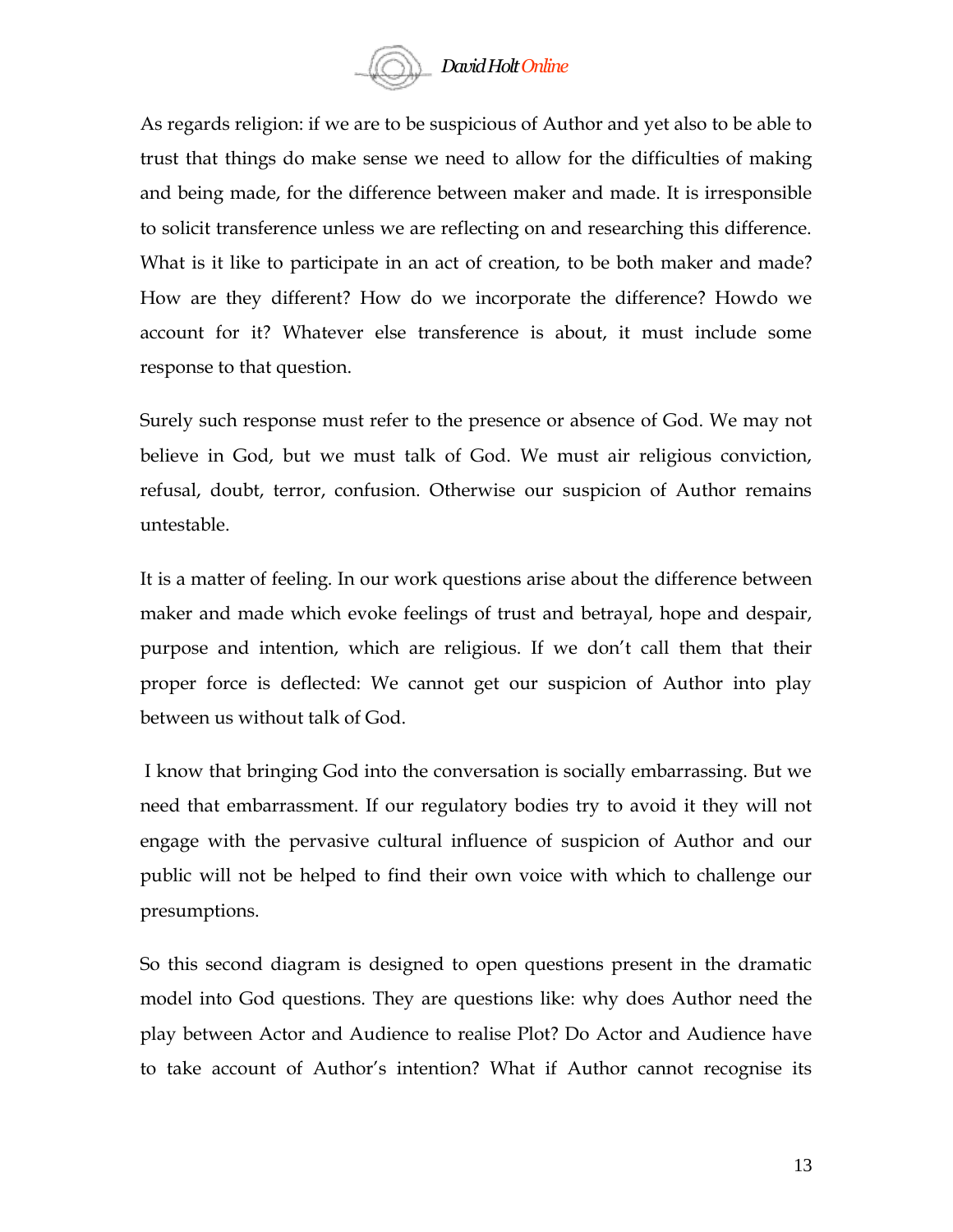

creation in the Plot as realised between Actor and Audience? How is Plot affected if Author loses interest in its creation?

These are questions about the making of meaning. "I had the meaning once, but it has gone missing". "I know there must be a meaning, but I can"t find it". "I know what it means, even if nobody else does". ""There never was a meaning: I've been conned (or, you have conned me)". (Was it G K Chesterton who said: "I've seen the truth, and it doesn't make sense"?) Or simply, terribly simply: "there is no meaning".

We meet all these in our work. The meeting can be appalling, tantalising, delusional, banal. What can we make of such confusion, such expectation, such disappointment? I don"t believe it is possible to do justice to the feelings at stake when we meet each other in the making of meaning without talk of God.

As with religion, so with law: how do we test our suspicion of Author in the domain of law? Laws are made, laws are kept, laws are broken. We are both free and bound to move between the three. It is because we are involved in their making that keeping law and breaking law don"t cancel each other out. Between the keeping and the breaking we test the powers and limitations of the making. This is what some of us refer to as the political process. Or, if we are more anthropologically inclined, as the social construction of reality.

We are both free and bound to move between making, keeping, breaking law. Our work as psychotherapists and counsellors is constantly manoeuvring round this dilemma. To get close to what is at stake here, for society as well as for individual, we have to recognise that law involves feeling that is religious. Like it or not, transference solicitation involves us in the politics of religion. Listen to talk about 'ethics' in our profession. Isn't there something overdetermined in the tone of our voices, as if the word is loaded with an excess of meaning? I suspect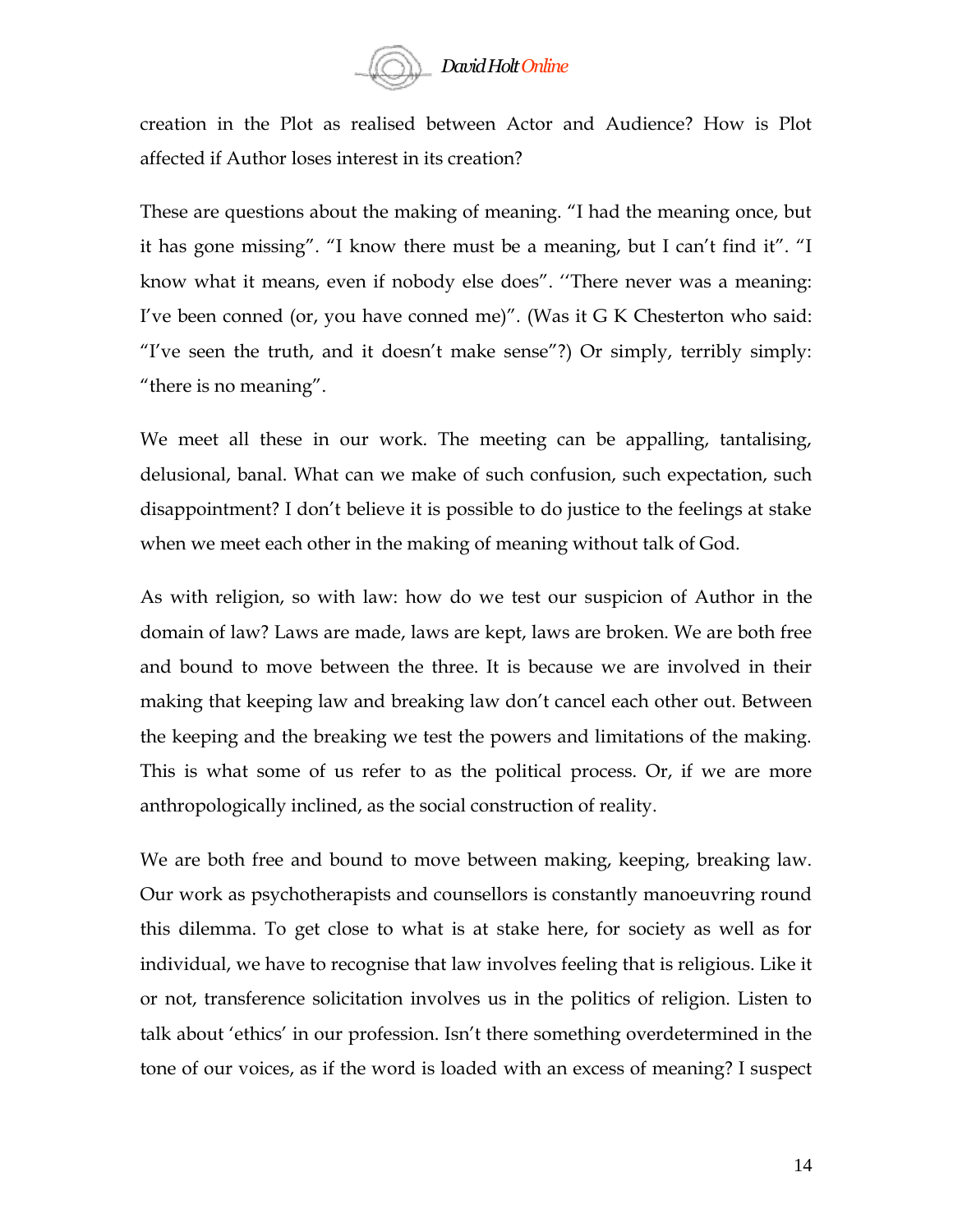

that in talking about ethics we are often referring, shyly, evasively, nervously, to what an older tradition has called 'practising the presence of God'.

The three words at the centre of the diagram are intended to help us talk about such practice. They are chosen to focus reflection on our personal awareness of, and response to, creation, to what it is like to be, ourselves made up, in a made up world.

We begin with surprise (wonder might be a better word), surprise which can astonish us so much that we cry out, tremble, perhaps even fall to the ground. Then there is our response to such surprise. I see this as having two faces: of fear, and of gratitude. To research the difference between maker and made we have to own to a mix of fear and gratitude in the face of our being in this world.

I draw the two axes at right angles to each other in order to allow for religious questioning of the difference between maker and made. I am trying to picture a field of behaviour and argument in which this difference can be owned. But remember: my diagram explains nothing. It suggests a field within which public enquiry into psychotherapy and counselling can include the politics of religion instead of bracketing it out.

To clarify connections between religion and law we can talk of cognitive affect, or affective cognition, as it arises between maker and made. Affect and cognition of this kind presuppose a special surprise. To incorporate them in experience we have to own that creation, the sheer givenness of personality and world, surprises us in a particular way, in a way that leaves us, willy-nilly, suspicious.

This is where we need to allow the other two words at the centre of the diagram to develop their full force. Fear and Gratitude. Gratitude and Fear. If we are really to bring our suspicion of Author into play, to put it to work, we have to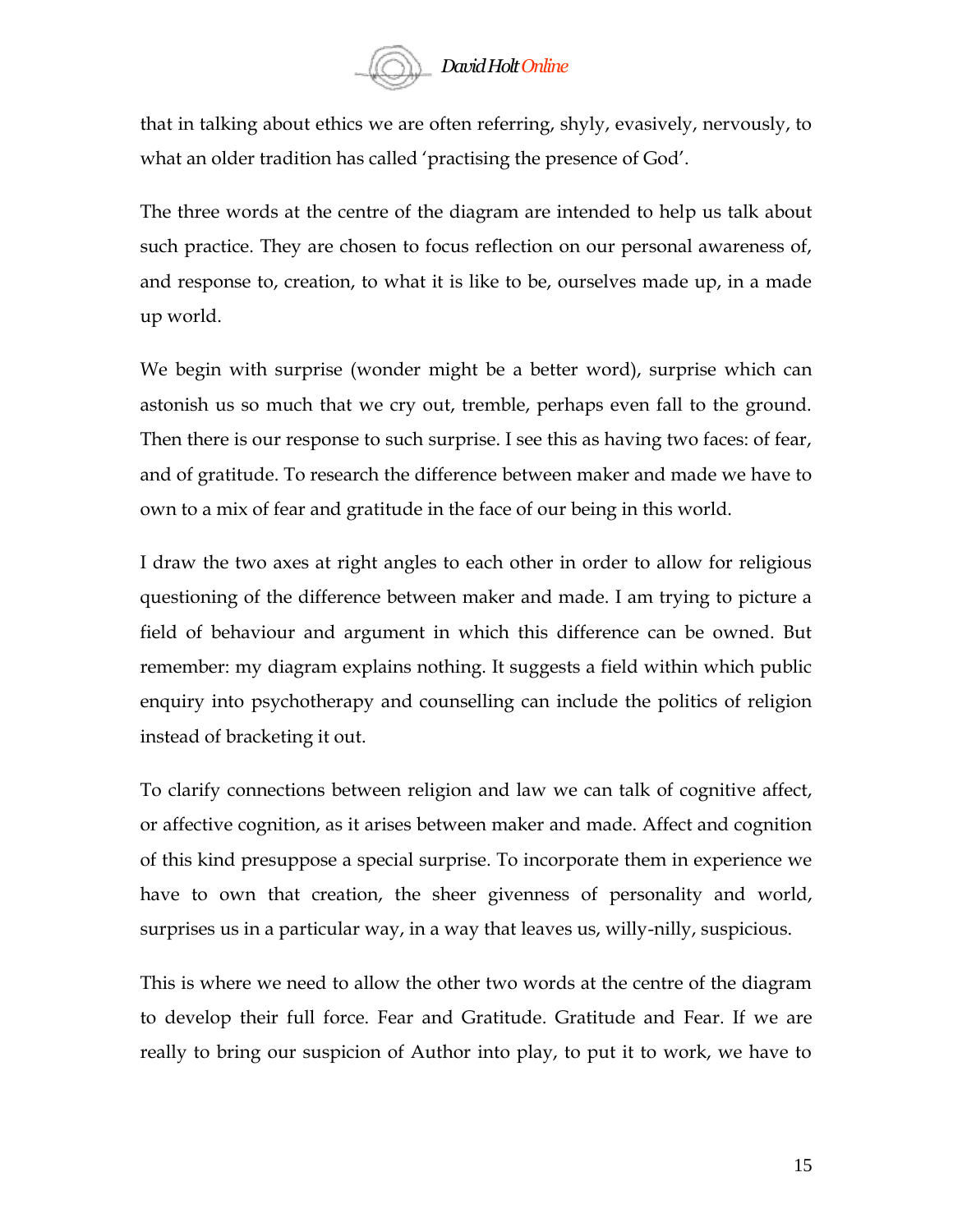

allow that our surprise at creation leaves us in, puts us into, a state of both fear and gratitude.

We can illustrate this with reference to the words towards the bottom of the diagram. If we place ourselves in the position of "raw material" (perhaps it ought to be spelt out more fully as "the made up out of") what is creation like? What the maker understands as creation, the made up out of can experience as loss, waste, spoiling, abuse. Between maker and the made there has to be room for fear as well as for gratitude, for resistance that is both raw and virgin. If our public is to judge the work we do, and if we are to own up to what we do in soliciting transference, we need a meeting place in which 'the made up out of' can find its voice in the presence of the maker. My third diagram is an attempt to picture such a meeting place.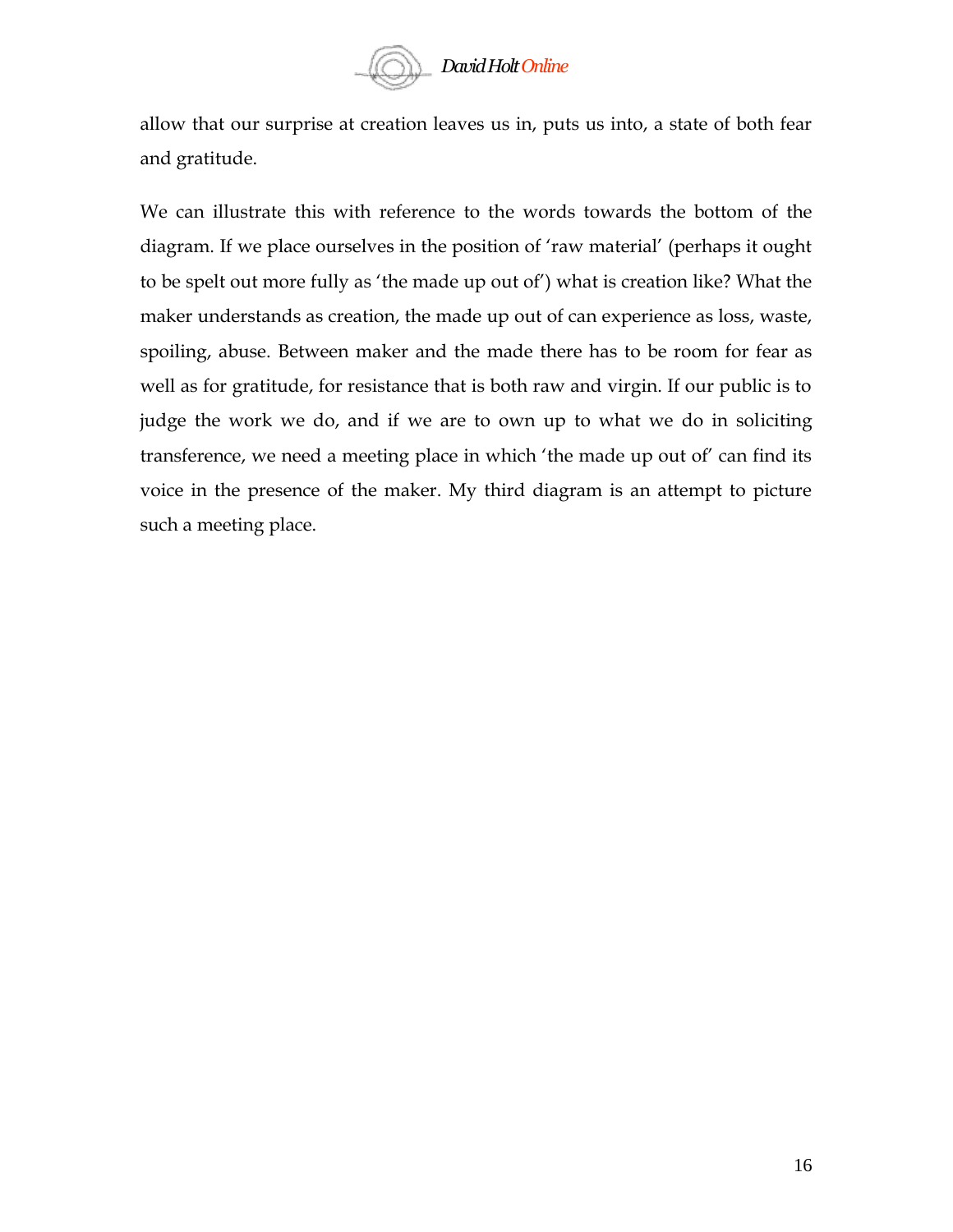

# *[David Holt Online](http://davidholtonline.com/)*

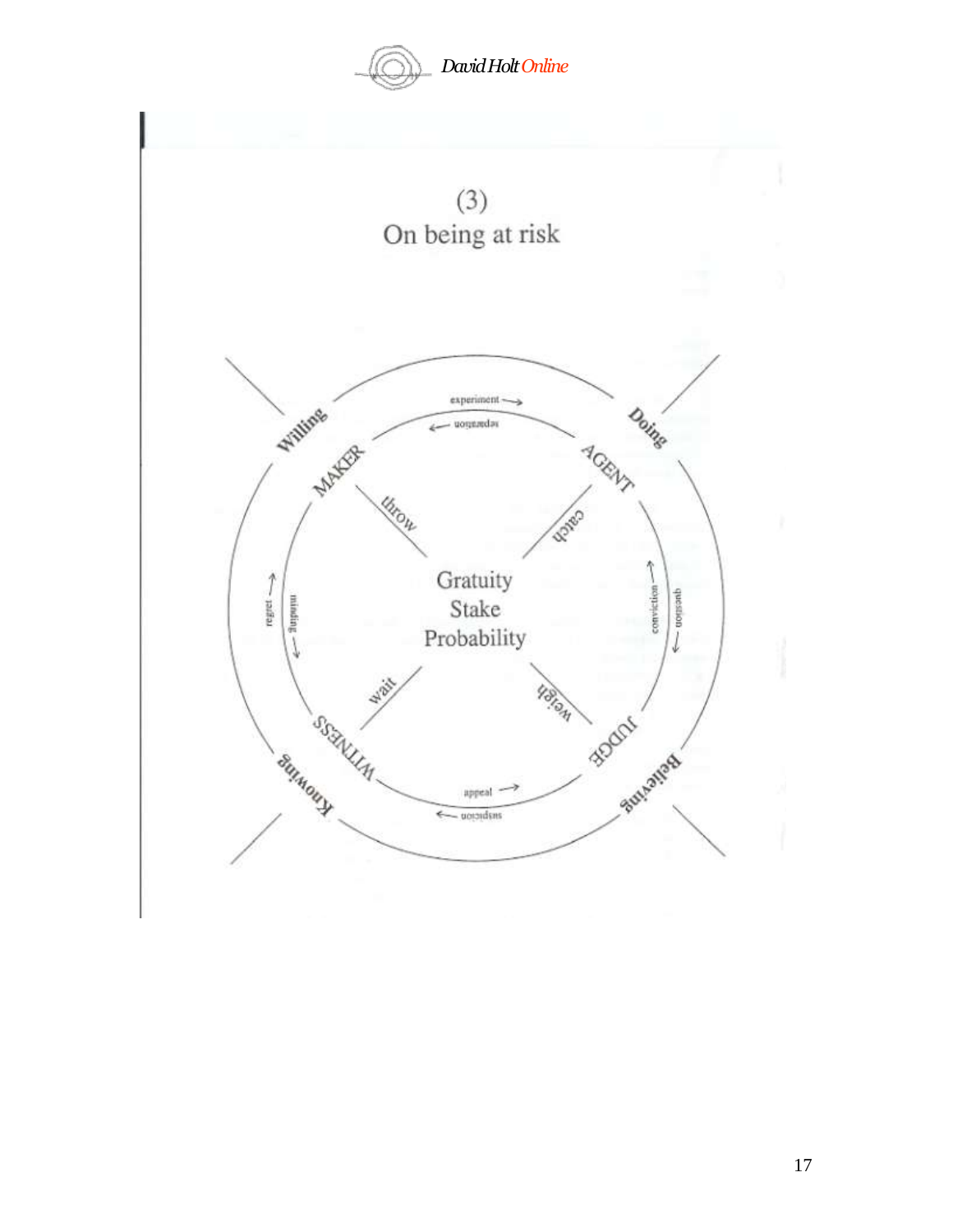

## *Third diagram: transference and risk*

a) In introducing this I want to refer to the paper on the *Public Organisation of Psychotherapy,* in which I argue that our practice covers five areas of experience usually thought of as distinct from each other: medicine, law, religion, education, aesthetics. My third diagram is an attempt to place transference solicitation in a context that includes all those five words.

b) I have realigned the axes to suggest the possibility of rotation through a field. Maker and Judge, Agent and Witness, are set opposite each other to make room for the risk of creation. We are trying to bring judgment to bear on making. This allows us to be suspicious of Author, while keeping our suspicions themselves under scrutiny. We are not conflating Maker and Judge (as psychologies of the unconscious can so easily do). This opposition is necessary if we are to bring risk into our field of cross examination, and allow "the made up out of" to find its voice over against the presumption of the maker.

Maker must be exposed to the risk of judgment, Judge to the risk of invention, so that we are both free and bound to move between the keeping and breaking and making of law. We are bringing Witness to bear on action, making it clear that Agency is always in the presence of Witness. Interpretation does not follow on from behaviour. They are both carried on performance.

c) I have put three words at the point where the axes intersect so as to place a) risk (stake), b) the affect associated with risk (gratuity), and c) the cognitive response to risk (probability), at the centre of our field. If the model is to act as a compass rather than a grid, it is this mixture of affect and cognition which enables it to turn, and gives it direction. I am trying to suggest that the circulation of energy and attention between judgment and making depends on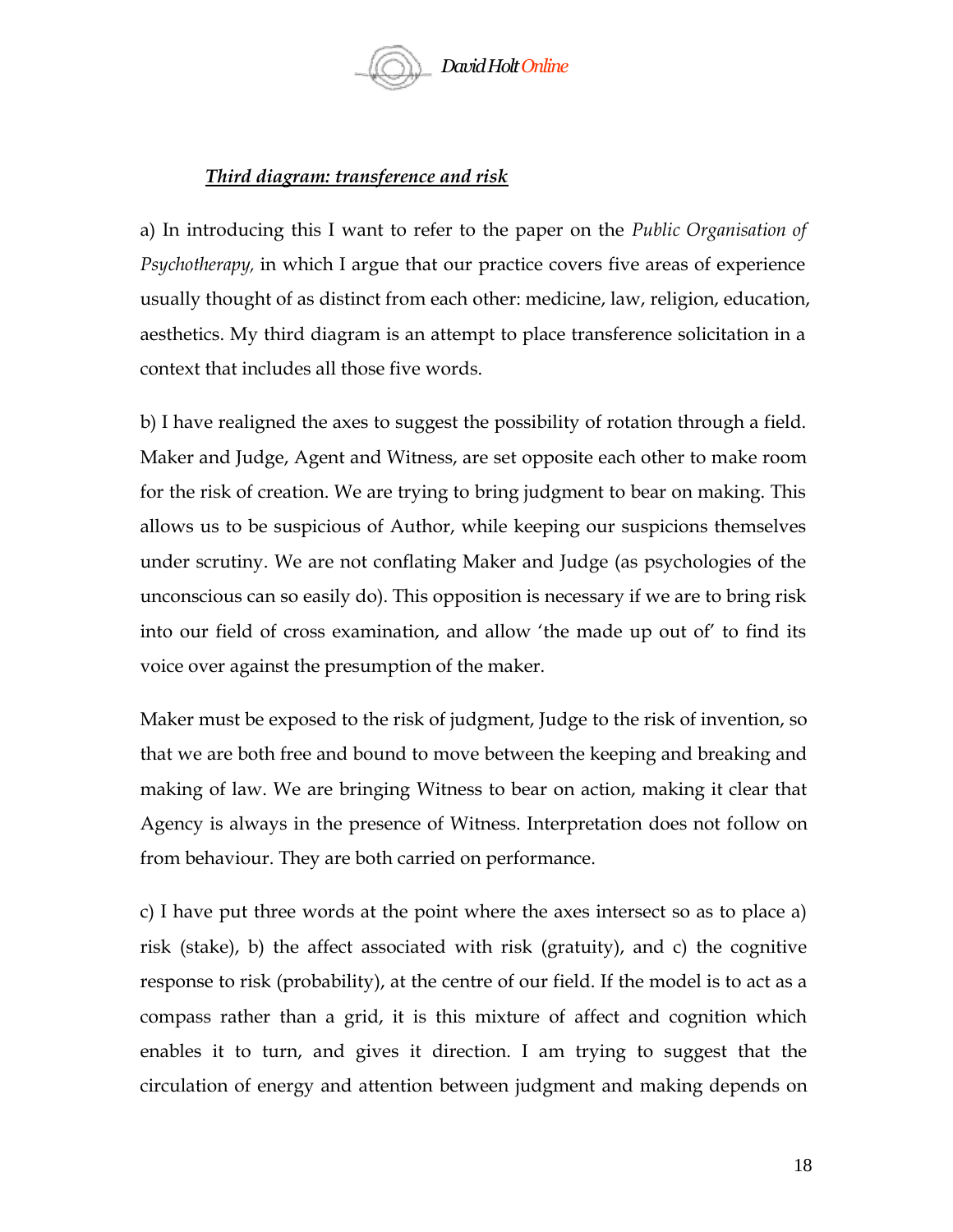

affect and cognition of a special kind, the kind associated with risk.

I have chosen the word stake rather than risk for the central position because it allows for both an active and passive sense of time.

For over twenty five years I have been arguing for more discussion of the costing of time in psychotherapy and counselling. Some of the most important disagreements within the profession are about time. How is the public to have its say when we are so divided among ourselves?

The costing of time has to be accepted as a problem in its own right. It is not only a question of money, though money enters powerfully into it. In being human we are thrown into time, and also obliged to establish some kind of hold on time.

*Time is given into our keeping.* Lifestory results. In soliciting transference we take on lifestory. We solicit expectation, and the fear that goes with it, about both the being thrown into, and our ability to get a hold on, time. The idea of stake can help us own, to ourselves and with our patients and clients, such expectation and fear and to consider in what ways we are equipped to deal with them, whether through action, through letting be, or a change of mind.

Stake is a word with a wide range of associations. (Remember please that what follows was first written before there was talk of a stakeholder society.)

Some of these are religious. Person and world share together in the hazard of creation. Other associations are aesthetic, and speak directly into our work with the dramatic model. Others are reminiscent of the commitment to proof by experiment on which modern science lays such emphasis. Proof can hurt. When Francis Bacon spoke of 'putting nature to the torture' proof in law was still a burning matter. Others are more redolent of the gambling table, of the stock exchange, of the peculiar *conjugation* of investment, debt, risk, profit and loss, in a market economy, whether that market be thought of as internal or external.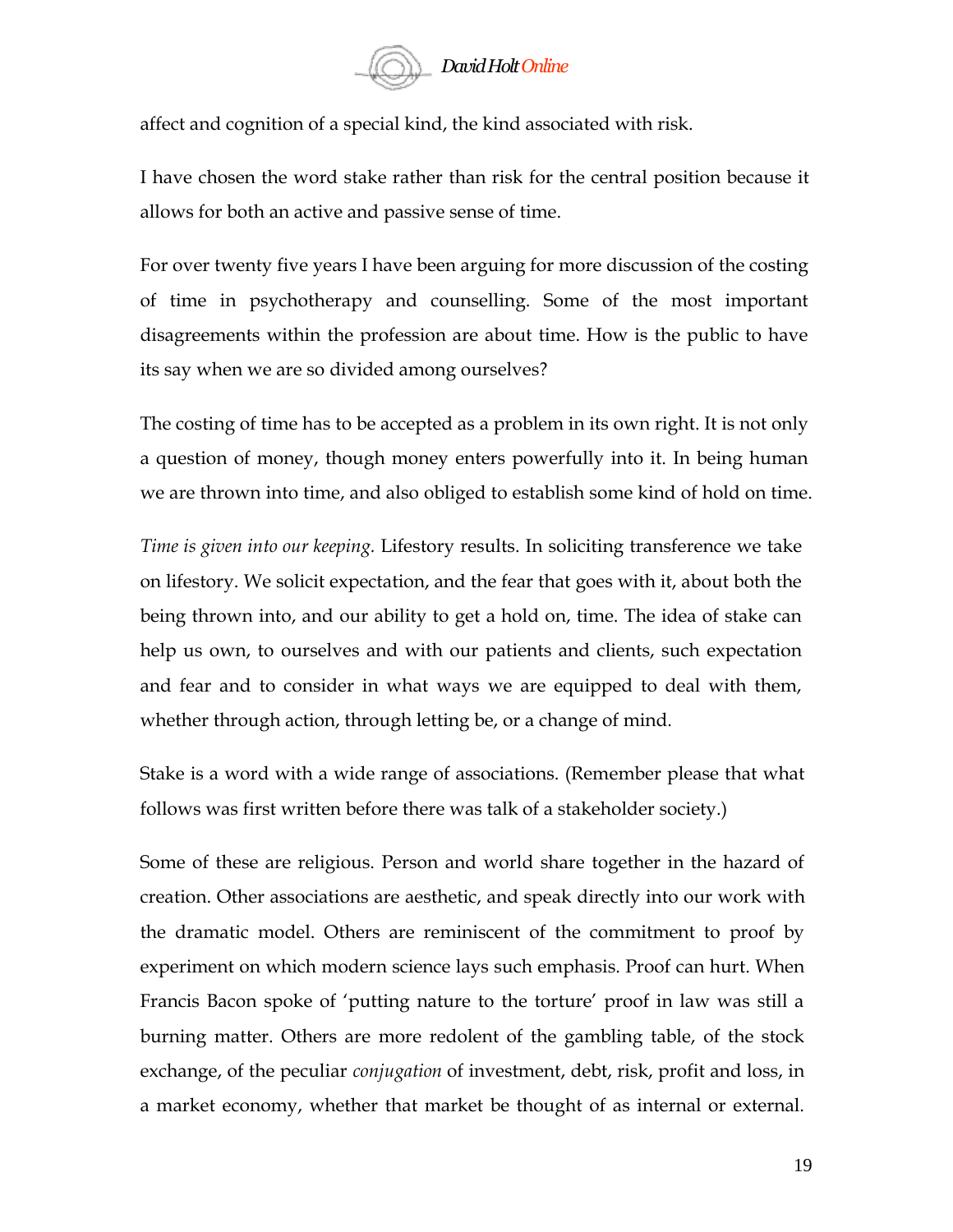

Others remind us of crime and its detection, of those acts which we may be called into court to answer for. They all place us, irrevocably at risk, in a world which is itself at risk.

A stake is something we can stand surety for, and redeem. It speaks of interdependencies which are commercial, legal, religious. Lifestory is full of them. There are investments which we can sell, disinvest. And there are investments which we are locked into, investments that turn into debt, negative equity that we experience as thoroughly inequitable. Risks can payoff. Or they can land us in debt.

It helps to compare risk with promise. Promises assume risk as the medium in which they work. They are made to be kept, but may not be. If they can't be broken, they aren"t promises. Just so when we stake. We are willing to go for broke. It is our willingness to risk going broke that locks investment into the real world.

When we throw or put down a stake we personalise chance. One of the not talked about enough dilemmas in psychotherapy and counselling is what we do with such everyday human experiences as chance and accident. In one way or another I suspect that we invoke something like fate or luck or providence, or allow our clients to do so, much more often than we admit. Putting "stake" at the centre of our field of study helps us own what we are doing. In staking, the personal chooses to be involved with powers beyond personal control. Having chosen, that choice is no longer at our disposal. But it is still with us, and continues effective. That is why we can address our fate as we would a person.

Similarly, in being put at stake we are given value and exposure that are not ours. But they are made ours, ours to enjoy and to suffer. In a sense both the value and the exposure of the stake is always another's. They remain beyond our means. I know of no way of talking about this without reference to God.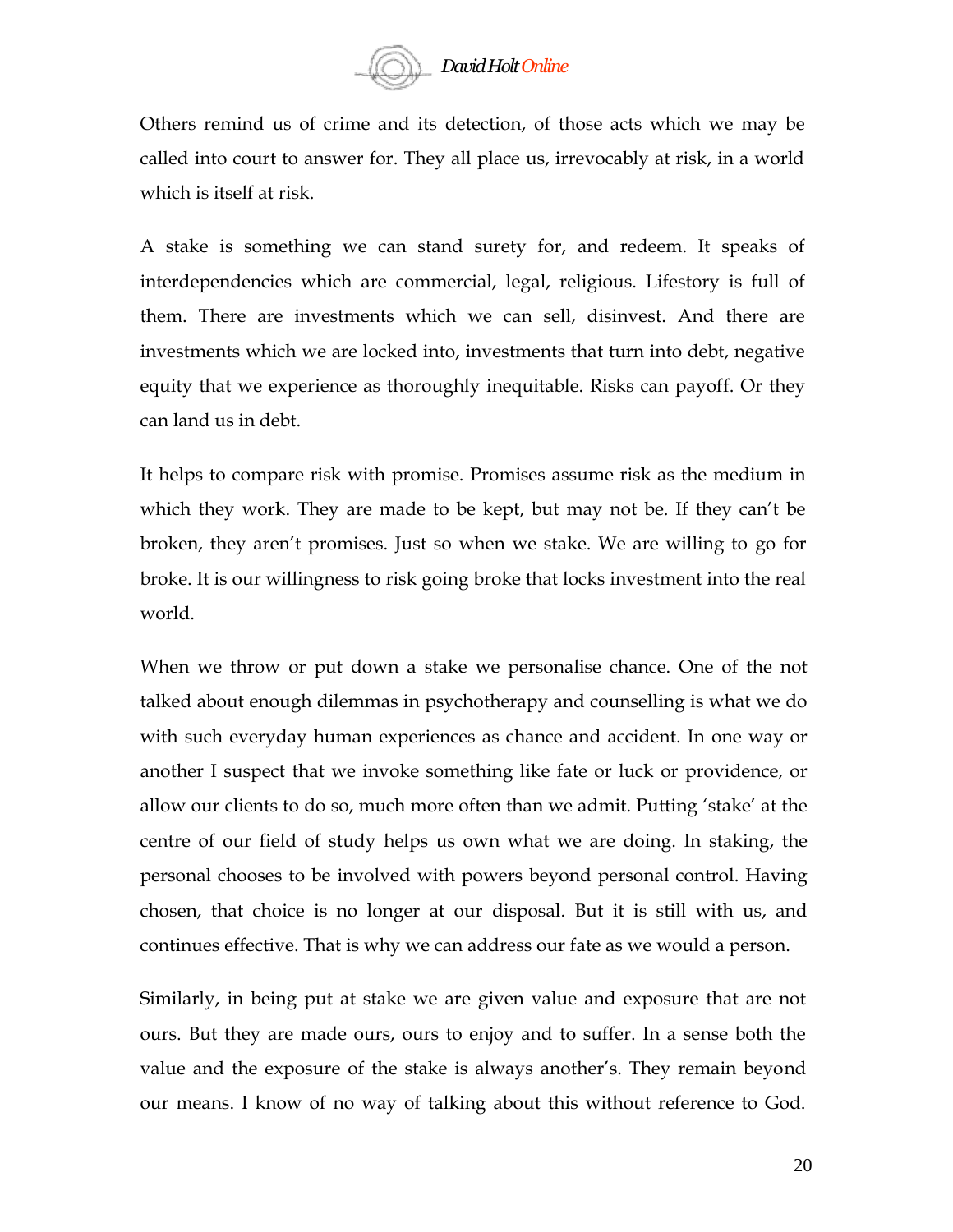

Which is dangerous, as well as embarrassing. We have learned this to our cost. But I think we are learning how it can be done, and with the help of our public may learn better. See the paper on *Psychoanalysis and Religion.*

A stake is also an all or nothing. Win all, lose all. A recurring problem in our work is the too big, the too small. On the one hand, omnipotence and delusions of grandeur. On the other, impotence and a conviction of inferiority. Here maker and made confront each other across what can seem an unbridgeable gulf. But if "to make" partakes of "to be at stake" there are ways, familiar ways, familiar as mood and character and temperament, by which that gulf can be negotiated. The all or nothingness of a stake is not simply a question of too big, too small. It is a question of how we manage our investment in make up.

d) Here I want to bring in the other two words, gratuity and probability, at the centre of the third diagram. One is there to identify the affect associated with risk, the other the cognitive response to risk. Together they allow us to work on what may be our biggest and most difficult task: how to relate our new understanding of evolutionary inheritance with here and now experience of what life is about.

To stake is gratuitous. Being at stake we are subject to gratuitousness. The great dicing scenes in the Mahabharata celebrate this. I think also of the many creation myths I have enacted in Sesame workshops. Christian teaching has made much of the concept of grace, of the gift of grace. I prefer the word gratuitous. It allows for suspicion. It reminds us that a gift can be unwelcome, even insulting, and admits the quirks of inheritance.

Like inheritance, what is gratuitous can be cause for gratitude. But it can also be cause for resentment. It presumes too much. It is unasked for, uncalled for. It can be unnecessary. Or a trick to get us in debt. We want to protest but are reluctant to do so for fear that our protest gives gratuity an importance it does not have.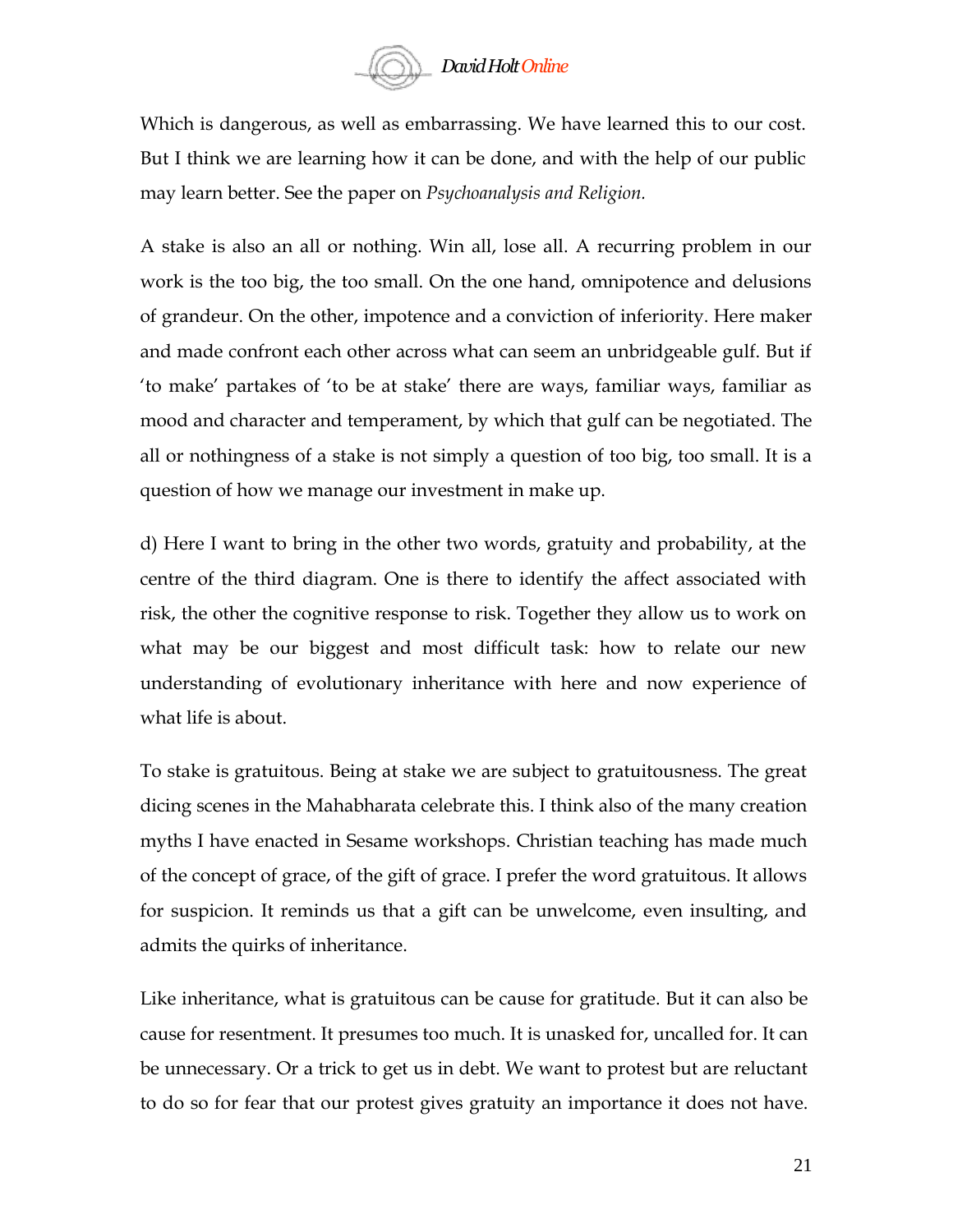

Yet without such protest how do we own our resentment at the presumption of gift? It seems to me that stake allows for protest in a way that gift does not. Giving can be so careless, so reckless, so condescending, that the only way we can receive it is to treat it as a stake, to insist that what is given is simply gratuitous.

Probability is the word with which I try to identify our-cognitive response to risk. Like gratuitous, it is a word which looks in more than one direction. It combines the subjectivity of belief with the objectivity of events. Its history has two roots. One was connected with the degree of belief warranted by evidence. The other was connected with the tendency, displayed by some chance devices (knuckle bones, dice) to produce stable relative frequencies. If we can bear both of these senses in mind it helps in exploring how, in taking risks, in being put at risk, we are a) caught up in the world, in debt to the world, and b) enabled to be effective.

Probability theory is where beliefs and events are tested against each other. It accepts that this testing is both enjoyable and dangerous, and is aware that this mix can appear disreputable. But it is nevertheless willing to use this mix cognitively. Our profession needs more of this kind of cognitive confidence.

It works together with gratuity. For some years I have found myself using the phrase "entertain the possibility that" with my clients. I am asking them to give time and room to the possibility that so and so may be the case. Entertainment is gratuitous: to open the door to and make welcome, give refreshment to, a guest, but not to expect, or feel obliged to expect, that the guest will become resident. Rather, to expect otherwise. It is as if two obligations meet: an obligation on the host to entertain, and an obligation on the guest not to assume permanence of tenure.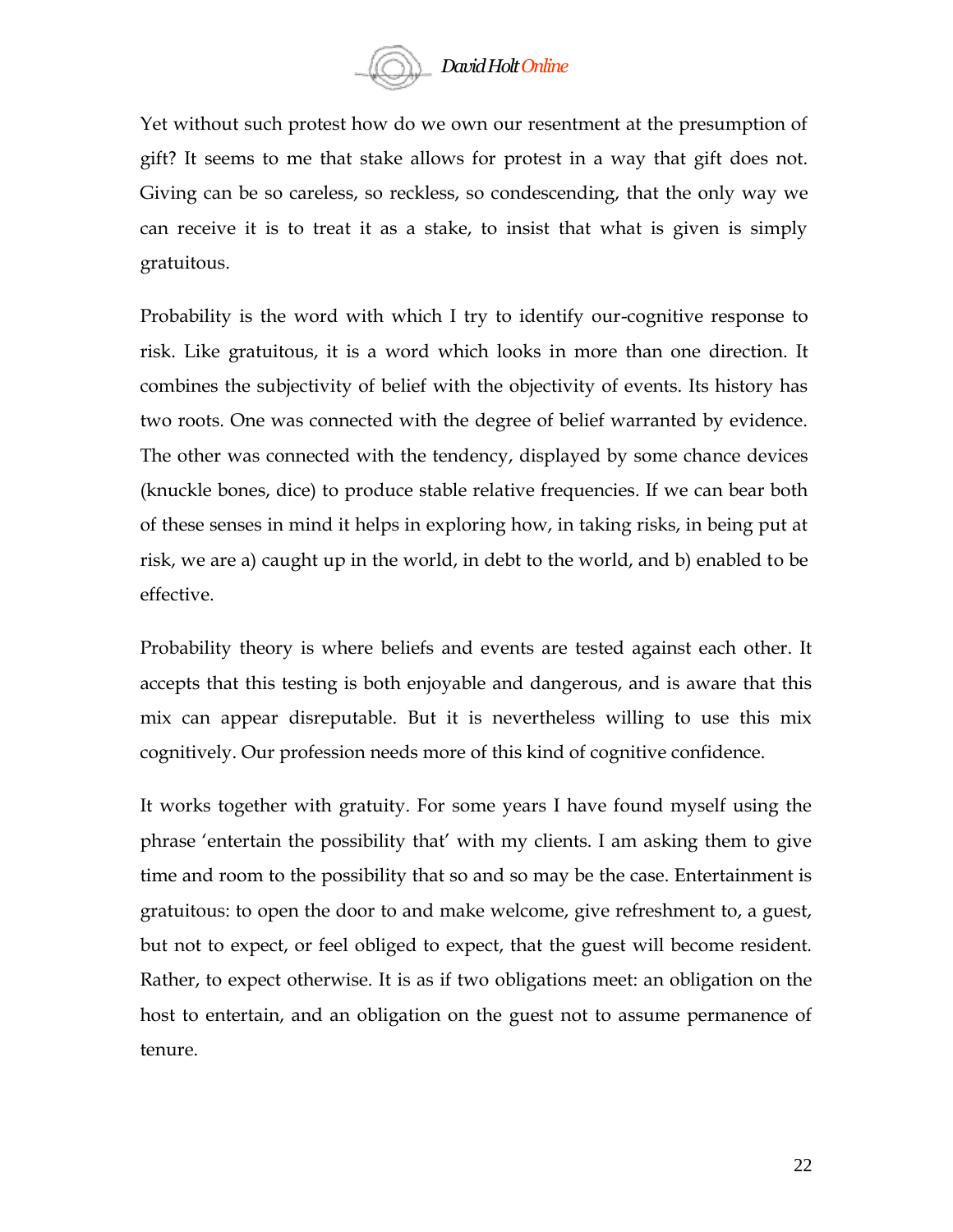

That is how probability deals with the mix of belief and evidence. Doors open to close.

Doors close to open. The possible is entertained. Evidence is recorded, but witnesses can come and go. Evidence is not fixed. It remains free to surprise. Conviction is belief in action, not cause for closure.

This implies an open textured state of mind. In allowing for risk, probability recognises consistencies which include both cause and chance. Cause and chance are made permeable to each other. We find ourselves operating as it were on a new frequency, so that what is accidental in our lives fits with those more stable relationships that we have learned to rely on as causal.

Risk allows for belief in an inventiveness out there which we are willing to let work on us.

This open textured state of mind is friendly to the body. It allows access to the body"s imagining of itself, as I have learned from psychoanalysis (for which I am indeed grateful). It is 'humorous' in the old sense of the word which assumed the oneness of body and mind. The body, with its gratuitous excesses, is a constant reminder of mind"s obligation to entertain and to be entertained, of the necessity for theatre. Sickness, pain, mortality: the body knows well that this obligation to entertainment is itself carried on risk. Which is why our body"s lifestory is both blessed and cursed with promise.

The inventiveness present in the play of probability between cause and chance is essential if we are to let be. It can be experienced as a kind of doom. The thought of fate as a game of dice played by gods at the expense of humanity is familiar, and sometimes even welcome. But such inventiveness can also be experienced as a call, a call not only to take risks but to put ourselves at risk. We have to find our way, apprehensive of both doom and call. This diagram is an attempt to show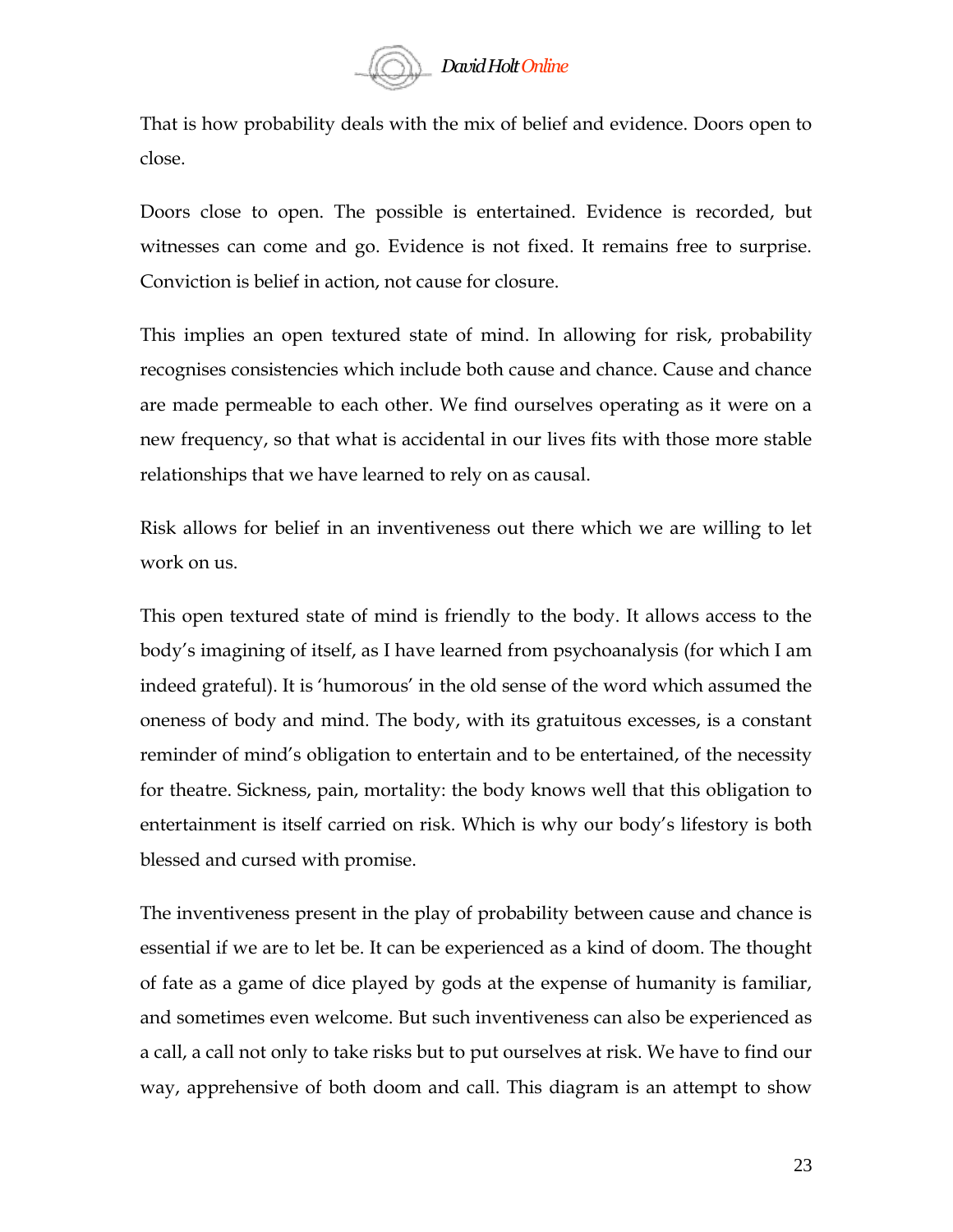

how we go about finding that way. But it has to be used as a compass. It gives us direction in giving us a turn.

e) The other words I have written on it are there to suggest how this turning works.

Remember what we are trying to do here. I want to picture a meeting place where professionals and their public can argue issues that are medical, legal, religious, educational, aesthetic. So I am trying to picture the way lifestory and its telling rotate round the central predicament of risk, approaching it from various positions (bearing in mind the overall need to allow for our three modalities while engaging with psychoanalytic suspicion of the Author).

I have chosen words which refer to behaviour as well as to insight, letting be as well as intervention. I am trying to place psychological insight in a social, historical, behavioural, context that is 'eventful'. I want us to be able to picture our part in 'the turn of events', in 'the ways things are', to understand ourselves as making acting judging witnessing, rather than focus on the relation between consciousness and unconsciousness.

Reading clockwise from the Maker (Author) position we have experiment, question, suspicion, regret. I am trying to show how we may be more familiar than we realise with the ways in which judgment can bring the maker gradually to regret its creation. Reading anticlockwise we have minding, appeal, conviction, separation. I am trying to show how judgment can bring the maker gradually to separate from her creation, letting it be. By placing experiment and separation, question and conviction, suspicion and appeal, regret and minding, back to back as it were I want to get us thinking about the Maker"s confidence (or lack of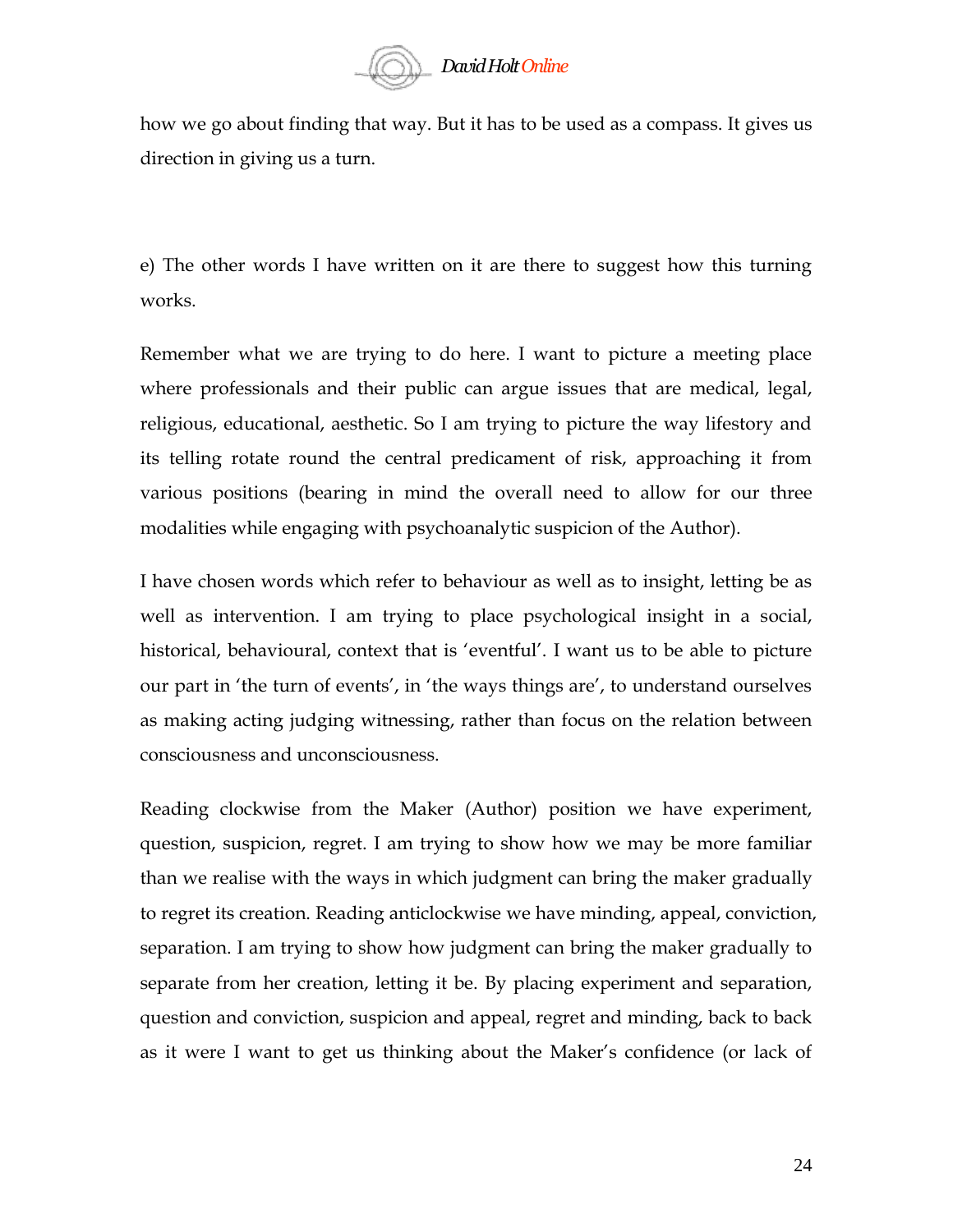

confidence) in his making, and how we experience this in the daily and nightly 'turn of events'.

By doing so suspicion of Author (Maker) is brought into play. We can be suspicions of Author without excluding ourselves from the Author position. Suspicion enables participation without identification. In recognising the special kind of risk entailed in making, risk that implicates willing and believing as well as knowing and doing, we can allow for authorial presence without identifying with it. Performance (behaviour) comes into its own in contrast to insight. What psychoanalysis can dismiss as acting out is often simply our ability to cross performance with letting be, showing that doing can be its own best interpretation.

The four words along the axes describe our lifestory's more general responsibility for, and ability to respond to, risk (risk as debt, risk as opportunity). We throw and are thrown, we catch and are caught, we weigh and are weighed, we wait and are awaited. To own risk both affectively and cognitively, to admit it as something to which we can feel both indebted and grateful, we need to be researching activity and passivity of this kind. Regulation of transference solicitation has to include research of this kind.

#### Which is asking a lot.

Consider for instance the word trust. To own the risk of creation, a risk which is both debt and responsibility, we have to be able unpack the word trust. It is one of the most urgent tasks facing our profession. In looking at this diagram I am asking you to see, arranged round its centre, an invitation to question what we mean by trust. To throw and to be thrown, to catch and to be caught, to weigh and to be weighed, to wait and to be awaited: how do they relate to what we mean by trust? There is no way of understanding the risk of creation, which is also the creation of risk, without questioning our experience of trust.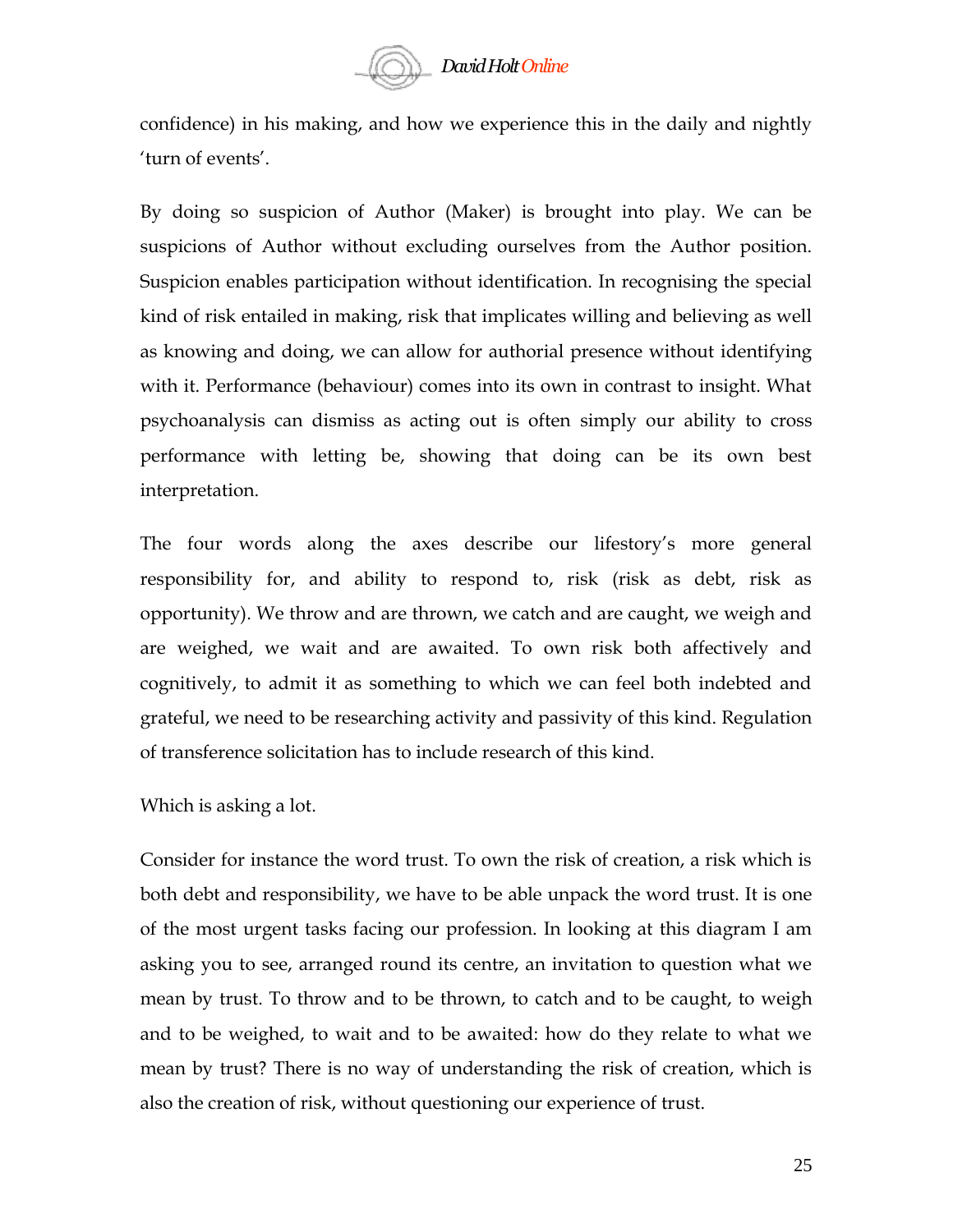

There is a pool, an unfathomable pool, of experience here. But the pool is not still. It is in a constant state of movement, movement which turns on choice, on the freedom of choice.

And with that word freedom we come close to the heart of the matter, to the incarnation of risk.

There is no trust without freedom. And no freedom without fear. Questioning our experience of trust opens us to our fear of freedom.

These four words round the centre of the diagram are therefore to help us map a field of choice which recognises our fear of freedom so that we can work with it.

If our public are to have a say in the regulation of our profession, as they already have in its running (they keep us going with their money), we have to be able to talk together about our fear of freedom. What is needed is a culture in which people can explore how our experience of trust, and our fear of freedom, work with and across each other. That is the culture we should be working together to create.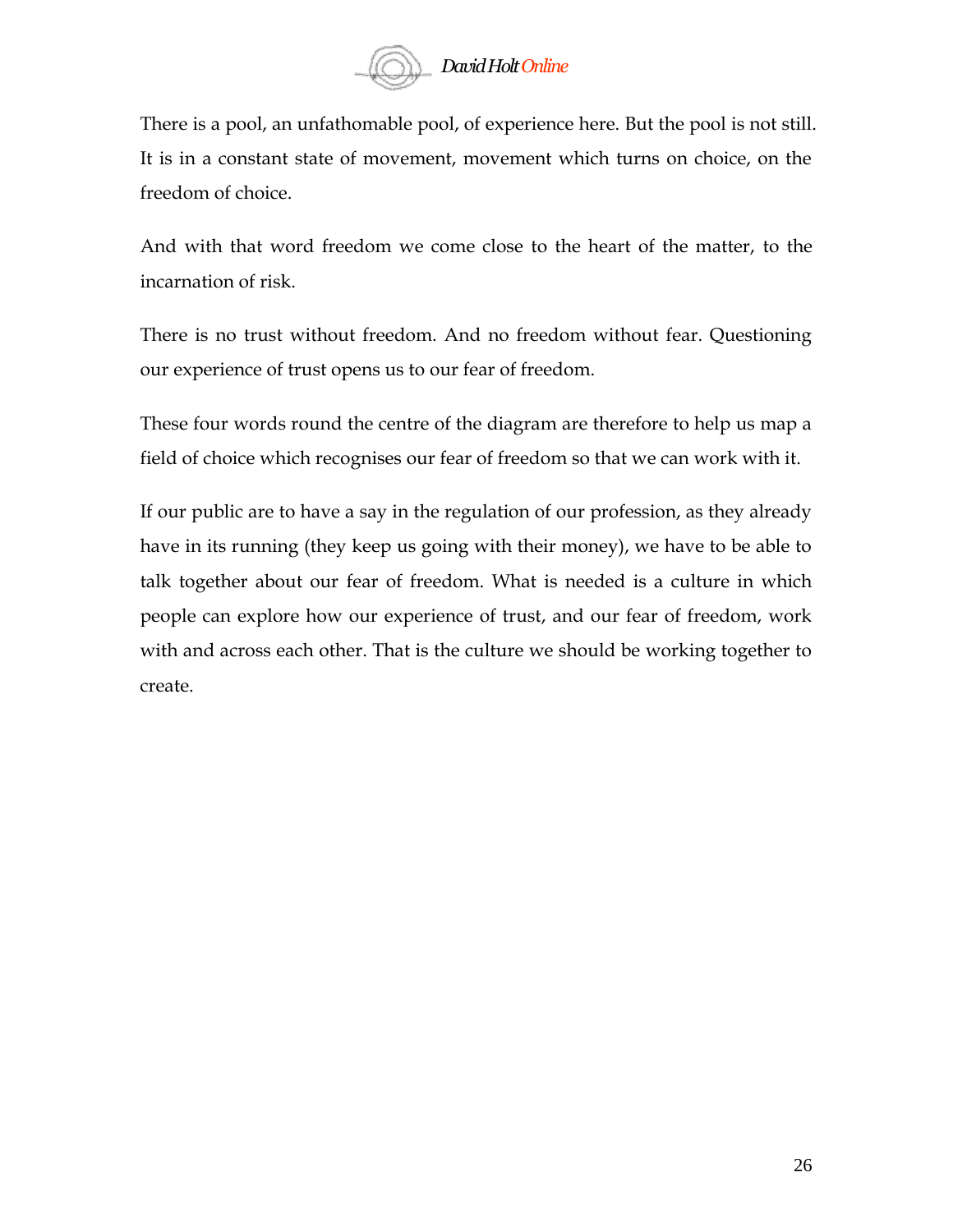

## *The first three diagrams together*

To do so we are all going to have to learn a more vulgar (common) language. I think we are going to have to talk, commonly, about spirit, mood, weather, atmosphere, however unscientific such words may sound.

Spirit allows us to draw breath. That's why we have to use the word. Because it is breath which gives language to body, body to language. And it is that connection, the connection between body and language, language and body, that we have to keep in mind if we are to talk with our public about the incarnation of risk.

Words to do with weather are helpful in realising what is at stake here. They make the all important connection between spirit and mood. If we and our public are to argue together we must allow for the climate of opinion, those changes and settlements in the mood of society which make some things sayable, others not. When we solicit transference we are helping to create an atmosphere. Regulation in which our public participates will have to allow us all our part in the creation of the atmosphere which we breathe.

Between us and our public atmosphere of a new kind is trying to 'set'. That setting is always going to be uncertain, uncertain as the weather. It is apprehensive. We have to allow for the shiver of apprehension. It is how suspicion is brought into play. It is what talking with our public is always goingto be like: prickly, ticklish, nervous.

As so many have said, spirit is like breath and fire. It is free to blow like the wind. It takes hold like fire. (It can also fan flames. That is a danger which these notes do not address.) In talking with our public about making and being made we have to allow for both, the freedom and the taking hold. To entertain the possibility that we and the world are made, we have to be able to allow for the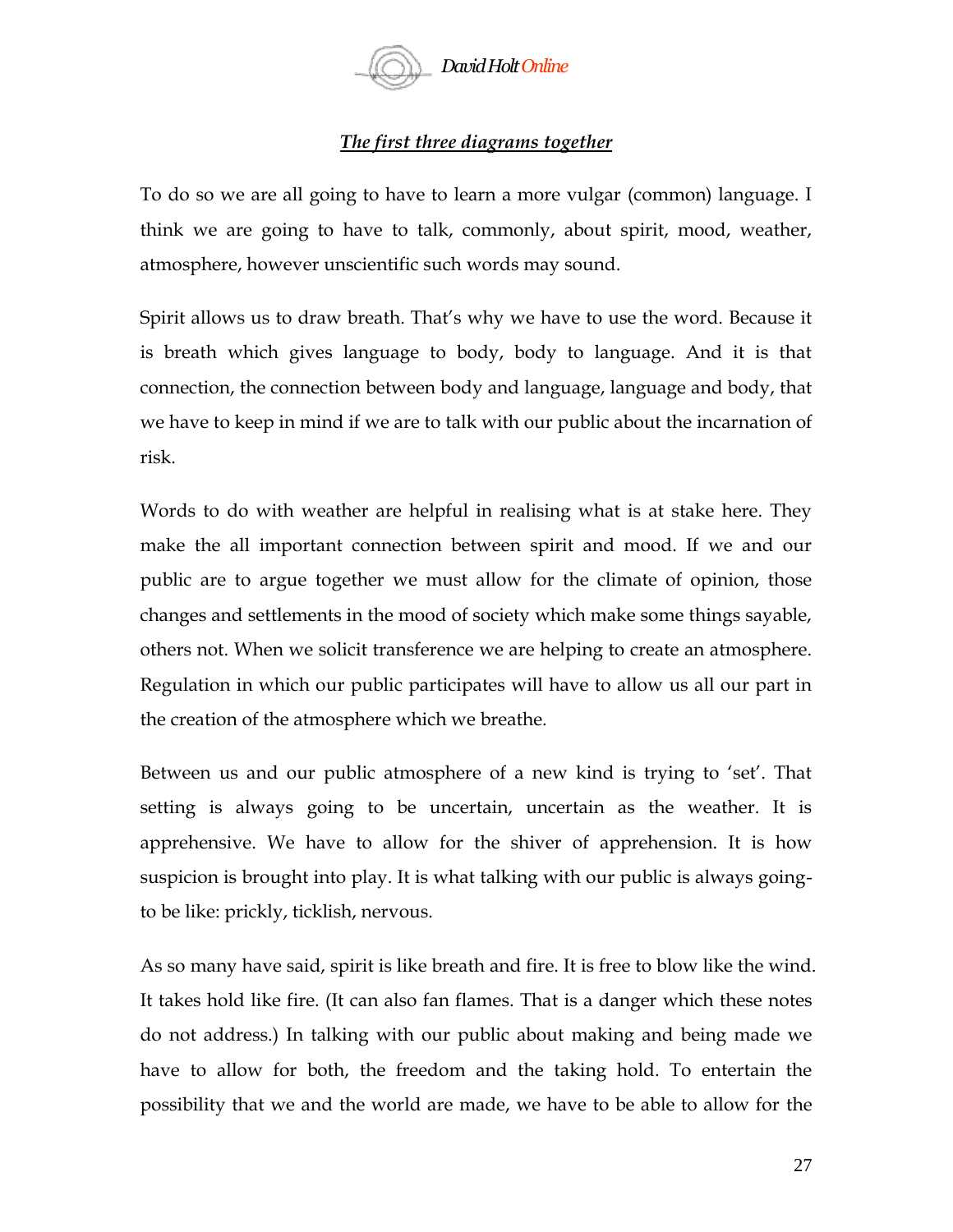

freedom of the maker and the seizure (arrest) of the made. Talk of spirit allows us to do so. Spirit is there when we allow for the difference between maker and made.

Or perhaps it is more exact to say that spirit is there when we can allow for the difference between maker and made.

This is why it seems so important to insist that the crossed axes in my diagrams must not to be collapsed into each other. Drawn like this they remind us that cross examination, which is what some of our patients want to be able to do with (or is it to?) us, turns between making, acting, judging, witnessing. In allowing for the difference between maker and made we are rightly suspicious of Author. We suspect it of presuming too much, of being too sure of her powers. But that suspicion has its own unease. The question niggles: why not let Author have his say? Spirit as I understand it allows both for suspicion and for its scrutiny. It allows questioning to be effective but is always alert to question the questioner.

Questioning the questioner: is that a regression without end?

No. Spirit, like breath again, knows both inspiration and exhaustion. There is filling and emptying, giving and taking away. Between us and our public there is room for both.

This is what I have in mind when I write of a circulation of energy and attention, of movement between active and passive verbs, of staking and being staked: the breathing of the body. Spirit alternates like breath. It is by allowing for alternation that it is constant in questioning the questioner. The in and the out make way for each other. We gasp, and we catch our breath. Spirit is in both. It allows for a texture to experience in which we can get caught and still find ourselves free to gasp: in wonder, or in protest, or perhaps simply because it is just too ticklish.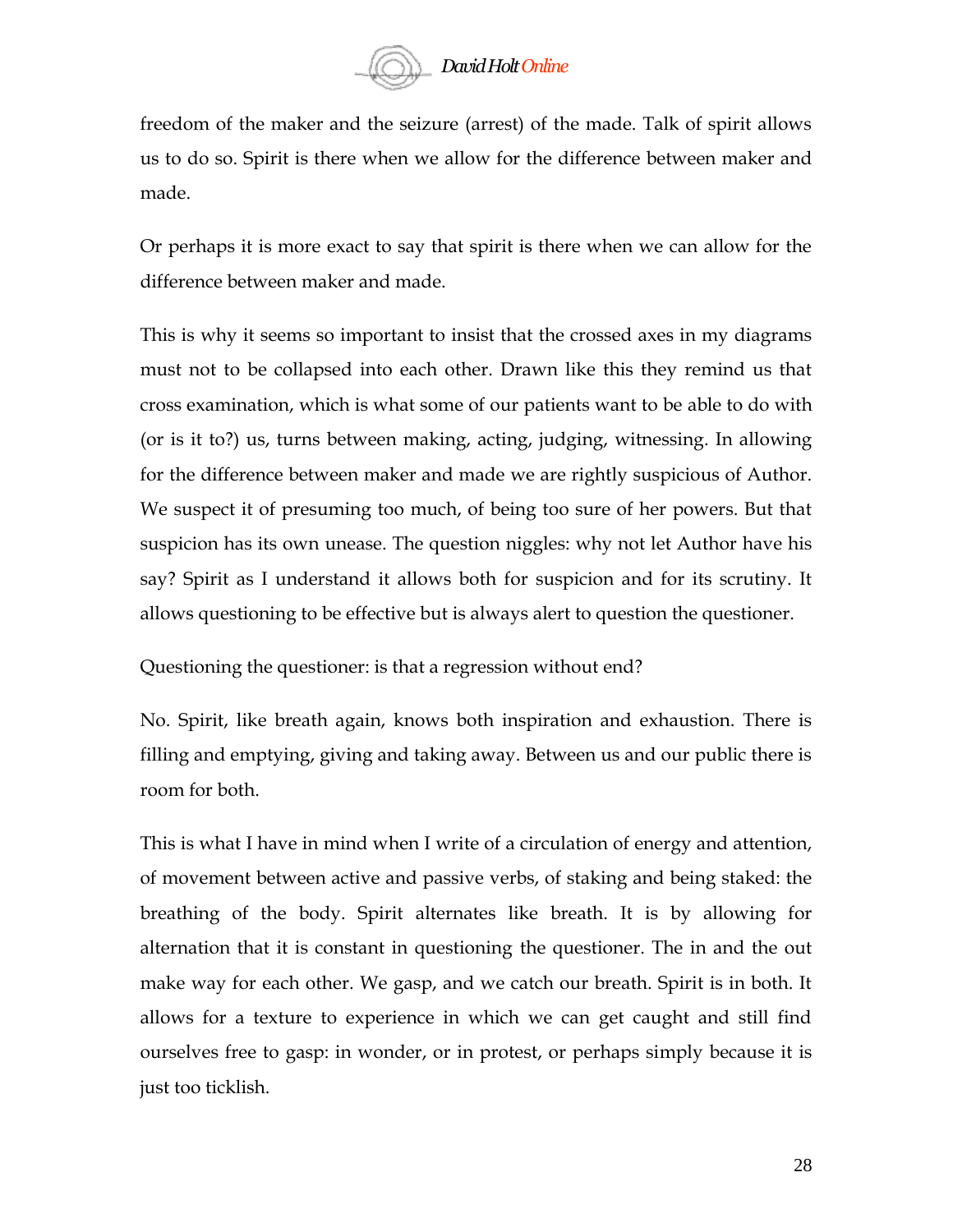

I wrote of an open textured state of mind which recognises consistencies that include both cause and chance. Our throwness into time calls up our responsibility to get a hold on time.

When chance and cause are permeable to each other, surprise and habit can play on and across each other. If the public are to participate in regulating our profession that play is going to have to create its own atmosphere. We must have air that we can breathe in common. But we disagree on important issues. To join in argument ('join' rather than 'fallout') we are going to have to allow those disagreements to set their own weather.

Here I think a fourth model may prove helpful. The culture we have to create together must have more "we" mixed in with the "I". We need a picture of how problems that are private, personal, individual, are also, *essentially*, public.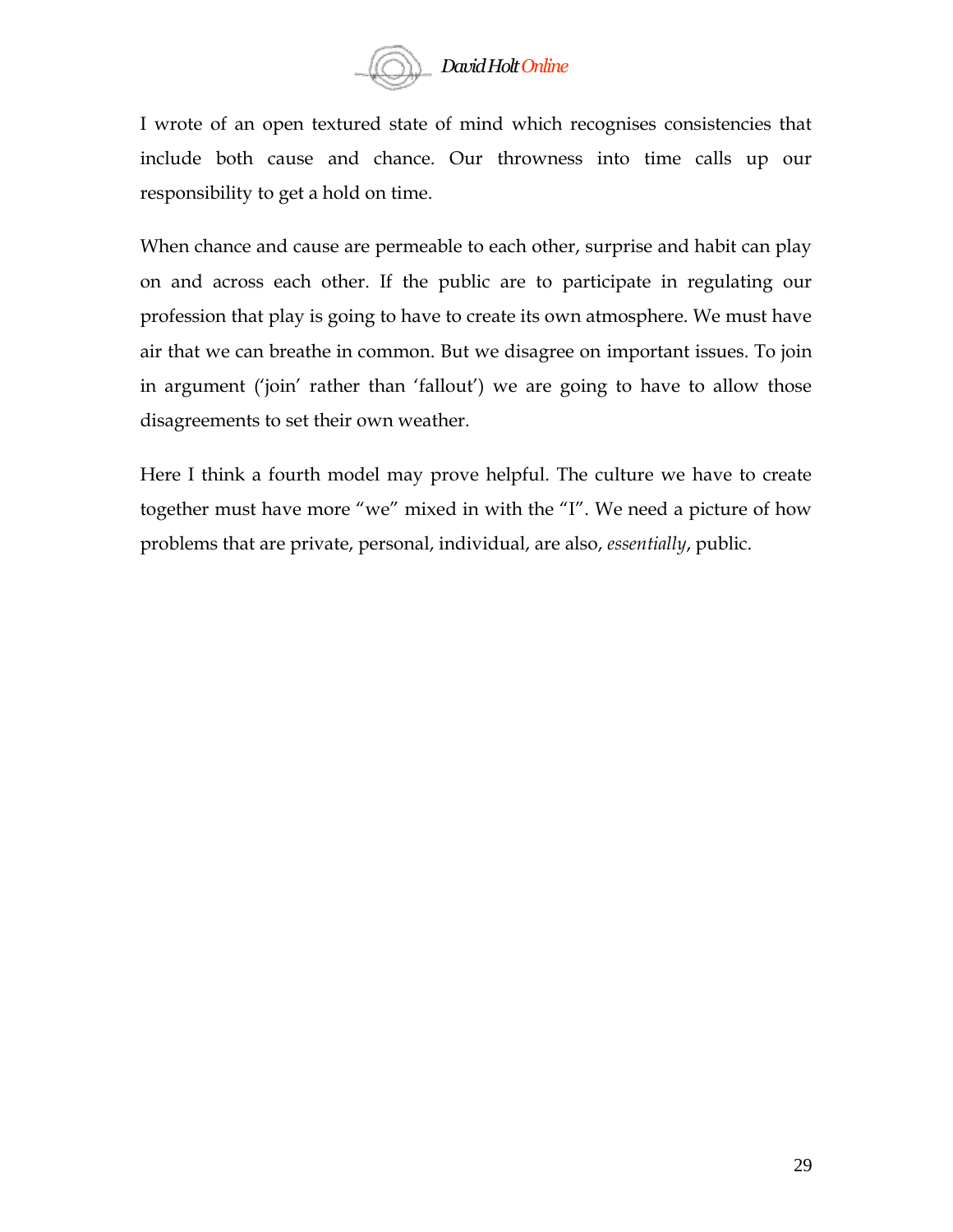





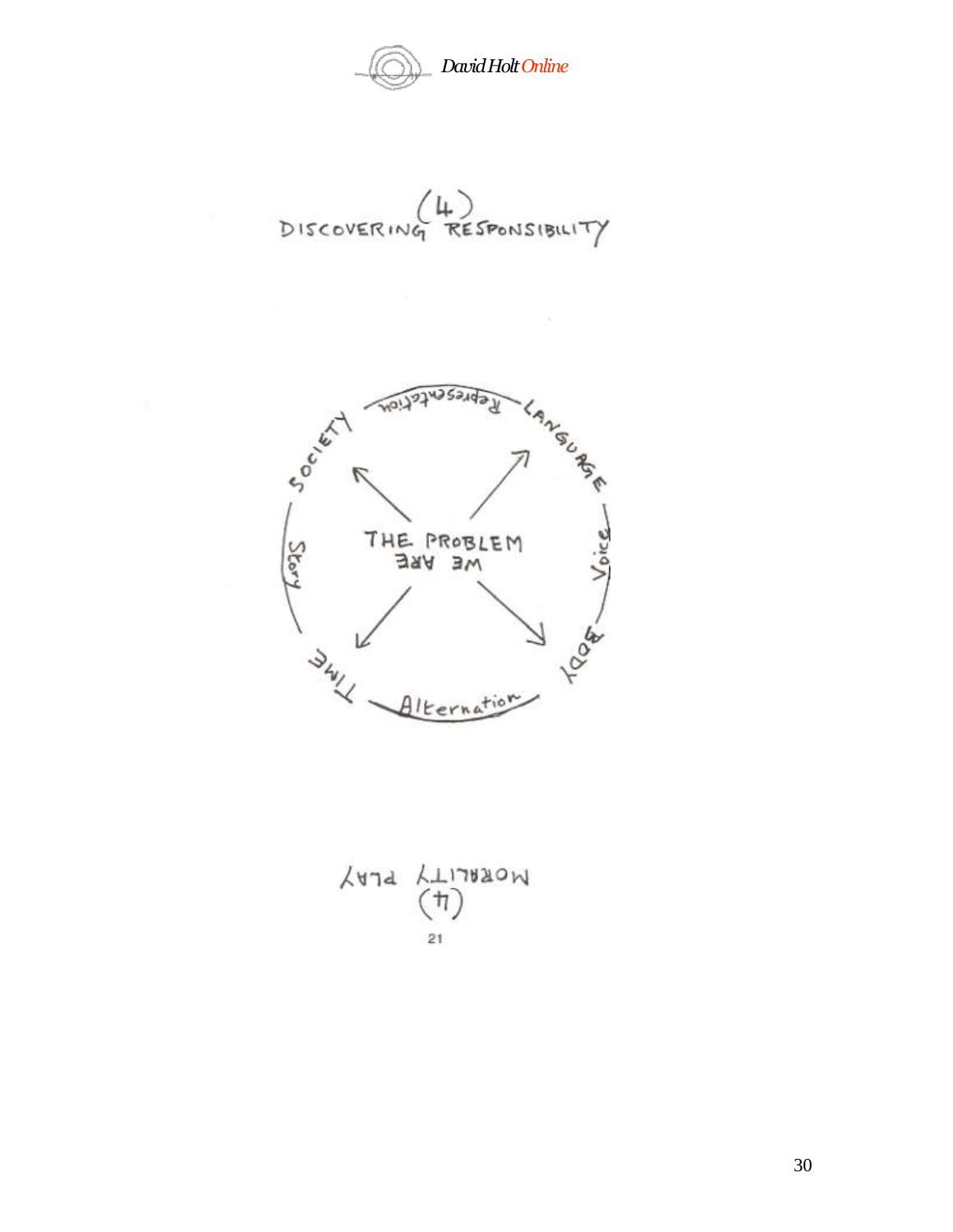

## *Fourth diagram: Morality Play, or, Discovering Responsibility*

Let us play with the word responsibility. Let us agree that it can sound more open than it usually does. more like response ability.

This model has developed from my reading of Barry Unsworth"s novel *Morality Play.*

Unsworth tells a story set in late fourteenth century England. a time of war and plague. A group of travelling players arrives in a town intending to perform one of their stock of traditional plays. But the town is engrossed in a drama of its own. A young woman is to be hanged for the murder of a twelve year old boy. Partly in order to increase their takings, the players get drawn into making a new play, to enact the murder of the boy. But as they rehearse, they find themselves caught in the plot of a story that has still to work itself out. As it does so. it is as if the presence of the players enables the town to resolve its own mystery.

Morality Play is a good read in its own right, a gripping detective story. It is also a description of how what we think of today as theatre emerged out of other kinds of social thrown togetherness. As I read it, I found myself thinking again and again of my dramatic model. and I began to experiment with rearranging its various positions. I was trying to picture how a community (Audience) such as the town in Unsworth"s novel, burdened by some terrible plot, might generate such an atmosphere that it, the atmosphere, could call up Players, and behind the players an Author, so as to allow a Performance that would free them of their burden. Instead of the play originating with an Author, here it originates with the Audience.

Author is commissioned by Players on behalf of Audience to find words for the plot in which all are caught. But as I worked on it, I realised that what was happening was a much more radical revisioning of my whole dramatic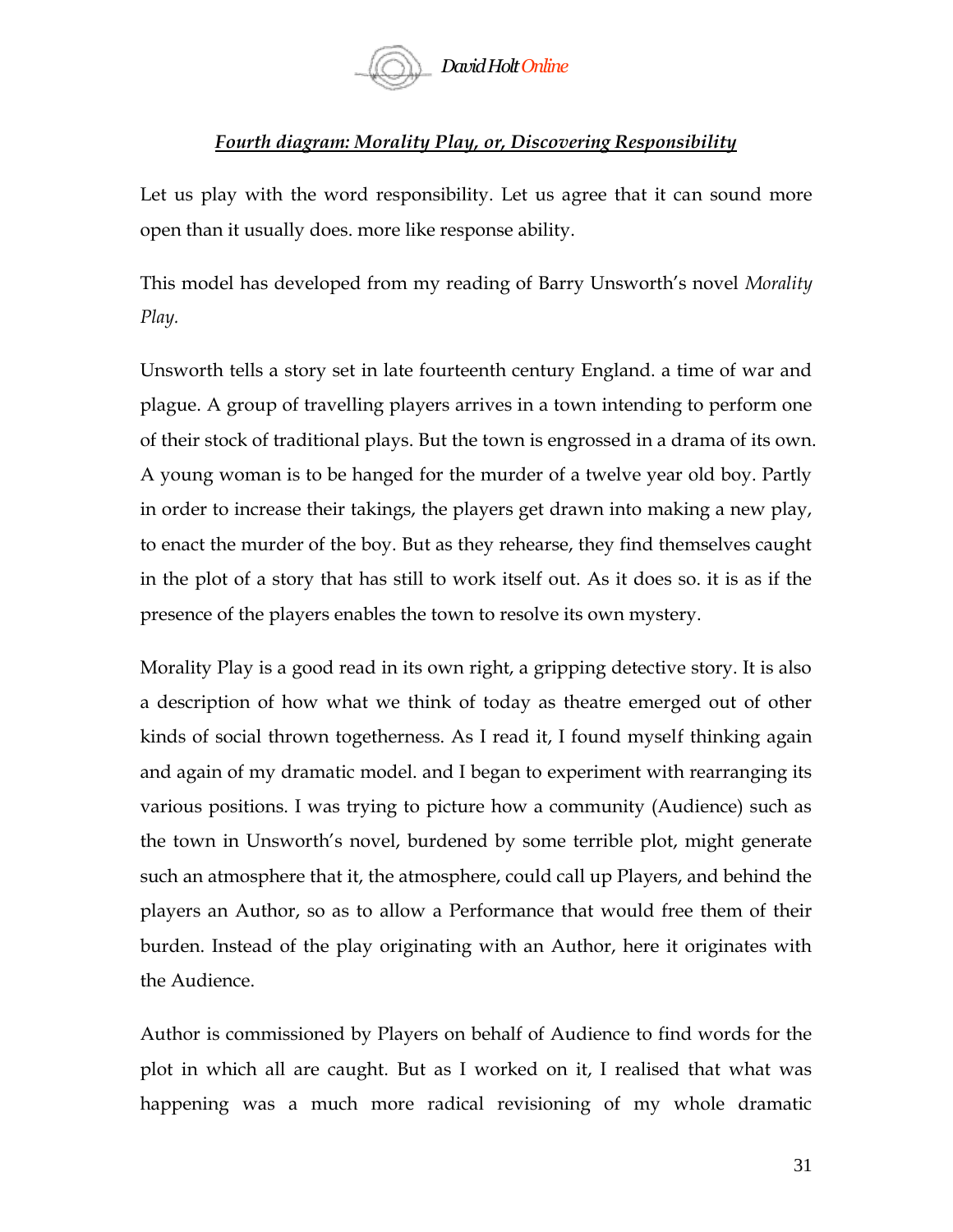

enterprise. It was as if my model was reworking itself so as to emphasise "We" rather than "I".

What I have come up with is this.

At its centre, we are the problem. Think of this as the dawning of a vague inarticulate sense, or as a sudden clarification. It occurs in the growing child. or in the remoteness of our evolutionary past. It seizes on the adult in the moment of religious or political or vocational commitment. Whenever, the problem is us. Not just with us, or about us, or in us. The problem is us. We are the problem.

Then I want to picture a throwing and a catching.

The centre explodes in recognition that we are indeed the problem. The exploding throws (projects) us into Time. Body, Language, Society. Between them we are caught. Being caught, we are able to respond.

The space within the diagram is not empty. It is charged. If we and our public are to talk together we need an atmosphere, a culture, that is charged with recognition that it is *we* who are the problem, and it is *we* who are able to respond. I am trying to picture this response-able, charged-with-weness, atmosphere as energised by a throwing and a catching.

Approach it through feeling. Ask yourself what it is going to feel like in the room when we try to talk together about what was once confidential. We are trying to find words that can research privacy in public, recall events that have broken hearts, frozen minds. so as to present them to the We in which I find myself. This is the move from protection to participation. It is a big move, a radical adaptation to a changing climate. But it is an adaptation that we have to make. And to make it we are going to have to combine the feeling that we are all caught up in something hugely bigger than ourselves with willingness to experiment. to submit to lest by trial and error.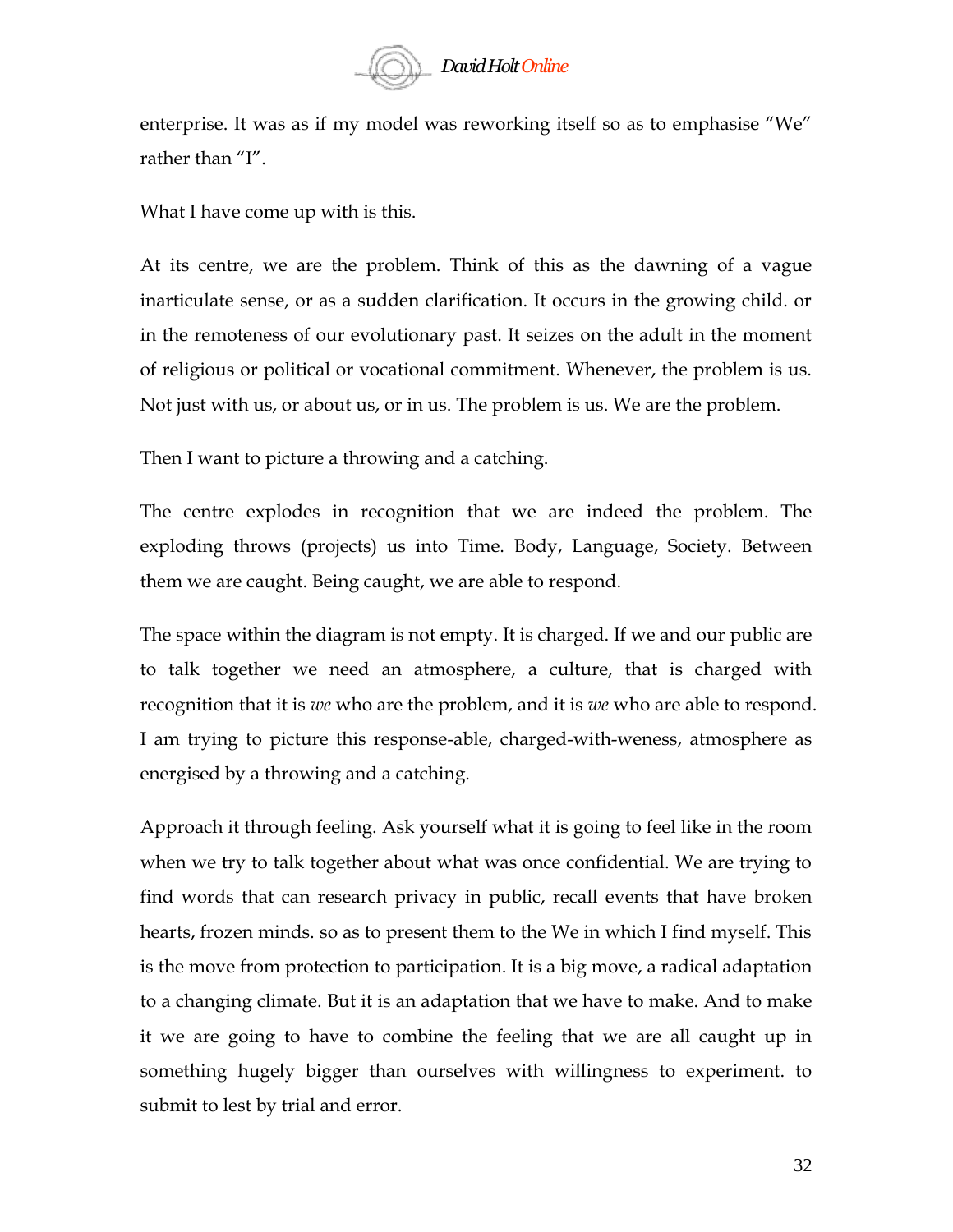

This model is an attempt to picture such a combination.

When a patient wants to challenge the work we have done the rules about confidentiality change. A new kind of confidence (and this is no facile play on words) has to be assumed. If I am to respond I have to be able to assume that he or she is claiming, rightly, a certain self confidence. What was secret is being given a new importance, a new respect, a new reference. What was private is now to be treated as typical. It refers to Us. In an extreme case, it can be said, either by patient or by professional: "Because of what was private. I am taking you to court".

How do we incorporate this new assumption of confidence into the regulation of our profession? The climate has to change. There has to be more of "We" mixed in with the "I". The atmosphere, the air We breathe in common which determines what can be said and what can not be said, is made up of We-ness.

As we are learning in the group therapy movement, what goes on in groups is not just an extension of what goes on in one to one therapy. It is much, much. more. radical in its implications than that. It is a reminder that We Comes before I, and that to understand what happens to me I have to first accept that there is an Us problem.

Thinking of the various patients who. in different ways, have intimated to me over the years that they Want to challenge what we did together, whether to complain of confusion over authorship, of missed Opportunity, of indigestion, or to speak their conviction that they can help me rather than I them, I believe that the atmosphere, the culture, they are wanting to create will be charged with a new agenda.

The words I have placed round the circle, facing inwards, are to suggest what that agenda may be.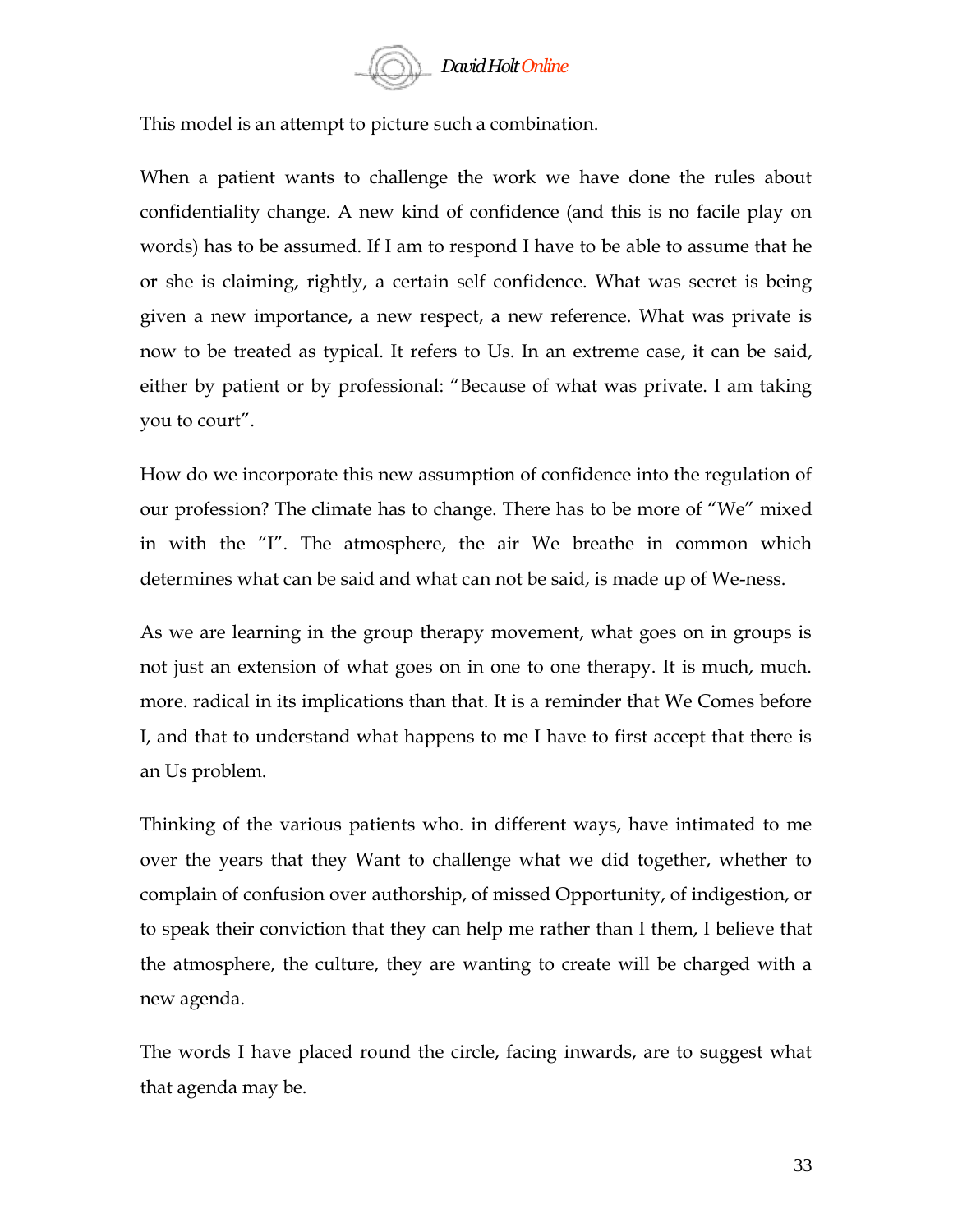

Alternation and Story are both about what I have said may be our biggest and most difficult task: how to relate our new understanding of evolutionary inheritance with here and now experiment with what life is about.

Alternation: a shared commitment to time's continuous discontinuity. How do we embody, here and now, our evolutionary calling? I am thinking of our breathing, our heart beat, of the fact that women's bodies give birth to men's bodies. I am thinking of the alternation of day and night, the phases of the moon and the seasons of the sun. I am thinking also of what evolutionists have done with the word 'adaptive', of our given overness to an agenda that is ours and not ours, an agenda that commits us to constant experiment with alternatives.

Story. The point I am wanting to make is that there has to be story. It is a point which I think the evolutionists can easily lose in conflating history with evolution. Story is how we both cost and tell time. There is a gap between inheritance and what is now to come which is both costly and telling. Our personal memories are caught in that costly telling. I cannot understand what *my* memory makes of *my* life unless I allow for *our* response ability for story. Story is what keeps society going, and it is in that keeping going that we have to find our place.

Voice. If our patients are to find their voices, and we a voice with which to answer, it must be agreed that voice sounds out of body, and that words, the language we share, is made out of voice. Research into my own voice production, following a mild stroke, convinces me that there is an agenda here which I for one have largely, and mistakenly, neglected.

Through breathing voice is resonant with alternation. It is, I believe, that alternation which "confidentiality" is seeking. Voice is ever mindful of body. Behind the distinction between what is said and what is not said, between what can be said and what cannot be said, between what should be said and what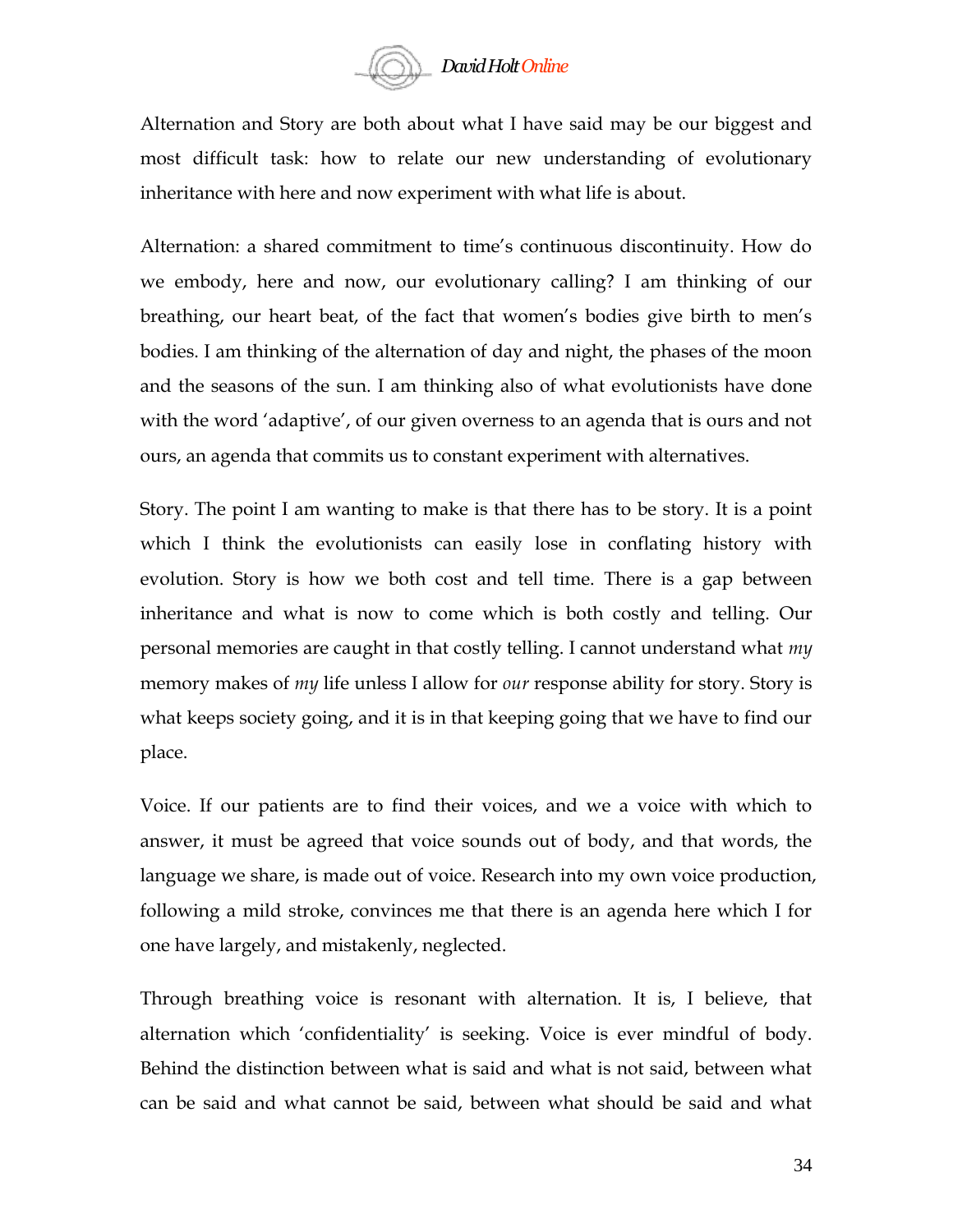

should not be said, voice sounds the body. In finding voice together, we enter that sounding. We need meeting places in which this sounding can be heard.

This paper is about how to make this interest more explicit.

Representation. I chose this word to remind us of the theatricality of language. Language is more than description, more than communication. It does things. It changes things. Speech acts. It performs. It re-presents. Our sense of creation, of being both maker and made, is carried on this performative power of language to make present again.

There is an agenda here which needs a more public forum than the consulting room or the professional body. We talk a lot about language, about word association, symbol, metaphor. "When to make an interpretation" is a key moment in our technique. But there are other questions that cry out to be aired. Interpretation can indeed change the world, but worlds can also get lost in translation. Speech acts can bind, as when parliament enacts law. Our work needs a forum that can call language itself, not just our use of it, to account. For instance, with respect to confidentiality. As we move from a protective to a participatory professional culture, anxiety about confidentiality is taken up into a more inclusive sense of shared responsibility. There are matters that are private, matters that are public. Language has to account for all. What do we have to do to make that accounting possible?

Alternation, voice, story, representation. An example may help bring the whole model to life. An elderly Christian, talking about the state of his church, suddenly says: "If I had told the truth about my sex I would never have had children". Make a play out of that, bearing in mind that for the speaker his church is supposed to be the body of Christ.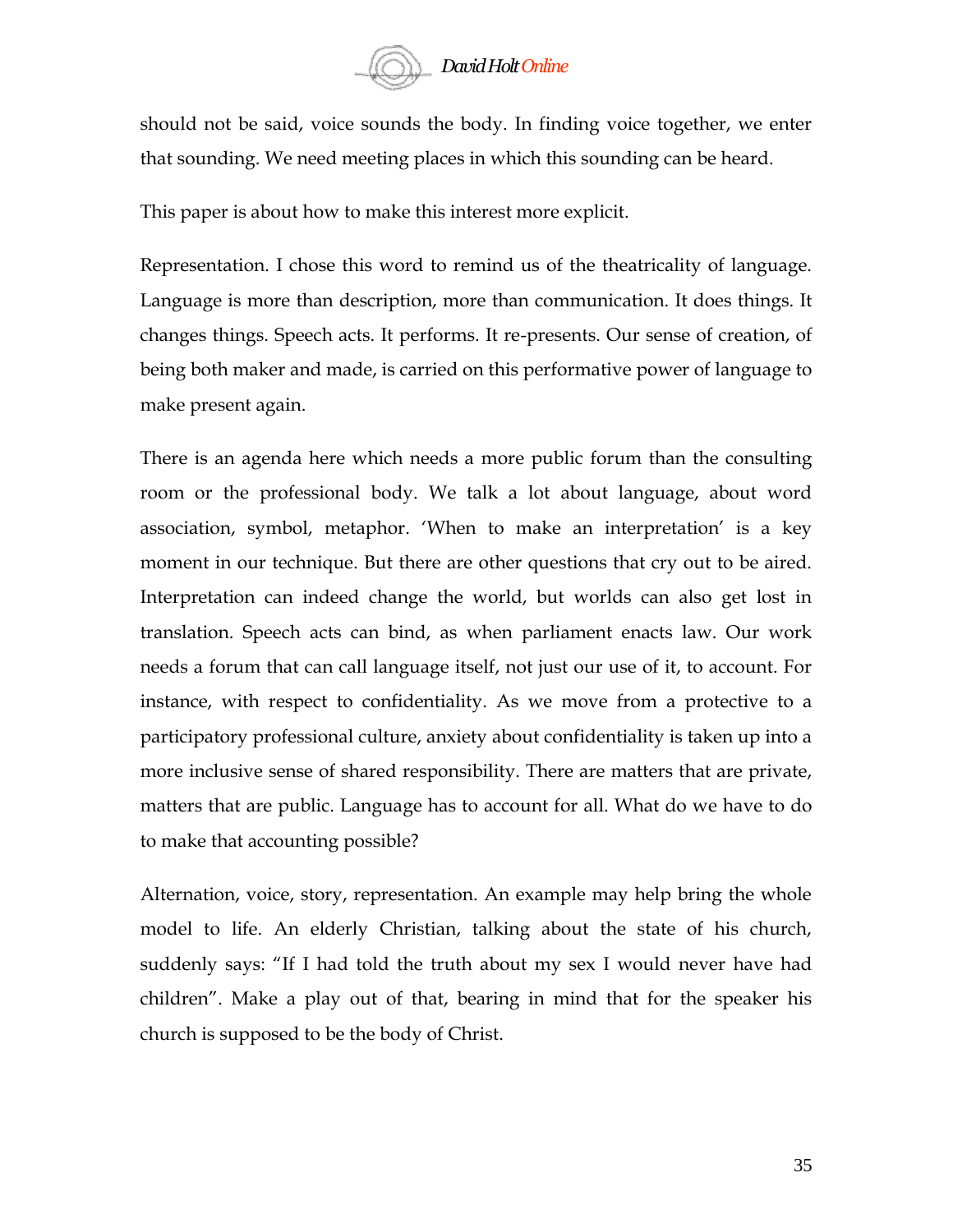

I have chosen the words for this model (as for the others) to be user friendly. Other words can I am sure be found, and may well be preferable. Their purpose is to suggest how a charged-with-weness atmosphere can become something we can breathe, move about in, sound.

What is important is to stay with theatre. Note what has happened to the Author of my first model in this revised morality play. It is recast as representative of Us. We commission Author to find words for the plot that We are. That special "otherness" of Author now serves to remind Us that response ability is there to be discovered. There is a matrix out of which individual and society, I and We, call each other into being. We are projected into, and caught by, plot. Theatre remembers, and re-presents, that plot. That is what could happen between us and our public. I say 'could', but it is indeed already happening. Audience is taking a fresh interest in its responsibility for Plot.

This paper is about how to make this interest more explicit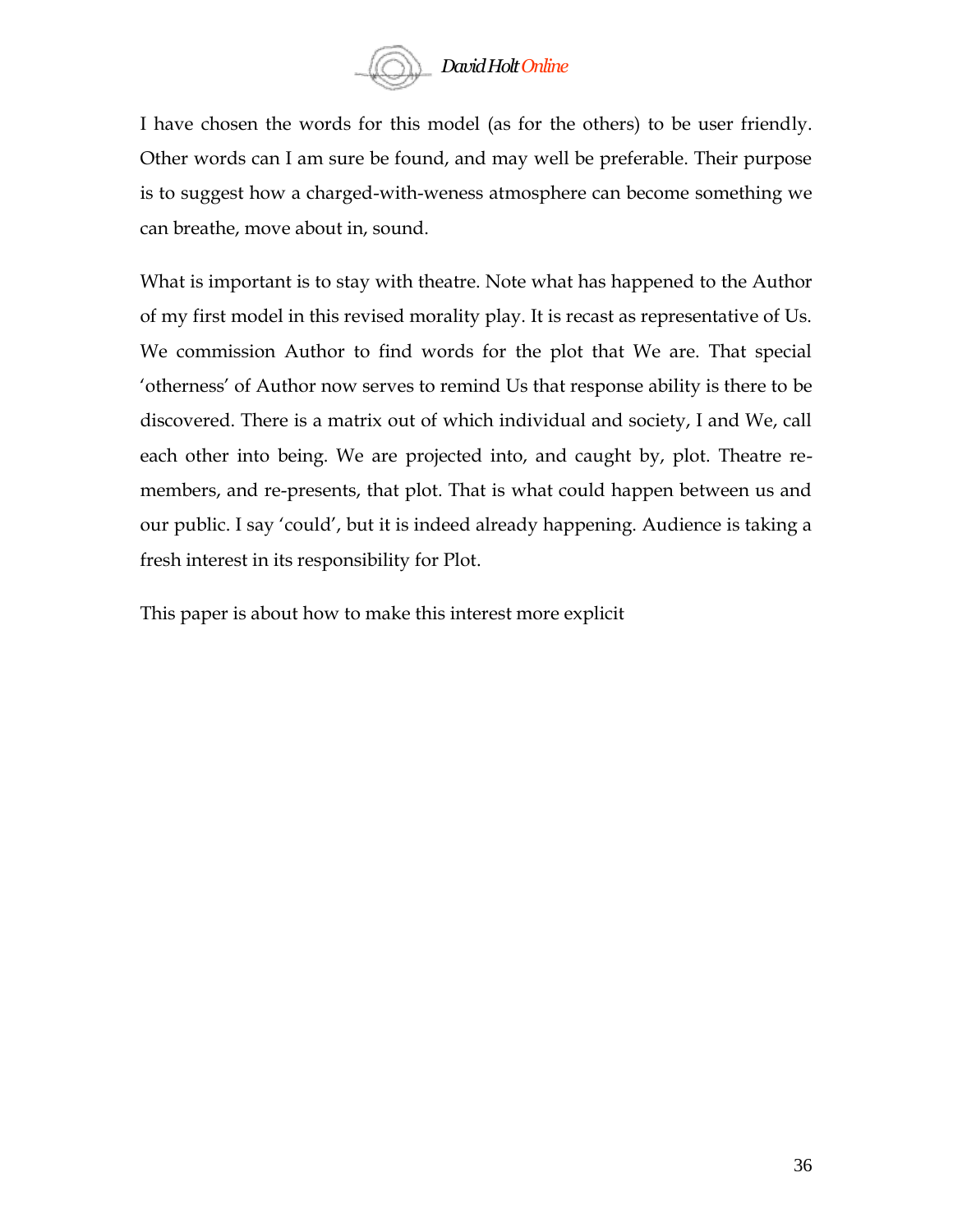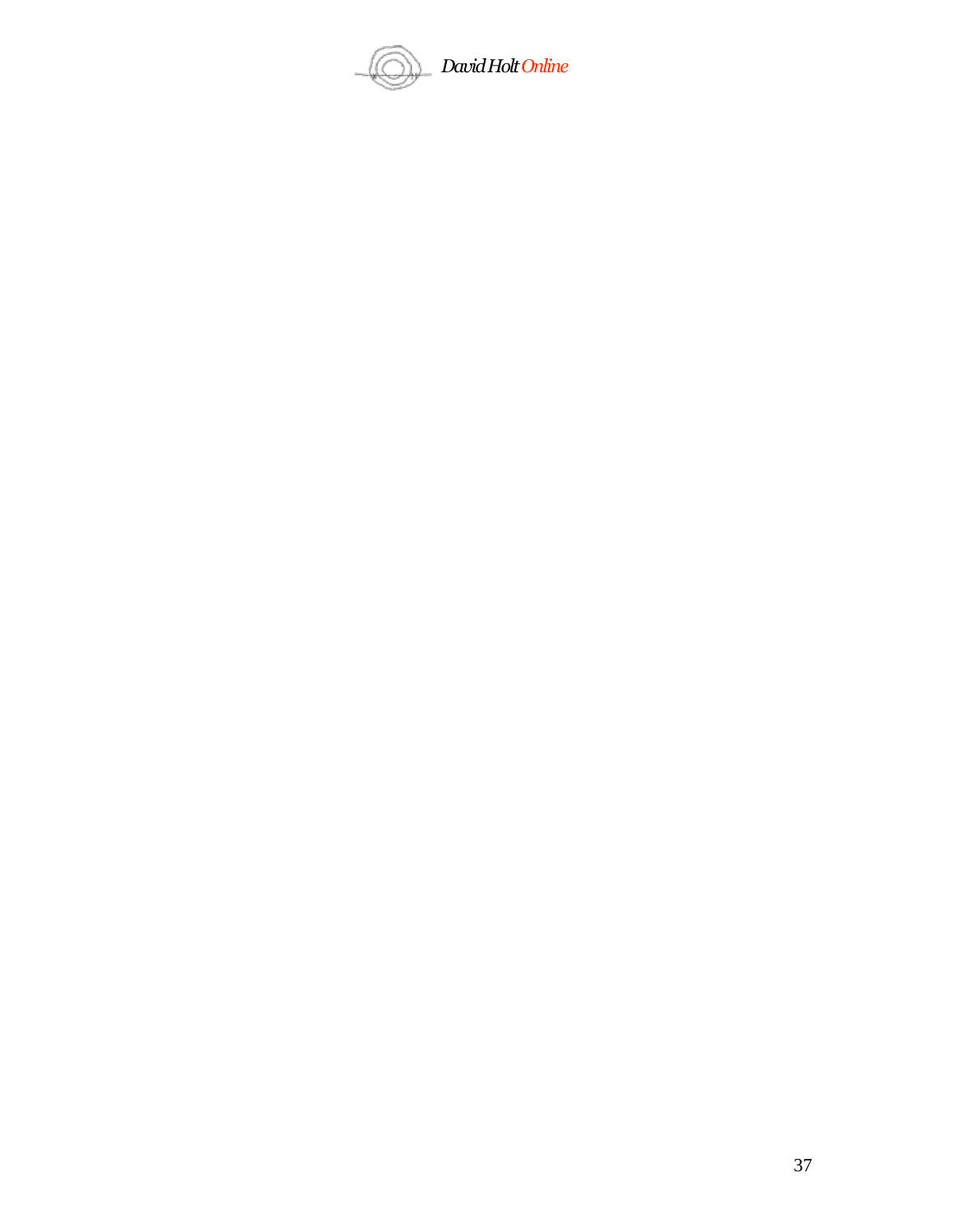

### *Conclusion*

How does all this bear on the regulation of our profession, on how we account for ourselves as solicitors of transference?

If we remember our breathing, if we allow ourselves time in which to breathe, I think we will find that spirit regulates. There is a spirit moving between us and our public. There is suspicion to be voiced. Our public need to find their own voice in response to the risky work they do with us, and for that they need us to answer for the risks we take.

There is much talk of protecting the patient. There is less talk but perhaps more anxiety about protecting ourselves. Perhaps we are afraid of our patients. (It would make sense for us to be afraid if we are indeed up to something more than we own.) If what I am saying about risk is true, how does it go with all this talk of protection? Over the last fifteen years or so professional anxiety has mushroomed. It has generated a climate of opinion in which insurance could become an overriding concern. (I have heard of a case in which the insurer threatened to remove insurance cover if an attempt were made at mediated reassessment of work done.) Our need to be on the safe side could so influence our approach to human nature as to become self confirming.

There is another way of using fear. We can risk it being responsible. We can invite more active participation in sussing out what is at stake in creation.

I believe that a new regulatory climate is already in the making, a climate in which feedback from our clients and their families becomes part of wider public participation in our work. The complaints and satisfactions of the individual client belong with a wider public scepticism and appreciation of what we are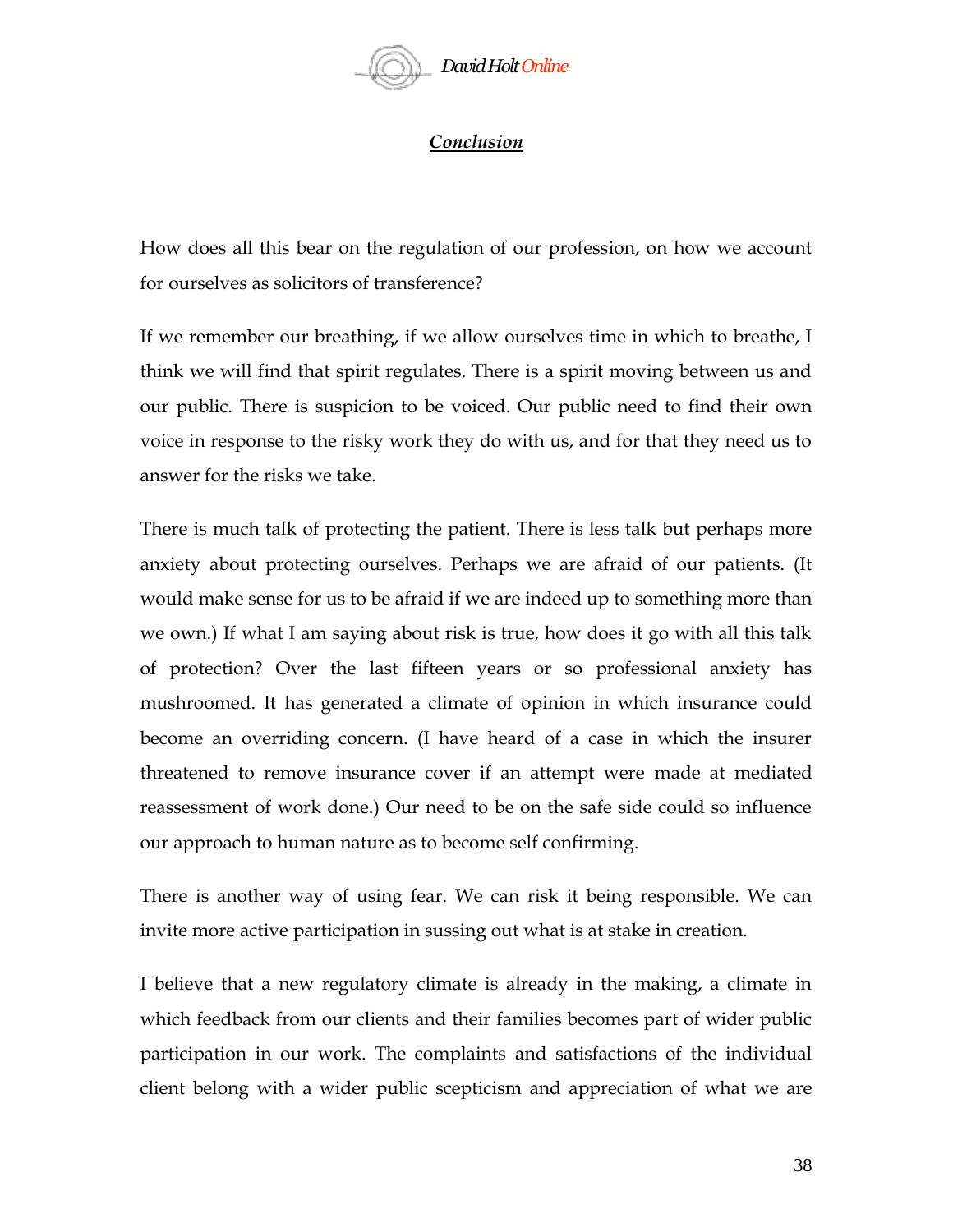

doing. There is an argument to be joined which is about human nature and its place in creation, not about professional competence important though that is. That is the argument in which we can answer for what we are doing when we solicit transference.

What we need now is to hear from our clients and their families as to how they experience our solicitation. Work being done by the professional bodies is part of wider social assessment. The spirit is moving for dialogue that is more heartfelt, apprehensive of creation and exacting of belief. That is where the "hermeneutics of suspicion", the "charisma of uncertainty", have to prove themselves: in testing belief and creation against each other.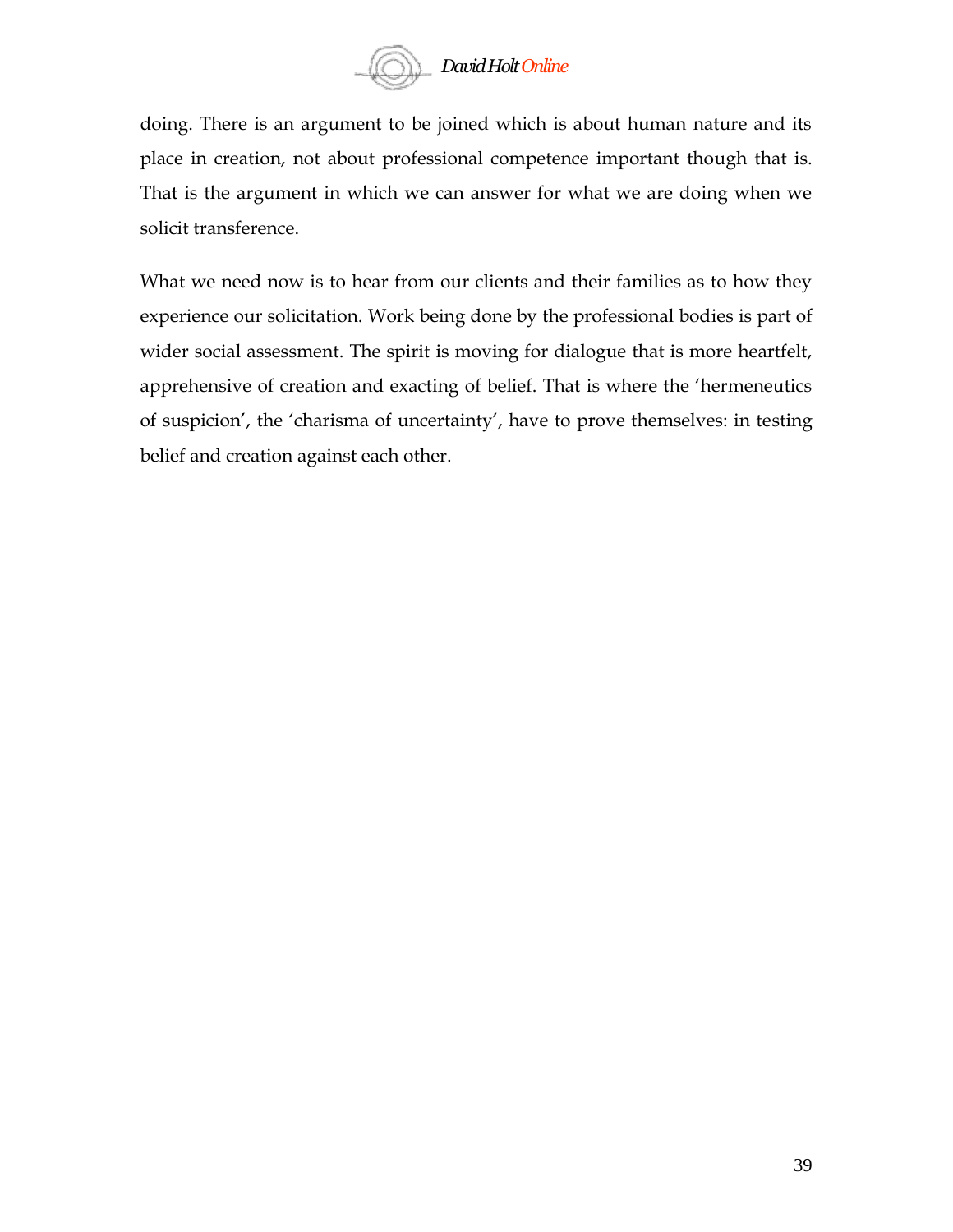

# **2 Re-Minding, Letting Be, Showdoing**

**1**

In this paper I want to air my scepticism about analytical psychology as a profession.

So that my argument can stand on its own feet, let me begin by saying where it comes from.

First, from my interest in theatre, which began with my Diploma thesis in Zurich in 1965-6, on *Persona and Actor*. Theatre has given me an interest in performance which I don't find catered for within analytical psychology. Second, from my experience at the Westminster Pastoral Foundation between 1971 and 1982. The seemingly irresistible takeover of the pastoral by the analytic started me wondering what kind of historical moment and sociological process I was caught in. Third, work with people employed by the National Health Service. There is a problem about the relation between physical and behavioural approaches to psychotherapy, and transference centred interpersonal approaches, with which it seems to be impossible to get to grips. There are times when the ex newspaper man in me finds this a public scandal. Untended, this problem can become institutionalised in ways which prevent dialogue. I want the freedom and energy to address myself to this.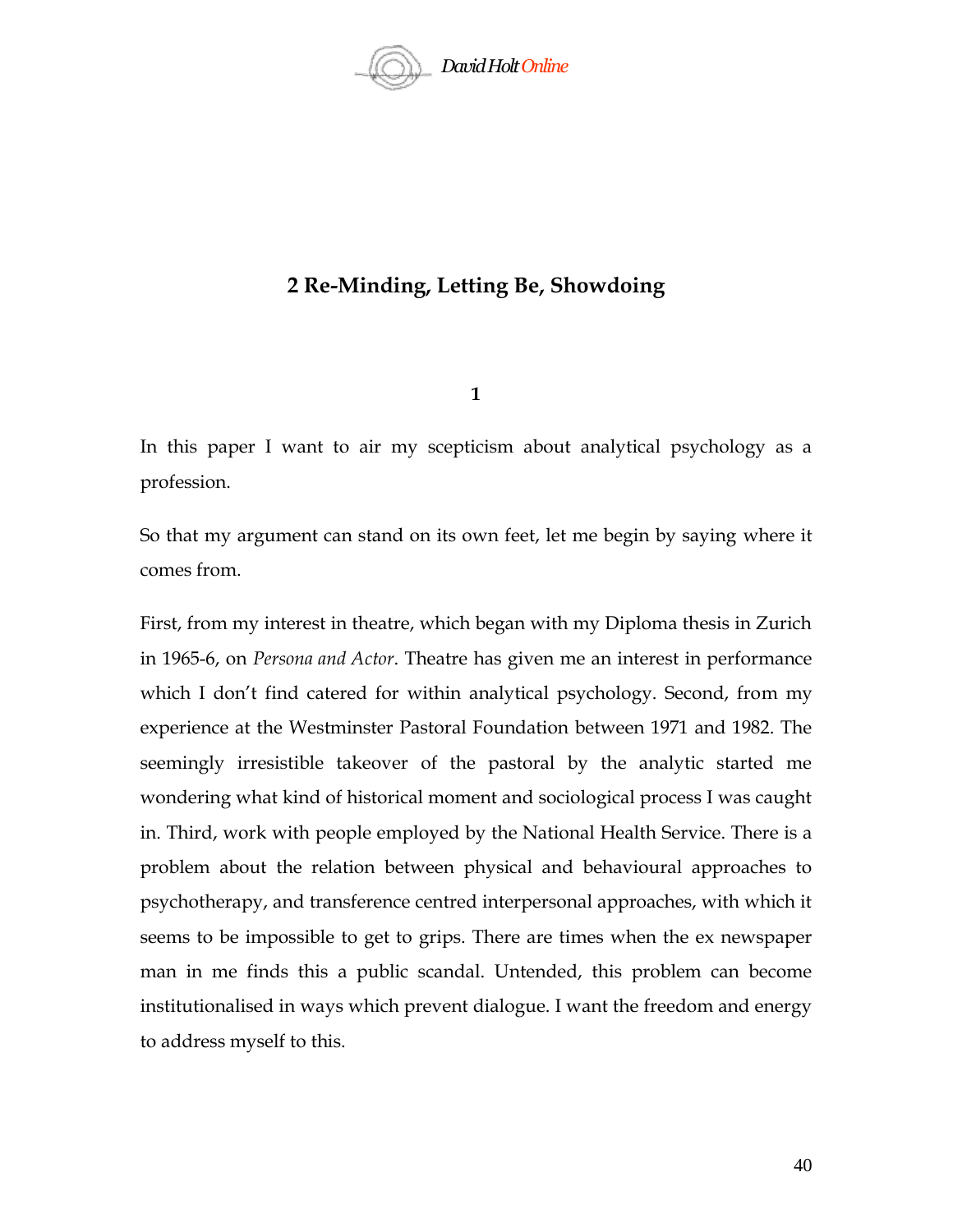

Experience within the Jungian community in England has certainly contributed to my present position. I have talked about this at the Jung Club (Holt, 1986). But I don't think I am denying its importance when I say that it has been secondary to more general pressures on me, pressures deriving from times in my life, both past and future, which aren"t in any particular way Jungian.

**2**

Thinking about how l would like to see psychotherapy organised and taught I have come to identify three movements or modalities. I think of these as movements of the mind and heart and intellect which are both spiritual and technical. I call them the re-minding, the letting be, and the showdoing. I believe that psychotherapy should be so organised and taught as to allow for the fullest possible exchange between these three modalities.

Re-minding is of two kinds. One is about memory, the recall of times past. The other is associative, it makes comparisons, it employs our human sense for likeness. How these two kinds of re-minding are related is a question about which we are very confused. The psychology of the unconscious has led us to experiment with the therapeutic effects of combining them, so that memory is enriched by metaphor, and our powers of mental comparison and association are energised by story. Much remains to be done to clarify what happens when we encourage combination of this kind.

Letting be is about enjoyment and suffering. It can be active as well as passive. It can sound with the deep affirmation of a religious Amen, and with the bitter note of querulous self-pity. Letting be takes things as they are. It draws on connections between habit and spontaneity, freedom and inevitability. It accommodates boredom. It is about courage, staying power, endurance. But such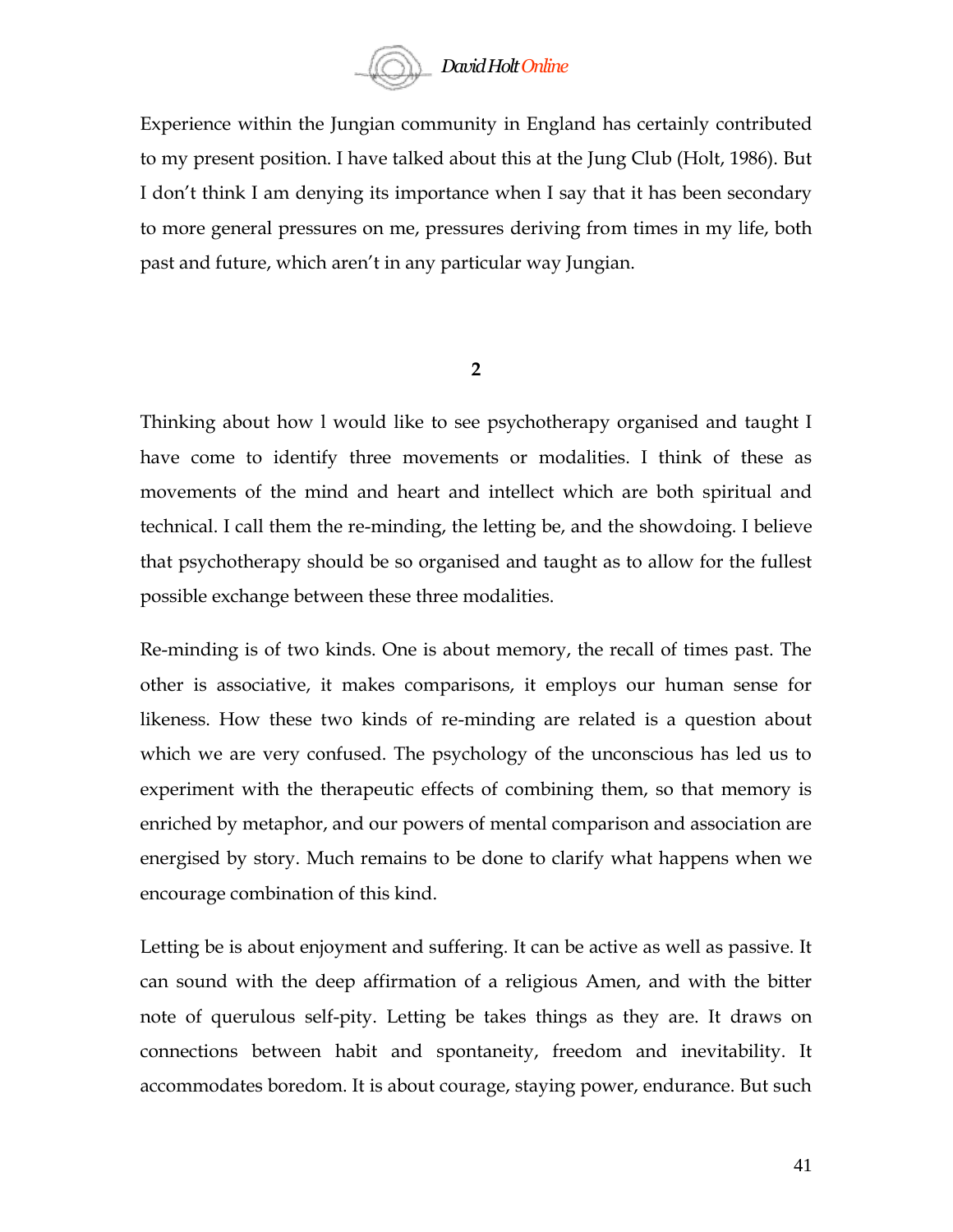

endurance can allow us to re-cognize, for the first time, that things are indeed as they are. This links it to re-minding.

Showdoing moves, as its awkward name implies, between two verbs, to show and to do. Show me what to do. Show me how to do it. Here, let me show you. Showdoing is bringing up children, education, apprenticeship. It thrives on demonstration. It is the properly human power that energises the behavioural sciences.

In trying to spell out the connections between these three movements of technique and spirit and what I have learned from Jung, the first step has to be to drop the term analytical psychology. In its place I shall use the expression (psycho)analysis.

The name analytical psychology had its historical purpose, clearly to differentiate Jung's work from that of Freud, while allowing resonance with their community of interest. But if the organisation and teaching of psychotherapy is to encourage the fullest possible exchange between re-minding, letting be and showdoing, we need to be able to talk easily of the Freudian and Jungian traditions together, while continuing to own their historical differences and their abiding need on occasion to bracket each other out.

Jungians have tried to use the words analyst and analysis on their own to carry their sense of professional identity. There are times when I use them of myself. Perhaps we are now stuck with them. If so, it is a pity. Because they are wrong. They obscure those influences in his work which led Jung to prefer the term Komplexe Psychologie. They evade the question of what it is that we analyse. And in doing so, they cut corners and suggest too easy an accommodation between shamanism and accuracy.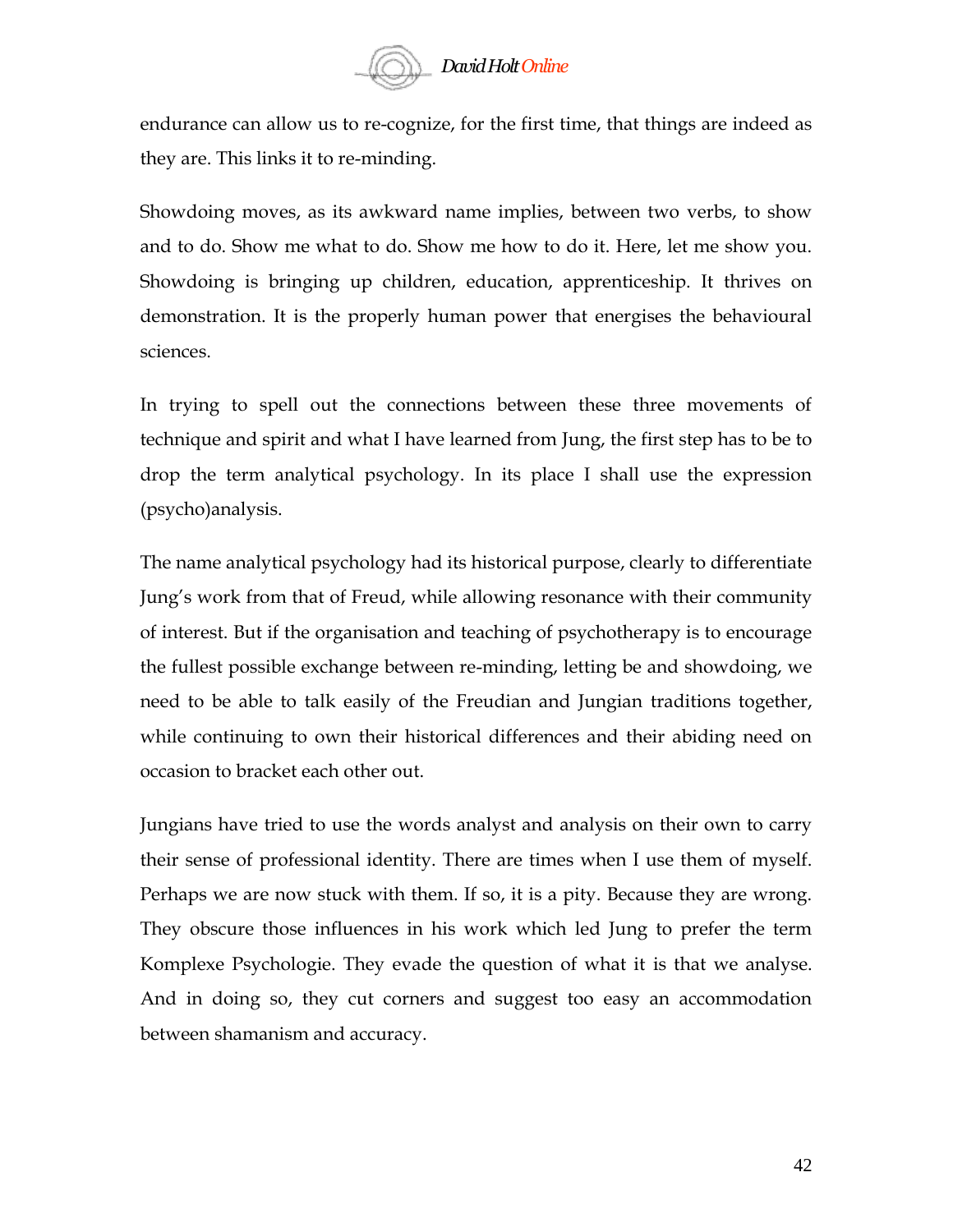

The expression (psycho)analysis is awkward. But in being so it re-minds of awkward facts, and might make it both easier and more profitable for us "to wash our dirty linen in public'. (Psycho)analysis re-minds us constantly of the Freud-Jung split. We need this re-minder if we are to profit from the energies released by their quarrel. Freud and Jung are finding their respective places in history. Ignorance of Jung in the Freudian tradition continues to be surprising if not scandalous. We need places where the study of Jung is encouraged and furthered. (I am struck by the way I have returned to the close study of Jung's books since publicly distancing myself from his profession.) But in teaching psychotherapy, in training psychotherapists, we have to be reaching out for a language that can comprehend both traditions without denying the reasons for their falling apart and the many ways in which "we have benefited from the consequences of that parting.

(I don"t think I am saying anything particularly new here. My Zurich training in 1961-6 included extensive study of Freud. Most contemporary practice and writing in analytical psychology assumes the need for sustained interest in the work of Freud and his successors. What I am saying is that it would stimulate more searching study of Jung's books, and more fruitful debate with other traditions, if what we called ourselves made it clear that this is what we are up to.)

**3**

We use re-minding constantly. 'Does it re-mind you of anything?' 'What does it re-mind you of?" Re-minding is how we explore, probe, cast about for a scent, amplify, call up a context. What is peculiar to (psycho)analysis is the emphasis placed on the concept of the unconscious in trying to explain what happens when we are re-minded of. Although there are different theories of the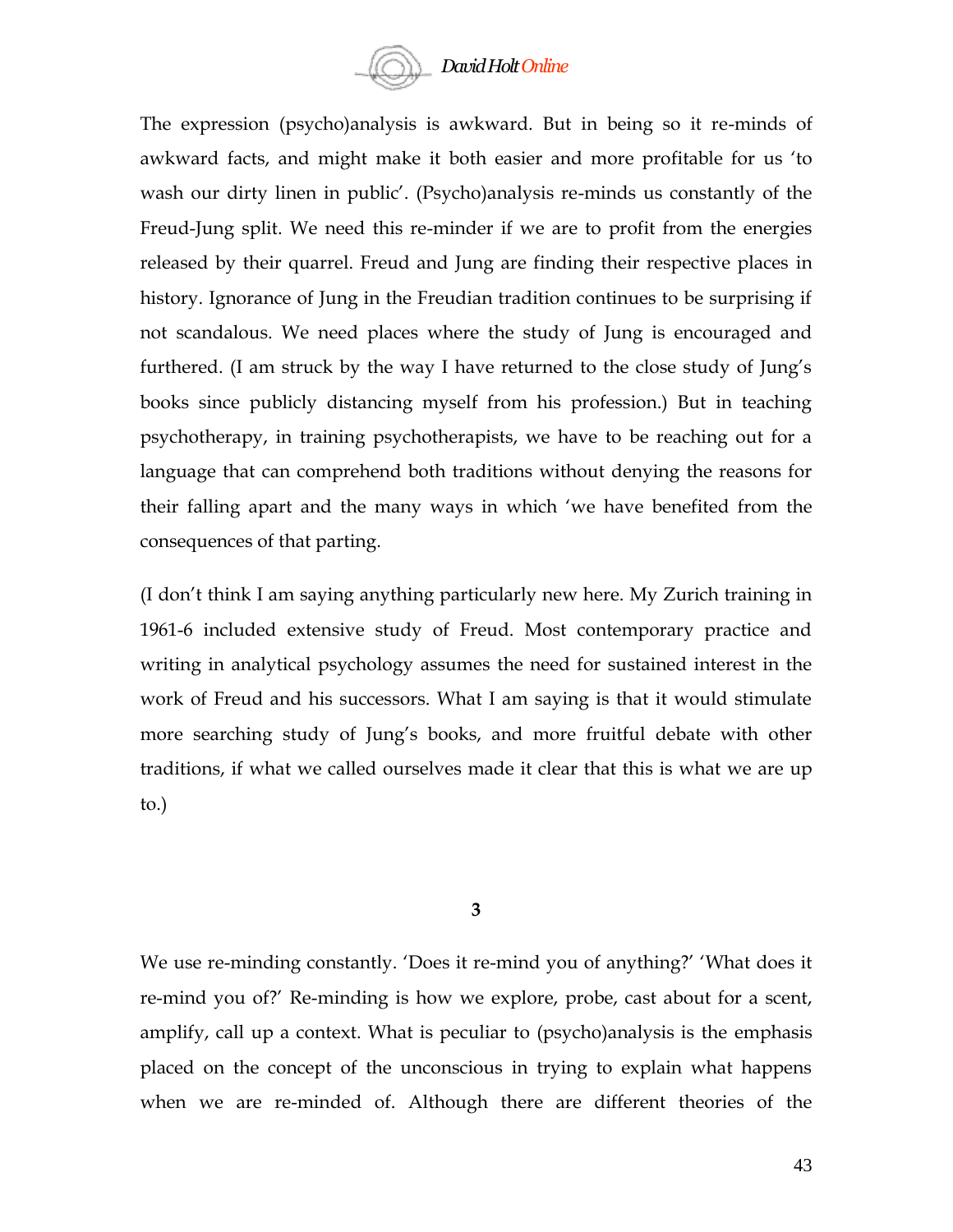

unconscious, they all have in common an extensive use of vocabularies of knowing and awareness, unknowing and unawareness. If we submit to them we become immersed in a language world in which mind is assumed to be about knowing and unknowing, awareness and unawareness. Other views of mind are blanketed out.

There is a perhaps rather old fashioned English expression: "that puts me in mind of". People do sometimes use it instead of "that re-minds me of". It is worth thinking about: the verb to put, me as object of an action, and mind as both a place and an attribute, the "what" in which I am put is "of" something else. We have here the intentional or object-relatedness character of our mindedness.

Is this kind of mindedness best thought of in terms of consciousness and unconsciousness, or is it better thought of in terms of being and doing? How does mind as a "knowing or relate to mind as a "showing up", an "acting on", a 'doing to'?

We can approach the question through 'interpretation'. Problems of interpretation figure prominently in the history and current state of (psycho)analysis. They move between what I am calling the three modes of reminding, letting be, showdoing.

(Psycho)analytic interpretations make extensive use of sign, symbol, metaphor. Some of our most deeply felt and enduring separations have been occasioned and sustained by differences in understanding of how one thing can be "like" another. There seems to be a need for fairly small groups sharing agreed assumptions as to the nature of metaphor, who can work intimately with each other in scrutinising the use of likeness, and in developing a teachable approach to how to use similarity, resemblance, representation, to effect psychological change. There is also need for these groups to be able to converse together. When this is successful, it is because we are able to suspend belief in our acquired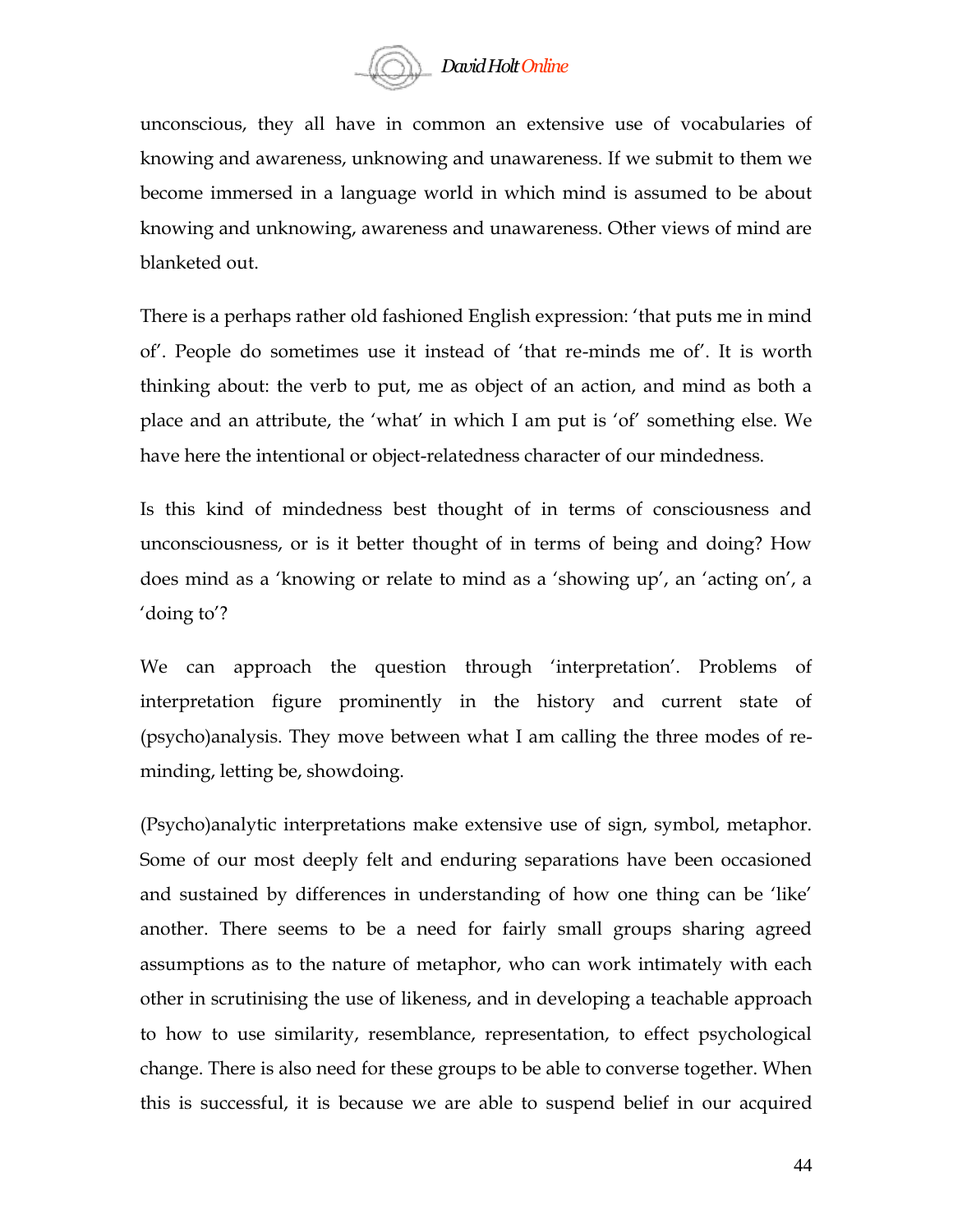

metaphoric habitat and to entertain the possibility of other ways of experiencing and applying likeness. We move from a first degree intimacy with the uses and abuses of symbol to a more suspended state of metaphoric animation within which it may be possible to compare what works for us with what works for others without agreeing with them. (It sometimes seems as if it is impossible to sustain such a state of suspension without losing our ability to make metaphor work in our clinical practice. There are case discussions which can be physiologically deeply disturbing (as well as perhaps in some unacknowledged way exciting) but which can make it very difficult to go back into our practice the next day.)

But (psycho)analysis also uses interpretation in situations of what we call transference and countertransference. I think the organisation of psychotherapy would be improved if we learned to study transference and countertransference in terms of what I am calling showdoing. This is already happening through the influence of group work and family systems work on (psycho)analytic satisfaction with traditional approaches to one to one work. Listening to some of the more relaxed, off the record, exchanges between (psycho)analysts when they meet in a shared interest in ,theatre I hear talk of transference and countertransference which seems to me to herald a root and branch revisioning of (psycho)analysis as we know it.

The distinction between showdoing and re-minding in our approach to transference can be approached through secret. For re-minding, secret is something to be got at. If I am 'to be put in mind of' a secret there are codes to be broken, clues to be solved, pretences to be seen through, riddles to be guessed, censors to be outwitted. Working with a secret is a progression from the known to the unknown, so that what is unseen becomes seen, what is unspoken is said.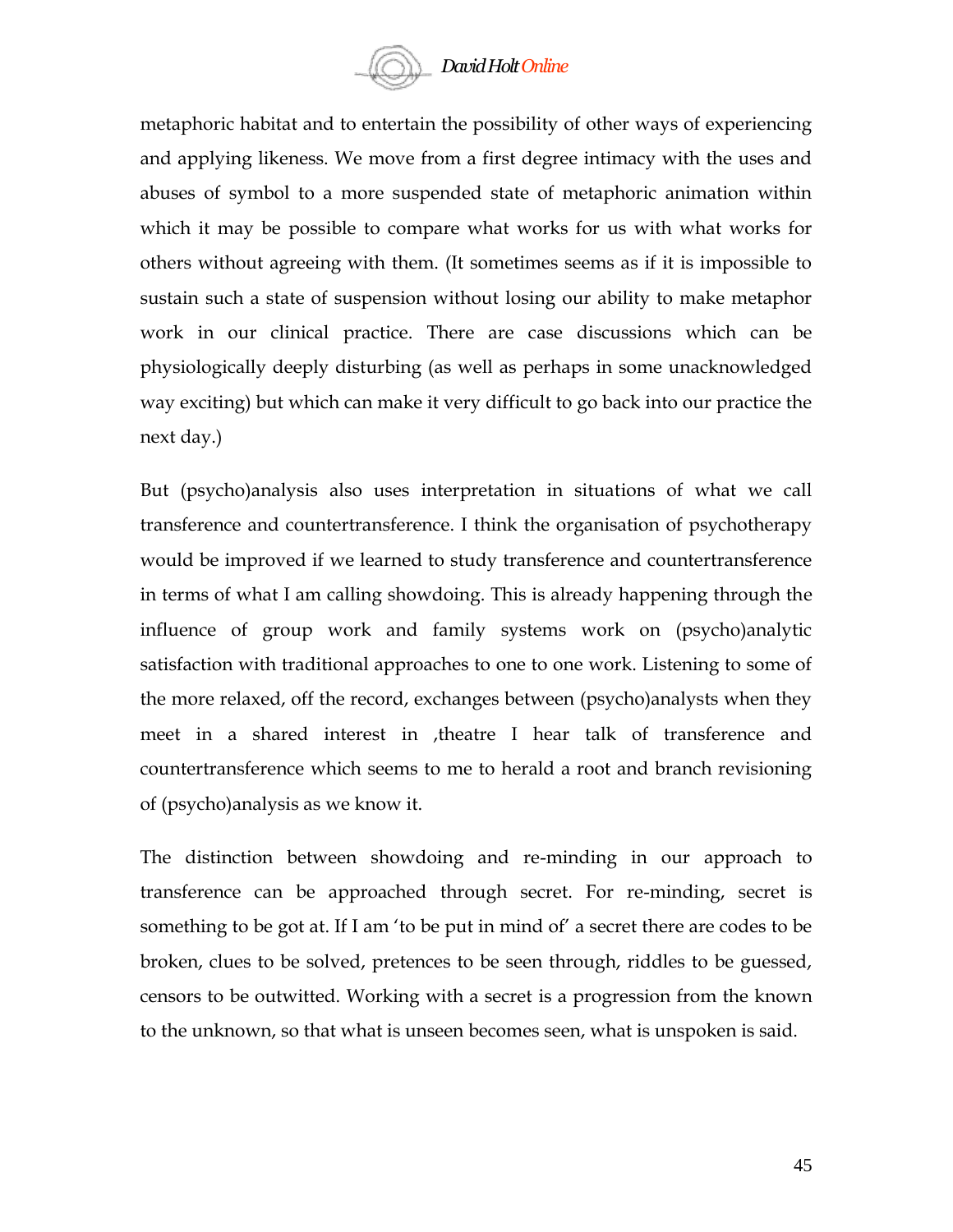

Within the showdoing modality, secret is in play between the two verbs. We apprentice ourselves to learn the secrets (or mystery) of a craft or trade. We apply for the master class to learn the secrets of performance. We are accepted for the class if we are judged to have what it takes, to be able to use what is going to be shown to us. The secret is "for showing". What makes it inaccessible is the way it is lodged between a showing and a doing. There is a 'show me what to do' and there is a 'show me how to do it' to which all education is a response. The secrets of adaptation, of learning, of skill, of culture, are lodged between the show me what and the show me how. That lodgement is got at in doing.

What (psycho)analysis sometimes seems to be trying to do is to persuade us that this showing and this doing can, and indeed should, be defined in terms of knowing. The power of (psycho)analytic discourse, its attraction, its fascination, its outreach and its inscape, its ability to convert and to make what began as a method into a way of life, these are all generated between words of knowing and unknowing. A language of consciousness and unconsciousness turns with missionary and colonising zeal on all human life as its domain. Showing and doing are translated into problems of knowing and unknowing, and secrets which could be dealt with simply if showdoing were allowed its proper function become the stuff out of which strange, expensive and sometimes exhausting tapestries are spun. As a cultural phenomenon it is amazing. I doubt if from within it we can even begin to imagine the aberration we may be caught in.

Or perhaps we are beginning to. Take the last two paragraphs of the Laplanche-Pontalis discussion of 'Acting out'.

One of the outstanding tasks of psycho-analysis is to ground the distinction between transference and acting out on criteria other than purely technical ones  $\overline{\phantom{a}}$ or even mere consideration of locale (does something happen within the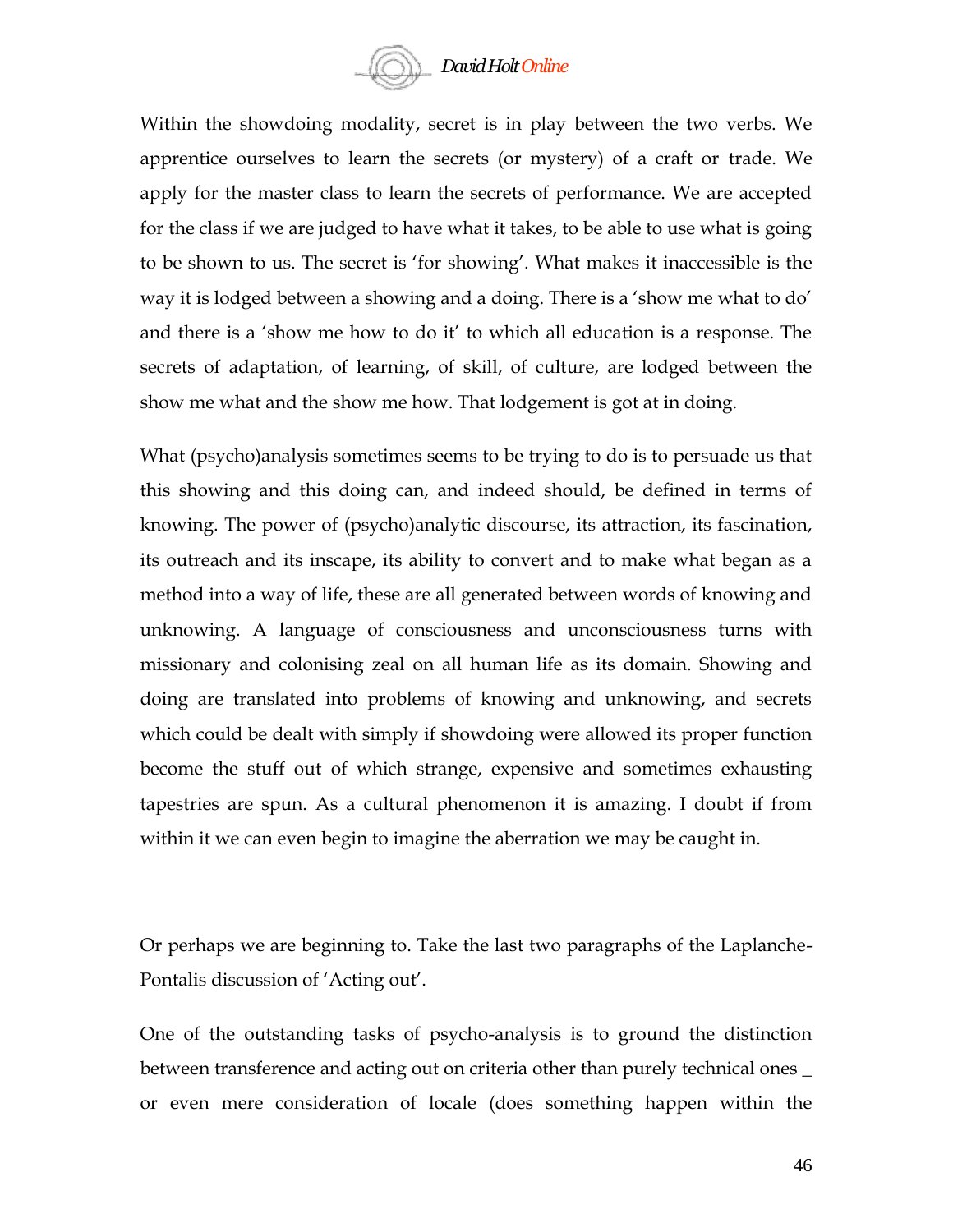

consulting room or not?). This task presupposes a reformulation of the concepts of action and actualisation and a fresh definition of the different modalities of communication.

Only when the relations between acting out and the analytic transference have been theoretically clarified will it be possible to see whether the Structures thus exposed can be extrapolated from the frame of reference of the treatment - to decide, in other words, whether light can be shed on the impulsive acts of everyday life by linking them to relationships of the transference type.

To clarify the relations between acting out and the analytic transference we are going to have to demote our words of knowing and unknowing and allow the verbs to show and to do more power and more room. What we expect of interpretation has to be able to allow for the different modalities of imaginal likeness and physical representation. Criteria on which the distinction between transference and acting out can be grounded will have to take into account what theorists of the theatre call "deixis", the energy released when persons and objects on a stage point at themselves. Deixis is what energises theatrical presentation. But it also energises all behaviour-in-a-context. It is not something to be got at by interpretation of an imaginative, reflective kind. The interpretation it calls for is, quite simply, performance. (Holt, 1987).

Sometimes it seems as if (psycho)analysis just forgot this. It is as if somewhere along the way . we met with someone who persuaded us that the secret of the performance was to be found in knowing what to do and we could dispense with any showing. So for many years we went in search of that secret in lands where the only performance of interest took place between our knowing and Our unknowing. Then we remembered something called object relations, and suddenly counter-transference was as, if not more, interesting than transference. Showing is become important again. Behaviour can point to secrets more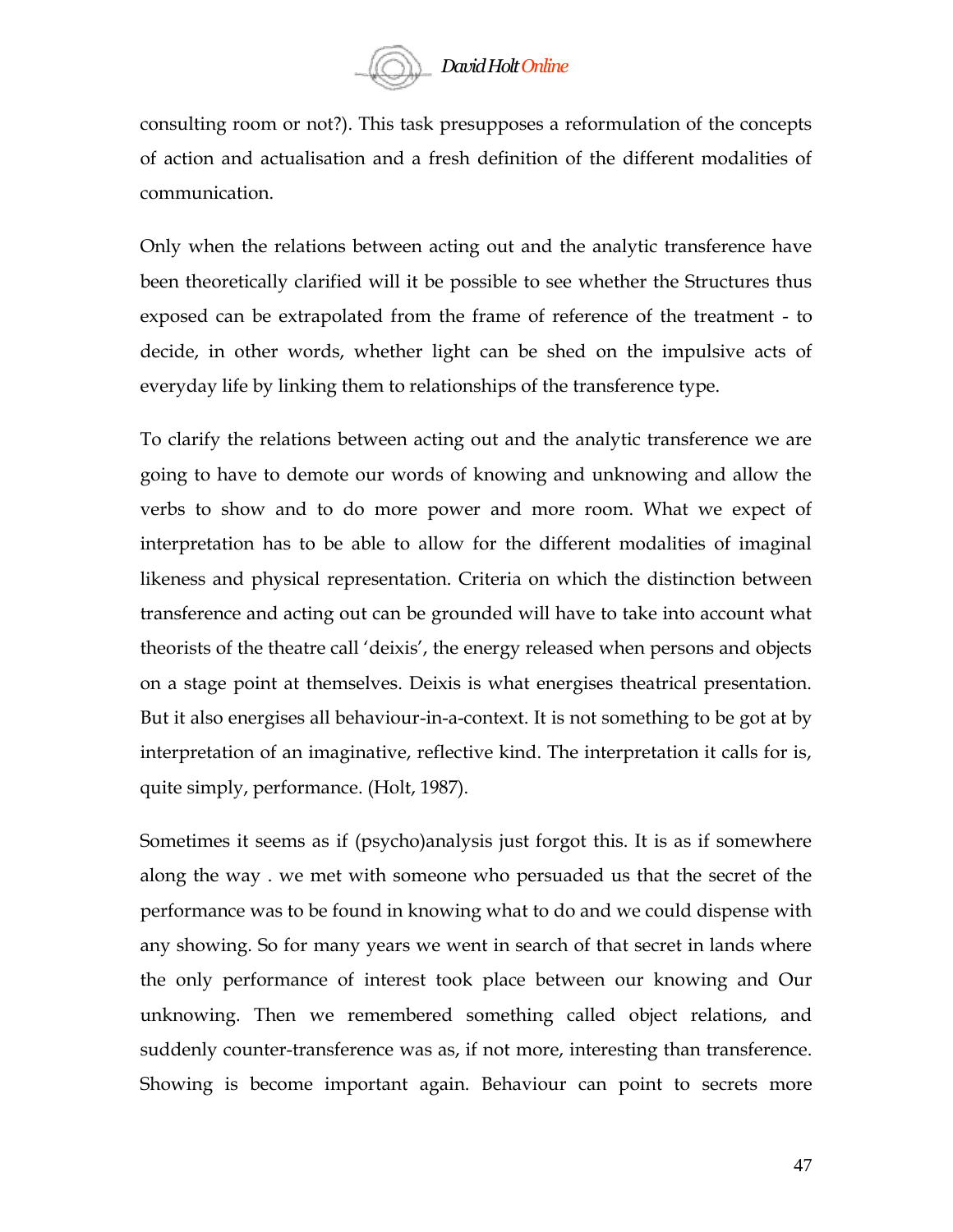

economically than reflection, meditation or exegesis. How to energise that pointing is an important question for psychotherapy. We"d learn more about it if transference work and behavioural studies could find ways of talking to each other.

The energy of such pointing is close to what I mean by letting be. Performance is active, demonstrative, interpretive. Its interpretations - in the theatre, in the concert hall, in the workshop - are always open to another go. There is always room for another try. But they are nevertheless complete in themselves. They stand or fall on what is shown in the doing, done in the showing. There is a concentration of effort that is content to let its case rest.

This ability of performance to let its case rest is something we are going to have to think about if the behavioural and interpretive sciences are to learn from each other. What does it tell us about the relation between action, interpretation, and being-minded-of? The answers I work with have to do with letting be.

Like showdoing, letting be moves between two verbs, to let and to be. It is about permission, both in the sense of making possible and of leaving alone. And it is about what there is simply no other word for than Being. Aristotle called it "that which is', Wittgenstein pointed to it with his remark 'Not how the world is, is the mystical, but that the world is'. Being. The given presence of what is. The verb that sustains all nouns and adjectives that we can think of.

How 'to let' and 'to be' are related is a constant question in living. It is one to which psychotherapists have to address themselves in every consultation. The course I started at the Westminster Pastoral Foundation on "counselling and ontology" was an attempt to work out how this could be taught. I abandoned it, faint of heart, in the face of the seemingly irresistible attractions of the (psycho)analytic alternative.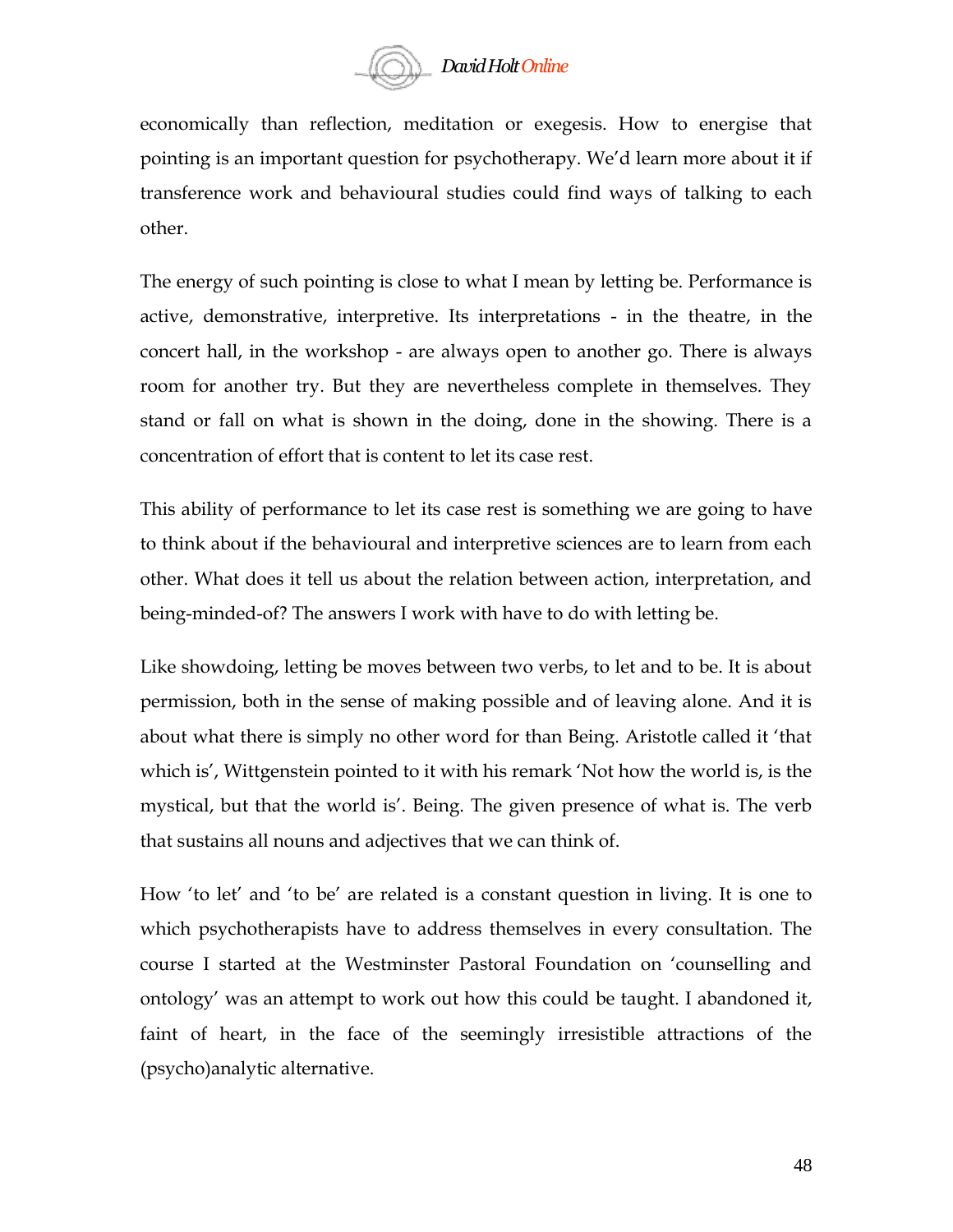

Teaching how to let be brings us into conflict with re-minding. The crucial point is that while being-minded-of can often assist at the recognition of Being, it can also work against it. Experience with counselling and ontology has convinced me that feeling is at stake here of a kind which the (psycho)analytic schools simply do not comprehend, (though perhaps what divides them does). We must try and get this feeling into the organisation of psychotherapy.

If we give ourselves over too much to re-minding we can find ourselves possessed by a spirit which knows no rest. The cultivation of memory, symbol, metaphor, imagination, becomes an addiction which cannot let be. At its best, reminding is a call to explore all available likeness. But if we follow that call we must realise that likeness has no reason to let being rest. Likeness is restless to translate, to transform, to compare. It is impatient of the givenness of what is. It finds something defeatist in "that is how things are. So be it". It knows there has to be a behind and a beyond and a besides. There must be a way through or round. How things are is always open to conversion.

(Psycho)analysis has appropriated this restlessness in the presence of Being, and intends to make of it a profession. The strategy is in two stages. First, to harness this restlessness to our unknowing. This can lead in very different directions. depending on how unknowing is defined. If, with Jung, there is a tendency to identify our unknowing with the ground of Being, it can lead towards an enlargement of symbolism at the expense of Being. If, with Freud, our interest is in unknowing as denial and privation, then it leads towards what Paul Ricoeur has called a 'hermeneutics of suspicion'. All attribution of meaning is suspect. Being is left alone. Its grounding is not presumed on. (Which may come closer to true recognition of Being than the Jungian way, which sometimes seems perilously close to a collapse of ontology into symbolism.) But though the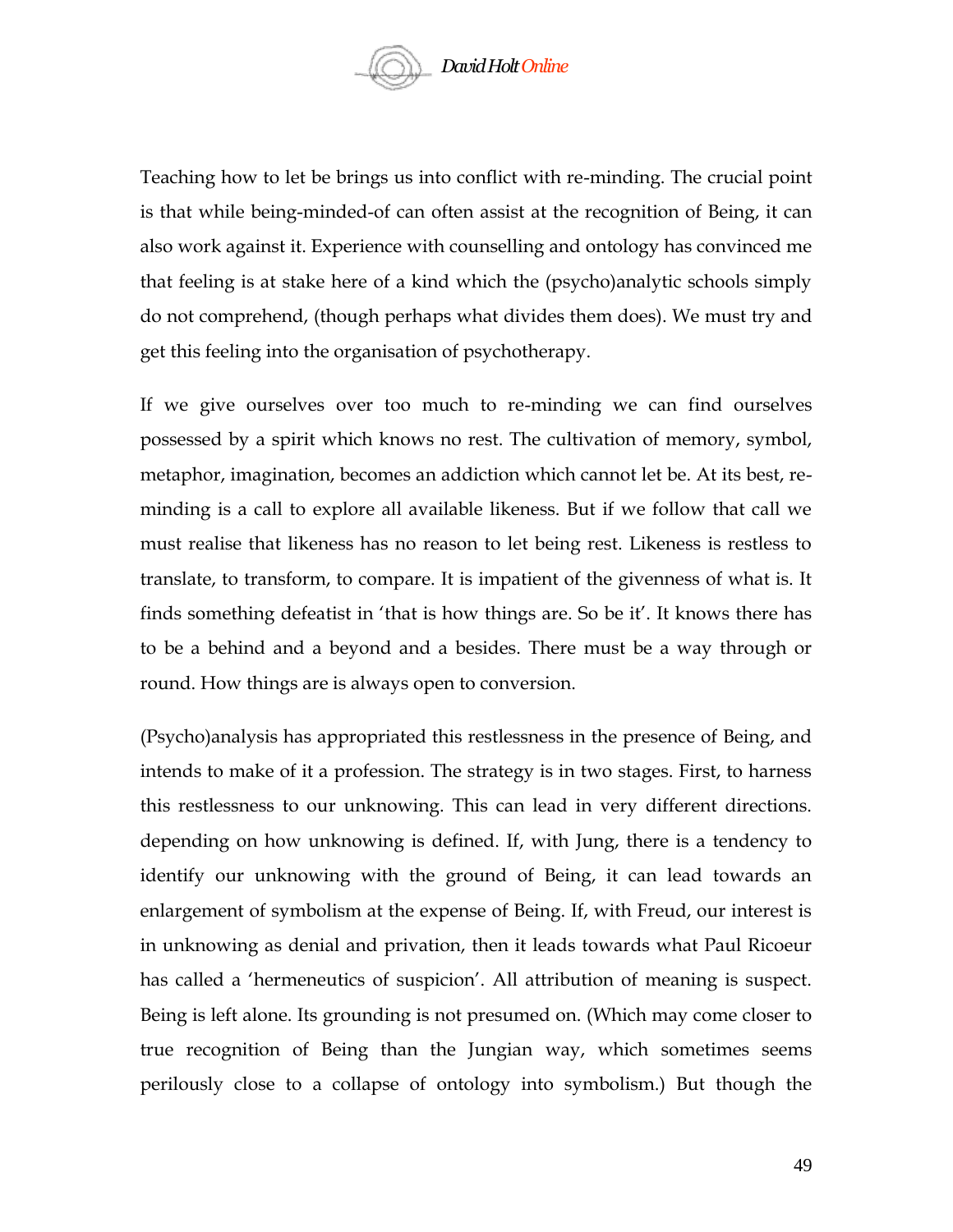

directions are different, the essential strategy is the same. Unknowing, as a kind of resourceful absence awaiting cultivation, is harnessed to our restlessness in the presence of Being. Our unknowing, our unawareness, is what carries the theoretical and practical weight. Doing and showing are of interest only in relation to states of mind, so that re-minding becomes an activity in its own right.

The second stage is to apply this activity to our own life story. A special kind of telling-about-ourselves is generated. Our ability to re-mind, and to be re-minded, is brought to bear on our partial knowledge of our story. The fact that we are ignorant of most of our story is taken as a resource. Inexhaustible ignorance of our infancy and childhood is played off against ignorance of a future which is still to be revealed. A two way dynamic, like a pulse, is set going. In drawing on ignorance-as-resource we exercise our ability to be re-minded of. And in exercising that ability we confirm the resourcefulness of unknowing. We begin to feel that we are getting inside the generation of our own story, becoming pregnant of our own cause. It is as if we get in between cause and effect in our lived story, and in gradually discovering what they have in common begin to feel the beat of a secret pulse, the pulse which causes my life to be as it is.

The result can be fascinating. It has created an absorbing profession, albeit a profession which can be quite extraordinarily rude. It can appeal to the same sense of discipline and self sacrifice as has inspired great spiritual and ethical movements. It has an effect far beyond its own borders, not least among other hermeneutic disciplines concerned with the discovering and keeping of secrets. But what does it do to our ability to let be?

Letting be can be mute resignation. It can be world weary cynicism. It can be resentment; resentment that eats into the soul, hardens the heart, exhausts the spirit and paralyses the imagination. Yet it can move from that to a position where 'making do' is possible. Make do and mend. There can be a moment of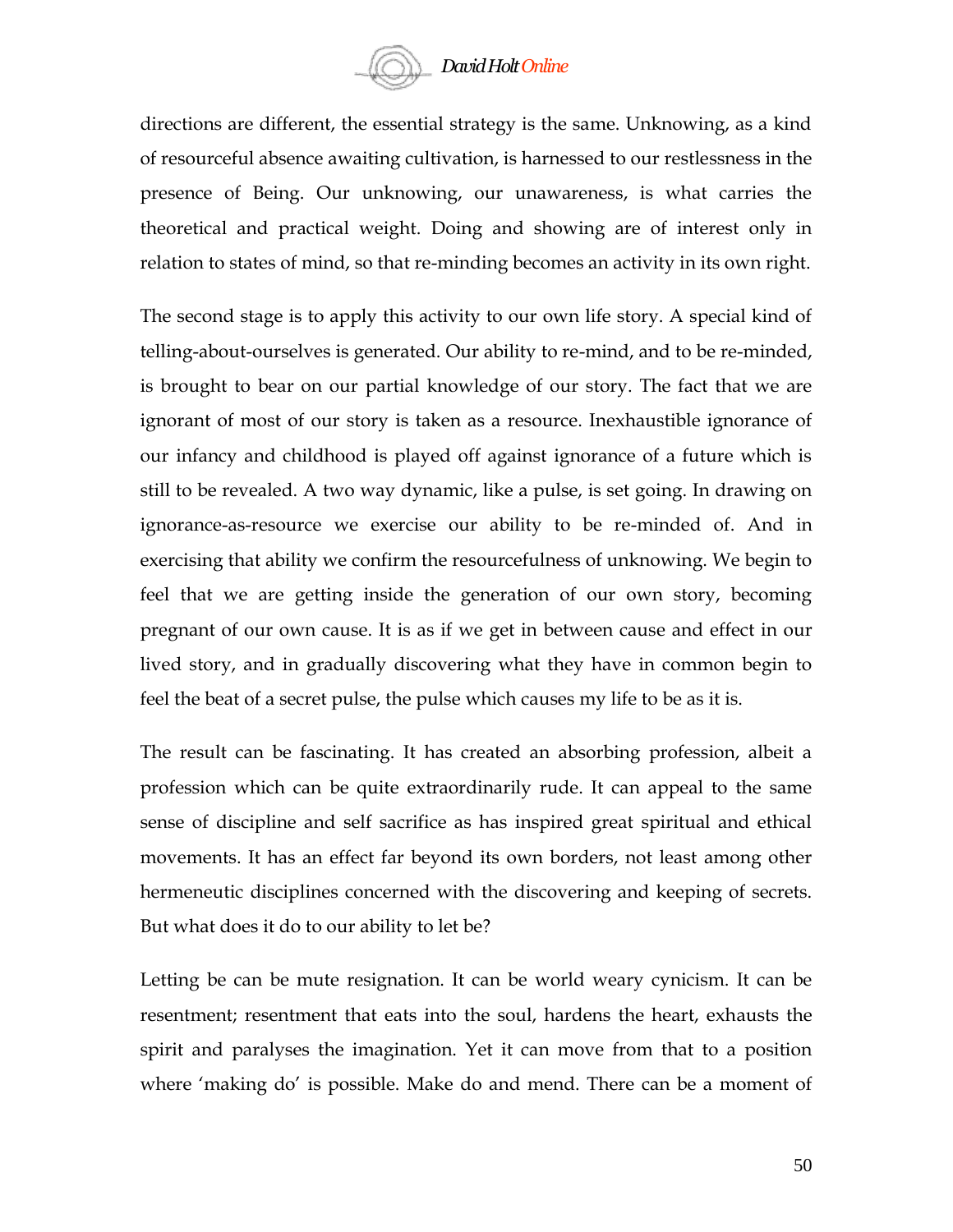

relaxation in which amendment and compromise become possible. We say, "Oh, let it go', and a hopeless argument in which we are stuck moves into conversation and exchange. We say, "Well, yes, I can live with that", and signify a willingness to take what is given as making a fresh start. How is such movement possible? How is it helped and hindered by re-minding?

**4**

We have to think about time (always remembering that to think about time truly requires that we tread tenderly, for we are stepping on the wings of butterflies). Ontological tradition teaches us that respect for Being goes together with puzzlement about time. To understand what (psycho)analysis does to our ability to let be we have to ask how (psycho)analytic causality relates to what I have called the consistency of time (Holt 1982, 1987). Are the causes which (psycho)analysis searches out and recapitulates to be found in time, or are they also, or alternatively, of time?

I have spent much effort in the last twenty years trying to air questions about time in Jungian circles, with little response. I confess to being surprised at my failure. I would have expected a community interested in a concept like Jung's synchronicity to be more.. eager to enter into debate about time. I begin to suspect that (psycho)analysis as a whole may depend for its existence on a collapse of metaphysical time-questioning. Which would be a pity. Because (psycho)analytic research into sexuality, and particularly into the relation between sexuality and death, is itself calling urgently for a re-awakening of just such questioning.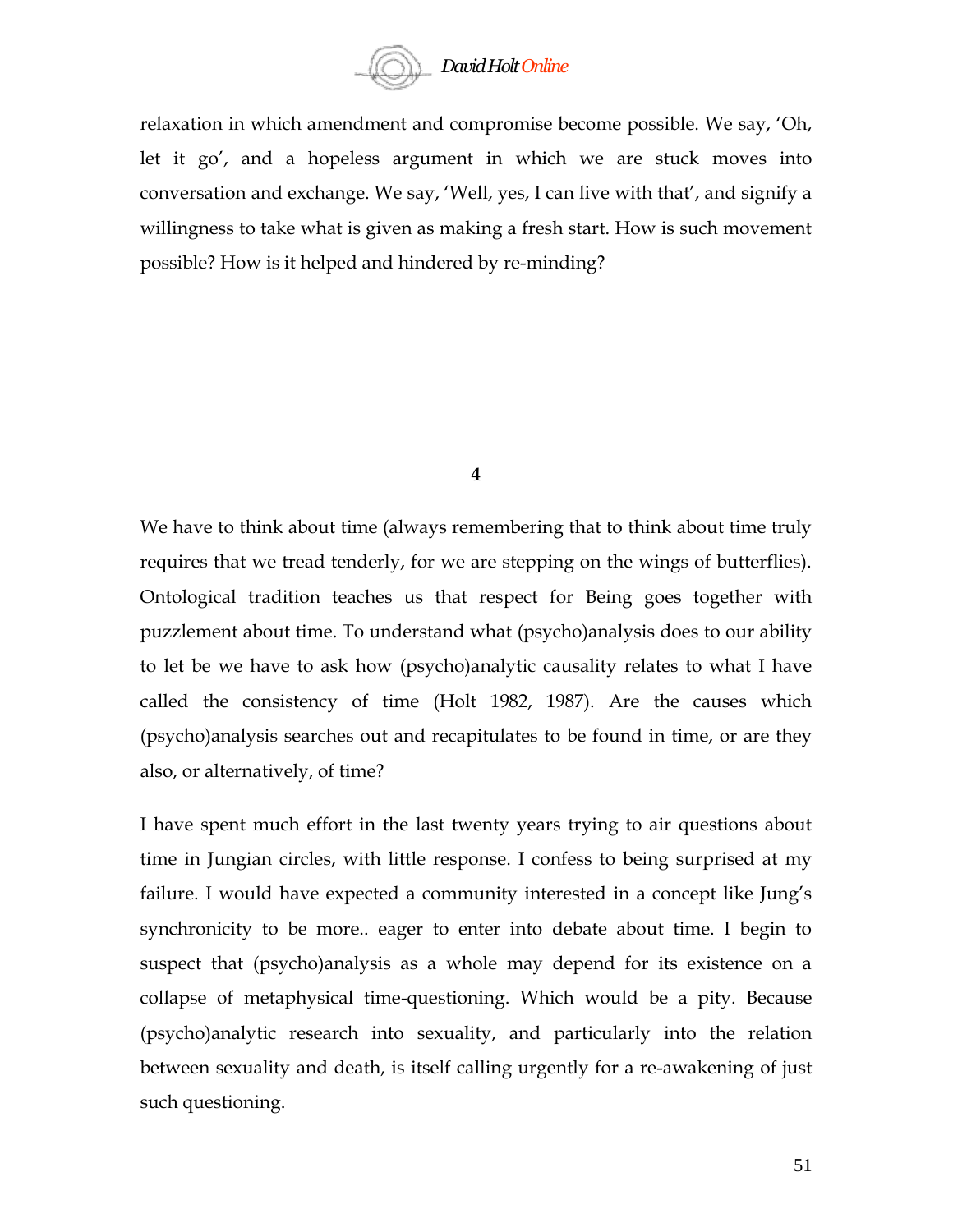

The causing of time is all round us. We celebrate it in worship and prayer and festival. We drawn on it in hope. We invoke it in promise. We struggle with it between the generations, as we measure up to each others" vitality. It permeates social intercourse. It is like the sap in what sociologists call "the social construction of reality".

(Psycho)analytic theory is very weak on the social construction of reality. (Psycho)analytic practice is constantly trying to make good that weakness. Work in groups and families reaches out towards recognising how persons are socially constituted. Many (psycho)analysts realise that here lies the challenge, if not the crisis, of their future (see, for instance, the urgency of Isabel Menzies Lyth in her interview for *Free Associations*, No. 13, 1988).

Work of this kind would receive a great impetus if it were to allow for the social causation of time. This is indeed meta-physical, but not in some pejorative sense of inaccessible rumination. It is, as I have said, all around us. In 1985, Channel 4 Television in England carried an excellent series of programmes on its "all around us"-ness. The Series Consultant, John Berger, wrote of the intention behind the programme:

It wasn't that we thought we knew what ought to be said. We have all discovered the trap which St Augustine described so succinctly: "What then is time? If no one asks me, I know; but if I wish to explain it to he who asks. I know not!"

No. it wasn"t that we knew what ought to be said. It was simply that, through our different experiences and lives, we had come to the conclusion that the notions about time which are embodied today in formal education, the current assumptions of news bulletins, political promises and moral sermons, are patently inadequate. What we wanted to do was to clear a space that could be given over to other, more intimate, less rhetorical and more far seeing intuitions and questions which cluster, for the most part unacknowledged, around everyone's experience of time, and then to let these intuitions talk with science and history.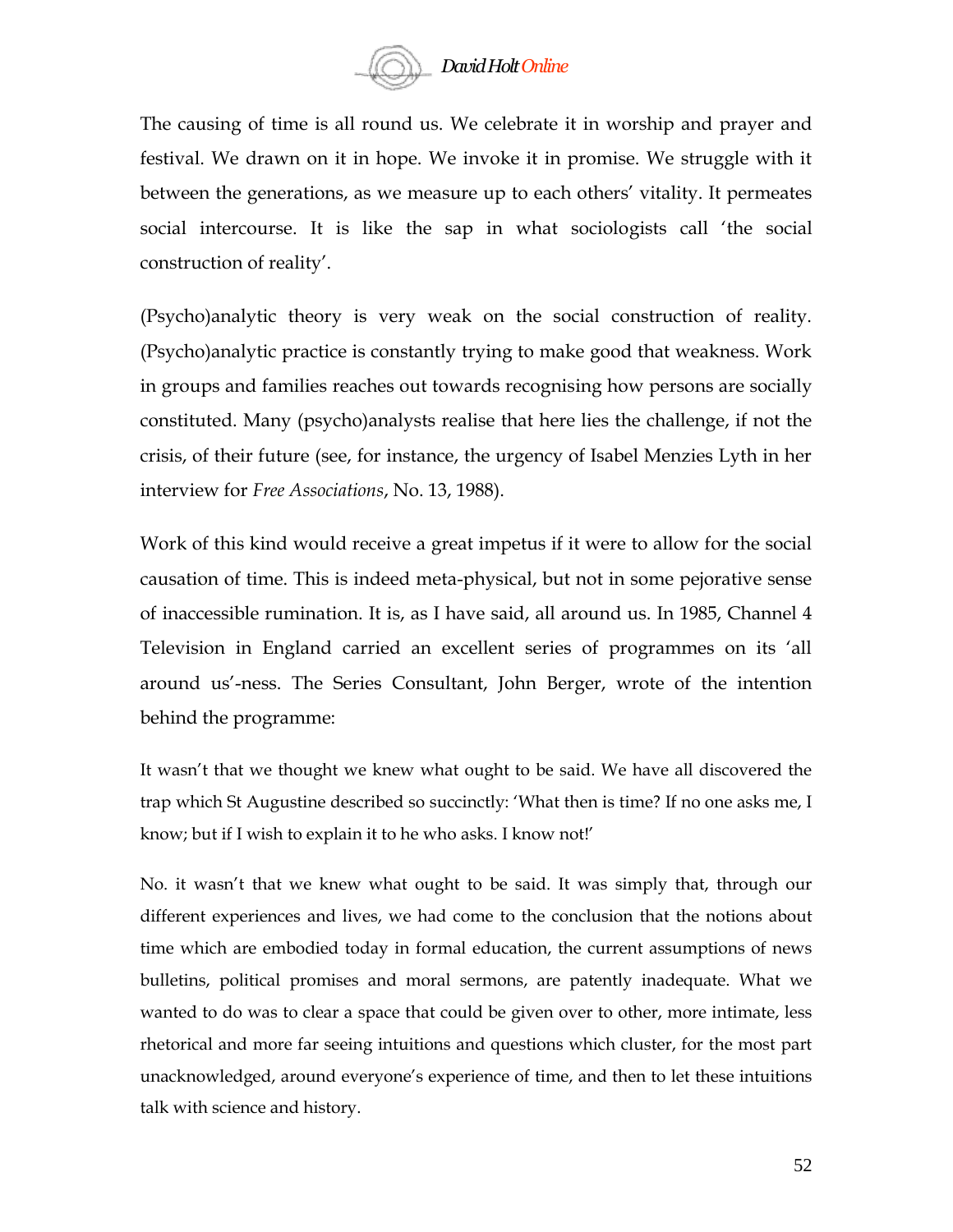

To clear a space.... The organisation of psychotherapy as a profession needs such space. If we are to understand what (psycho)analysis does to our ability to let be, how it can undermine it with the concept of the unconscious and then dedicate itself scrupulously to its rediscovery, we must set it within an organisational context which does justice to the intimate and far seeing intuitions and questions which cluster around our everyday experience of time.

It helps to imagine what such a context would be like if we think of our problem with 'how many times a week?' Will it ever be possible for five times a week and once a week (psycho)analysts, and all the positions between, to talk to each other truly?

One of my most marked experiences of (psycho)analysis has been of the peculiar unease when any attempt at such talk is made. There is a strange feeling of discomfort. It is as if what we are trying to talk about is in bad taste. Value systems are being compared in a way that threatens dishonour.

I used to explain this to myself in terms of money. If people had committed themselves and others over years to a course of five times a week analysis they would have no choice but to regard once a week analysis as of inferior value. While once-a-weekers would similarly need to regard five times as wasteful. Less acutely perhaps the same would apply to the four timers and two timers. The three timers might seem to have got it just right: except that it is still a bit second best, or unnecessarily expensive, seen from other positions.

But explanations of that kind leave a lot out. They don"t really seem to touch the feeling of dishonour, nor do they help in identifying the effective differences (because differences there certainly are). There are many spiritual and moral disciplines and techniques which require a seven day week commitment, and which recognise various degrees of initiation. Presumably (psycho)analysis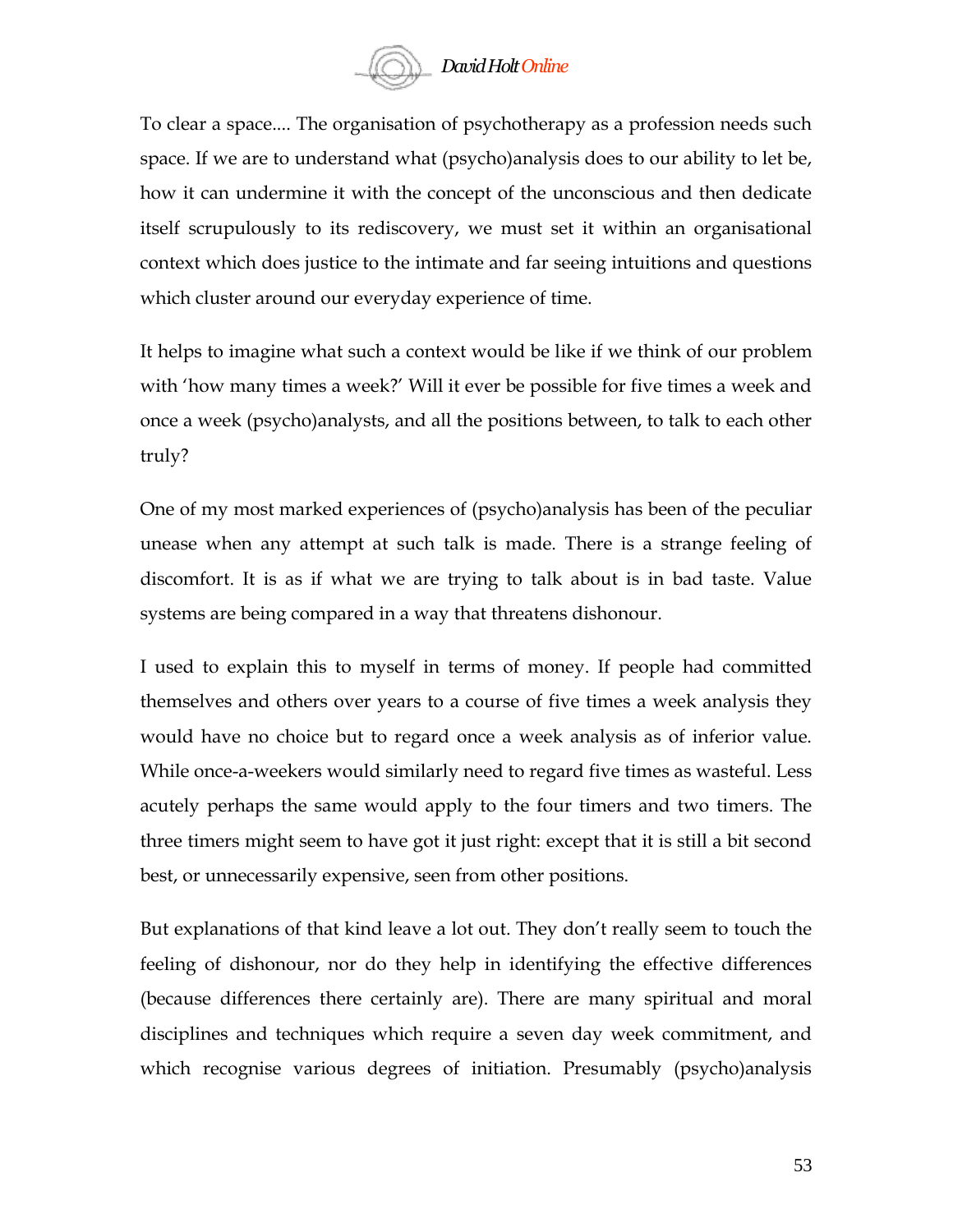

merits comparison with these. And it is against such comparison that the various timings have to test their position.

The statutory organisation of psychotherapy will require a time-questioning context in which these various positions can prove themselves. That is one of the tasks which the Standing Conference should set itself: how to develop such a context. The social constitution of time will have to be on the agenda. So, for Jungians, would the timing of the collective unconscious. (I would want to argue that the collective unconscious is contemporary long before it gets old)

But above all, if psychotherapy is to honour our ability to let be as well as to remind, the agenda will have to include argument about givenness. Our understanding of causality has to take into account our experience of gift. Causation binds us to "keep in time". Causation is also the gift of time "into our keeping'. We have to be able to talk about the difference between the binding and the giving.

This difference may escape us, but it is pivotal. Letting be is hinged upon it.

The meaning of causation and the givenness of time go hand in hand. The cultivation of causality is an attempt to get hold of givenness, to make givenness work for us. But as soon as we do that, givenness is lost. That is what makes it so difficult to let be. There is a sense in which the givenness of Being repudiates causality. (I think Jung recognises that in much that he has written on synchronicity.) In searching for causes we forget givenness. We are thrown into time, and grasp after cause to keep afloat, to secure the connections by which we live. When the connections fail us we forget that it is the grasping that may be at fault. But that might also be the moment in which we are re-minded that what binds us to keep in time may be the givenness of time itself, that what is required of us is not only the search for causes but the ability to let causation be.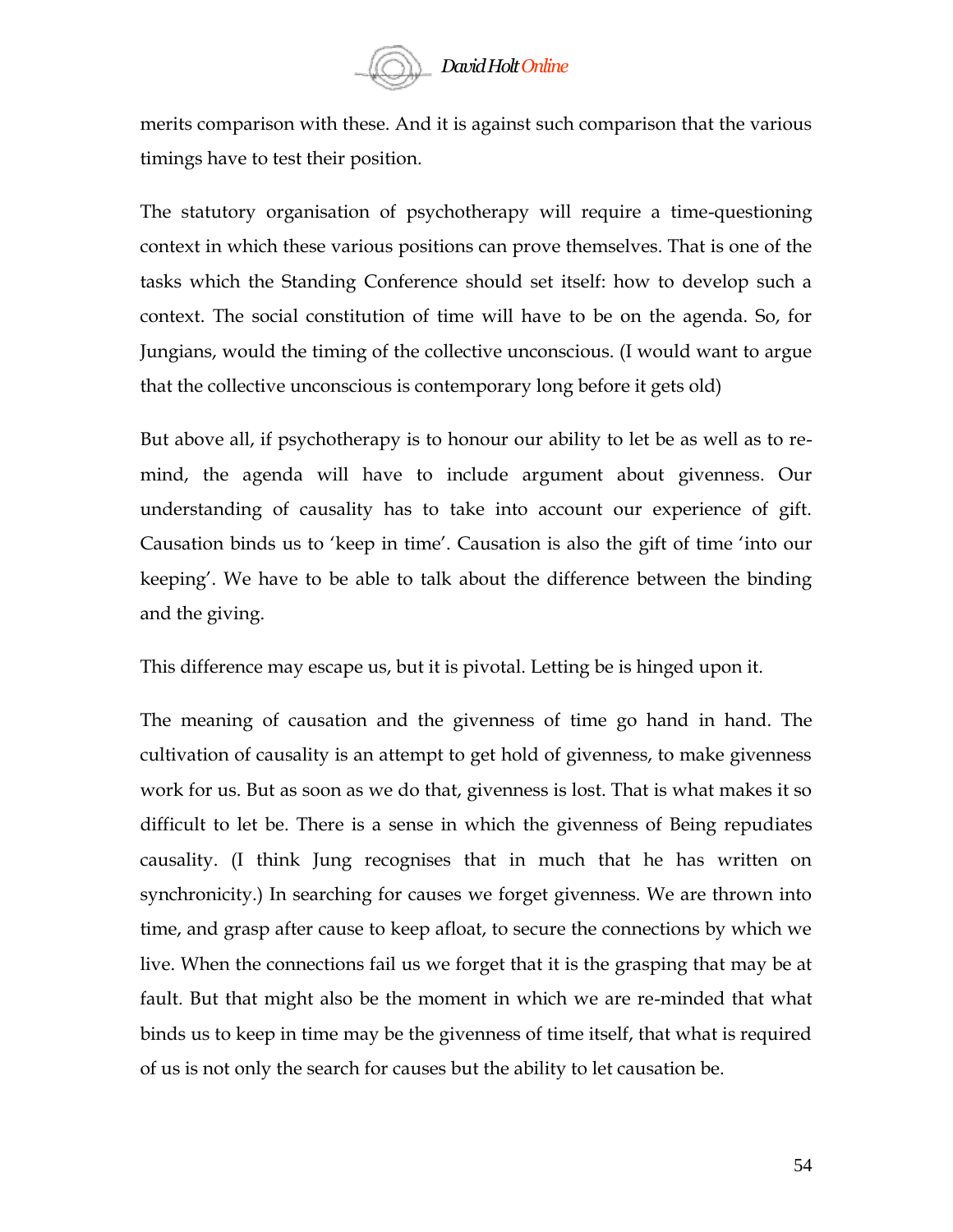

How can such re-minding coexist with the excitement of the (psycho)analytic chase, a chase in which the pursuit of causality into the heart of pain can be productive of so much meaning?

I don't believe it can if we assume that what is given is necessarily meaningful. (And here Jung's influence can mislead in ways that Freud's does not.)

(Psycho)analysis is in danger of claiming too much for meaning. Over against (psycho)analysis we need a reassertion of givenness as a category which may be meaningful or not.

Givenness has great spread. There is the givenness of religious experience in which meaning bursts upon us from the most unlikely quarters. And there is givenness of the kind we associate with the Latin words datum, data: the given facts, things as they are, discrete, separate, items to be gathered and accumulated, open perhaps to the attribution of meaning but open also to be discarded as irrelevant, as void of meaning, as just so much noise. The reassertion of givenness as against the power of meaning needs the whole spread between epiphany and data. The whole point about givenness is that it doesn"t have to mean anything at all. It may, but that is neither a plus nor a minus. In terms of givenness, meaning is simply-beside the point.

Many (psycho)analysts recognise the need for some such category as this. But for (psycho)analysis it remains a limit, an horizon, a privation. If we are to profess the ability to let be, to teach it, to include it within our training programmes, givenness - in all its spread from epiphany to data - has to be much more than that. It has to emerge as a field of study in its own right, a field in which performance can tell us all that needs to be told.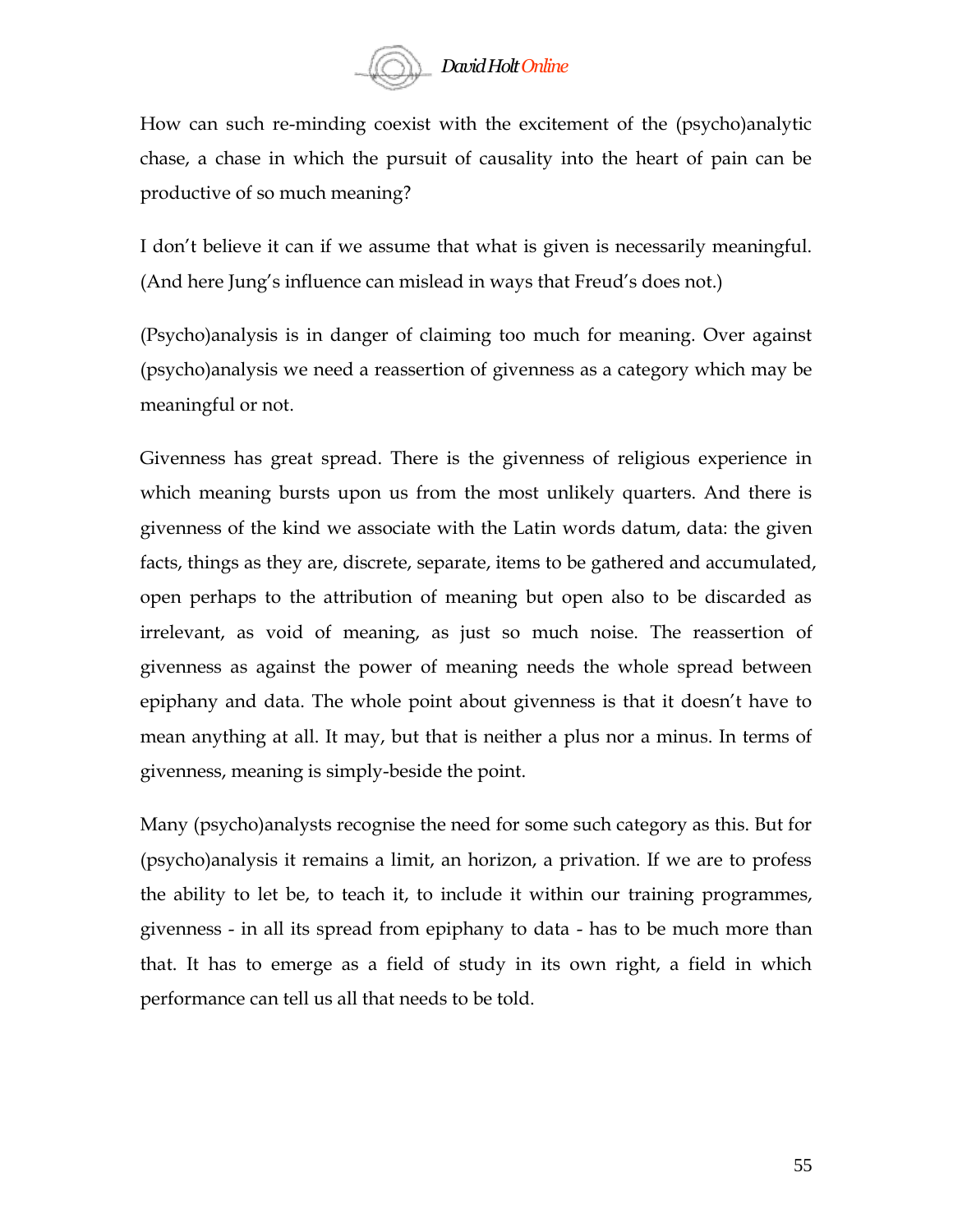

**5**

This is where our third modality comes in. Showdoing is how givenness reveals itself as indifferent to the attribution of meaning. It is an altogether different movement both of spirit and technique to the search for meaning which informs (psycho)analysis.

The most obvious characteristic of showdoing is that it gives precedence to body over mind.

What is to be meant is pointed at. Demonstration precedes cognition. The example is what matters.

(Psycho)analysis has pushed all this into transference and counter-transference. If (psycho)analytic imagination and (psycho)analytic ability to get in touch with the generation of plot are to talk productively to the behavioural sciences we are going to have to unpack transference theory into a more comprehensive study of showdoing. (This may already be happening in psychotherapeutic work with groups and families.)

This unpacking can be helped if we grasp two aspects of showdoing as experienced in the theatre. One is about appearance, the other about character.

For showdoing appearance is to be made, not seen through. We make an appearance. We all know how. But that kind of know how gets forgotten in the excitement of the chase after some reality behind appearance. Object relations theory in (psycho)analysis is trying to recover the know how. But as Jung taught us long ago in his work on extraversion and introversion, the contrast between appearance as made and appearance as to be seen through takes us into the great traditional problems of ontology. Appearance is how Being both invites and resists our participation. Theatre has always been necessary, and is today particularly urgent for Psychotherapy, because it enables us to exercise and to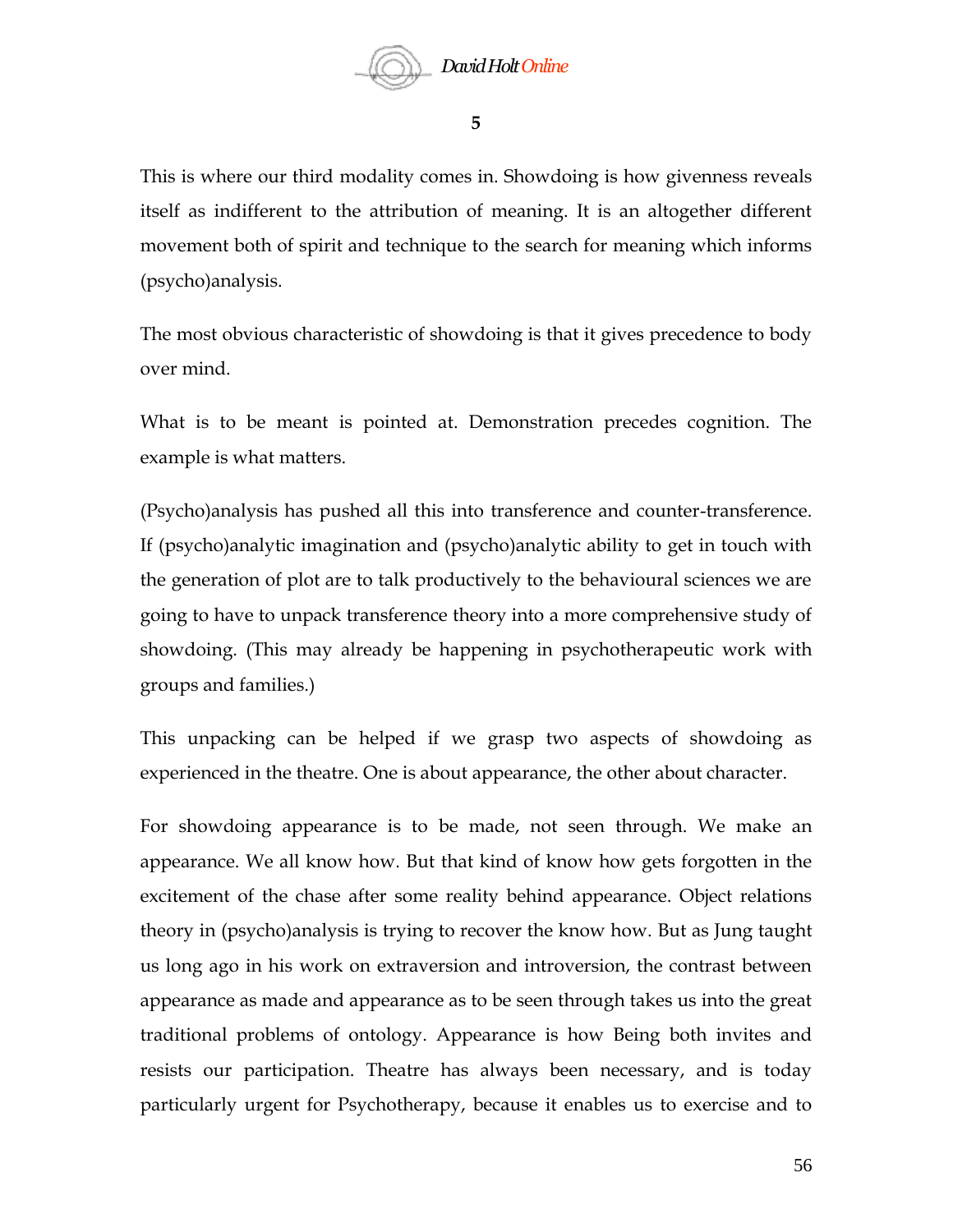

play and to celebrate both the invitation and the resistance. Theatre has much to contribute to the coming dialogue between (psycho)analysis and the behavioural sciences.

Our understanding of character is also affected by theatrical showdoing. In the theatre, character is to be performed. It is shown in the doing. It is made in the showing. Any inwardness it may have belongs with the audience not with the actor.

This has implications both for plots and contexts.

In performance, character is the vehicle of plot. Characters don't come first, and plots after. Plots call on character. The more familiar we are with this theatrical commonplace the easier it will be to develop connections and exchange between (psycho)analytic transference work and Psychotherapy with marital and family systems.

Similarly with context. If we stay as observers, characters move within a context. But if we participate in showdoing, it is more as if context 'gives off' character. The givenness of the scene is not inert. It energises. It gives rise to. It calls forth. There is a meeting place here for (psycho)analytic object relations theory and the work on the genesis of personality being done by social constructionists like Rom Harre and John Shotter. (Holt, 1989.)

Showdoing affects us most intimately when we "try". Psychologists of earlier generations talked much about conation. Conation is the Latin word for trying: the familiar 'give it a try', 'can't you try harder?', 'all right, I'll have a try'. Conation is defined as 'the exertion of willing that desire or aversion shall issue in action". We talk a lot about desire and aversion. But where are such exertion, such willing, such issuing in action, to be found in the organisation and teaching of psychotherapy?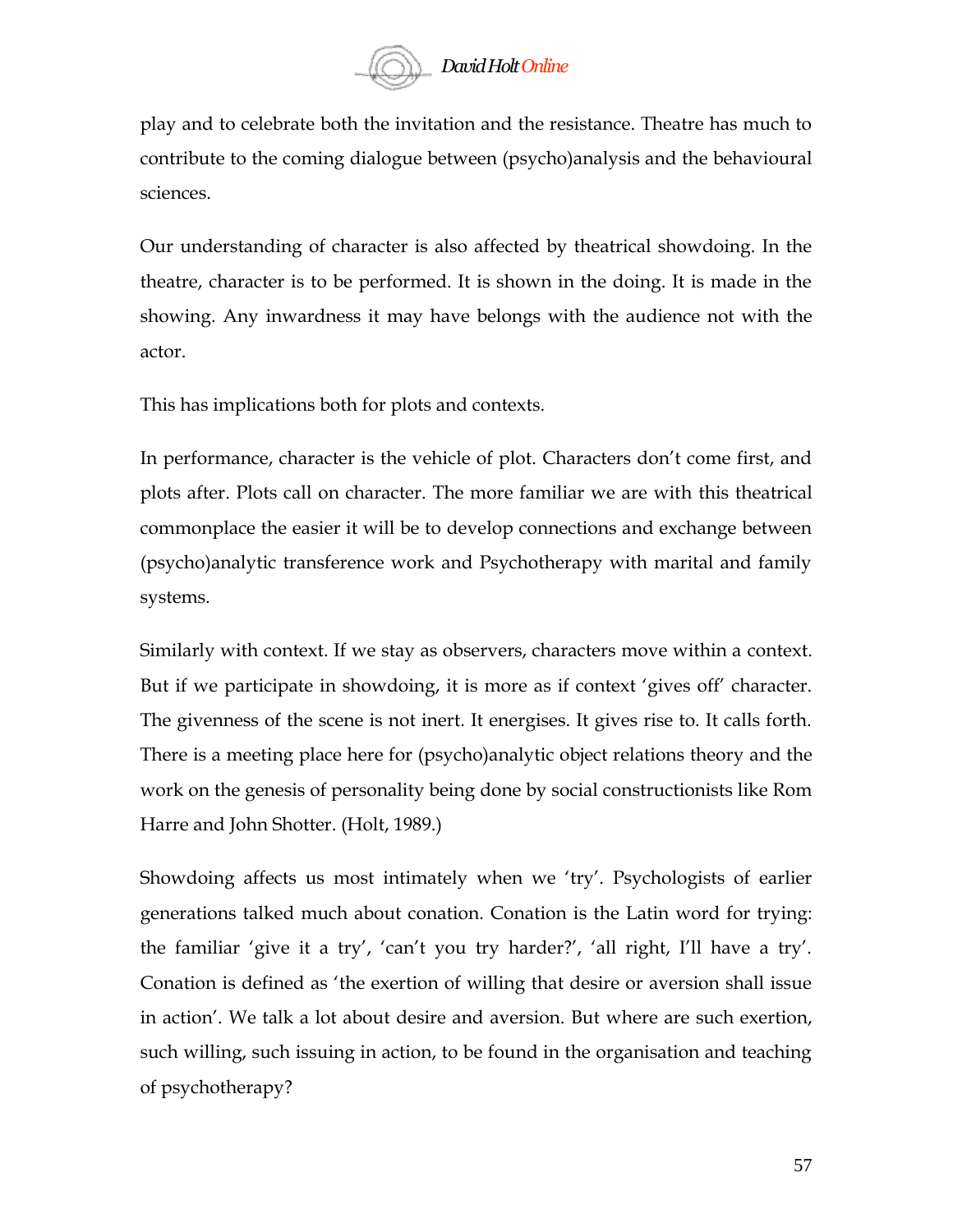

I offer two suggestions as to where to look. First, wherever we talk of mind in terms of performance, of doing. For instance, when we say: I need time to make up my mind. Before decision can issue in action, there is a familiar process we describe as a making up. How does this compare with re-minding? There is some connection, but the modality differs. Re-minding is contemplative, reflective, associative, it scans horizons, searches in comers, returns on itself. Making up mind gathers to a point, it is intent towards conclusion. We practice it in counselling, social work, education. The tendency for (psycho)analysis to belittle counselling as a kind of watered down version of what would be better done by itself is mistaken. Work is being done in \_ counselling, and in other fields where "guidance" is not a dirty word, which shows us the mind in action. Work of this kind is what interests the cognitive psychologists, the social constructionists, the ethologists. My interest in theatre has convinced me that it is possible to relate this work on mind in action to problems of (psycho)analytic transference (compare what I wrote above in commenting on the Laplanche-Pontalis quotation).

Second, sexuality. Certainly there is plenty of desire and aversion around here. Could showdoing help us more than it is with "the exertion of willing" that issues in sexual action?

Again, I would recommend the idea of performance. Sexual performance in a biological sense is closely related to sexual performance in ritual and social contexts. (Psycho)analytic discovery of infantile sexuality is an essential element in its fascination. It leaves us with the problem of connecting very different kinds of performance. Infantile and adult sexual performance are not all that alike.

Many of us have broken, and have perhaps broken others, in trying to make this connection. We are helped by anything which enlarges, dilates, amplifies, our experience of performance. Certainly there is a pejorative sense in which we can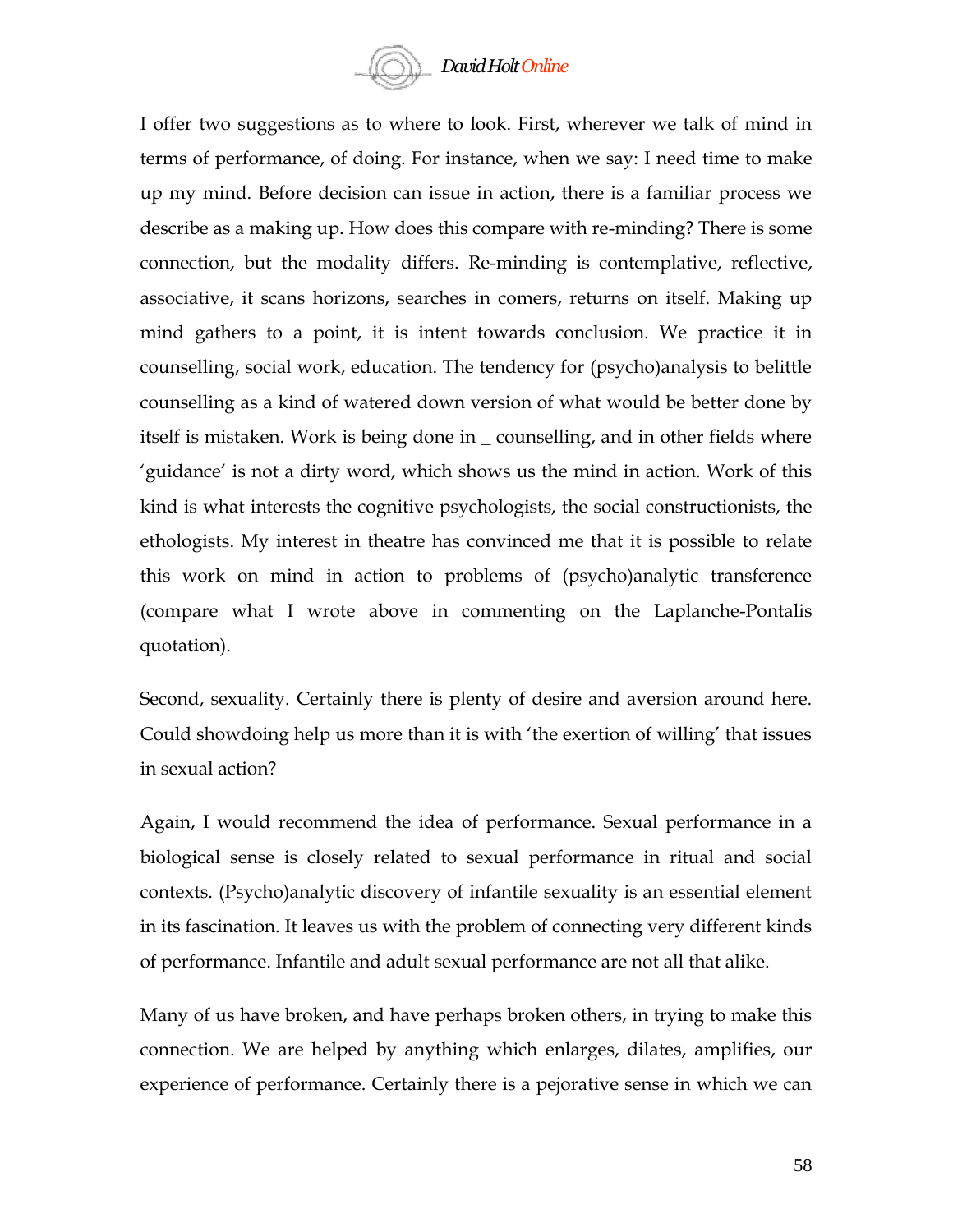

say of sex: 'oh, what a performance'. More emphasis on the value of showdoing in general helps to offset such occasions with others in which the need for performance is not only privately recognised but publicly willed. Behaviour that is ridiculous, obscene, compulsive, can be transformed by performance into the kind of showing (theatrical deixis) which charges our animal skin with social significance. There can even be strange hints of religious epiphany, carrying with them the risk of divine disfigurement. Such hints are the stuff of madness when left in the mind. Performed, they are social re-minders of the power of alien cosmologies.

I would hope that (psycho)analytic interest in sexuality is now well on the way to being taken up into a wider cultural awareness of the crucial role which sexuality can play in the social construction of reality. Behavioural work being done in the field of sexual guidance seems often to be to the point in a way that personal and archetypal mythologies are not Like mind, sex is an act. It calls for enactment. People need help in moving between rehearsal and live performance. More psychotherapeutic interest in showdoing would make it easier for us to offer that help.

#### **6**

#### *The application of Jung's work*

The published emphasis of Jung"s contribution to psychotherapy lies between the re-minding and the letting be. There is also a not to be underestimated contribution to the showdoing modality, for which we rely on anecdotal evidence and the tradition which has been handed on by those who worked with him.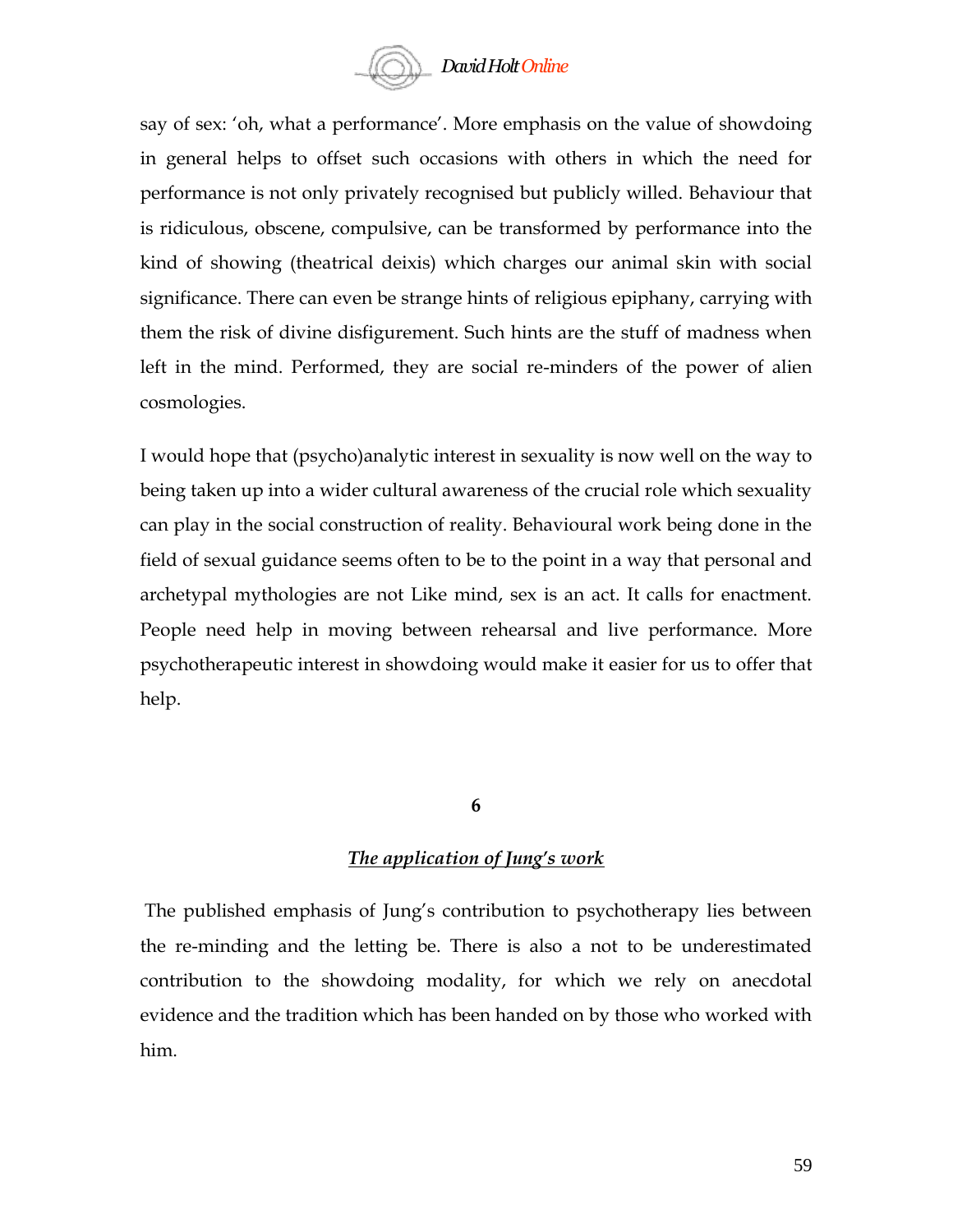

Jung"s published work emphasises questions of meaning and its articulation in the course of a person"s life. This interest has been taken up into the teaching of analytical psychology. It leads us into exploring the relationship between reminding and letting be. The relationship is one of mutual stimulation and reciprocal limit-setting.

Jung's contribution here is important, and has had an influence far beyond the bounds of Psychotherapy. Some of us believe that it may mark a turning point in the history of Western culture. I don"t believe we have yet assessed it properly. There is still a lot of unpacking to be done. For that it needs careful study within its historical context.

Two lines of study interest me in particular. The first is about our confusion between the two kinds of re-minding. How are the 'that re-minds me of' of memory, and the 'that re-minds me of' of symbolic activity, related? The field of argument which has opened up between developmental and archetypal approaches to Jung's work can be expected to enlarge our understanding of possible answers.

The second is perhaps more difficult. Certainly it is not so widely recognised in Jungian circles. It Concerns the feeling tone of research into Being (ontology, metaphysics).

Metaphysics tends to be a dirty word for analytical psychology. Its place is taken by what at times seems to be an idolisation of psyche. Yet as Jung's work finds its place in history we shall come to recognise that it is as much about ontology as about psychology.

Clinically, this will mean study of the interdependence of empirical observation and metaphysical curiosity (curiosity which is always ticklish and often as disconcerting as the questions of children). Many of our most strongly felt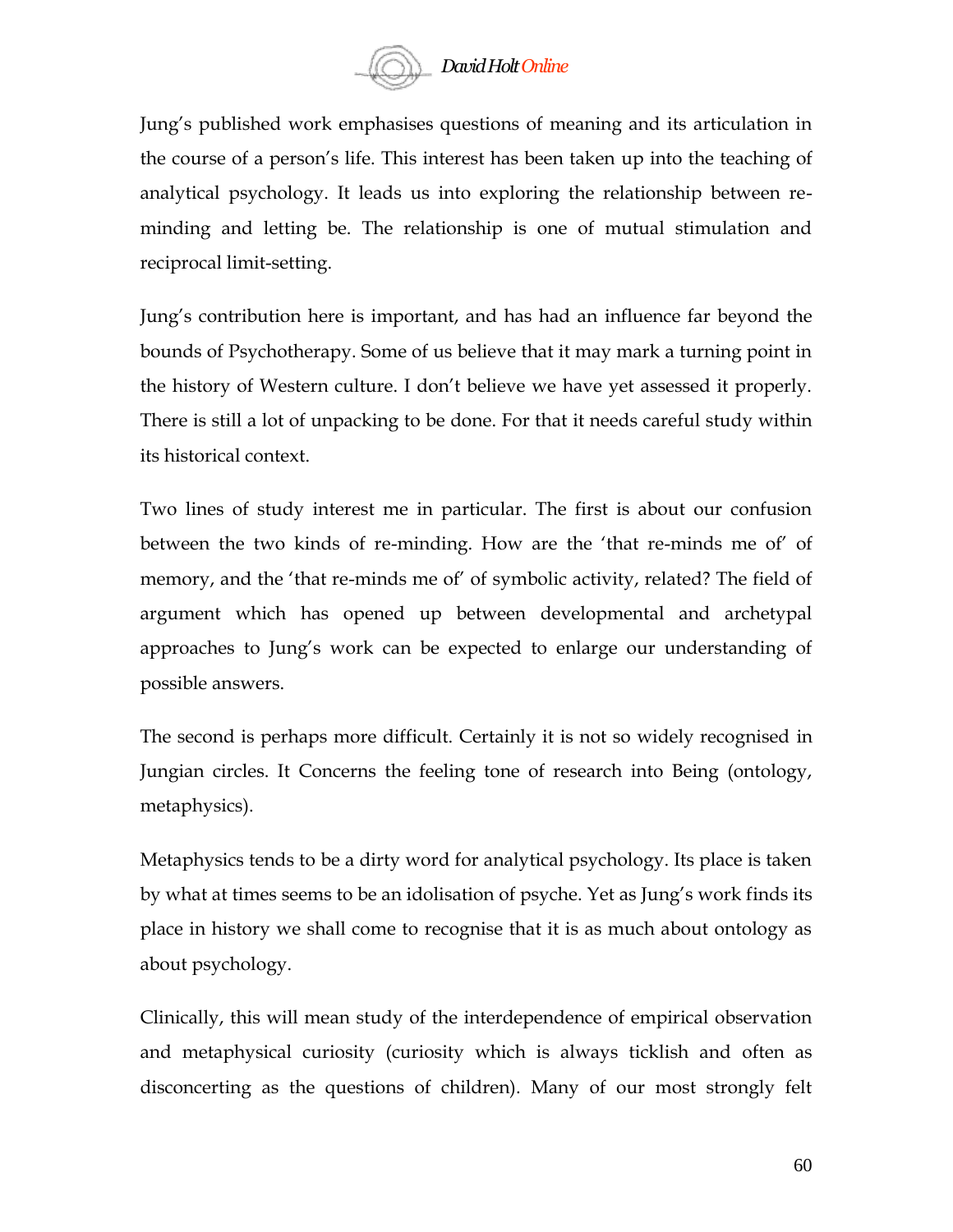

disagreements belong here. To take that feeling on we will have to learn how to ask metaphysical questions. With respect to Jung, the fact that such questions do not allow of answers is no reason why they should not be asked. On the contrary it is their asking which sustains what we call scientific curiosity, a curiosity with which Jung was richly endowed.

For study of this kind it makes sense for those interested in Jung to organise themselves. But let us be clear as to what we can expect of such organisation. We have to work with the grain of the wood. Jung has not founded a self contained self sufficient, profession. In his own life he risked mixing Psyche with Being. He survived. And he left behind him a great corpus of work describing how it can be done.

This work needs to be read, researched, taught. It has more, possibly much more, to tell us about the relationship between minds and being than we have yet realised. Jung has introduced ontology and imagination to each other in many new contexts. He has familiarised us with ways of imagining that are as fragile as the wings of butterflies yet reach into the matrices of our biochemistry. His work on individuation makes it possible to relate the events of our personal lives to what used to be called The Great Chain of Being. Possibly epochal reassessments of the relationship between history and evolution will follow.

But the kind of personal and clinical difficulties We come up against in our work between reminding and letting be, difficulties with which we need each others" help and criticism, have to be approached within a context which includes other (psycho)analytic schools. I have every sympathy with the formation of Freud-Jung groups. I enjoy the kind of interchange with Kleinians possible at the Oxford Psychotherapy Society. I have found Bion"s work on groups helpful in understanding psychotic family splitting processes in Jungian groups (Holt, 1986). From all directions experience is pushing and jostling us towards closer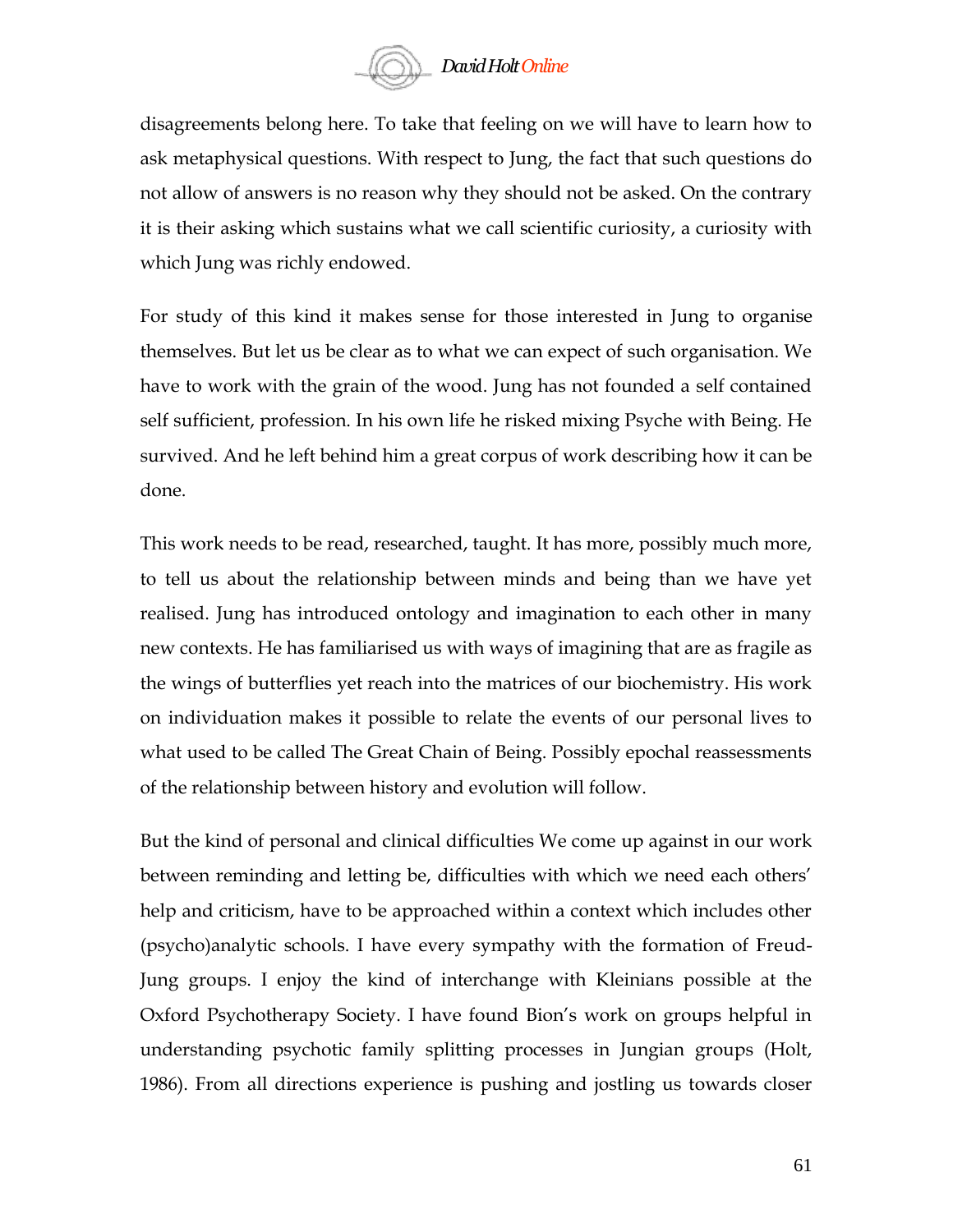

association with other streams within the (psycho)analytic movement. And rightly so.

But what are the longer term goals of such closer association? Are they to develop a more powerful and cohesive (psycho)analytic profession? Or are they to allow the essential differences between Jung and Freud and others to open the (psycho)analytic enterprise into a wider field of endeavour, a field within which it would be possible for the various schools, and for (psycho)analysis as a whole, to confess their aberrations, and to seek help with our failings from outside the circle of "those who have been analysed"?

If our intention is the former, then I agree with those Jungians who suspect that Freud-Jung groups and all that sort of thing will lead to a watering down and evasion of the difficult truths of Jung's work. (I think of Esther Harding's magisterial reply to one of the papers at the 1962 Congress of the IAAP in Zurich.) But if our intention is the latter, then I believe there is enough experience among us of living with the opposites, of tolerating the paranoid-schizoid position, of putting our wounded narcissism to work, for us to be able to take our quarrels and our deeply felt differences with us into the wider world in which re-minding and letting be are trying to accommodate each other better.

For instance, the (psycho)analytic critique of religion is not something which can be taken further from within a primarily Jungian or Freudian tradition. Study of Answer to Job requires study of books like Rene Girard"s Violence and the Sacred. The deeply felt (and let it be said that the feeling involves much, much more than envy and gratitude: it involves worship and what happens when worship fails) differences within (psycho)analysis require to be exposed, in all their painfulness, to the tolerance and scepticism of religions that have lived and suffered for centuries with schism, confession, martyrdom. In the last fifty years more work has probably been done in this country within the Guild of Pastoral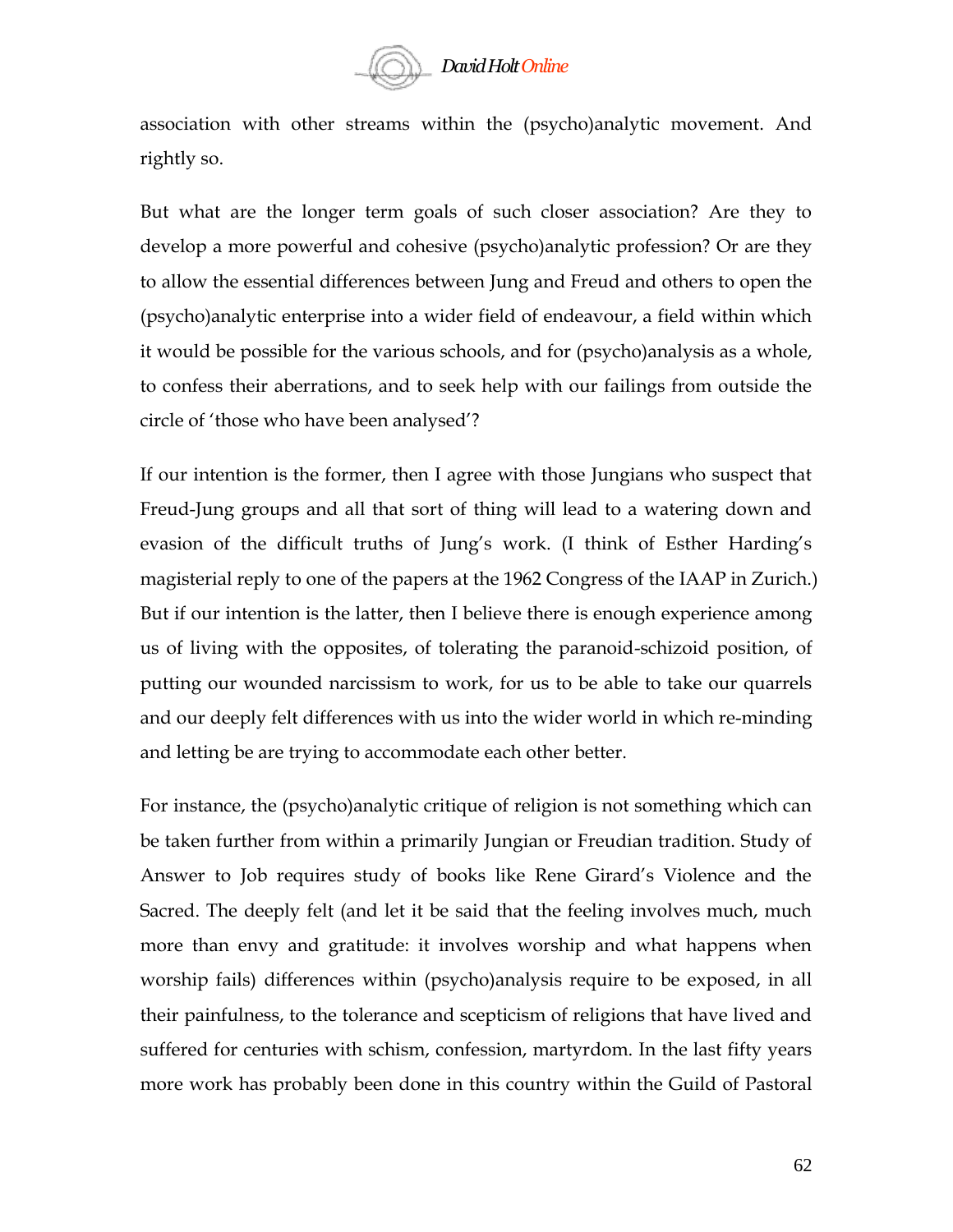

Psychology to further a true engagement between (psycho)analysis and religion than in any body of analytical psychology. The Guild knows about the risks of such engagement. There is a wealth of thought and feeling in its publications. Work of this kind can help us all in a more sustained reassessment of (psycho)analytic success and failure when confronted with "the unbearable lightness of being'.

But reciprocal limit setting between re-minding and letting be must include showdoing. The work of remembering and of amplification finds rest in the presence of being when it allows for translation into action. When Being knows itself to be shown in deed the mind can be still. Distortion and failure in doing and showing are what drive us to seek help in never-ending processes of reminding. Confidence in showing and doing has to be taught alongside the researching of memory and symbol.

I guess that in Jung's own practice showdoing played a much greater part than would appear from his published works. Here the memories of those who worked with him are precious. They help us to read between the lines. How did the short term therapy he practised "work"? Was his attitude to the transference grounded in confidence of a kind we have lost? I suspect he was at home between letting be and showdoing in a way that is more difficult for us today. Doctors of earlier times did have confidence in their hands, in what could be done and shown by touch. In reading Jung in German I have found the word *Behandlung* suggestive. Somewhere between management and treatment, it carries much of what I mean by the showdoing modality. How is it translated in the English edition? (At least twice - I have not been able to find the reference by "analysis". Thus do key words acquire their semantic halo.)

But the obvious example of showdoing in Jung's work was in his interest in painting, spreading out later to include music and dance, theatre and sandplay.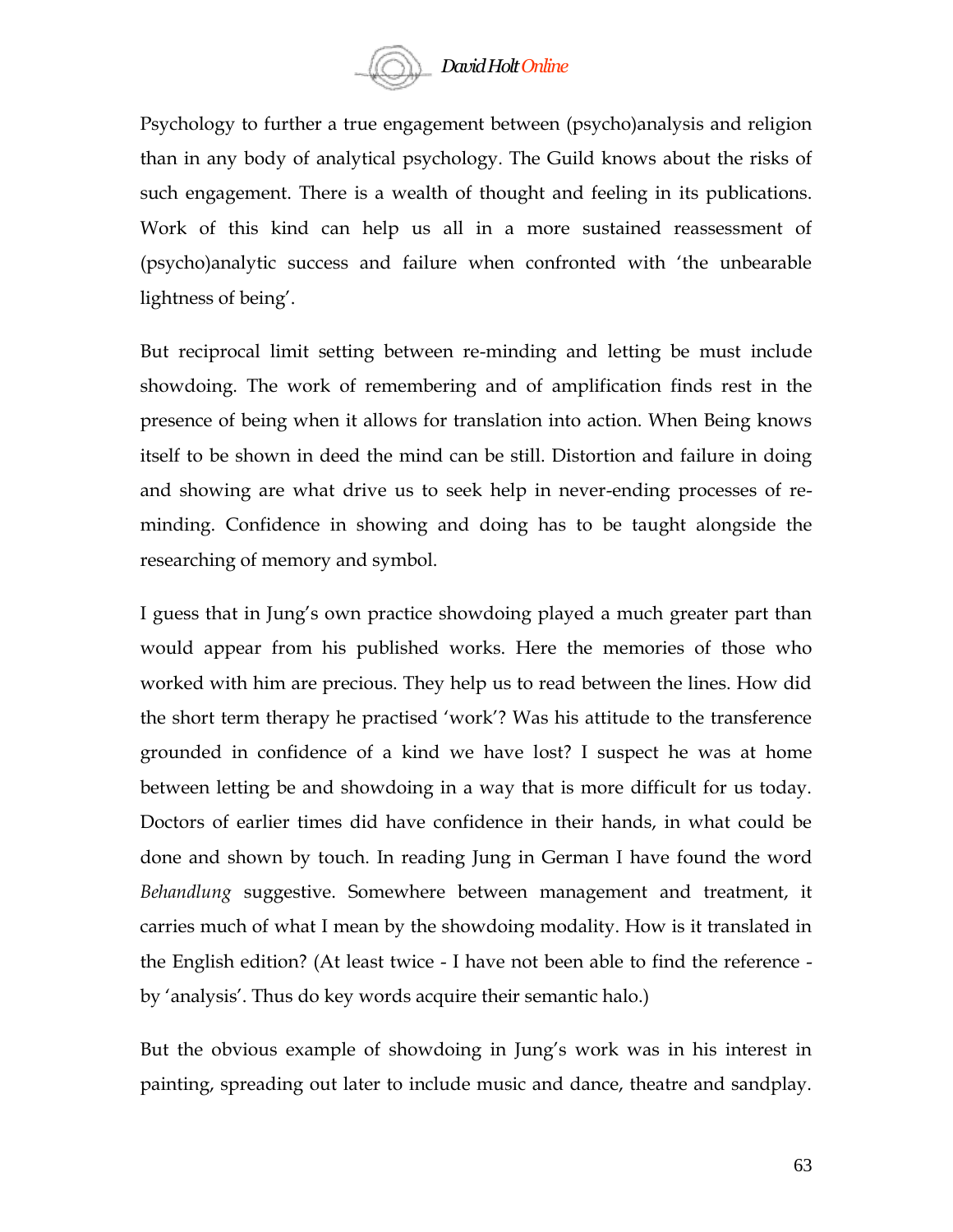

Many have long recognised a natural affinity between Jung"s psychology and the various body therapies.

Organisations like the Champemowne Trust are working well within Jungian tradition in furthering interest of this kind. All this I see as showdoing. There can be no re-minding without embodiment. The body remains, till death do us part, our most familiar acquaintance with Being.

What I hope will happen is that as we come to speak more easily of the ontological dimension to Jung"s work we shall be able to contribute to new links between the body therapies and the behavioural sciences, by introducing between them a sense of imagination as act. Patients of all kinds are being encouraged to monitor the performance of their bodies, to participate more imaginatively in treatment programmes. We can enlarge the context within which this is happening by re-minding showdoing what it is like to let be.

Here I speak from my experience with theatre. There is a kind of interpretation which disables performance by claiming to see through it. This is what many of the physical therapists suspect psychotherapy of. And in many cases I think they are right. There is something in what (psycho)analysis has done to psychotherapy which is chronically envious of the deictic energy of live performance. It prefers to keep us rehearsing.

In the theatre, when we have to go on, there is another kind of interpretation waiting for us. This introduces behaviour and context to each other. It gives performance priority over anything we can say about it. The aim of interpretation of this kind is not to milk performance of its meaning but to renew its confidence in itself. It does this by marking out horizon and ground, energising density. It draws breath. It introduces what is actual to what could be, what could be to what is.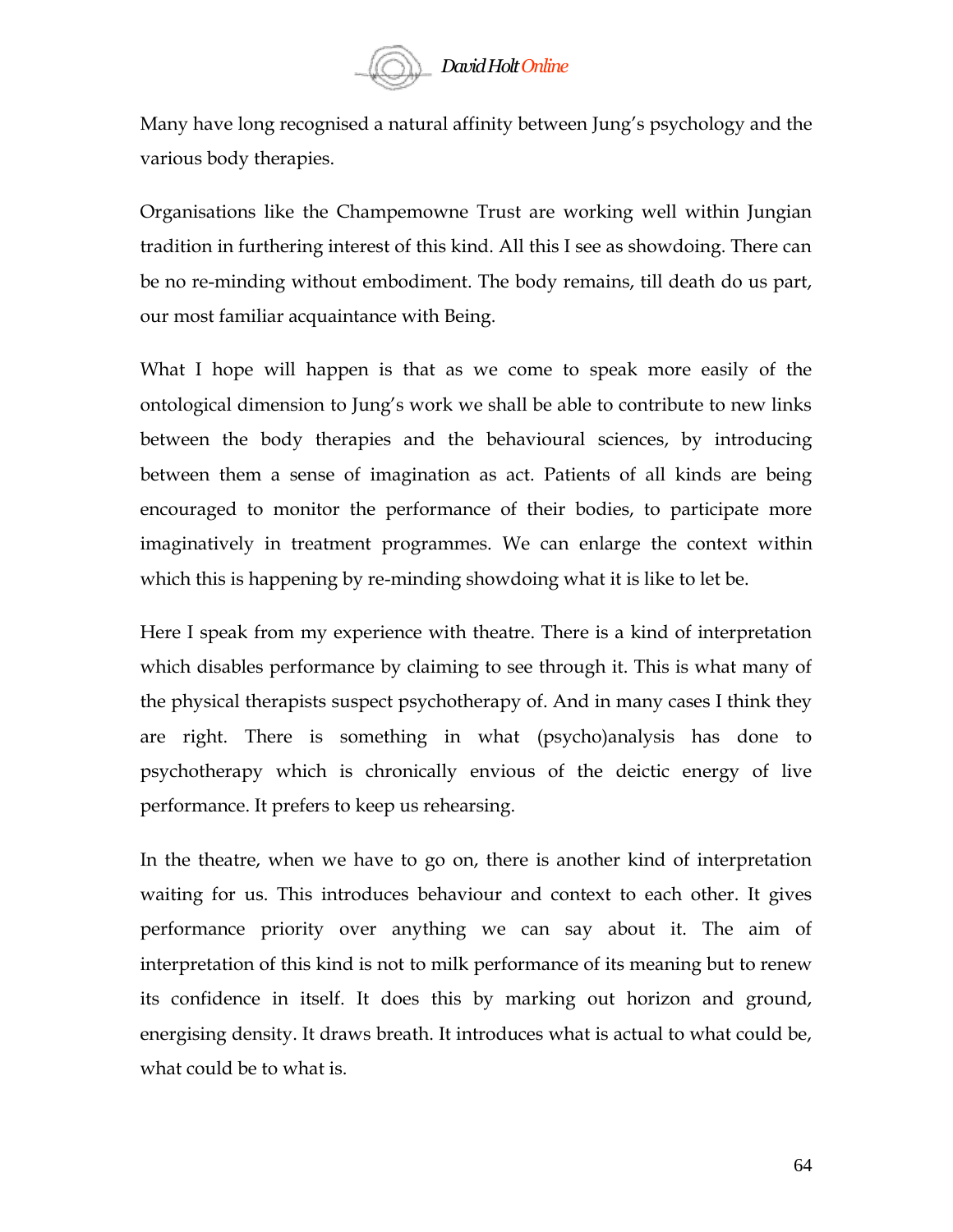

The difference between these two kinds of interpretation is crucial in the organisation of psychotherapy. Research into it should be high on the agenda of the Standing Conference.

One contribution Jungians can make to such research will be a renewed interest in *Psychological Types*. Studying interpretation in the theatre has given me a new kind of enthusiasm for Jung's distinction between extraversion and introversion. I believe it carries the potential for new research into how showdoing, reminding and letting be, are relatable. (Indeed, at times while writing this paper I have felt that all I am trying to say is already to be found in *Psychological Types*, especially in the early editions with the Translator's Preface by H. G. Baynes. The book also needs reading in conjunction with the letters Jung exchanged with Hans Schmid-Guisan in 1915-16, unfortunately not yet published in English. These show to what extent extraversion and introversion were difficult for Jung to manage. We should not expect them to be easier for us.)

Think simply of the words subject and object as Jung uses them in *Psychological Types*. Think also of the word object as it is used in "object relations" theory (for instance, in Winnicott"s essay on *The Use of an Object and Relating through Identifications*). The words have a special valency. They are familiar, yet their very familiarity seems to interfere between us and what Jung is getting at. I t is as if the contrast between them is being used to set up an oscillation or disturbance about what being in the world is like. A state of uncertainty is being created as to where subject and object are located, and as to which owes its being to which.

Ontology is grounded in that state of uncertainty. The questions about Being which make some kind of metaphysical reflection urgent arise within that state of uncertainty. Jung knew it well. It was his habitat. Others are determined that it does not exist, or that if it does, it is pathological, evidence of cultural immaturity or clinical inexperience.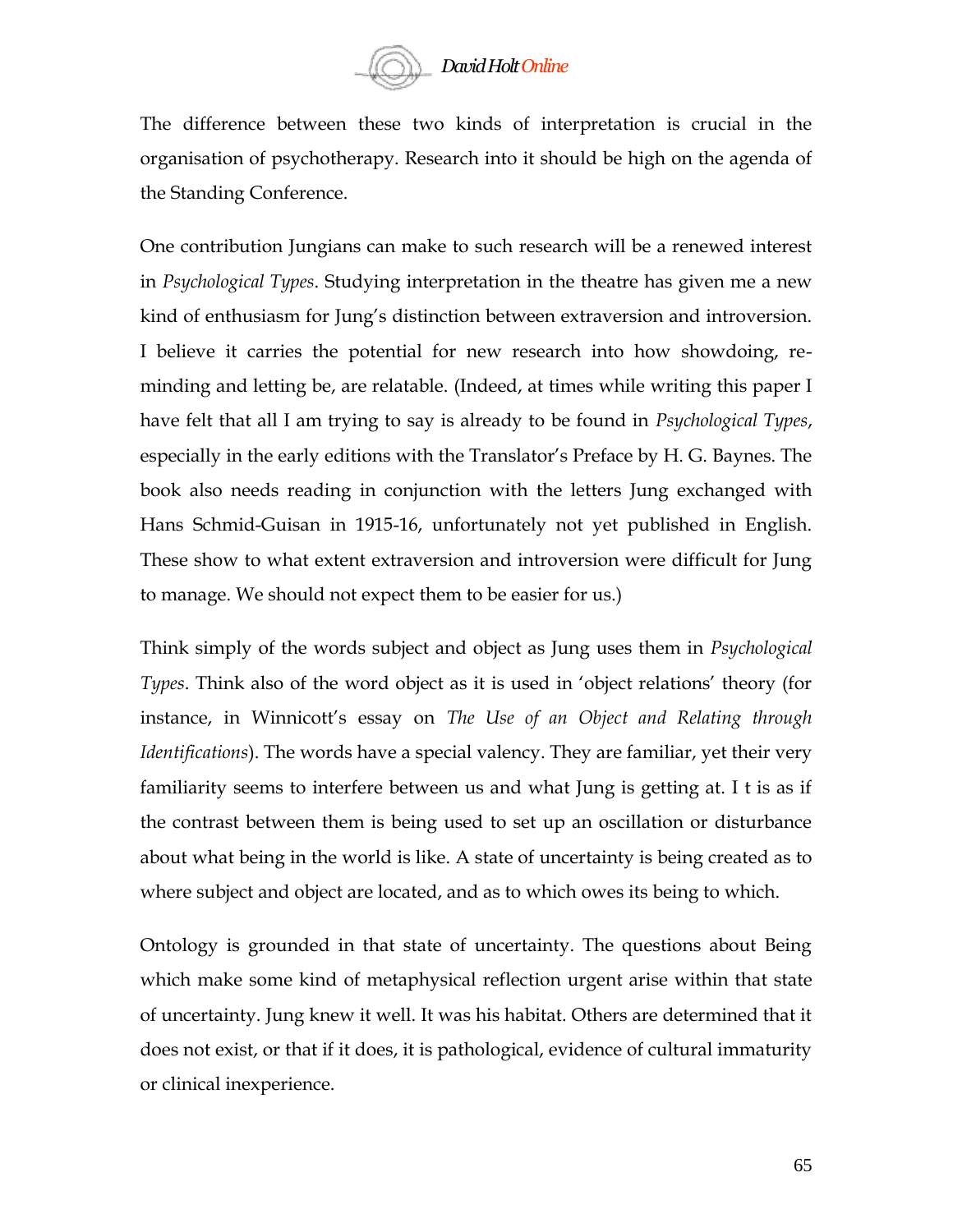

There is a problem of 'organisation' here which is not going to go away. Feelings are at stake which cannot even be entertained without entering into lived metaphysical argument. What we make of Jung"s typology depends on how far we are ourselves prepared to go in owning to connections between character or temperament and the being not only of ourselves but of the world too. If it were merely a matter of psychology, then it could perhaps be dealt with in tests and plotted on scales. But it is much more than that. It disturbs us where we are at our most edgy, shudderingly uncertain as to whether subject and object can ever be relied on to make sense together.

If analytical psychology were the whole world then it might be able to contain such uncertainty. But surely it is crazy to imagine it so. Jung's typology does not merely describe. It is closer to the I Ching than to the kind of testing done in psychological laboratories.. It appeals to a ground behind the subject-object distinction. The appeal is like a launch. It launches us into Being. Or we can think of the verb to throw. Our type is how we are thrown into Being.

We can't use Jung's typology as a container. The difference between extraversion and introversion is too hazardous. We should allow it to be so. It is a way of putting ourselves at risk in the presence of (before) Being. The risk is what introduces us to givenness.

The typology is about the complexity of givenness (how much better if we had stayed with the term Komplexe Psychologie, still used in the German in many places, for instance in the opening sentence of Psychology and Alchemy). Metaphysics used to refer to it as the problem of The One and the Many. How do I remain myself in being so variable. My argument is that it helps to manage this complexity if we allow that givenness asks not only that we be mindful, but that we claim our performance rights as well.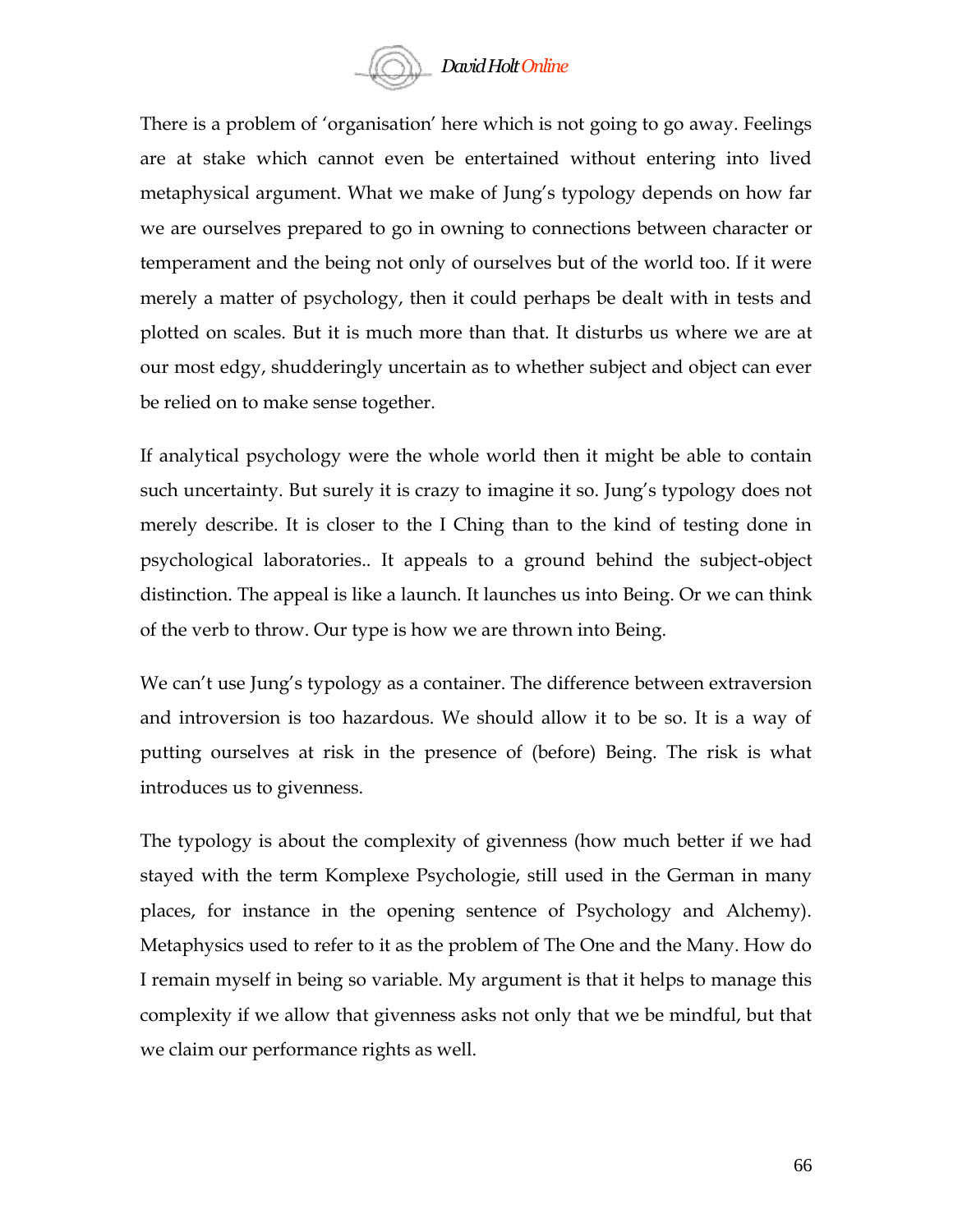

### *Agenda*

The organisation of psychotherapy has to take account of the tension between private practice and public service. There is an extensive field of anxiety and embarrassment, a sense of unequal opportunity. Freedom of choice, clinical authority, and the needs of administration come into conflict. There is suspicion of what farmers call "luxury uptake" (the excessive use of fertiliser), and of professionals who prefer prescription to negotiation. Questions of what is affordable cut across personal and clinical judgment on constantly changing frontiers between risk and security. Unpacking all that is at issue here into a workable agenda is a task for more than one generation.

More exchange between our three modalities will help get us started. To summarise my argument, here are various ways in which developments already in train could be taken further.

1. Work with transference and counter-transference can be exposed to the demonstrative energies of performance. At first this may seem to threaten entrenched positions at the heart of (psycho)analysis in a way that is unacceptable. But there may be more willingness to negotiate than seemed likely a few years ago. The mooted re-translation of Freud will help. There is more demonstrative pointing in the German words "deuten" and "Deutung" than in the English 'interpretation'.

2. Group therapy could experiment more with movement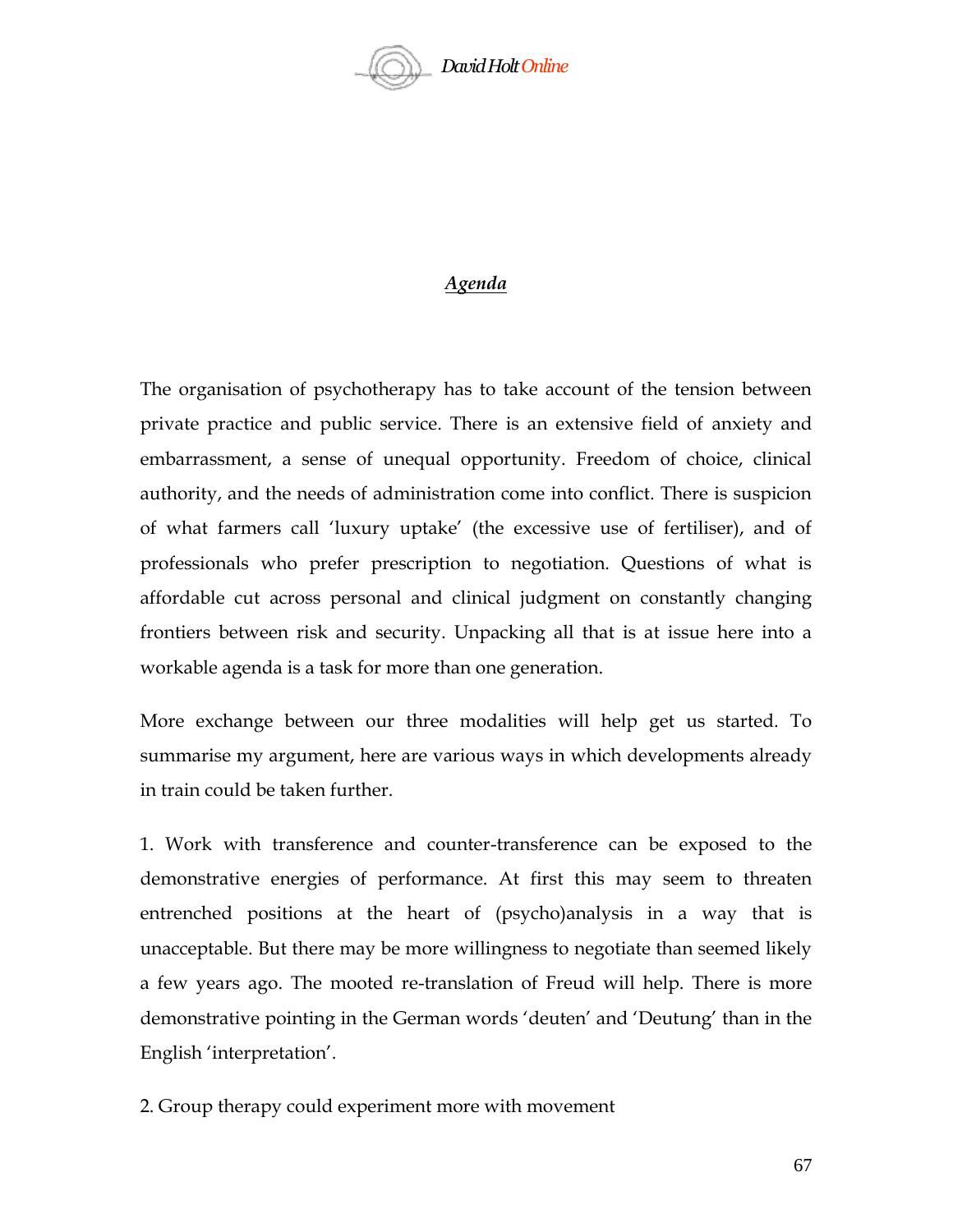

3. Body therapies could experiment with more talk about what they do. Between movement and talk we need to be working towards more understanding of how communication and communion differ from each other while also presupposing each other. How do silence and breathing mediate between movement and word?

4. Dream interpretation should embrace the study of hermeneutics as it has developed since Freud and Jung.

5. We should continue to scan horizons and till ground common to ontology and imagination. But we must stop expecting to arrive at conclusions. To expect finality in questions of Being is . to invite foreclosures of feeling. Instead, we should

6. Research our time-keeping. We have a major problem with our incongruent theories of causation. We have to open them to scrutiny from outside our profession. This will involve us in philosophical argument about time, and the feelings that go with it.

For instance, limiting ourselves to the (psycho)analytic field: feelings have been touched in our arguments about causation which have led generous men and women to despair of ever being able to talk to each other. We must not deny this. In psychotherapy, argument about causation will always overlap disturbingly with argument about absolution or forgiveness (Holt, 1988).

To open feeling of this kind to public debate we have to relate it to metaphysical argument about time. What is the order of causation between adult and child? Which comes first, and how does one affect the other? We are familiar with the hard-to-believe-in feelings of omnipotence lodged in that question. We need a frame of reference in which feelings of this kind can engage with linear, circular or alternating, random/statistical, and field, theories of causation. At present we lack such a frame of reference.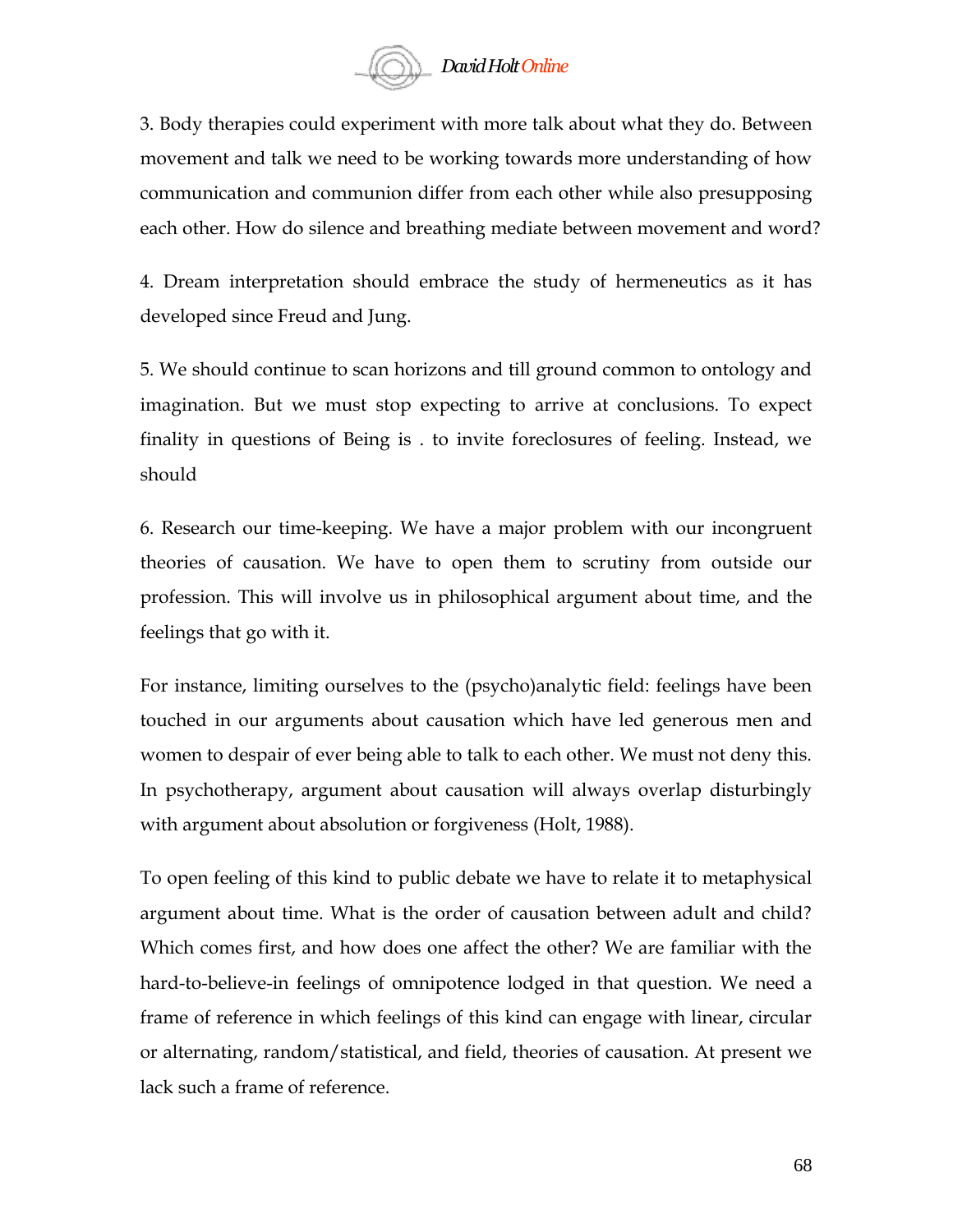

Research into the social constitution of time will help create one. Our experience of cause presupposes the social constitution of time. (Psycho)analysis has to take this into account, even if it means the disintegration of the profession. Between child and adult the social constitution of time is up for testing. Between the generations: is it a passing or is it a gap? Whichever it is, our social grounds for going on are at stake. (Oedipus and Jocasta know how they are related. But their marriage is required for the going on of the city, and that going on is given into their keeping. )

There is talk of regulating psychotherapy by Act of Parliament. If such regulation is to be helpful, it is urgent that we find ways of getting our stake in timekeeping, and the feelings that go with it, onto the agenda of our own "parlement", the Standing Conference. The enactment of time and the enactment of law go together. That is what cause is about.

7. So we need to bring into the mainstream of our teaching programmes work which is at present widely recognized, but peripheral. For instance, there is work which touches on what Milan Kundera has named 'the unbearable lightness of being". Over thirty years l have heard (psycho)analysts of various persuasions invoke lyric poetry in describing their methods. Lyric poetry is a familiar instance of the lightness of touch with which Being claims our attention. To teach the recognition of Being, we have to get that lightness into our training programmes (compare Cox and Theilgaard, 1987).

8. But, as Kundera reminds us in the title of his novel, that lightness can be unbearable. It belongs together with an unbearable gravity. If the feelings of absolution touched by (Psycho)analytic argument about causation are to be taken up into wider political debate about time-keeping, we will have to put worship and prayer high on our agenda.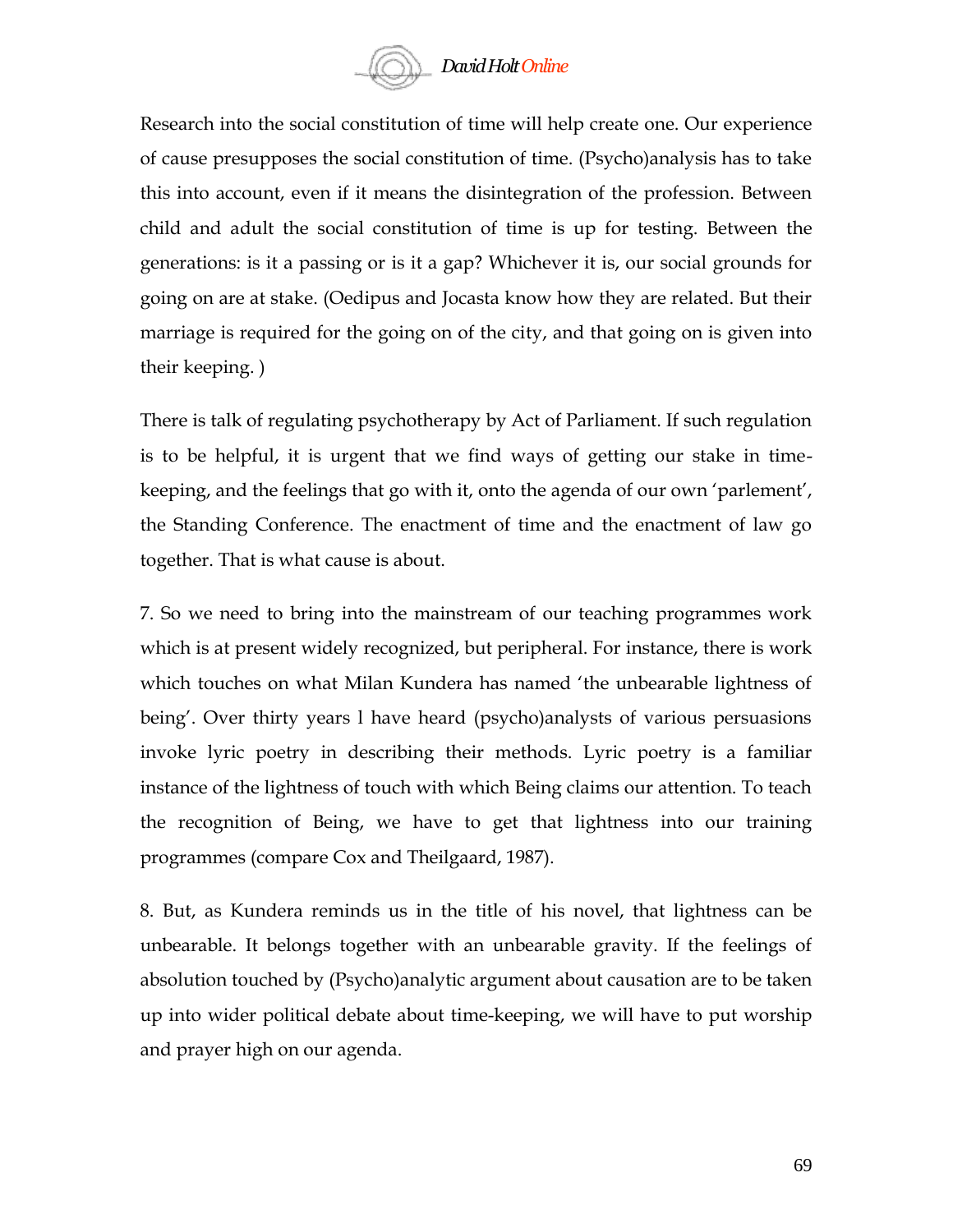

How do we bear the cost of time? In witnessing to each other what it is like to be both apprehensive of, and grateful for, its creation. Between that apprehension and that gratitude there is a whole world of feeling, ontological feeling, calling for recognition and research.

We can't bracket out religion. Religion, with all its failures, has an essential contribution to make to the organisation of psychotherapy. If we leave it out, we can busy ourselves as professionals with various strategies of displacement. But as patients our ability to let be is marginalised, uprooted from its feeling context as the time we live by is drained of our witness to its creation.

9. There is an important sense in which recognition of givenness and professional zeal are at odds. We should allow for this. It would help if we paid more attention to connections between psychotherapy and the D.IY. ("do it yourself) factor in health care in general. I am thinking of the self motivated behaviour modification programmes of diet and exercise, of political interest in environmental health, medical initiatives to involve patients in the monitoring and management of their own treatment, of the way we and our friends and neighbours learn to live with the chronicity of illness, disablement, ageing. This is where we can study how patients can, and do, become agents in making something of what is given, irrespective of whether it means anything or not. More awareness of how people respond to disease as irreversible datum is at least as important for the organisation of psychotherapy as the cultivation of meaning.

#### **REFERENCES**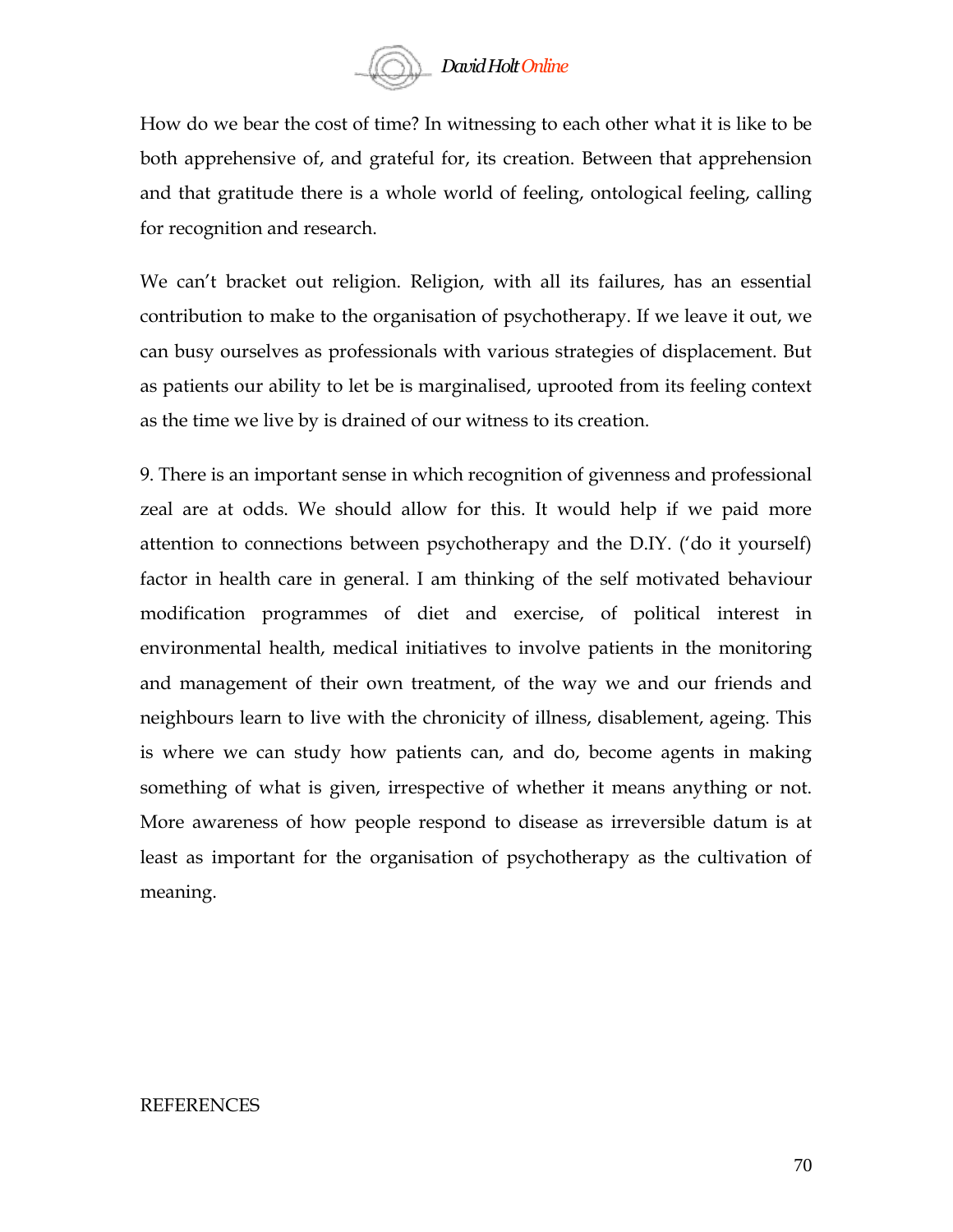

Cox and Theilgaard, 1987. Mutative Metaphors in Psychotherapy. Tavistock Press.

Holt, 1982. Mood, Plot and Parabolic Imagination.

Holt, 1986. On Being Wobbly.

Holt, 1987. Narrative and Performance.

(These three papers are included in Holt, The Psychology of Carl Jung, Edwin Mellen Press, 1992)

Holt, 1988. Review of Hogenson: Jung's Struggle with Freud, Harvest (journal of the C G Jung Analytical Psychology Club, London).

Holt, 1989. In Shotter and Gergen: Texts of Identity. Sage Publications.

Laplanche-Pontalis, 1980. The Language of Psycho-Analysis. Hogarth Press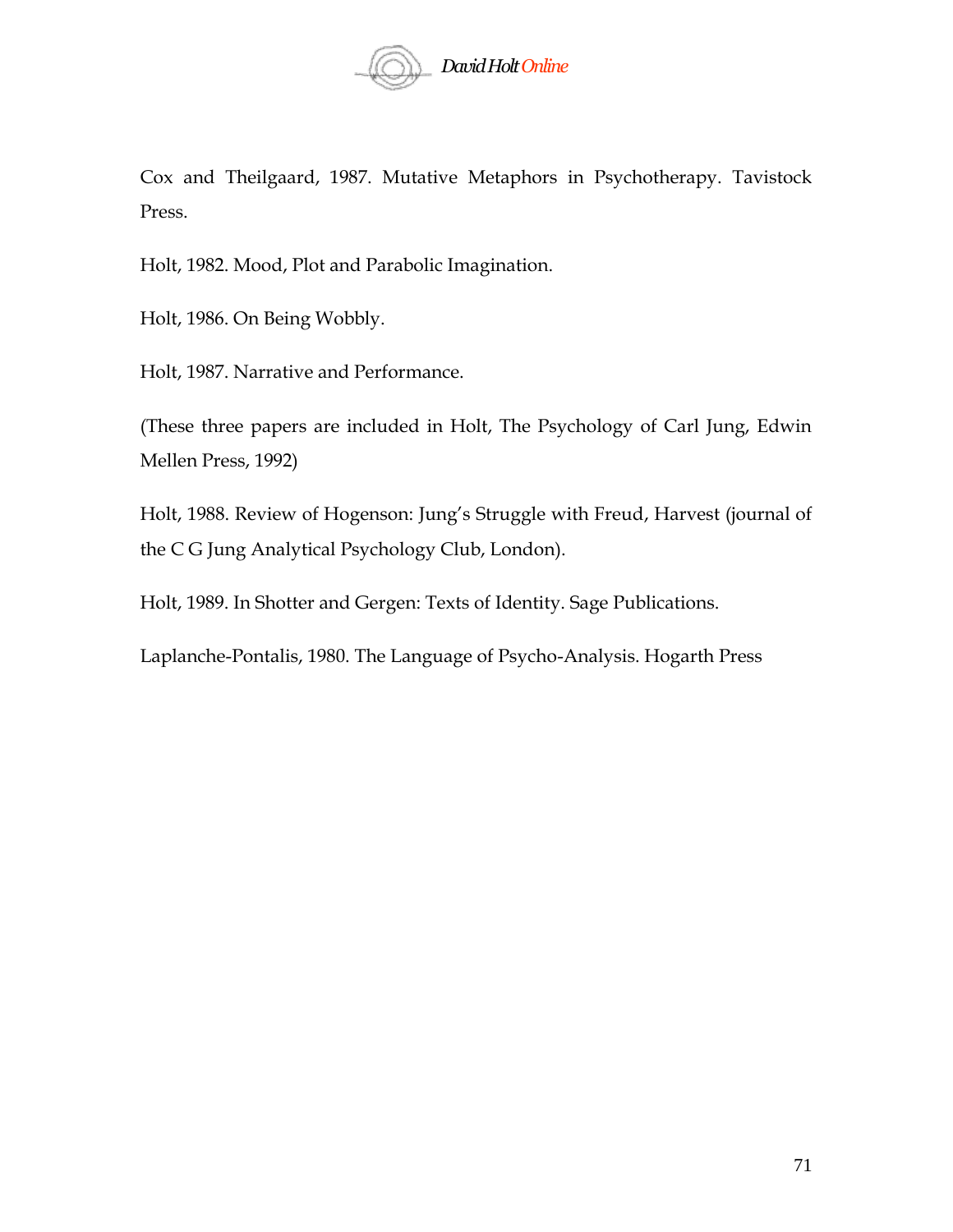

## **3 Enactment, therapy and behaviour**

This paper describes how theatre has moved me to incorporate a "behavioural" attitude into my "analytic" approach to psychotherapy. It has two parts. First, the opening out of my training in Jung"s psychology into theatre. Second, what I have learned from working with Pat Watts and the Sesame tradition.

### *Introduction*

I am uneasy with the terms dramatherapy and psychodrama. They leave out too much. When I hear them I want to add the words theatre and behaviour.

Drama emphasises doing. It is about "the thing done". I like this emphasis. I am sure we need it to offset the altogether excessive influence of 'the talking cure'. But drama isn't only about doing. It takes place. The thing done is presented as spectacle talcing place before an audience. This is where I want to include the word theatre. Theatre reminds us of the where and how of drama. It emphasises the placement of performance in the presence of others. In my work I want to be able to invoke these emphases in order to release energies which are both behavioural and imaginative.

What excites me about drama and therapy together is that they translate us out of an enclosed therapeutic world, with its implied *raison d'être* in illness and its focus on people called patients, into a world of agents, of actors and authors and directors. I want to assist that translation by giving back to the good old word "behaviour" meaning which has been drained from it by the behaviourists.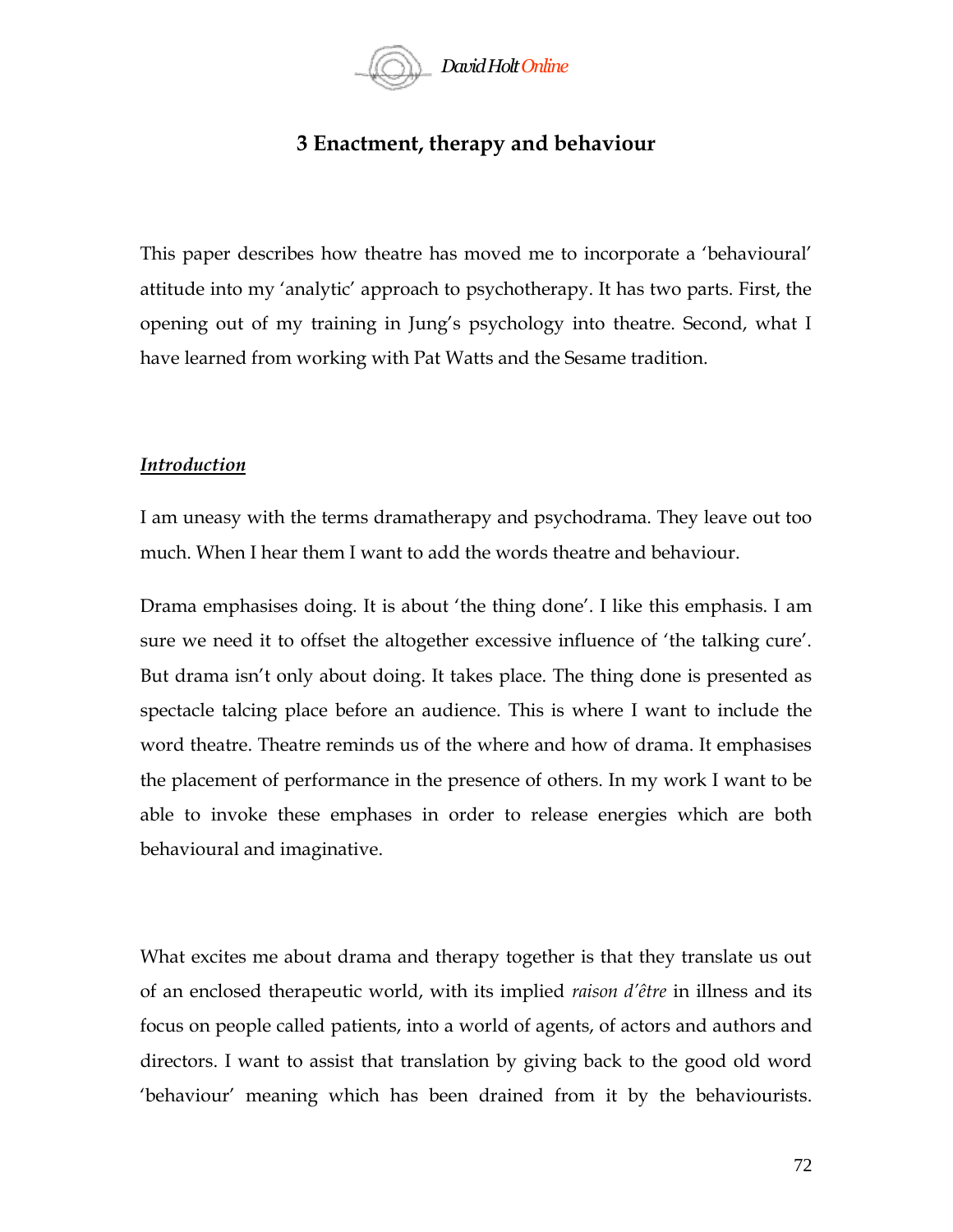

Behaviour is not only about adapting to an environment. It makes scenes, and in doing so constitutes environment. It participates in the creation of what is favourable to character. It is invested in context. Therapy in the service of behaviour is not only concerned with the healing of illness. It is also about drawing out (education) our investment in our own scene-setting, so that characters can go critically in search of authors.

So in Writing about dramatherapy I write also, and, I believe, more inclusively, about theatre and behaviour. To make the connection between dramatherapy and theatre and behaviour, I bring in the word 'enactment'. If we could understand better how all behaviour aspires to the kind of enactment we meet in the theatre, and incorporate that understanding into how we bring each other up and out, there would be less need for therapy.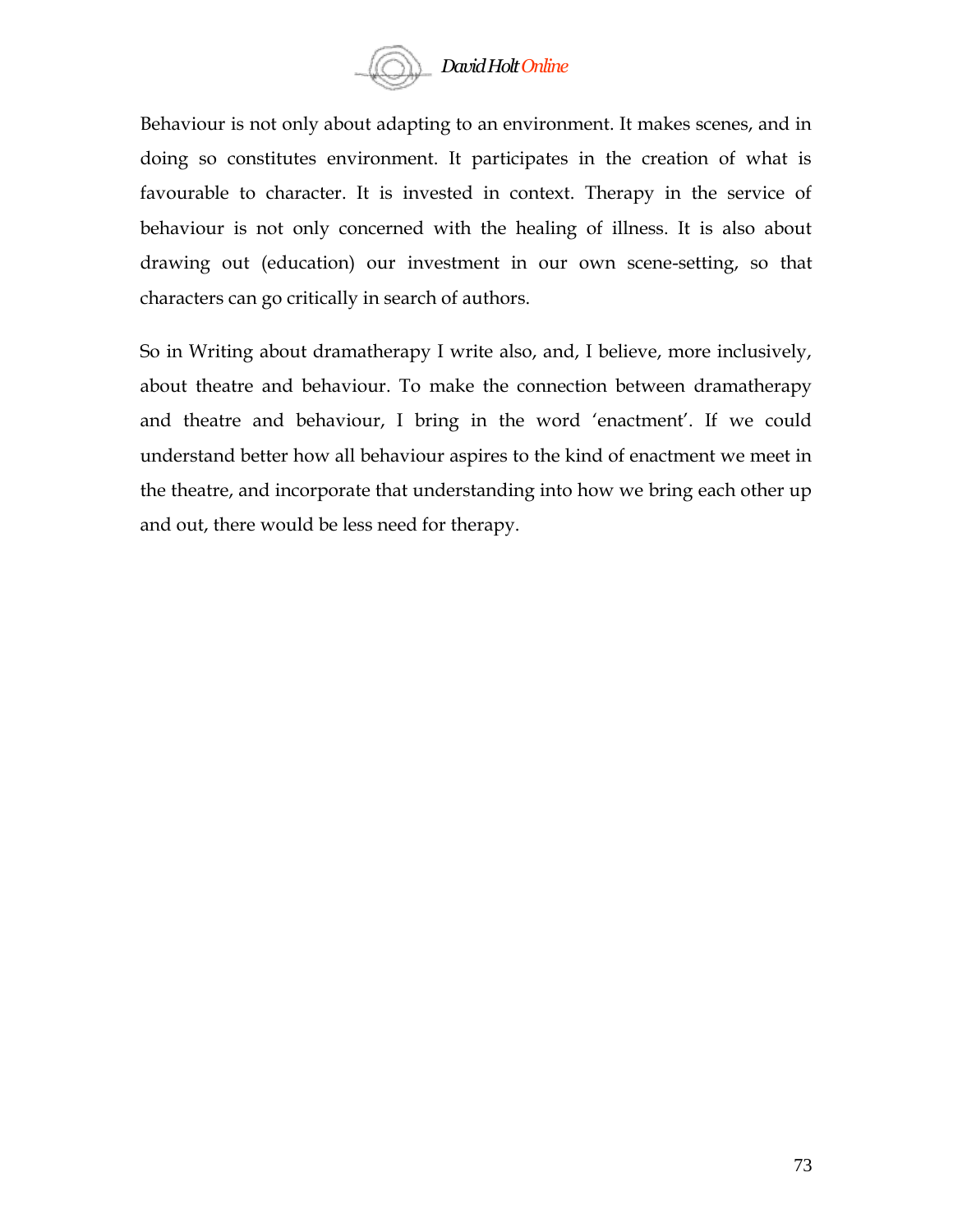

## *From Jung to theatre*

My approach to theatre and behaviour has been through two of Jung's concepts: persona and projection.

I chose Jung's concept of the persona as a subject for my thesis at the Jung Institute in Zurich when I was completing my studies there in 1965-6. It seemed to me that in his earlier writings Jung had a more comprehensive attitude to the persona than in his later work, where the persona becomes nothing but a defensive or evasive mask behind which we hide (from) our true identity. In contrast to this, I became interested in how masks can carry more power and meaning than the natural face. It seemed to me that there was a sense in which when actors wear masks they are inviting us to invest with them in a reality which cannot appear without a mask. I wondered whether the same might also be true of what Jung called the persona.

So my thesis on 'Persona and Actor' started me thinking about appearances. There is a pejorative way in which we speak of 'keeping up' appearances as if to do so shows fear of what is real. But what is wrong with being afraid of reality? Perhaps what is real is more fearful than we like to imagine.

There is another tradition which teaches that appearances have to be "saved". They have to be saved because the world we inhabit is a made world, and we both know and don"t know about its making. Masks witness to this knowing unknowing. They say: we realise it's made up, but that's what the world is like. Make-believe gets us under the skin and into the constitution of what we call reality. So we are right to be fearful of reality, lest our act come apart and we are left with nothing. Our investiture in what is real is such that we do well to wear masks. (For three very different approaches to this madeness of the world, see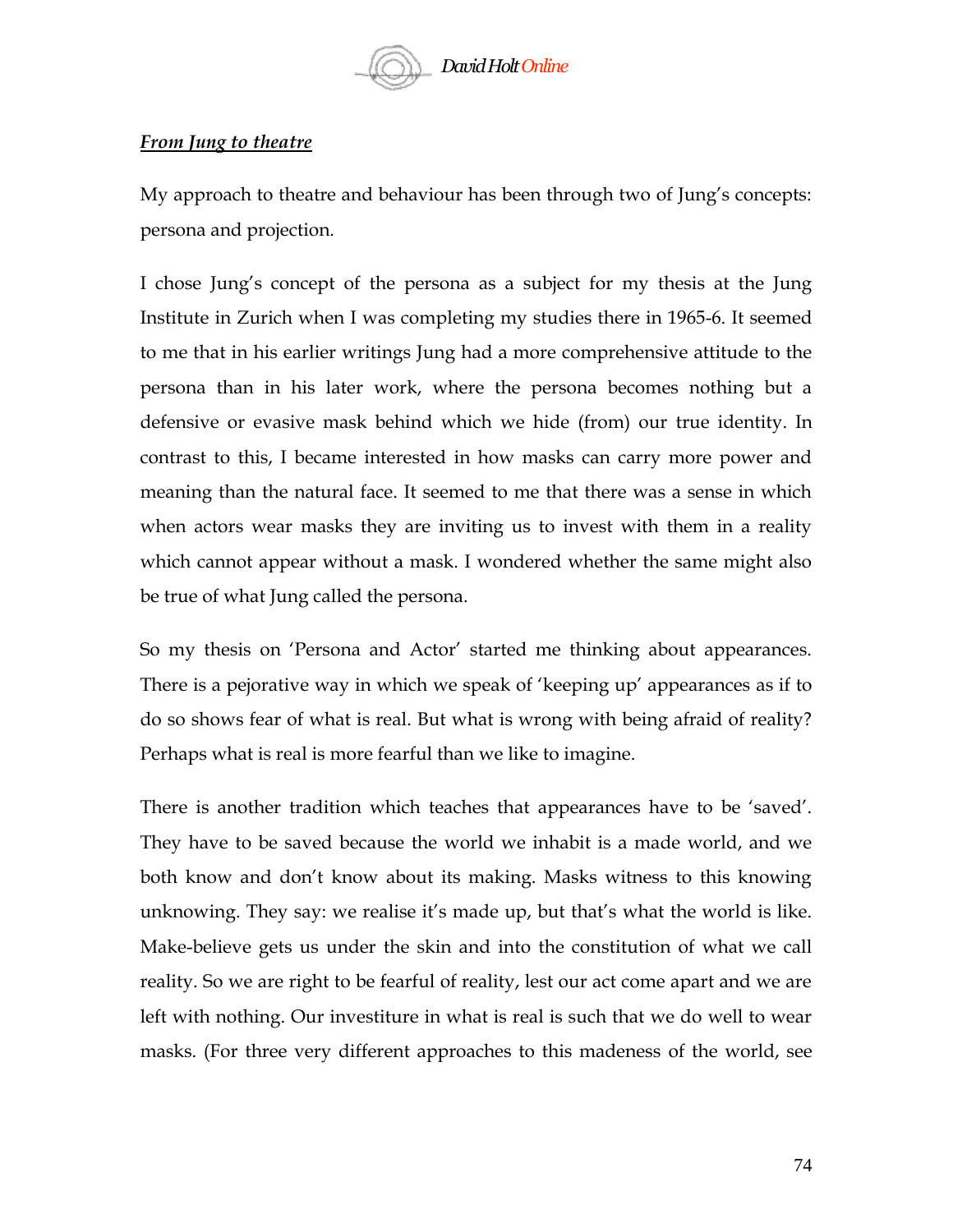

Barfield, 1957, Gombrich, 1960 and Nagel, 1986. Also with reference to therapy, Holt, 1968.)

The persona can be dismissively equated with saving face. But if appearances have to be saved, then perhaps faces need saving also. They need looking after, both in the sense of caring for and following with attention.. There are times when we have to be able to 'keep a straight face'. Behaviour of this kind shows awareness of our investiture in reality (under the skin of, behind the appearances of, reality). It bears witness to that investiture by owning a responsibility. Think of words like manners, habit, style, also behaviour as "good" or "bad". They are about our responsibility for appearances, the appearance not only of ourselves, but also of the world in which we find ourselves. How we behave says something about the makeup of that world. It says that it cannot do without appearances.

An example can be found in 'melodrama'. This word was used at a workshop in 1985, in a crucial moment in rehearsal for *Measure for Measure*. The group was at that stage when it seems as if nothing is going to happen, as if we are never going to be able to get it together. We were unsure of each other, and were not at an clear what we were supposed to be doing. Possibly what we were doing was very silly indeed. Then someone said: "Come on, this is just good old Victorian melodrama". The group eased. It was as if we had been given permission to behave in a way we knew how. Words and movement began to interact. We had more confidence with each other, putting each other into roles and positions which were no longer silly, because somehow we were now sharing in traditional human exaggeration.

I thought much about the exaggeration of melodrama after that workshop. It sent me back to read again one of my favourite books on the theatre, Styan's (1975) *Drama, Stage and Audience*. He has helped me realise how much there is that we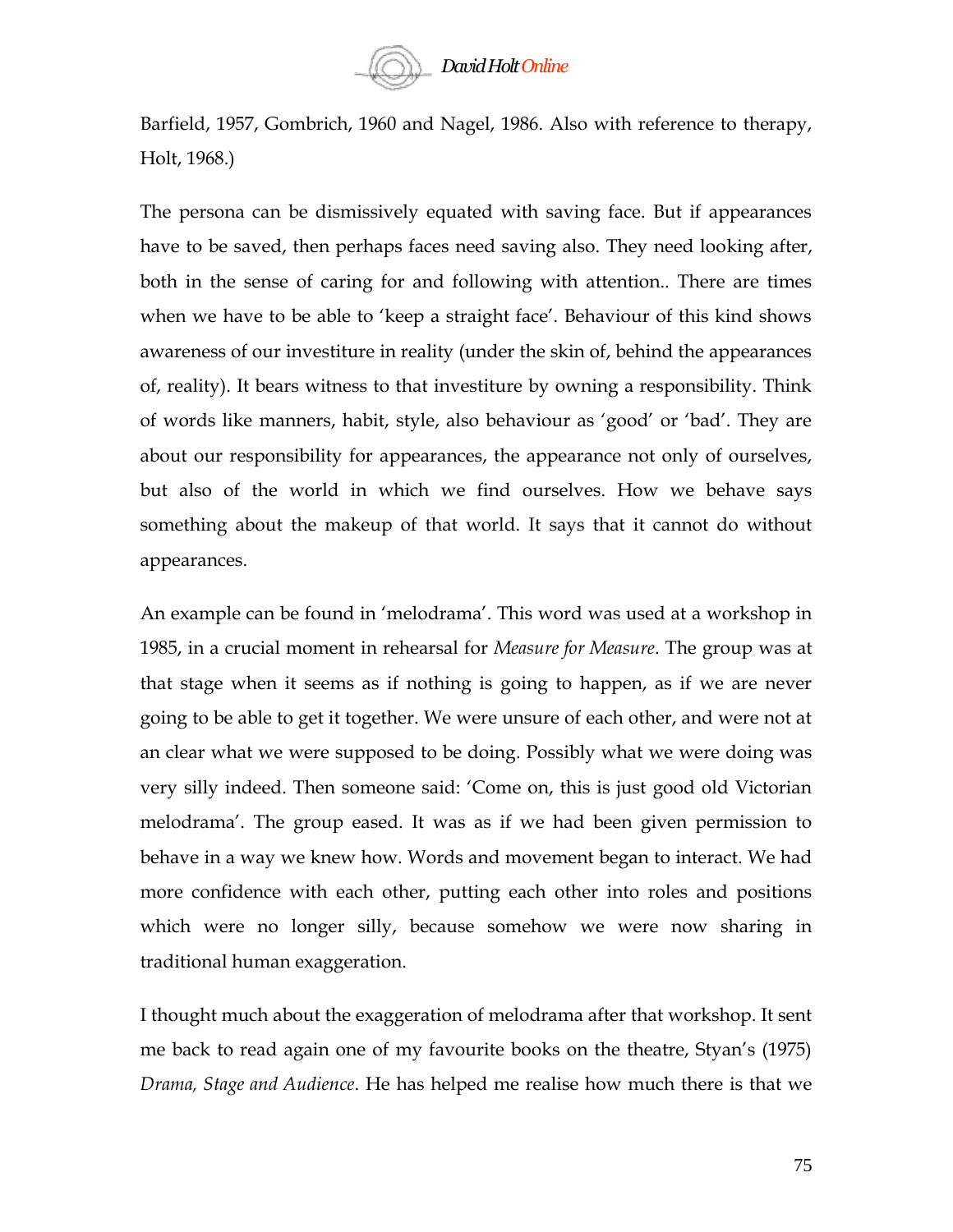

could be doing, between theatre and our lives and practices elsewhere, with that exaggerated awkwardness we feel when our investiture in reality is caught between an urgent expectation - the need to 'go on' - and distrust in ourselves.

Styan sees melodrama as one way of moving between tragedy and farce. (And how much we need such movement in exploring and managing, for instance, our sexuality.) He has this to say about the exchange between them:

The farther drama leans towards farce and tragedy, the more the actor assumes the mask. It lends impersonality to the experience, frees the spectator from the need to sympathise, frees him to laugh, all without the tiresome restrictions of everyday life. A play needs only a germ of probability to begin, but once begun it can soar with the madness of hysteria or race faster than nightmare. Since at the extreme the movements of either tragedy or farce border on dance and its tones on song, the language of colloquial prose dialogue can barely satisfy the needs of its stage. Yet, either in tragedy or in farce the actor immersed in its spirit stands outside his role while seeming to believe utterly in its reality: both are the drama of the straight face.

The drama of the straight face. Putting our best face on it Losing face. These are the kind of familiar experiences in which Jung"s understanding of the persona opens into a more comprehensive view of an behaviour as necessarily theatrical: necessarily, because theatre is *how* we are invested in reality.

The "how" of this investiture can be explored further when we consider what we mean by projection.

Jung"s understanding of projection causes people much difficulty. To get at it we need to recognise two different usages. One is three-dimensional, the other fourdimensional.

The three-dimensional usage is spatial. It assumes a space in which person and world are already distinguished from each other. On this assumption it makes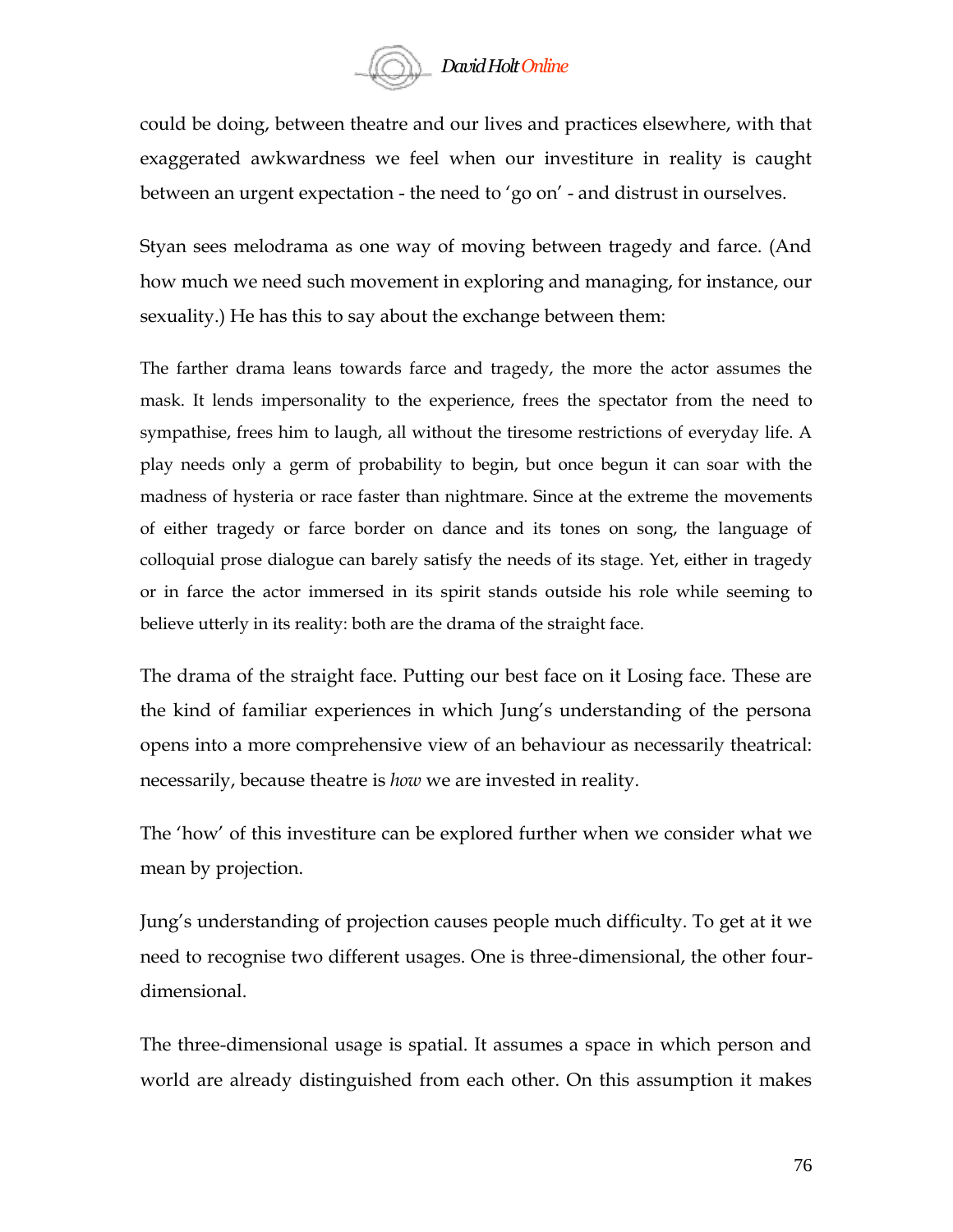

sense to talk of a person projecting some internal or psychic content on to the world, or of the introjection of the world into the personal. We think of projections as a kind of network, a network that is constantly being made and unmade. But we take the field within which that making and unmaking goes on as a given. Projections take place between positions within a field that already exists. The status of that field is not questioned. (Or we could say that the "standing" of that field is not understood.)

The four-dimensional usage does question that field. It does so in being aware of time as a factor in our experience that cannot be reduced to space. It aims to include purpose, intention, hope, expectation, remorse, memory, promise, in our understanding of projection. The 'why' of projection has to include a 'when' as well as a 'where', and we do not try to reduce that when to a where.

This is not easy because we live in a culture that lives off the reduction of time to space. To do justice to time in its own right we have to recover a metaphysical naivete that can seem very primitive, very childish. There is a "throwness" and a "caughtness". We are thrown into time, and caught by time. Being alive is both a catch and a release. Between the throw and the catch we cannot take time for granted. We live as it were "tensed" between the two.

Jung talks about this "throwness" and "caughtness" in his work on the collective unconscious, archetypes, synchronicity, and participation mystique, a term he took from the French anthropologist Levy-Bruhl. He recognised the threedimensional mode of projection. But he was also aware that projection can involve feelings of a kind which have no purchase on reality if we take time for granted. There are feelings of surprise, uncertainty, intrusion, wonder, epiphany, which we can make nothing of without a sense of being called to save time as well as to spend time. Jung's understanding of projection allows for awe, puzzlement, fear, which can never settle down in a world already made. They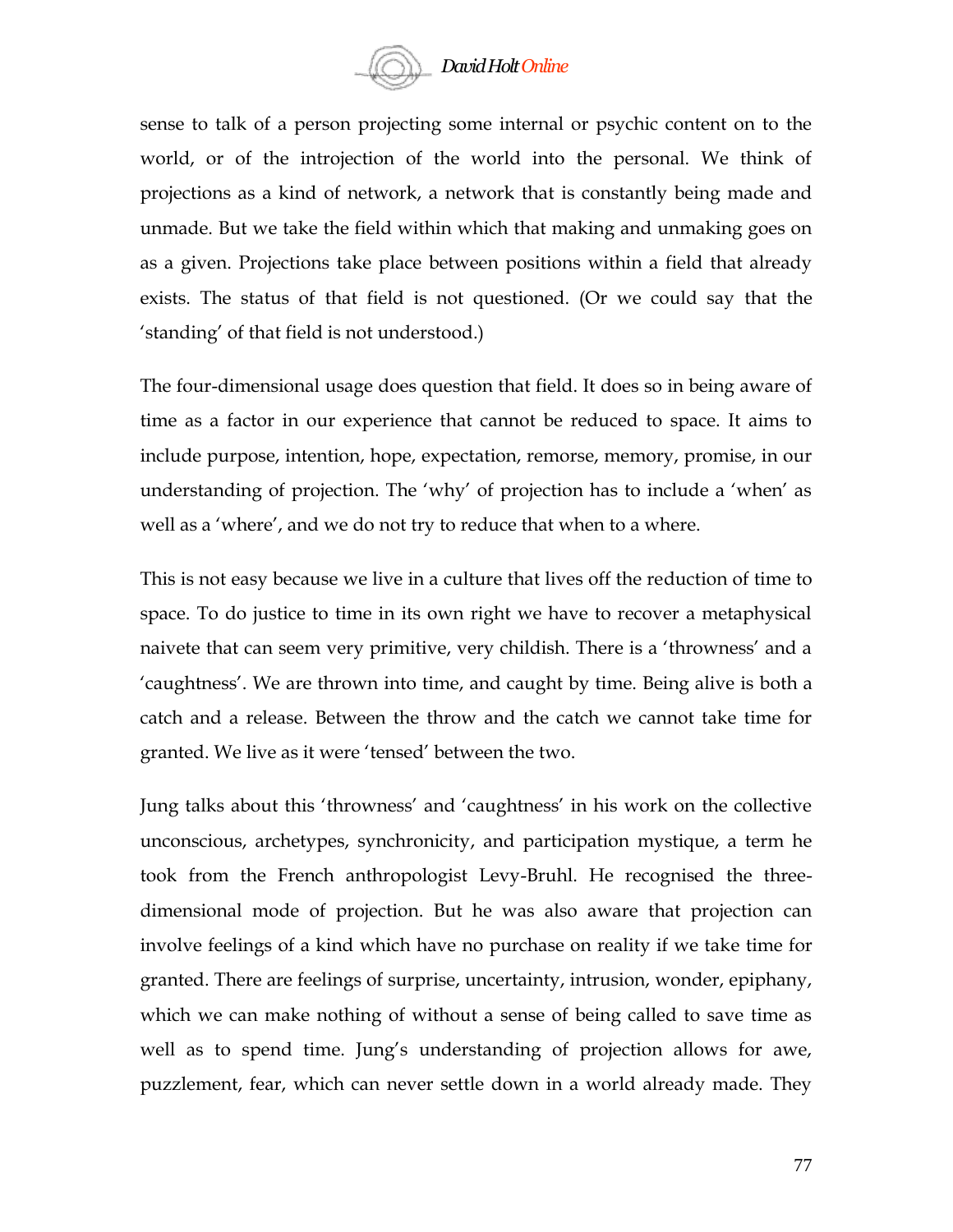

implicate us in time-creation. Becoming aware of the field within which projection takes place between ourselves and others involves us in restlessness, dis-ease, interruption, hazard, which only get their true purchase on reality when we no longer take time for granted.

How we manage connections between the three- and four- dimensional usages of projection is a recurring difficulty in Jung"s psychology. It helps to appreciate what the problem is if we think of discovery and invention, and how they differ.

Within the three-dimensional mode, projection constitutes a network of relations between persons and objects. Becoming aware of this network is a process of discovery. We discover a field within which this network is extended. Sometimes we speak of this field as a 'system'.

But is it enough to speak of projection as taking place 'within' a field? How do we picture this taking place of projection in a family? Projections have a throwness to them. They are also caught. But they aren"t innocent in their caughtness. They are themselves 'catching', in the way we speak of illness, mood or excitement as catching. Nor is the recipient of projection innocent. Projections are attract*ed* as well as attract*ive*.

This is why we have to allow for time as well as space in understanding them. What is it in the space between us which makes projection 'catchy'? It is the catchiness of time, our tensedness between the saving and spending of time. Which is why we cannot get at the cause of projection from within our family system. We need a position outside. To do justice to the thrown-, caught-, catching-, attracted-, attractive-ness of projection, we need to picture it as not only taking place within a system but also as the cause of that system.

Here we think of invention rather than discovery. This involves us with time as well as with space. To understand projection as causing the space within which it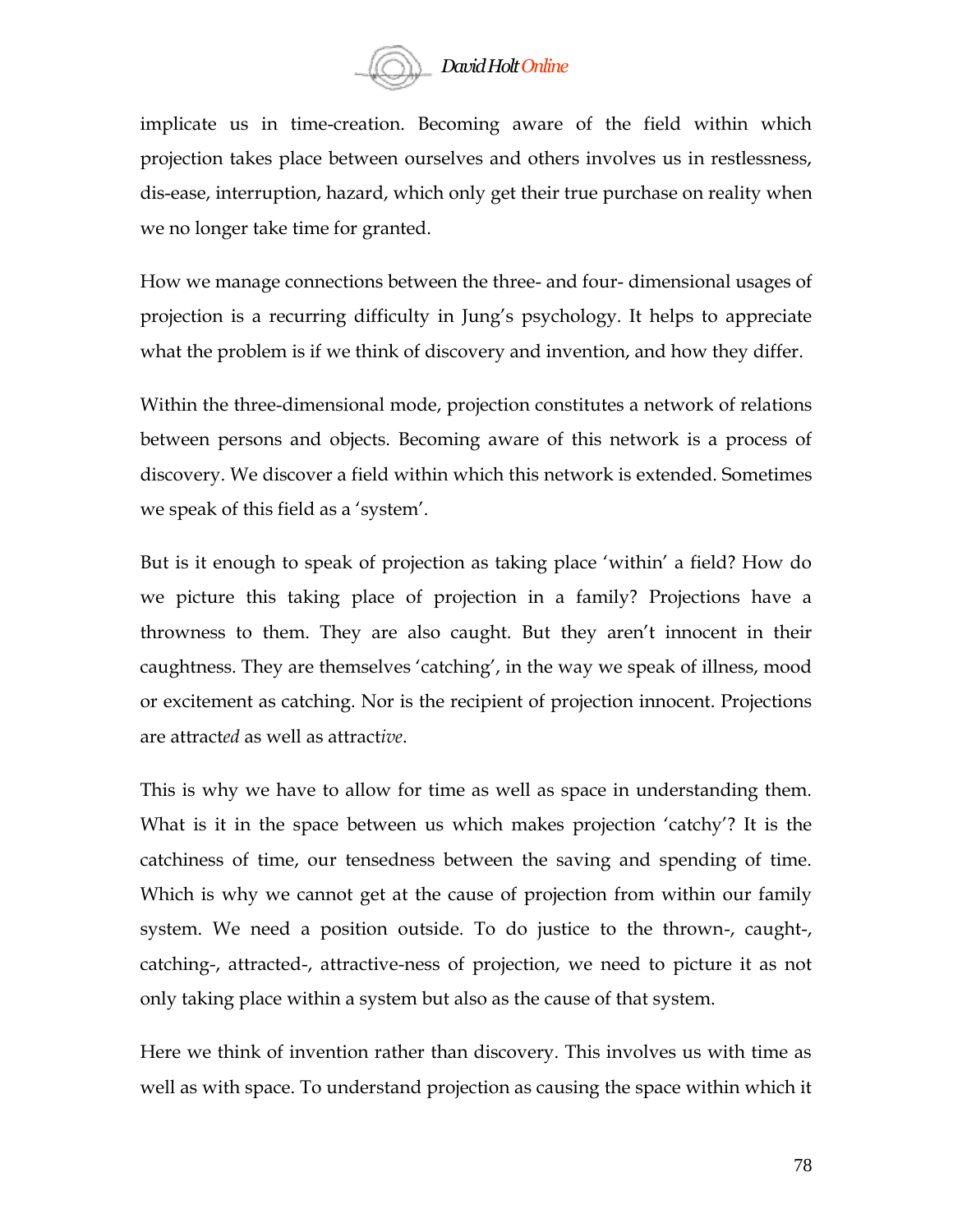

takes place (for instance, our investment in the make-up of the family *system* in which we are also separate and discrete *parts*), we have to be able to think of a project that is *of* time as well as *in* space. We are invested in invention as well as in discovering. The reality of which we are becoming aware is also being made, and we are as much involved in the making as in the becoming aware.

Projection is of time as well as in space. It doesn't only take place. It creates tense. This tensedness of projection is essential to an understanding of the throwness and the caughtness of being alive. Between being thrown and being caught, the tensedness of time-creation is what sets us going.

How do we work with both the three- and four- dimensional modes of projection? The question is a practical one. Are the projections which sustain and bedevil marriage, family, society, caused by their context, by their setting, by the 'place' in which they 'take'? Or are they also the cause of their own context, 'sprung' with tense, both heavy and 'light with 'once upon a time', busy inventing the contexts within which their discovery may then follow on? There is a question here to which we have to have an answer if we are to intervene responsibly in other peoples" lives. Theatre helps define the kind of answer we are looking for.

The moment which launched me irrevocably into the world of theatre concerned that special case of projection which we call transference and countertransference: between therapist and patient.

It was in 1968, some five years after I had seen my first patient. The difficulties and possibilities of transference/counter-transference both in my professional practice and also between practice and private life were pressing me to take stock of this peculiar world into which I had been drawn. I was watching a performance of Tom Stoppard"s play about a play, *The Real Inspector Hound*. There is a moment when the gap between stage and audience is crossed, or collapsed. The phone rings on an empty stage. A player from an on-stage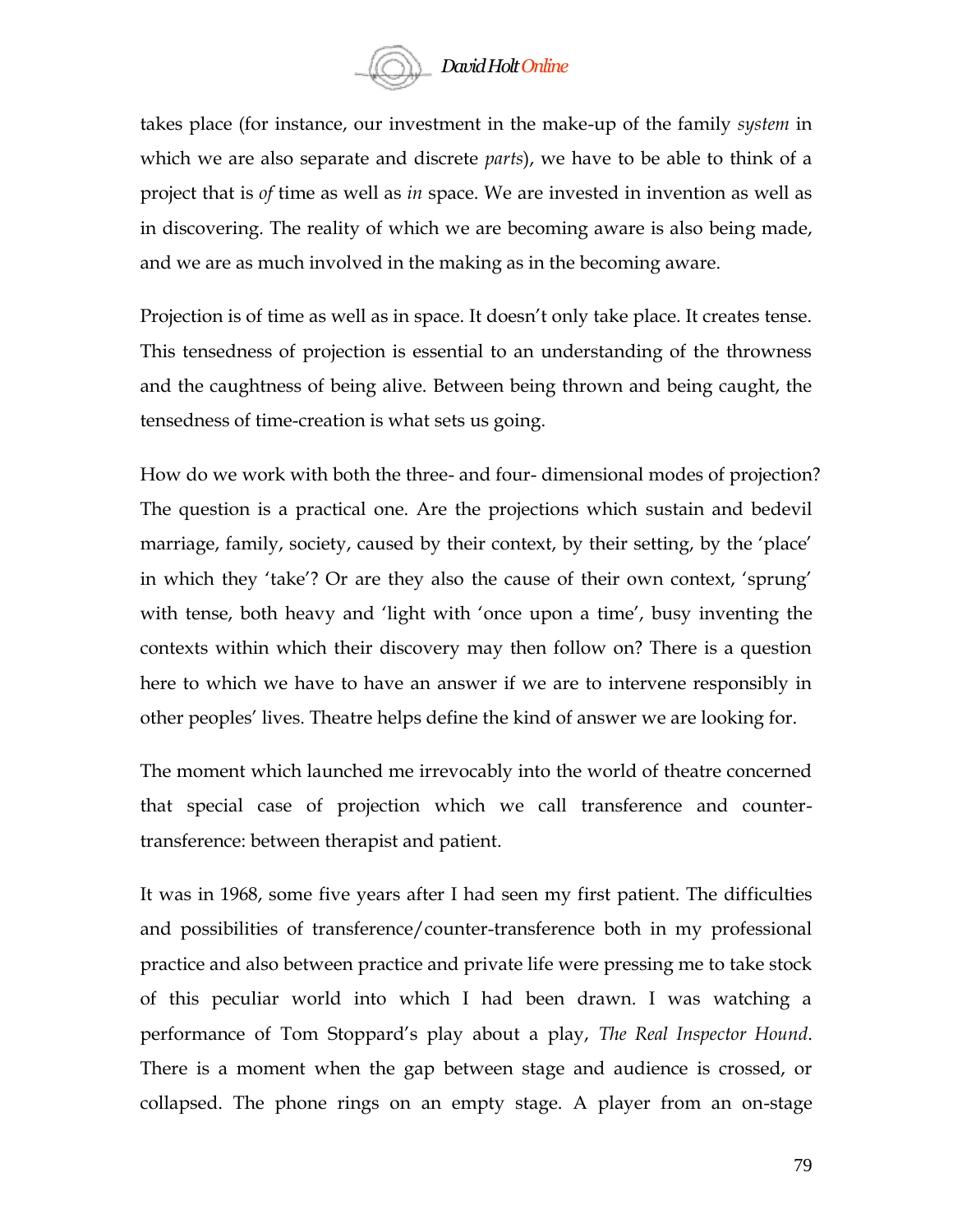

audience (an actor to us, the "true" audience, but audience to what up to this moment has been the stage action) cannot stand the unanswered insistence of the bell, and crosses on to stage to answer it.

In doing so, he steps into the plot.

A theatrical trick, from a master of the wiles of theatre. Perhaps. But it settled the direction of my professional life.

I knew in that moment that transference and counter-transference are about theatre. There is a gap between stage and audience which makes projection possible. In making projection possible it guarantees our investment in the reality of what is happening. It both invites and sustains a certain suspension of belief. If that gap is crossed, that suspension collapses. Yet, in that collapse, our understanding of plot is changed radically. It becomes participatory. It is energised by action rather than by observation.

Some four years later I first drew out the diagram which I called "the dramatic model". This was intended to be a model both of the dramatic structure of everyday life, and also of how therapeutic intervention in another person's life works or goes wrong. It plots narrative and performance across each other, marks out four dramatic "positions", and allows for circulation of energy between them.

(One of the virtues of this model is that it enables us to think of therapeutic intervention as directed to a life as well as a person. Often it does seem that what we are engaged with in therapy is more an awkwardly lived life than a person.)

In this model projection can take place between any of the positions. Most obviously perhaps between actor and audience, but also between author and plot Many of the lives brought to therapy are stuck in the lower triangle, between actor, audience, plot What is wrong is that the person concerned expects to be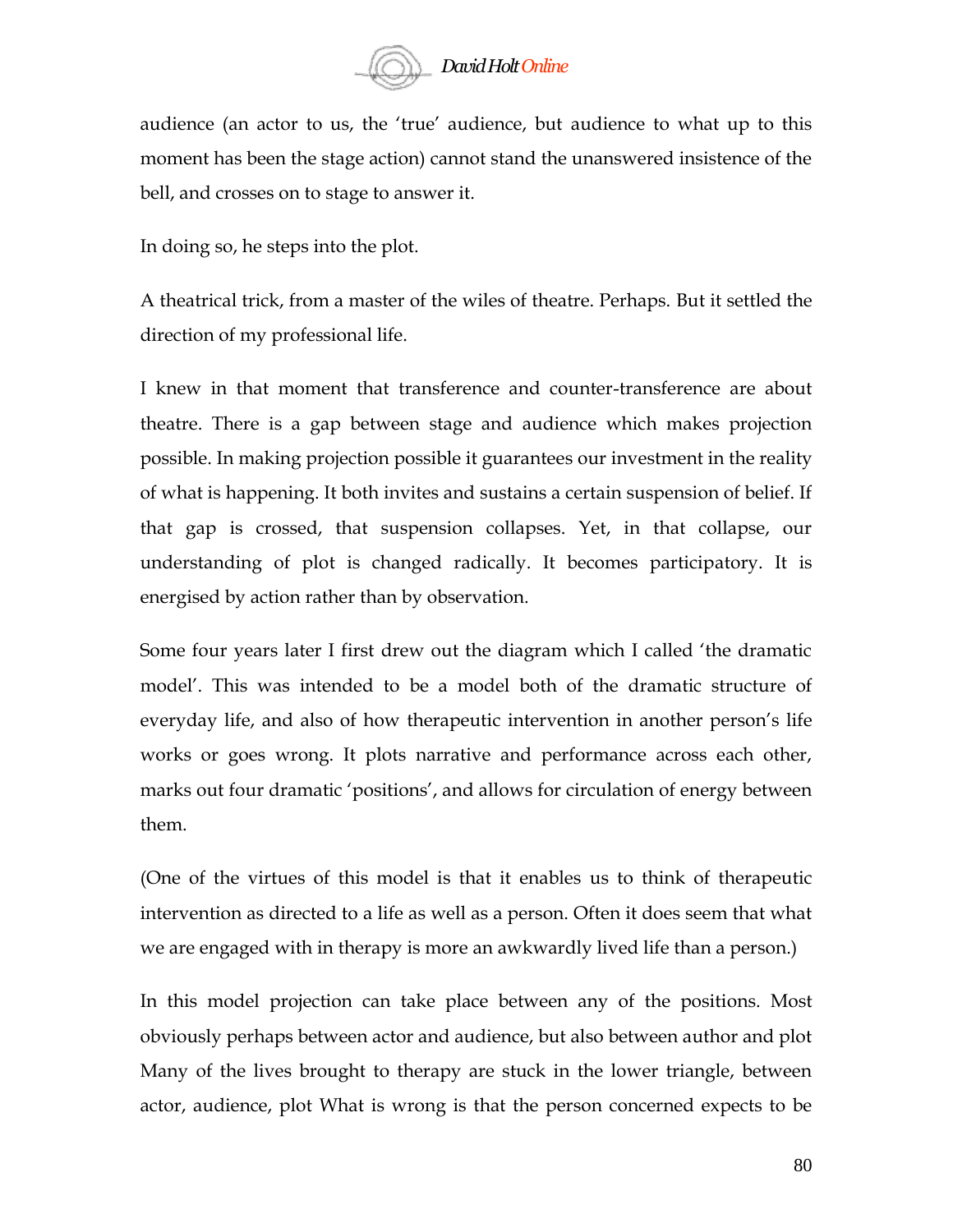

able to manage, or endure, the plot without taking into account the author position.

The vertical line between author and plot represents the given text of our lives, its 'fatedness', the data, the way it is laid down that things have to go. We can think of it as genetic inheritance, as astrological "chartedness", as the will of God, as blind fate, as 'how the cookie crumbles'. If we are stuck in either the left or right hand triangle, with no sense of the horizontal axis between actor and audience, this given 'fatedness' is at best cause for benign resignation, at worst the imprisonment of a script in which we have no say.



In developing an orthogonal sense of the two axes at right angles to each other, it often helps to consider the author"s need of actor/audience exchanges in order to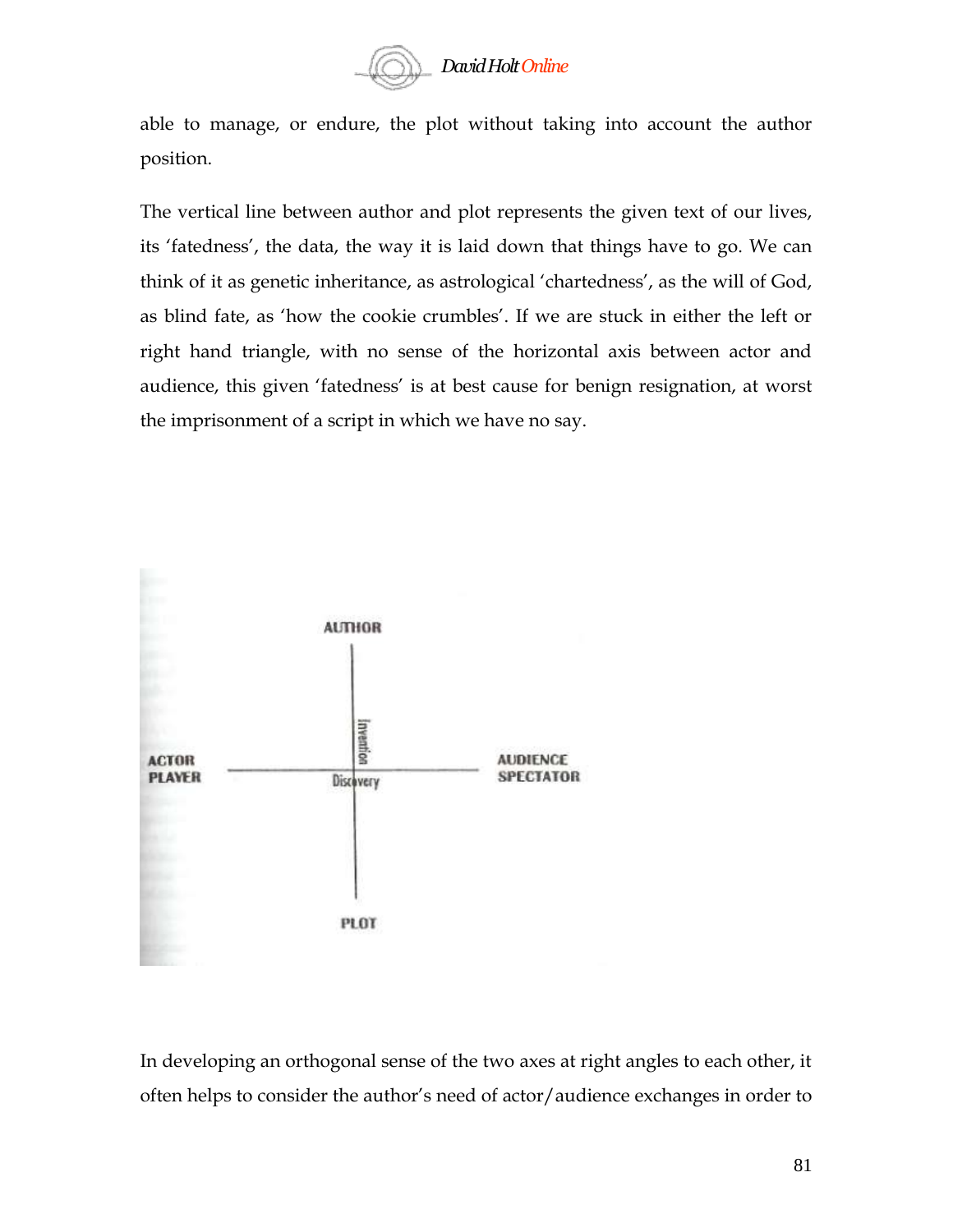

realise his own creation. We can think of authors other than writers. Painters, sculptors, musicians: is their creation complete in itself, or does it require to be exposed, to be put at risk, to be judged by a public who may see in it something which was not the author's intention? When the author is playwright or musician there is the added element of the work being exposed both to the performance as well as the judgment of others. Creation is not enough. It has to be made to appear.

The model allows for indefinite adaptation to widely differing situations. The place of the director can be crucial. The distinction between rehearsal and live performance can help open up an experimental freedom which allows for movement between the various positions. But here I want to use it to amplify what I have said about invention and discovery.

On our model, invention and discovery are "in play" between the vertical and the horizontal. We enter the play in asking: which comes first, author, plot, audience, actor? If we think only of modem commercial theatre we can make the mistake of assuming that of course the author with his plot has to be there first. We go to the theatre to see a play which is already written. Casting cannot begin without a script. But if we extend our vision into anthropology and history the order of priority changes. The occasion is what calls forth the performance. The audience already knows the plot. More, the audience is invested in the plot, is already seized of the plot, knows it as participant, participant not only of the performance but also of the conception. (Think how Sophocles" chorus mediates not only between actor and audience, but also between audience, author, and plot.)

This sense of the audience originating the performance by virtue of its own expectancy can then move us to question more closely the order of priority between author and plot. From outside, the act of creation seems to begin with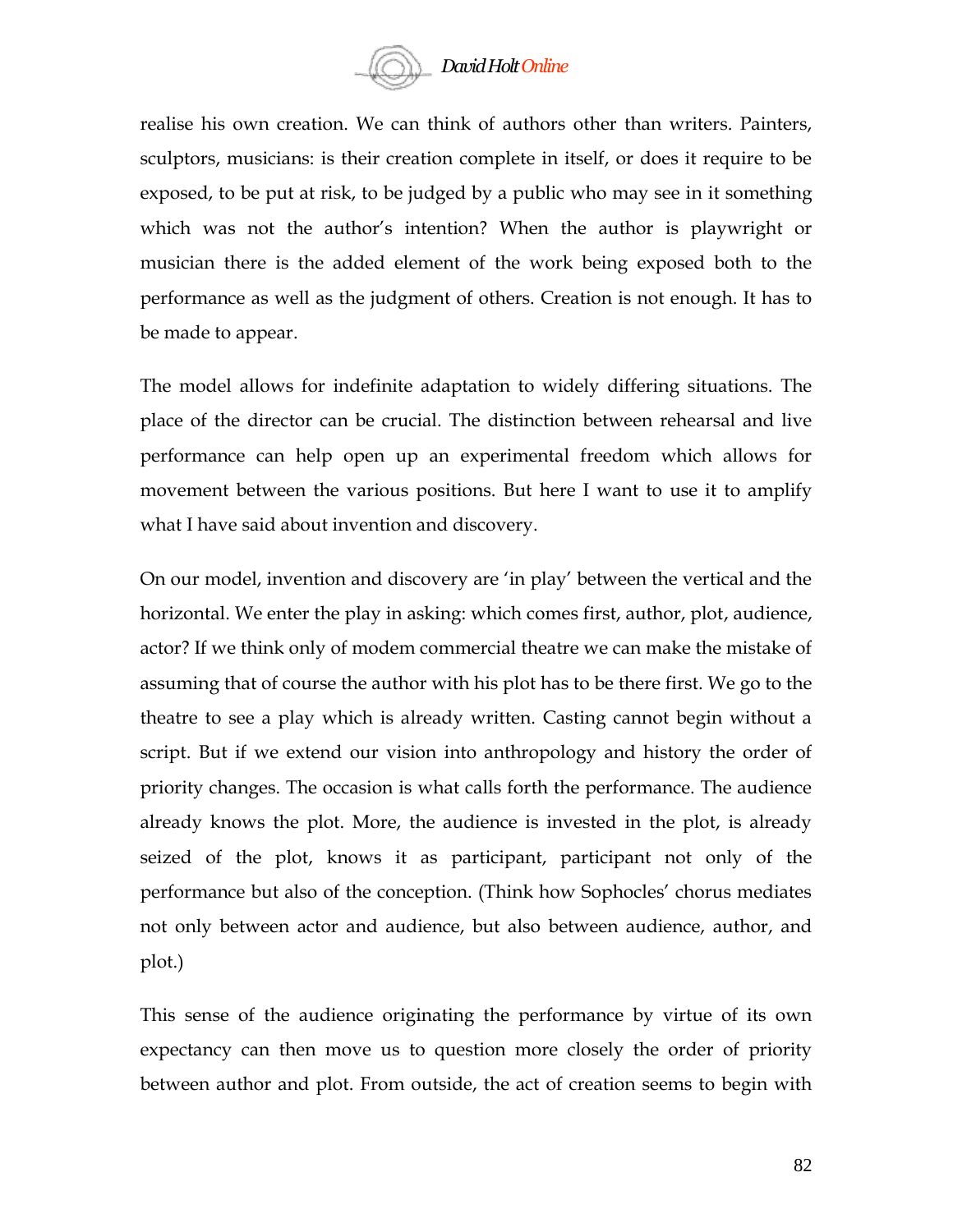

the creator and result in the artefact. But is it as simple as that between author and plot, potter and clay? 'The plot of my book came to me as I was...' 'I have to get back to my clay. There are all sorts of shapes waiting to be made". Many creative people speak of being under compulsion. They know what it is like to be on the receiving end of imagination. They speak with dread of the coming on of the realisation that there is work waiting on them, demanding of them that they take it on so that what is already there in potentia be made actual.

All important in using the model is the circulation of energy between the various "positions". As a picture of the state of play between invention and discovery the dramatic model comes to life when we bring together, and get something moving between, the idea of audience as originating performance and our experience of authorial creation. It is then that questions of time take on their full problematic, investing behaviour with the tense of performance.

As between Author and Plot, what is invention and what is discovery? We need to be aware of the limitations on our inventiveness. The raw material sets limits on what the Author can do. But can that limit-setting also be thought of as an invitation - an invitation to discover what the *resistance* of the raw material makes possible? As plots thicken, many an author finds that he has no choice but to join with what resists his creative intent, in order to discover where *it* is leading, what *it* is getting at.

How does this creative resistance of the raw material compare with the limitsetting/invitation of the audience? Understanding (human) audience as both cause and critic of performance can help us appreciate how the (non-human) raw material both solicits and resists the power which intends work on it. We learn through the circulation of energy around and across our model. Both Author and Plot are limited by their public. Without some kind of public recognition, what goes on between them has no standing. A play is discovered to an audience.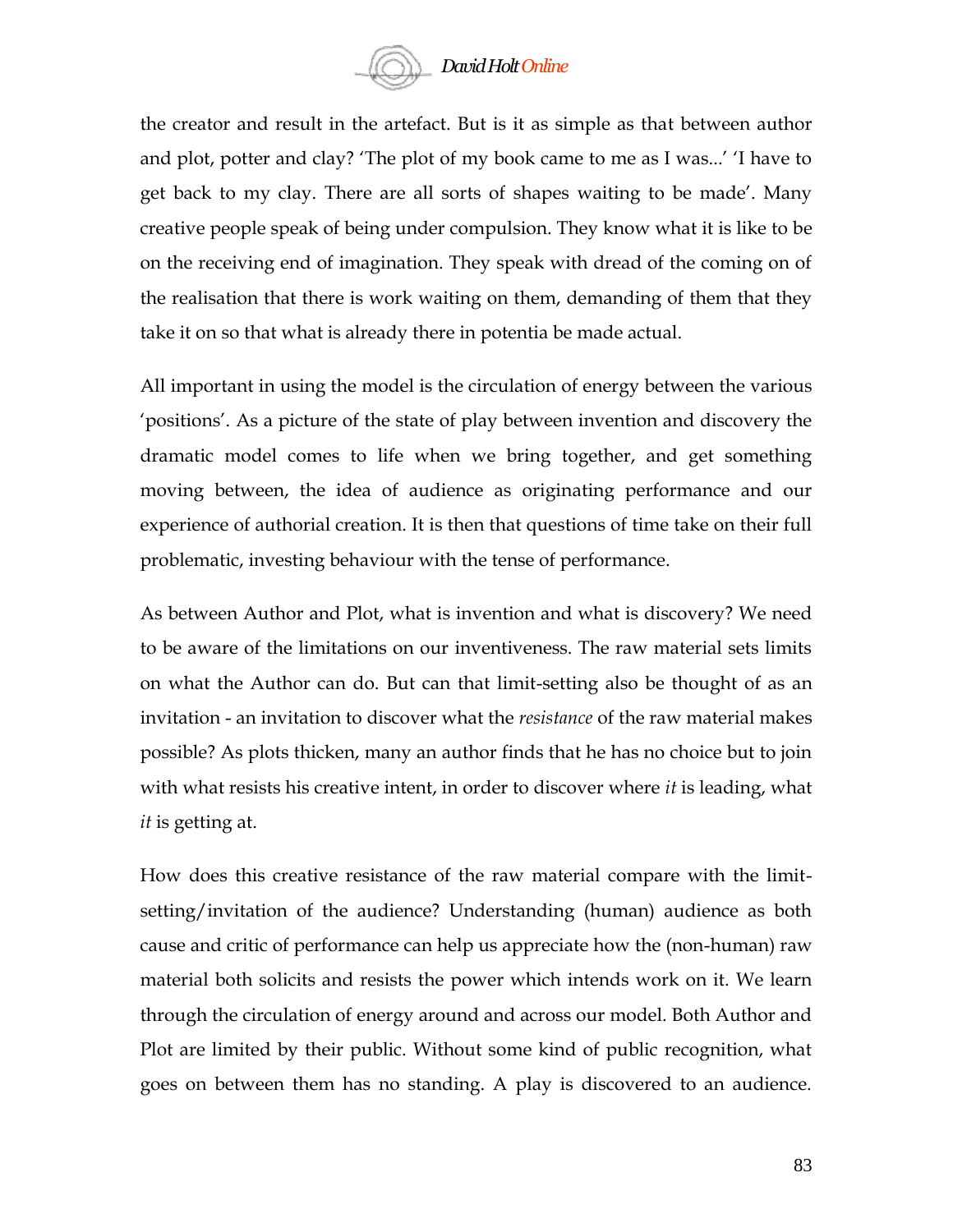

Assisted by that audience, its invention is secured. If the audience walks out, the very act of invention is called into question. The author's need of audiencerecognition and the audience's need of actors to realise the author's intention, contribute to the same circulation of energy which drives actors to go in search of an author and plots to resist their authors and to insist on performance. Therapy may be needed to get that circulation going. But theatre is needed to recognise what it is for: the sharing of our investiture in reality.

To do justice to my experience of the dramatic model, I need to define myself as a "behaviourist" as well as an "analyst" in my approach to psychotherapy. Analytic insights and interpretation are not sufficient for our understanding of theatrical *presentation*, of what happens when we *present* action on stage. Nor are they sufficient for the presentations of everyday life. An adequate psychotherapy has to make room for what theorists of the theatre refer to as deixis and ostension.

When I step on to a stage, I draw attention to myself. I do do in a way that includes the stage.

Appearing before an audience on a stage, I point to myself as being on-stage. A stage appearance points at itself as being presented, shown, put forward.

This applies not only to persons, but also to things. If, before the play begins, a stage-hand walks on with a chair and sets the chair down on the empty stage, the chair points at itself. It stands out as significant. Not only the chair itself: the angle at which it is set, its whereabouts on the stage, they all point. A stage appearance points at itself as being presented.

Theorists of the theatre talk about this pointing as "deixis", from a Greek word meaning to bring to light, to point out. They relate it to "ostension", the showing, displaying, which is essential to theatre. They emphasise that together deixis and ostension have a quite crucial and fundamental function in drama. They are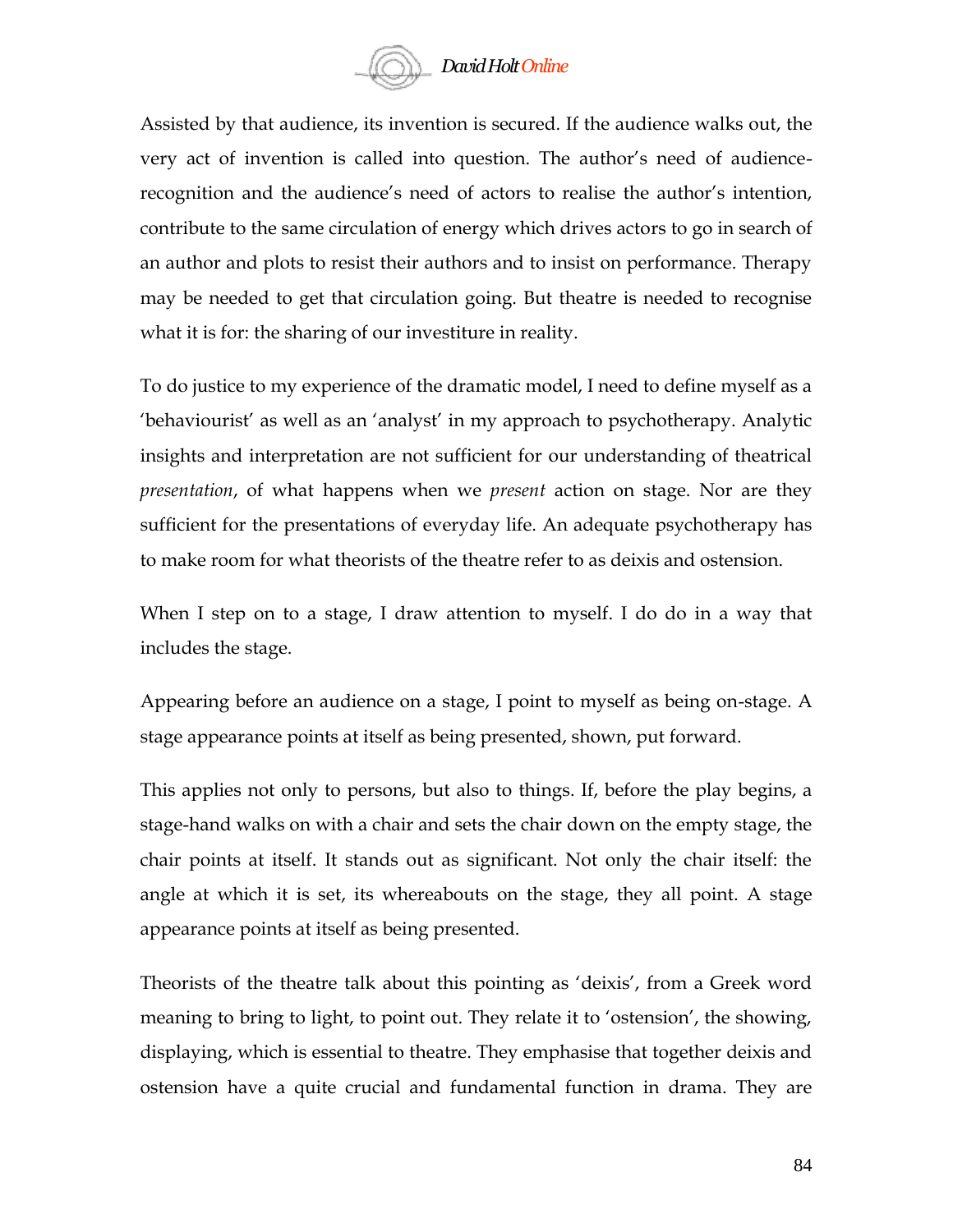

what distinguishes dramatic performance from narrative. The stage displays what is on it, what is within its space. Persons and objects on-stage point at themselves. Together, ostension and deixis energise theatrical presentation. They create an energy field that is both a showing forth and a drawing of attention towards, through, beyond and behind, what is being shown (Elam,1980).

I believe that psychotherapeutic interest in theatre is leading us to recognise that this extraverted, behavioural, appeal of deixis and ostension is essential to a proper balance in our work. I would like to see that recognition made more explicit in our teaching and training. For this to happen, our various trainings in dramatherapy need to claim a more ambitious place for themselves. They are exploring a middle ground between behavioural and analytic positions which too often assume they have nothing to say to each other. The importance of this ground, the languages being generated within it and their relevance for the social organisation of psychotherapy, need assertion. (For the connection with social behaviourism, see my contribution to Shotter and Gergen, 1989. For an attempt to apply theatre to the understanding of certain kinds of sexual performance, see Holt, 1989. For theatre and the social organisation of psychotherapy, see Holt, 1988-9.)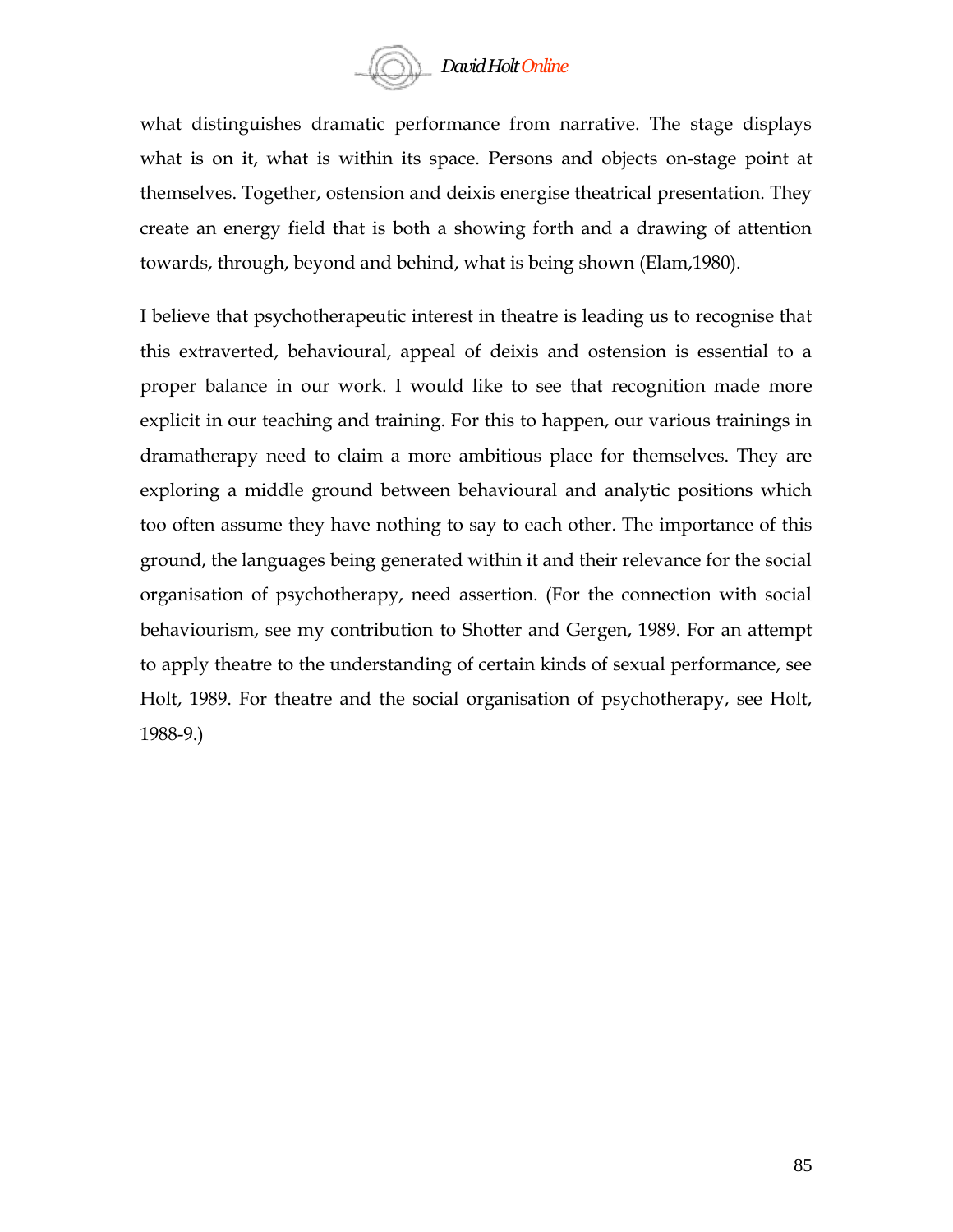

#### *Working with Sesame (see note at end)*

I have learned much about this middle ground from working with Pat Watts and the Sesame tradition. It can be summed up in three words: movement, story, stage.

I am continually surprised, caught unawares, by what happens when in enacting a story we say: let"s stop talking about it, and move it. For someone like myself, over-exposed to the psychoanalytic "talking cure", that moment has lifted me out of one world and placed me in another. What is it that happens?

The appeal to muscular and nervous energy, the craft of gesture, the transition from shyness and embarrassment to unexpected apprehensions of creation: these I can identify. But there is more to it than that I am being taught to exercise an ability which is of my body, and of my mind, and of my belonging with others. It is physical, mental, sociable. This ability which I share with others comforts and invigorates in ways I do not understand. Yet again and again performance proves it to be an ability I can trust. What is it that I am learning to trust?

That I can participate in both story and staging. I am learning that I can stage story and storify stage. "Moving it" demands that we begin an action which has its own ending in mind. It makes a stage of what would otherwise be an empty space. And it invests the two in each other, story in stage, stage in story.

The connections between story and therapy have been much written about in the last twenty years. To give someone a sense of their personal story as belonging to a story which is larger, more comprehensive, and above all "other", can convert a patient into an agent. In working with myth and fairy tale rather than with the scripts of patients' own lives, Pat allows us to invest stories which are lastingly and publicly "other" with our projections, and so to explore how it is possible to be both active and passive in the presence of plot.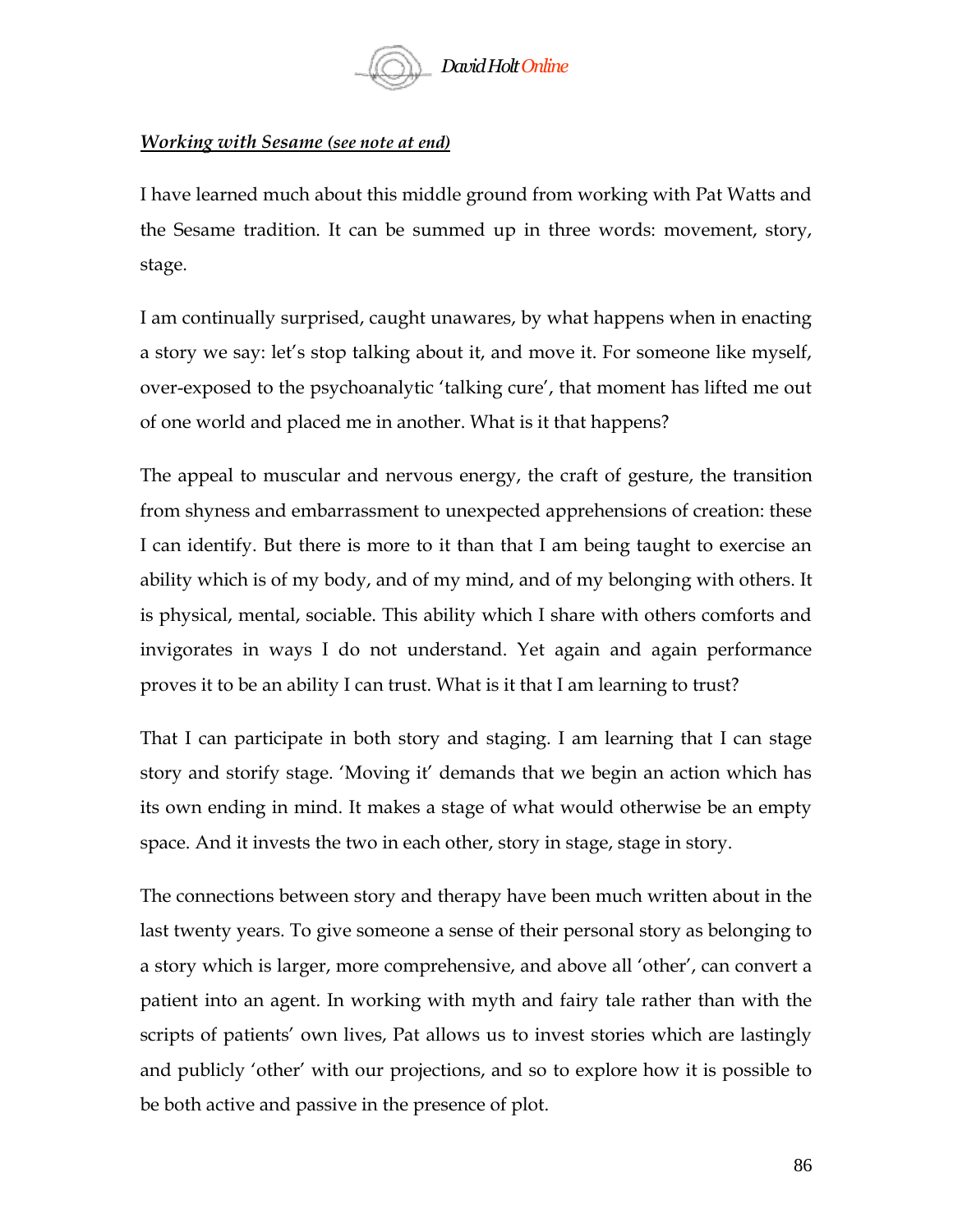

This exploration works in a kind of pulse between discovery and invention. Investing a story like Grimm"s *Handless Maiden* with our experience of fathers and daughters, enables us to discover an inventiveness which is both mine and other. What we do is our own invention. Yet it depends on our discovering how others can make use of us for their own inventive purposes. The experience of this pulse is what we take from the workshop into our daily lives.

In applying it, our dramatic model is helpful. To work from just one of the "positions" on the model, consider for instance four familiar ways into the "plottedness" of living. Plots are spun. Plots are pieced together. Plots are shuffled. Plots are hatched.

The spinning of plots is what gives stories their thread. Instead of a confused and shapeless mass of raw material, we have the flexible line which we can take between our fingers and follow. We all know the sense of having 'got' the thread of a story. Or we can lose it. The thread is what the one-thing-after-another aspect of story is arranged on. The problem of where to begin is like the first teasing out of the wool to give us the start of the thread. And if the story is in danger of ending too soon, it may be possible to spin it out a little. We talk also of weaving, ravelling and unravelling.

Plots are also pieced together, like a jigsaw. The raw material is in bits. What we have to do with it is to unpack, sort out, fit together. As compared to spinning and threading, space is more important than time. Ideas like "frame" and "fit" are more relevant than "sequence". What matters is not so much what comes next, as what goes with what. Ending is experienced as a filling-out of a picture, rather than as a gathering together of threads.

How does the plottedness of life combine thread and jigsaw? Temporarily, one thing flows into another, stringing the events of a day in sequence. But events also take up space. They jostle each other, pressing against each other like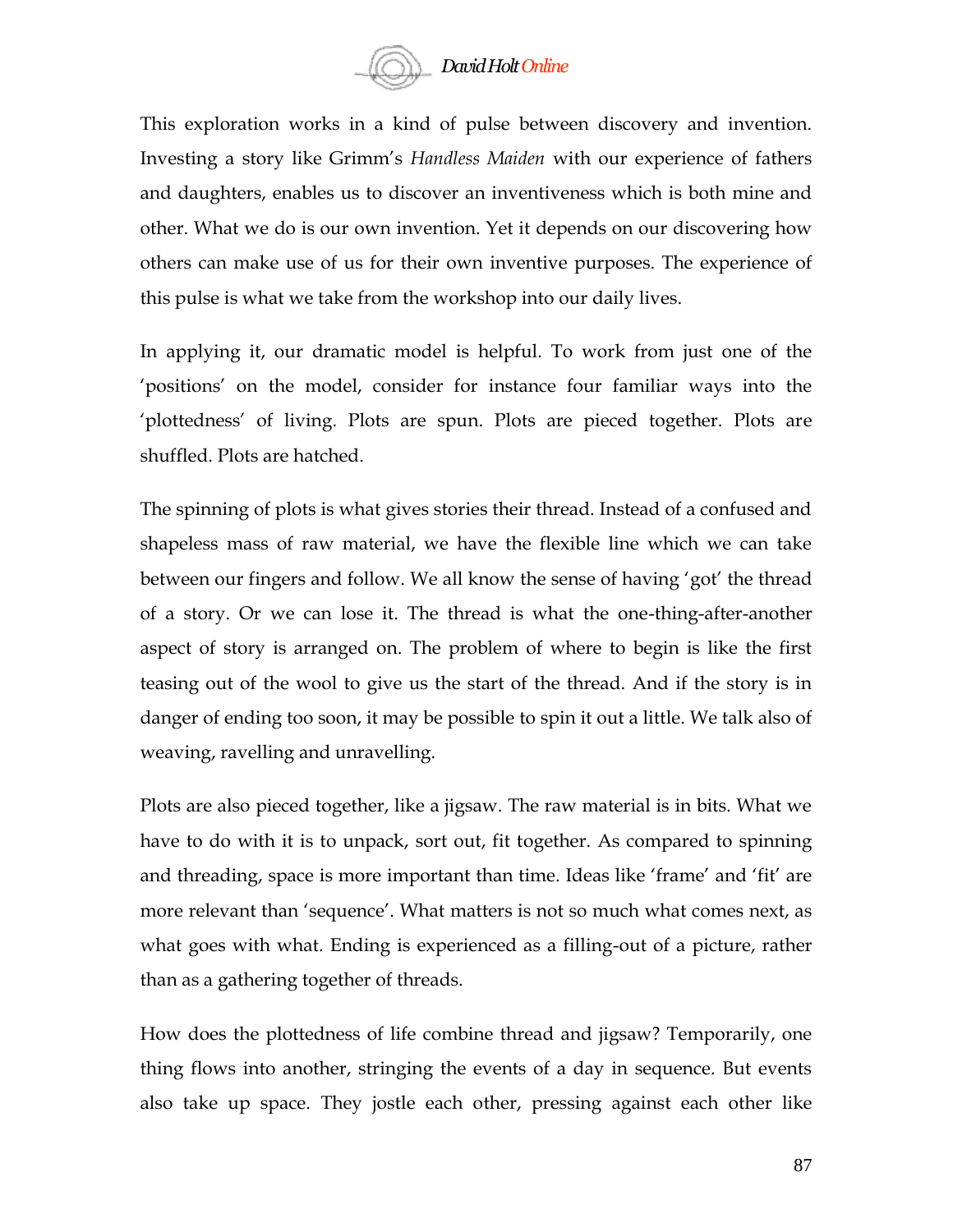

persons in a crowd. Sometimes they fit neatly into each other. Sometimes they are left out, they don't belong. To combine flow and fit, we need another process.

Here I have found it useful to think of card games. For instance, the games of patience one plays alone. In patience, if we can't 'get it out', we shuffle the pack and start again. The shuffling is as much part of the game as the setting out. Patience combines a threading process of one thing after another, with the piecing together of a jigsaw, and it is shuffling that makes the combination possible.

Shuffling is essential to plottedness. To intervene in the plots of other peoples" lives, ideas of order and arrangement are not enough. We have to be able to shuffle the pack. Talk of innovation and creative originality can simply add to an existing despair unless we understand how it can be possible to start afresh by just shuffling the same old cards. Without shuffling, the plottedness of life tends remorselessly to entropy. For plots to be interesting, there has to be something random about their make-up.

Talk of shuffling and randomness reminds us of genetics, and of the part played by sexual attraction in the plottedness of life. How biology and personal story are related is a question that is never far away. Psychoanalytic exploration of sexuality and death is contributing much to our understanding of how that relationship is made up. But psychoanalysis is too much of a talking cure. It is the whole body, not just language, that has to carry the congruence of sex and death. I hope that within one or two generations we shall see psychoanalysis taken up into work of a kind that allows our bodies to playa much bigger part in researching how biology and story are related.

Towards that end it may be helpful to consider the hatching of plots. Hatching is a word that calls to mind biological events of various kinds. But is also reminds us of the secret and conspiratorial in human affairs. It speaks of darkness,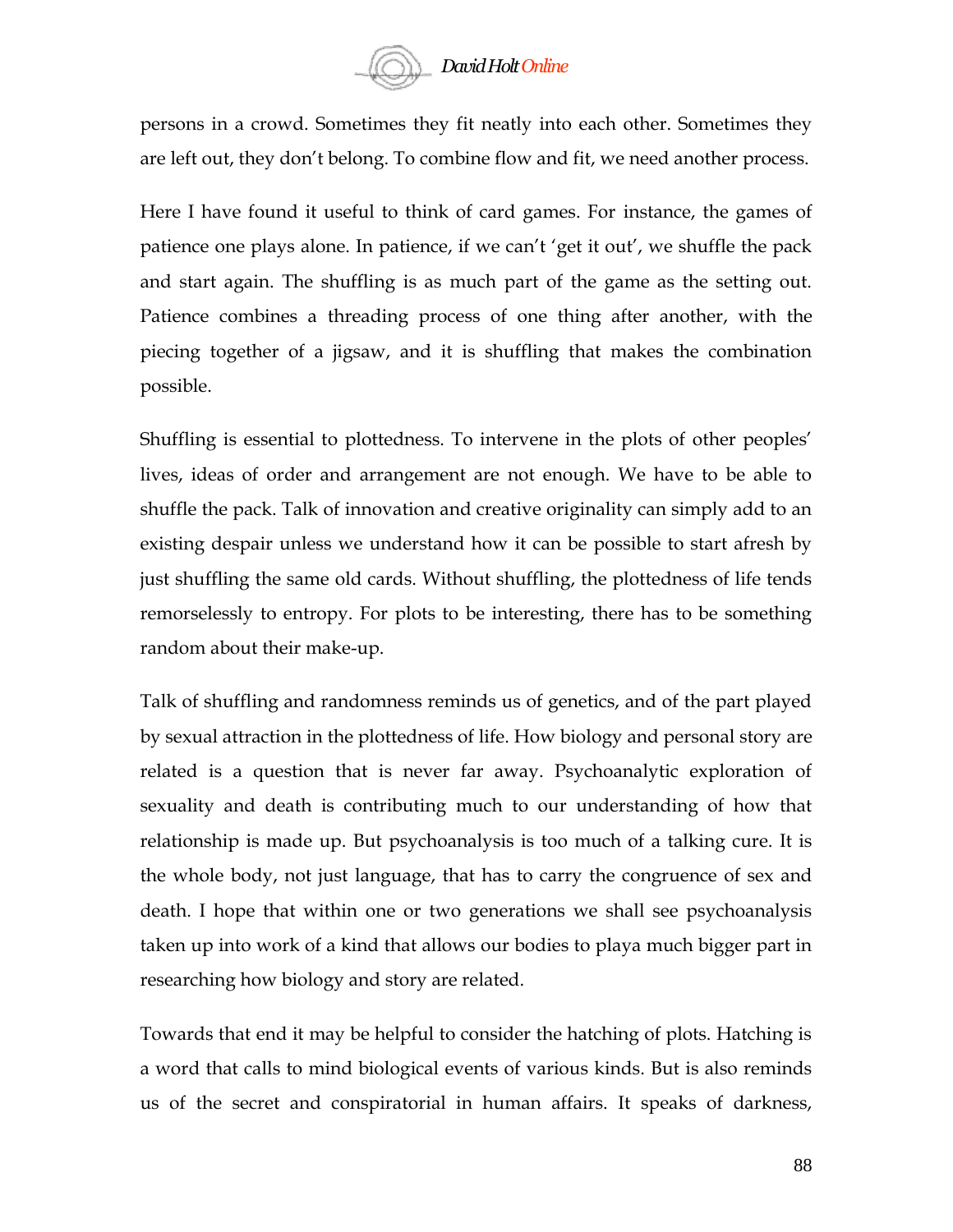

warmth, turning, waiting. It recognises that incubation has to come before the kind of results that can be shown. It looks for radical changes of state, it is accepting of fracture, splitting, falling apart. It knows that where one lives, another may die. Above all it emphasises the need for a right time. Time for hatching is always tensed, sprung. We have to catch it, and wait for it to be upon us.

Threading, piecing together, shuffling, hatching - they are all present when we move from telling to staging a story. Pat"s workshops have taught me to pay attention to staging in ways that I have never bothered with before. In rehearsal we set our scene. This setting works from inside out and from outside in, simultaneously. Action places itself in a setting of its own, even as it looks around for its prop. Invention and discovery go hand in hand. The acting of inanimate objects - walls, trees, rivers, tombs, boats, doors, thorn bushes - makes this particularly apparent There is an alternation of energy between the subjectivity of the player and the objectivity of the setting.

This alternation is what I mean by staging. I believe it can contribute to useful exchange between the behavioural-and interpretative therapies. The scene of our actions does not exist separately from what takes place within it. The taking place constitutes scene. Scene, setting, environment, context, are energetic rather than static. They make a stage.

The implications of staging become clearer if we consider the idea of conditioning. Many people feel that to be conditioned by our environment implies a diminishment of choice and freedom. But whether this is so or not depends on our own attitude or stance towards the "whereness" in which we find ourselves. It the "where" of life is a stage, then the conditions It sets are always sprung with inventiveness. Conditioning has a 'why here?' built into it which, if we are willing to take it up and make it our own, can enhance the choices open to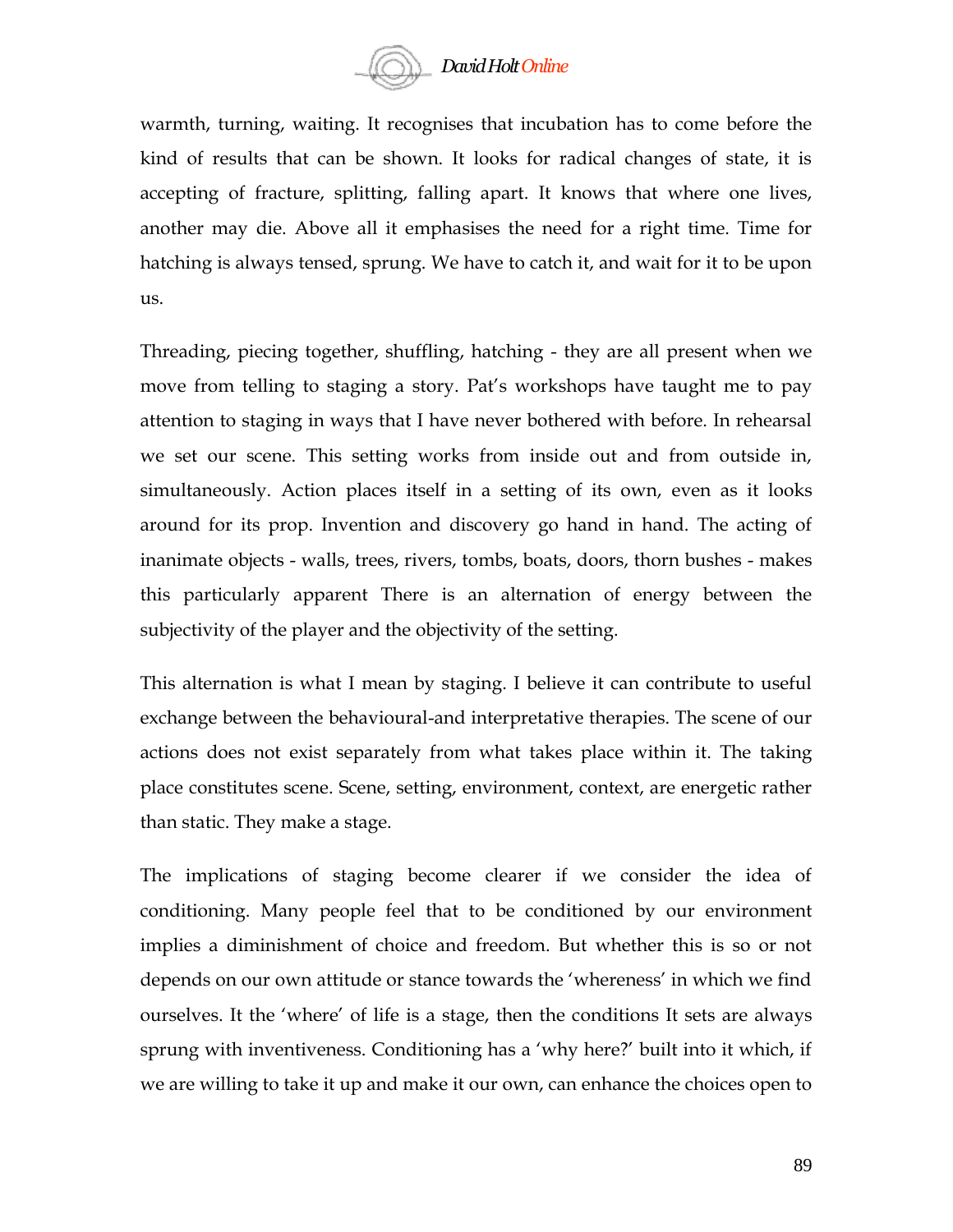

us. Taking responsibility for our whereness involves us inventively in our own conditioning.

This is how theatre can encourage exchange between the behavioural and interpretative therapies, and involve our bodies in researching how biology and story are related. Theatre reminds us that the "why here?" of life is charged with an invitation to make that "here" a stage. Every rehearsal brings this home. In rehearsing our scenes we energise place. The whereness of action is charged with the energies of placement. That is what "taking place" means. As someone said after a powerful enactment of the castle at Elsinore, the outside of the walls was inside, the inside attentive to what was going on. Between that outside and inside, our bodies are learning what it is like to be invested in stage-making. Our skin and the nervous tension in our muscles quicken as we realise that though our environment may close in on us, it is also open to enactment.

That is what we do to story when we stand up to 'move it'. Our bodies mobilise space. In making a scene, energies of a kind we never "get at" by talking are brought into play. We produce place. What began as a "setting" becomes a staging. Staging, as energised placement, allows us not only to explore our 'where' as framework and context, but also to make it the ground for action.

Embodied scene, staging as-energetic with the grounds of action: ideas such as these allow bodies to explore the plottedness of living. They also allow us to understand projection that is four-dimensional as well as three-dimensional. Just as staging is a condition of action taking place, so projection of the fourdimensional kind is a condition of there being a "where", within which projection of the simpler kind can take place.

*In* the theatre there are projections between person and person, person and thing, taking place constantly on the stage and between stage and audience. But the theatre itself is a project. It is called into being by energy which is never at home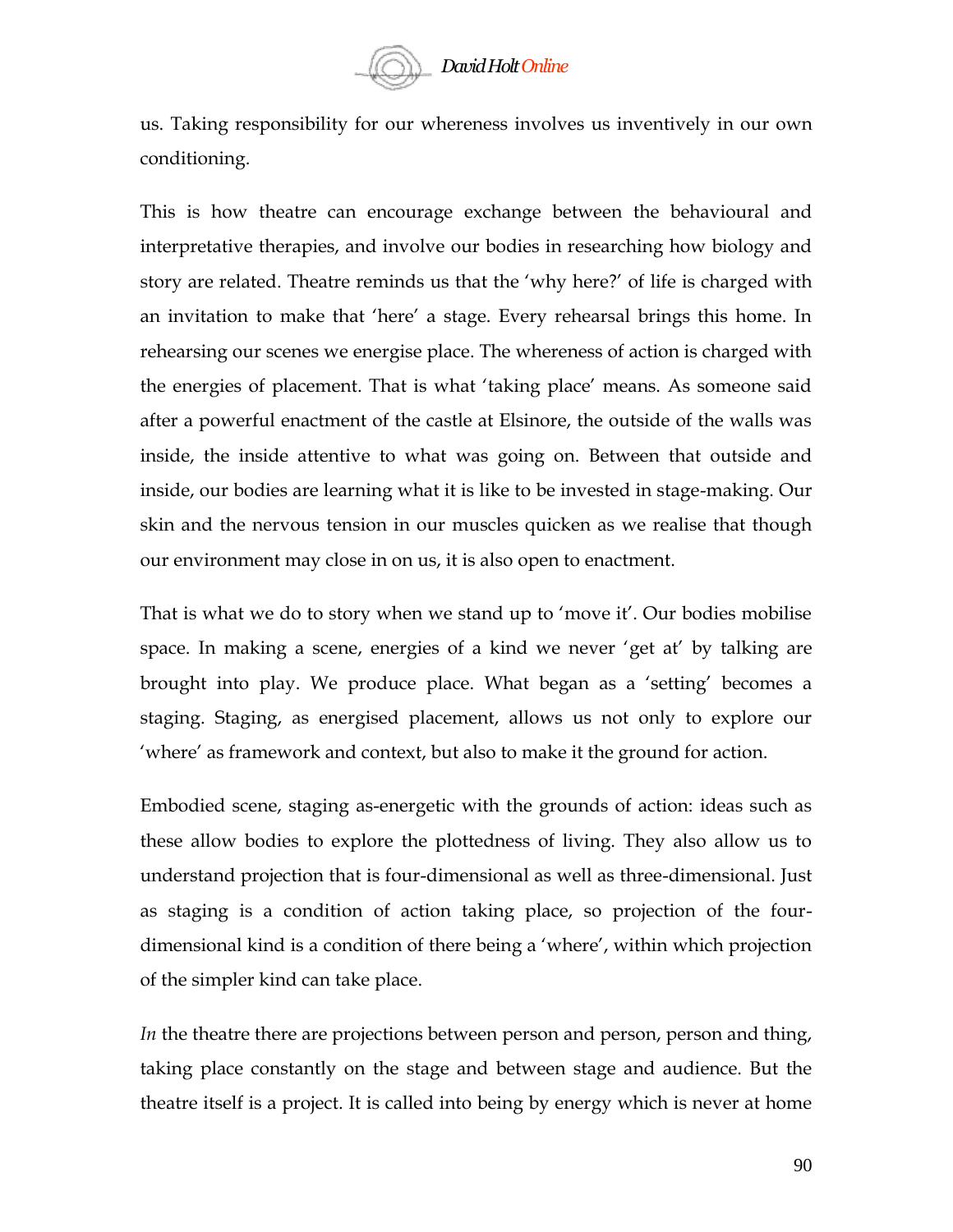

in an environment that is timeless, which can never settle down in a ready-made world, which remains constantly restless with beginnings and endings. To become aware of Projection of this kind in our daily lives is to recognise that we are being invited to convert our conditioning into a staging.

As with projection, so also with the mask. Experience of staging gets behind the splitting of appearance from reality which makes the mask merely something to hide behind. For reality to appear, there has to be staging. Our faces need masks to look after them because we have parts to play in staging the world. Manners, habit, style, good and bad behaviour, matter because they are how we take our place, and that "how" is necessary for the staging of reality. The mask personifies that necessity, and in doing so contributes to the saving of appearances.

To work with experience in this way we need the concept of enactment. We are used to the idea of laws being enacted in parliament. The enactment of law is how we participate socially in our conditioning. We call it the political process. However unsatisfactory and imperfect such participation may be, it shows that we do know something about what I have called staging, the processes by which we can and do constitute our own scene. This same experience of enactment has to be carried over into our study of everyday behaviour. As in politics, there can be no single perspective. Enactment is never straightforward. To realise its possibilities we have to be able to circulate between different positions within a dramatic field.

This is what we learn in the theatre. Harriet Walter has described playing Helena in *All's Well that Ends Well* under the direction of Trevor Nunn:

Trevor"s great skill as a director is to pick up what every actor is doing and use it. He gives you the physical framework, the space, in which your performance can enact the emotion that is being released by the text. He puts in your hands what you need to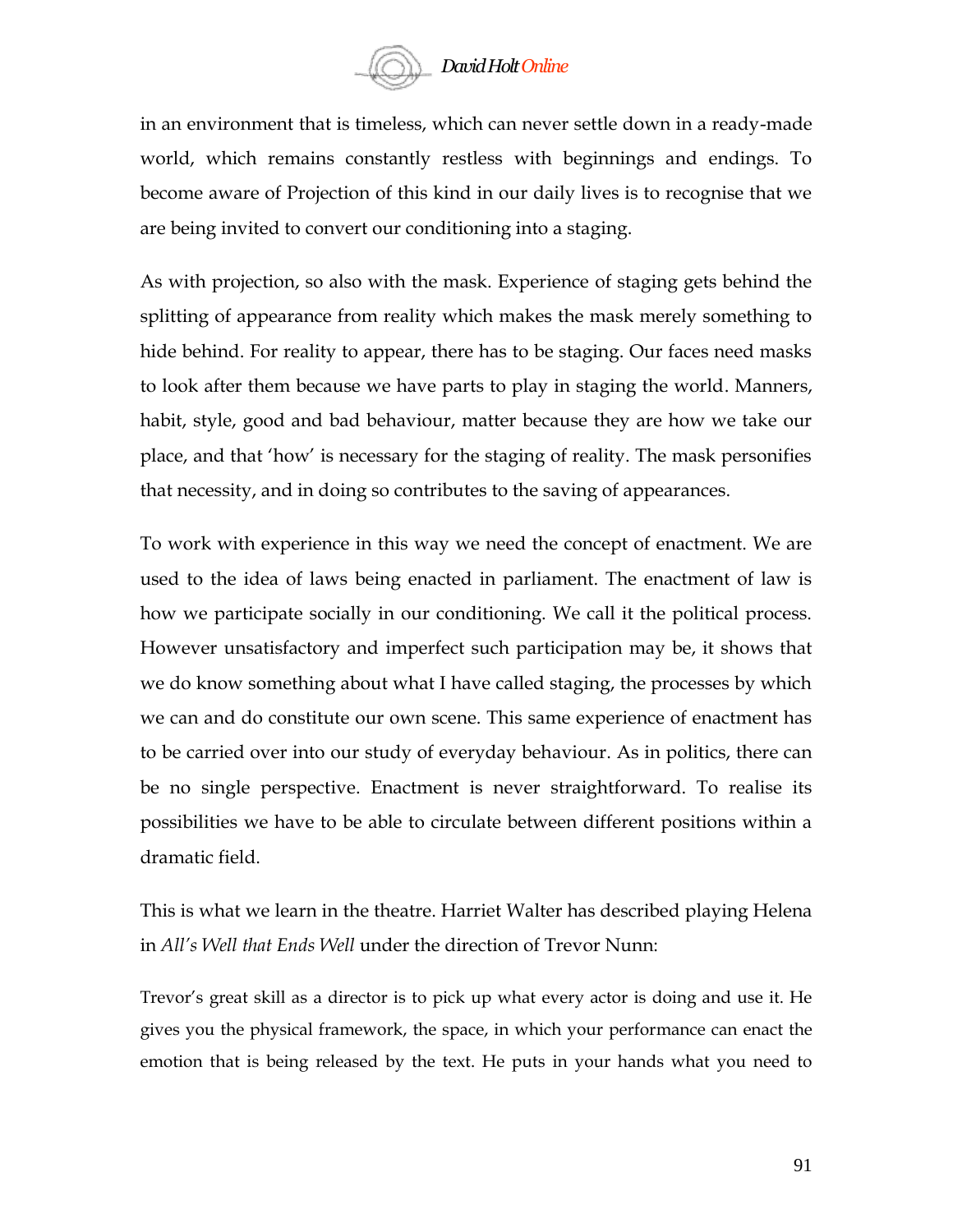

objectify the feelings or the ideas the text is throwing out - he gives you a handkerchief to knot when your character needs one.

What Trevor did for me was to 'place' Helena's tentativeness. He gave me a way of *demonstrating* that idea. In II.i, for example. Helena appears at Court to cure the King. My first instincts in early rehearsals told me she wasn't at all confident, she didn't think it was going to work, and I showed that by how hesitantly she entered. Trevor picked up that hesitancy and extended it: he had me leave the scene. I had to be summoned back. (Rutter, 1988).

That describes well what I mean by the circulation of energy between different positions. And it is a good example of how enactment gives us a frame of reference in which both behavioural and interpretative approached to therapy can be judged. To be able to "place" tentativeness so that it is demonstrable: that is an achievement against which we might well test our various attempts at intervention in the lives of others.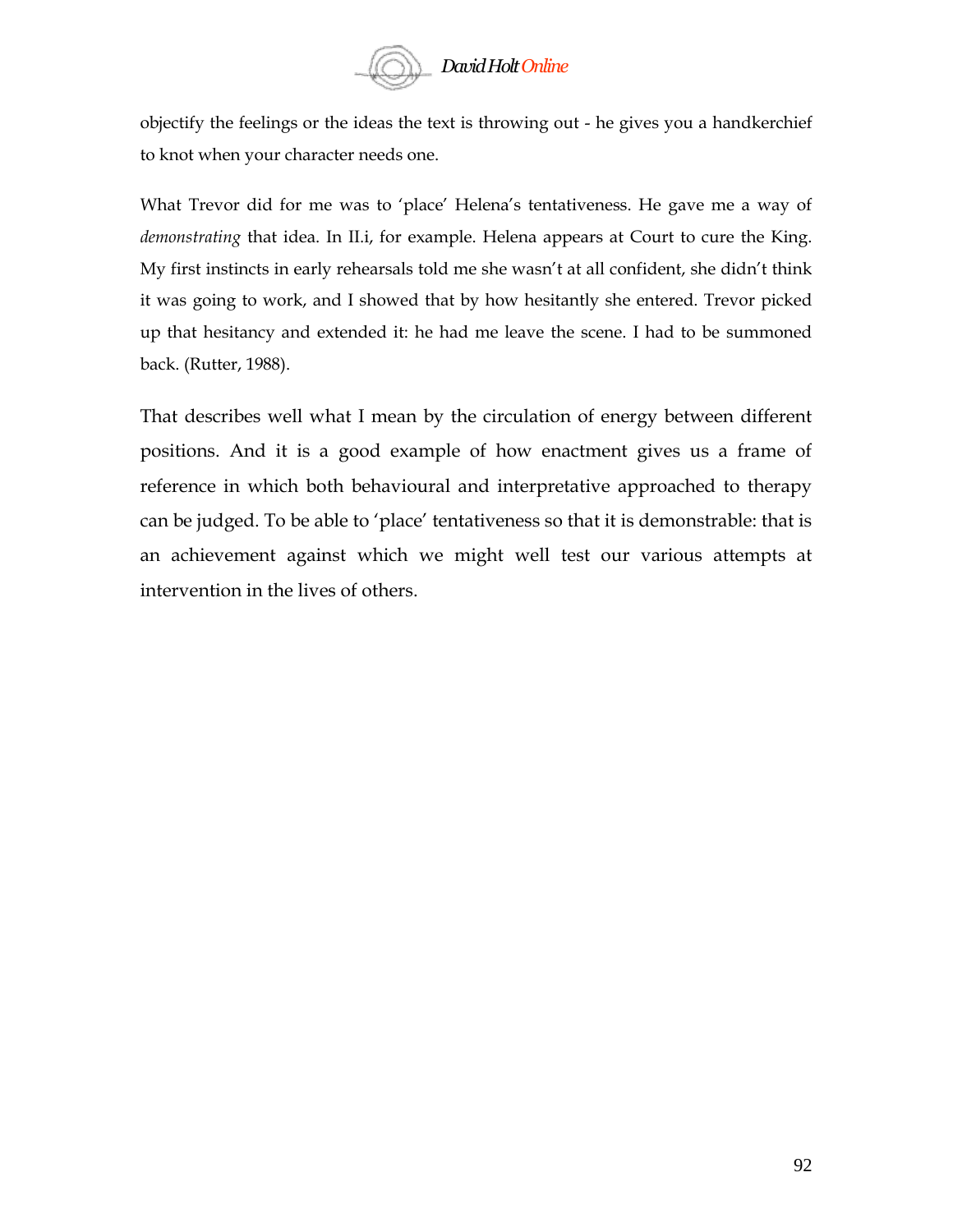

#### *Conclusion*

Jung has helped me understand how world and personality inhabit each other. The world is clothed in appearance, and its clothing is a human project. Faces conceal as much as they reveal because appearance is always 'of' something else.

The theatre helps me move into that 'of'. It helps me share that 'of' effectively with others. It shows me how the timing of projection can bind story to performance, performance to story. However much we think we know about human nature, there is always something else again: a something more that is both new and (deadly?) repetitious. Theatre reaches into that "something else again', making of it an act, a thing that can be done, a performance that can bear witness. I hope the growing influence of theatre on psychotherapy will give us all more of that reach.

#### **NOTE**

The Sesame Institute UK is a registered charity. It researches and promotes the use of movement and drama as therapy, and trains therapists in a non-confrontational method which stresses the importance of image and symbol in story. Sesame full-time training is held at the Central School of Speech and Drama, London NW3.

#### **REFERENCES**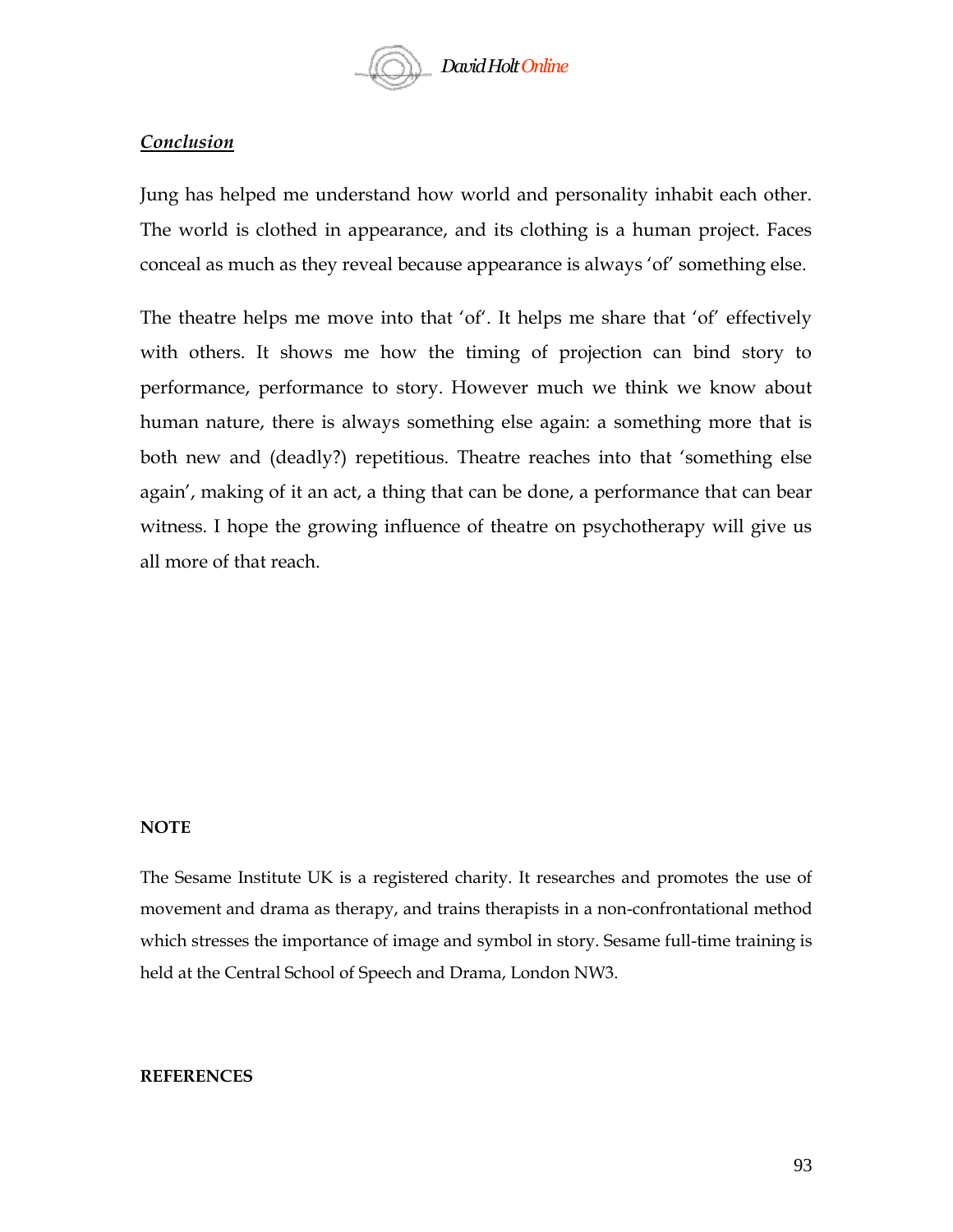

Barfield, O. (1957) *Saving the Appearances*, Faber. London

Elam, K. (1980) *The Semiotics of Theatre and Drama*, Methuen. London

Gombrich, E. (1960) *Art and illusion*, Phaidon, London

Holt, D. (1968) *Hypokrites and Analyst*

(1988-9) *Reminding, Letting Be, Showdoing: the Organisation of Psychotherapy* 

(1989) *Sado-Masochism and Society* - all to be found in

Holt D. (1992) *The Psychology of Carl Jung; essays in application and deconstruction*, Edwin Mellen Press

Nagel. T. (1986) *The view from Nowhere,* Oxford University Press

Rutter, C. (ed.)(I988) *Clamorous Voices*. Women"s Press, London

Shotter, J and Gergen, K,J.(eds)(1989) *Texts of Identity*, Sage Publications. London

Styan, J.L. (1975) *Drama, Stage & Audience*. Cambridge University Press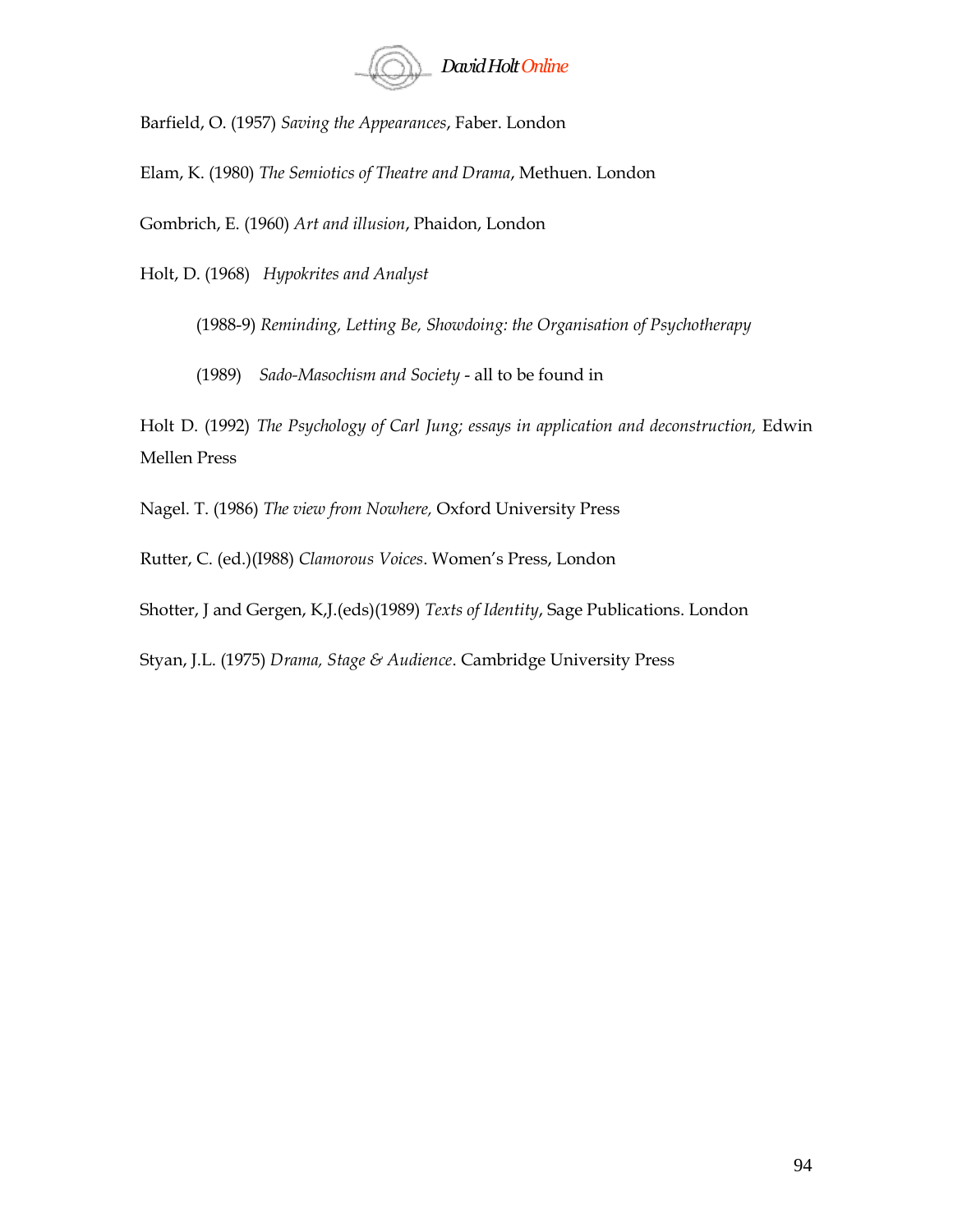

## **4 The Public Organisation of Psychotherapy**

Valuable work has been done during the last fifteen years towards a national register of psychotherapists. But there is more difficult work still to be done. The public have to get involved in the regulation of the profession. These notes are about that next stage.

We talk of learning from our patients. But our patients and their families are rightly demanding more. They are demanding a say in the definition and assessment of the work we do. Such negotiation between professionals and public will require agreement on the field to be covered. If we are aiming for some kind of statutory regulation, requiring the passing of a Bill through Parliament, we need to think of what Government departments would be involved. This makes one problem immediately clear. Government as we have it is not organised to regulate all the activities covered by psychotherapy.

The field we have to cover includes medicine, law, religion, education and aesthetics. If Parliament is to take a look at the practice of psychotherapy it will help if professionals and public prepare the ground by talking together about those five areas of experience.

### *I Medicine*

In March 1993, when I wrote to my MP at the suggestion of the UKCP about my position as a psychotherapist, he took the matter up with the Department of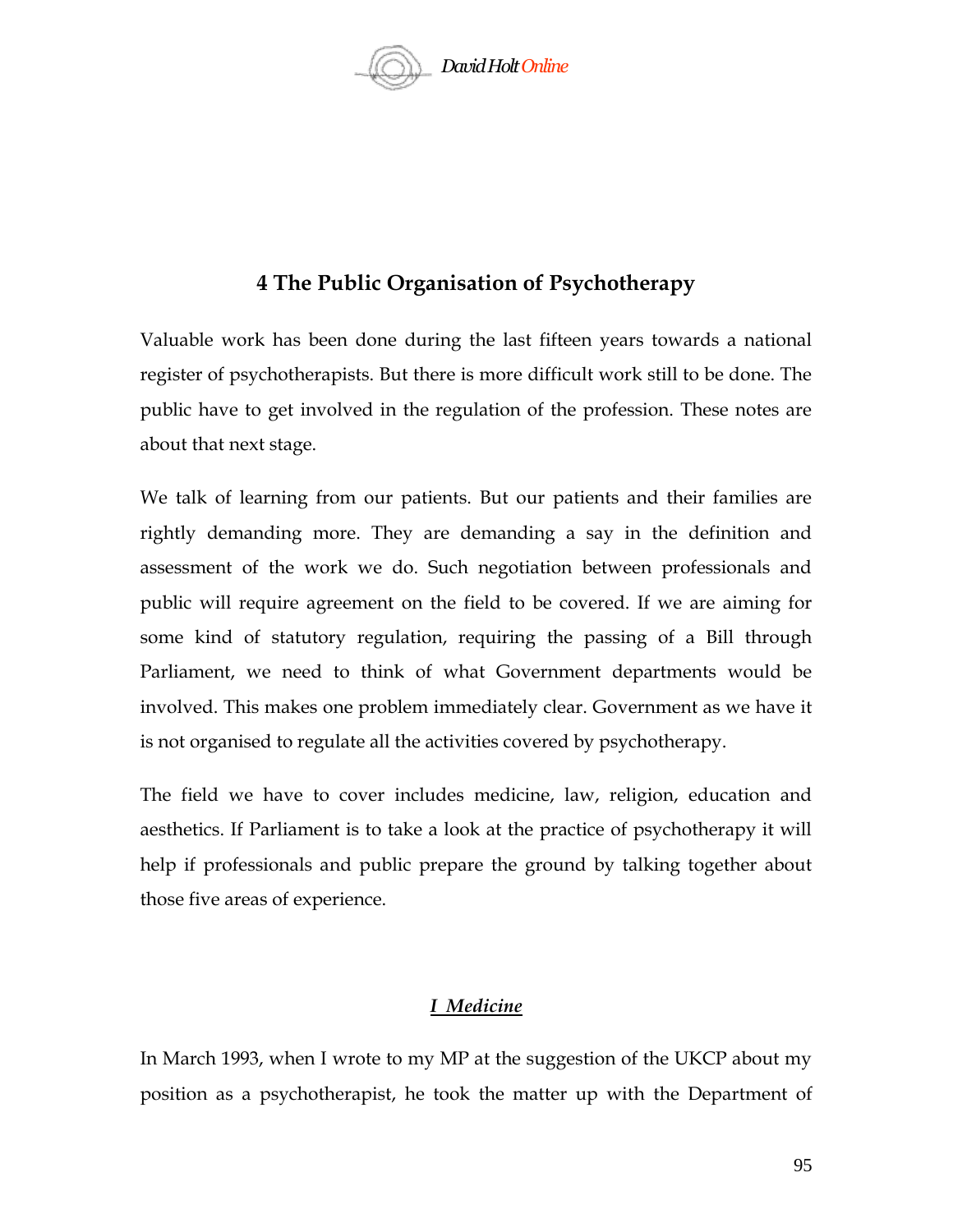

Health. For him it went without saying that that was the Government department responsible. Thirty years of practice as a lay therapist leaves me in no doubt that psychotherapy and medicine overlap. We can"t consider one without the other. But my MP should have known better. Psychotherapy involves considerably more than that overlap.

How to manage that overlap is of course constantly debated within the profession. I suggest that it will help the public join in the debate if we look at what psychotherapy tells us about medicine, as well as what medicine tells us about psychotherapy.

Medicine is about health as well as about medical science. Questions about health arise regularly in psychotherapy, chiefly in terms of expectation. I list these to myself under headings such as health and suffering, health and staying power, health and gift, health and giving up, health and communion, health and direction.

If we listen to the questions the public are asking about psychotherapy we will find that many of them are about issues such as these. Opening them up more widely would help set a more useful agenda for debate about what we expect of our health services, and about what doctors should demand of their patients (how do doctors get to grips with 'conversion hysteria' these days?).

### *2 Law*

Psychotherapy involves us in questions about the difference between right and wrong. And in what lies between, the conditional world: what is allowed yet should not be allowed, what is forbidden yet should be doable.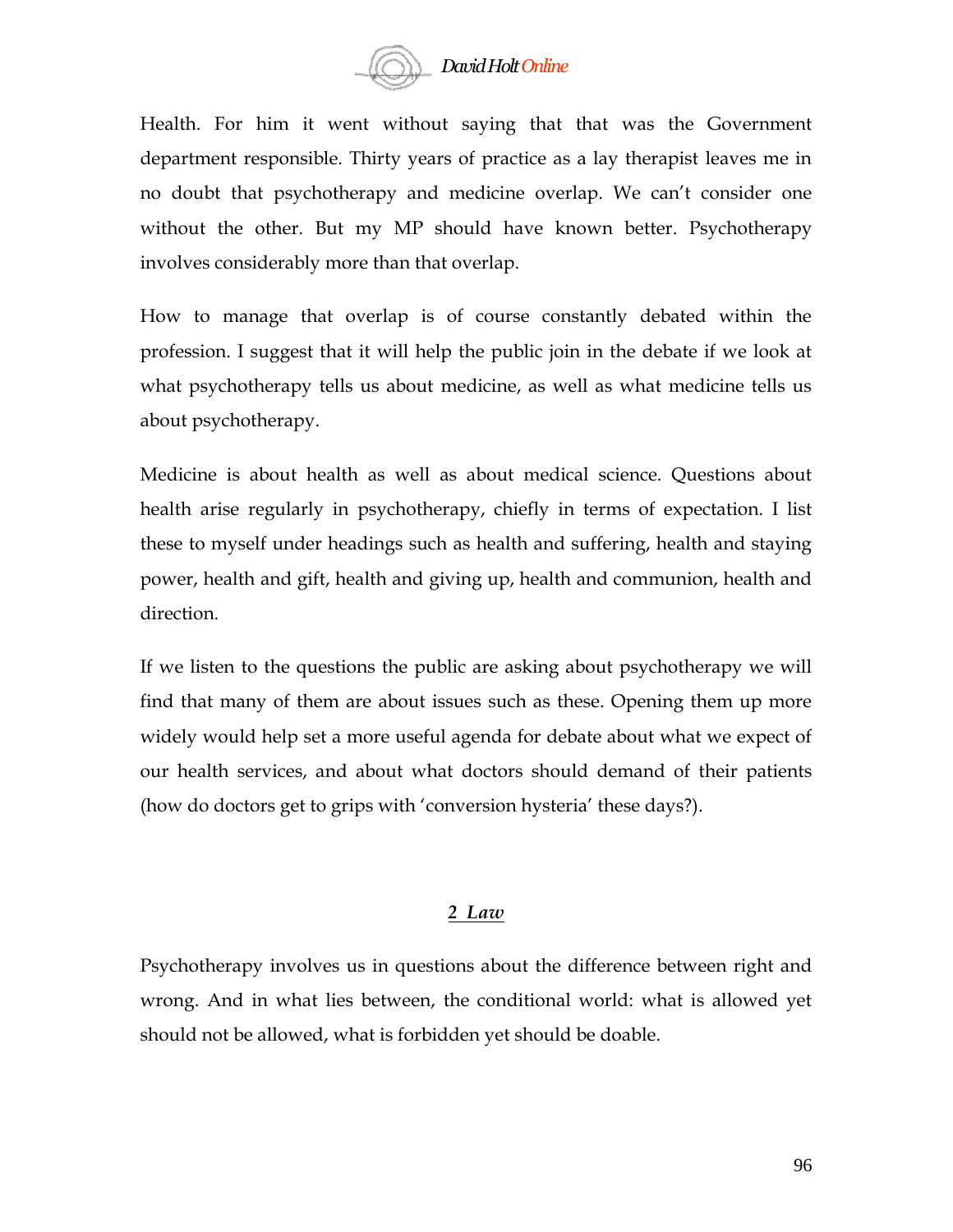

We talk rightly about these questions as political. Raising them, responding to them, involves us necessarily in the making of law. There are laws that we keep, and laws that we break. Our ability to do both is carried by the making of law. Unless we experience law as in some sense of our own making we do not feel answerable for our law breaking, nor can we learn from the not so secret liaisons between law enforcement and crime.

I think a lot of inside-the-profession talk about ethics avoids the difficulty of what is at stake here. The debate which the public want to join is not only about the difference between right and wrong. It is also about who decides the difference. How is that debate to happen, and how is it to be made effective?

## *3 Religion*

With due respect to the heir to the throne, whether the C of E remains established or not Parliament will be unable to legislate on the religious implications of psychotherapy. That should be admitted. And if the admission is refused, proclaimed. But more open religious debate between profession and public there can and should be.

The debate is in process. Evidence is being submitted. Witnesses are being called. Here in Oxford we can think of Beau Stevenson's talk to the OPS in June. But how can this process be brought to bear on the workings of a body like the UKCP, and its communication with Government?

I suspect that the split between the UKCP and the BFP may be a pointer. As l understand it, this was a result of psychoanalytic claims to some kind of hegemony and resistance to those claims.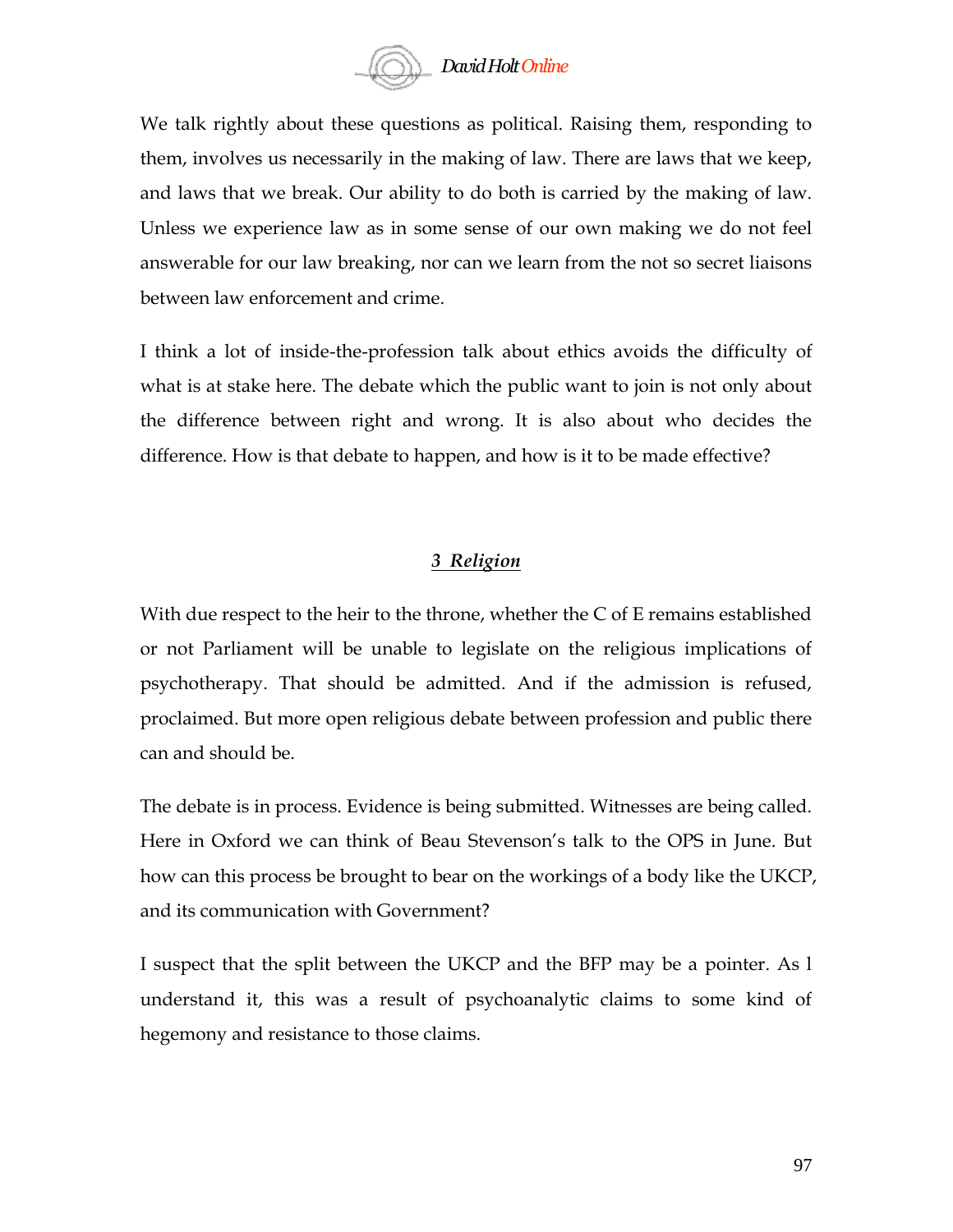

With public scrutiny becoming more informed argument of this kind about psychoanalysis will spread. As it does so I believe it will be found to involve public attitudes to religion.

We cannot evade the psychoanalytic critique of religion. But that critique is effective because psychoanalysis is itself a spiritual discipline (I am thinking of Paul Ricoeur"s book on Freud.

But I appeal also to a more general perception of psychoanalysis. Watch for how the words rigour and rigorous occur in talk of their work. There is a combination of athleticism, exactitude and discomfort which is surely reminiscent of the doctors of spiritual direction).

Psychoanalysis confronts us with a cultural problem of a peculiar kind. It is a spiritual discipline that makes a virtue of refusing the language of the spirit. This refusal, this abjuration, this contra-diction, defines the place of psychoanalysis in our century. And it affects the whole culture of psychotherapy. We have seen it at work in the history of the UK Standing Conference. It may well be affecting the life of a body like the OPS. But, as Ricoeur argues so powerfully, refusal, abjuration, contra-diction of this kind is not unique to psychoanalysis. It is endemic to the times in which we live. It is one face of our contemporary approach to God. As public debate about psychoanalyis becomes more informed questions of God"s presence or absence will certainly be in the air. It is up to us to give them body.

## *4 Education*

The rearing and bringing up of children, adaptation to an environment, the exercise of curiosity, learning, apprenticeship, initiation into social responsibility. Psychotherapy includes education with medicine, law, religion.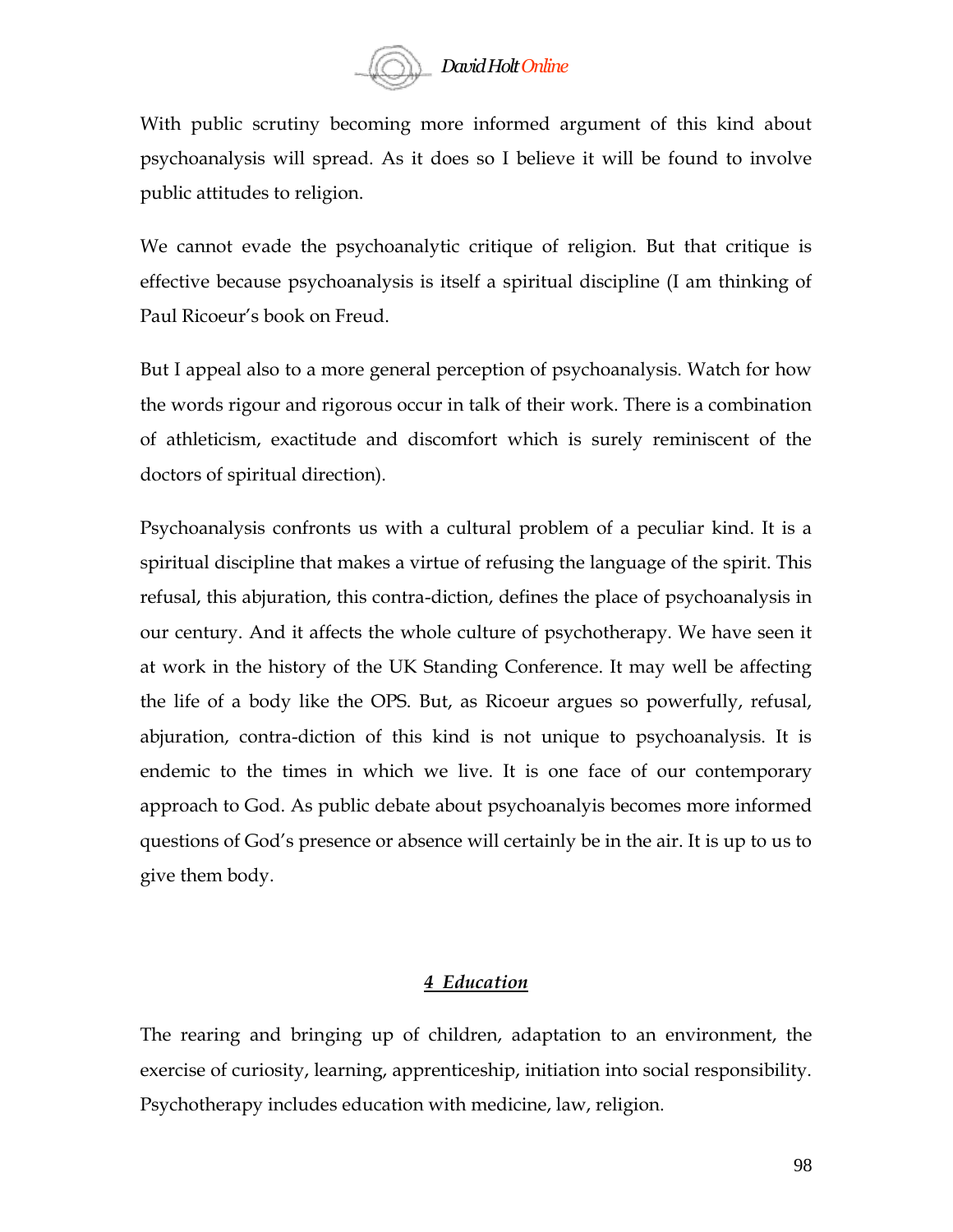

Which is one urgent reason why we need to integrate the theory and practice of psychotherapy and counselling. Most of the colleagues with whom I work would agree with this. But have we realised what it implies for our public organisation? Why did my MP, who happened to be the Secretary of State for Education, refer my question to his cabinet colleague at the Department of Health rather than answering it himself, or at least taking some part in framing the answer? Parliamentary argument about psychotherapy will draw on the same passions and convictions as parliamentary argument about education; not only the place of religion and sex in schools, but also the exercise of imagination, the teaching of grammar, the scope of experiment, how to test story and history against each other.

On the whole our profession seems to shy away from thinking of itself as educational. Yet that is where counselling skills and cognitive and behavioural therapies can find common ground. New methods of intervention in the lives of others are in the making and as the public get more involved the educational side of our work will move more into the centre of argument.

### *5 Aesthetics*

I leave to last what for some will be the most dubious of my five categories. The word itself can put people off. But we need a word that can move between taste and art, as well as remind us that there is an opposite to anaesthesia.

Psychotherapy raises questions of taste that are recognisable in public debate, and also those which are urgent, perhaps even a matter of life and death,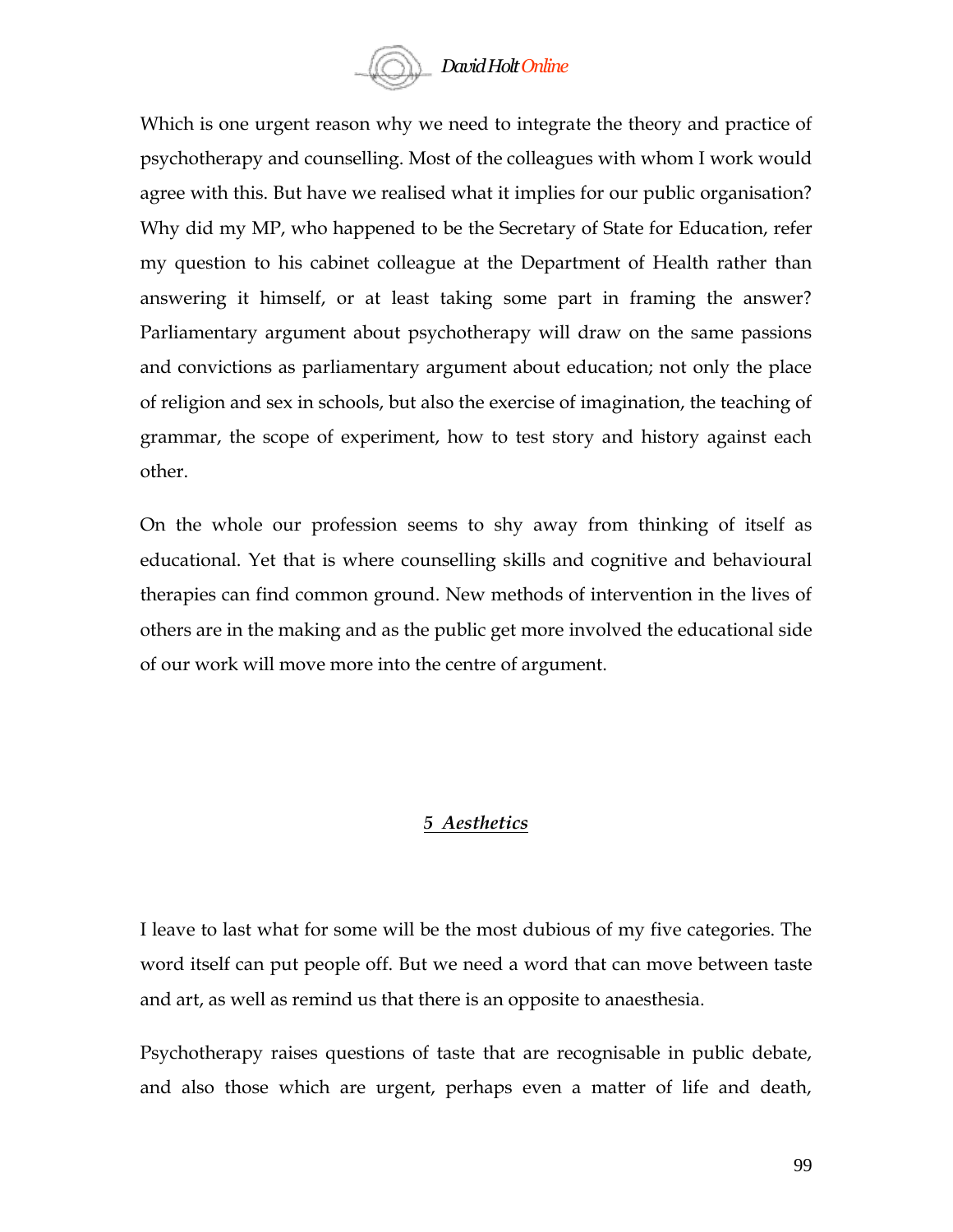

precisely because they are not publicly allowed for. It also deals in art, the ways in which art improves on nature, the ways in which the natural is preferred to the artificial. The word aesthetics covers the whole field, while also reminding us that to engage with such questions may be the reverse of painless.

Again many, perhaps most, of us would agree. But what are the implications if our profession seeks public recognition? Questions of taste and art *disturb* medical, legal, religious, educational assumptions. How would this disturbance be allowed for in the statutory regulation of psychotherapy? If my conduct is under examination before a professional inquiry or a court of law, how do I raise questions of taste and of artistic obligation? I doubt if I could. Yet thinking of the patients who have subsequently challenged the way I treated them it seems that what they are trying to raise between us, what they are trying to bring to judgment as it were, are questions of just this kind. I feel they are right to want to do so, but to meet their demand requires more than willingness on my part. (Watch for the word "inappropriate", and observe the tone of voice, the expression round the eyes and mouth and nose as it is spoken. What sort of question is being raised? What kind of doubt is being aired? What kind of argument, or fight, is being asked for?)

The public are going to have to get involved in the regulation of psychotherapy. What our patients and their families want is to be able to contribute to debate of a kind that will not be closed, either in the sense of "in closed court" or in the sense of finished. It has to go on, and to be seen and heard to go on. And it has to have an effect on the teaching and practice of psychotherapy. For that to happen we need an agenda that includes everything we do. Medicine, law, religion, education, aesthetics overlap, but are not to be confused with each other.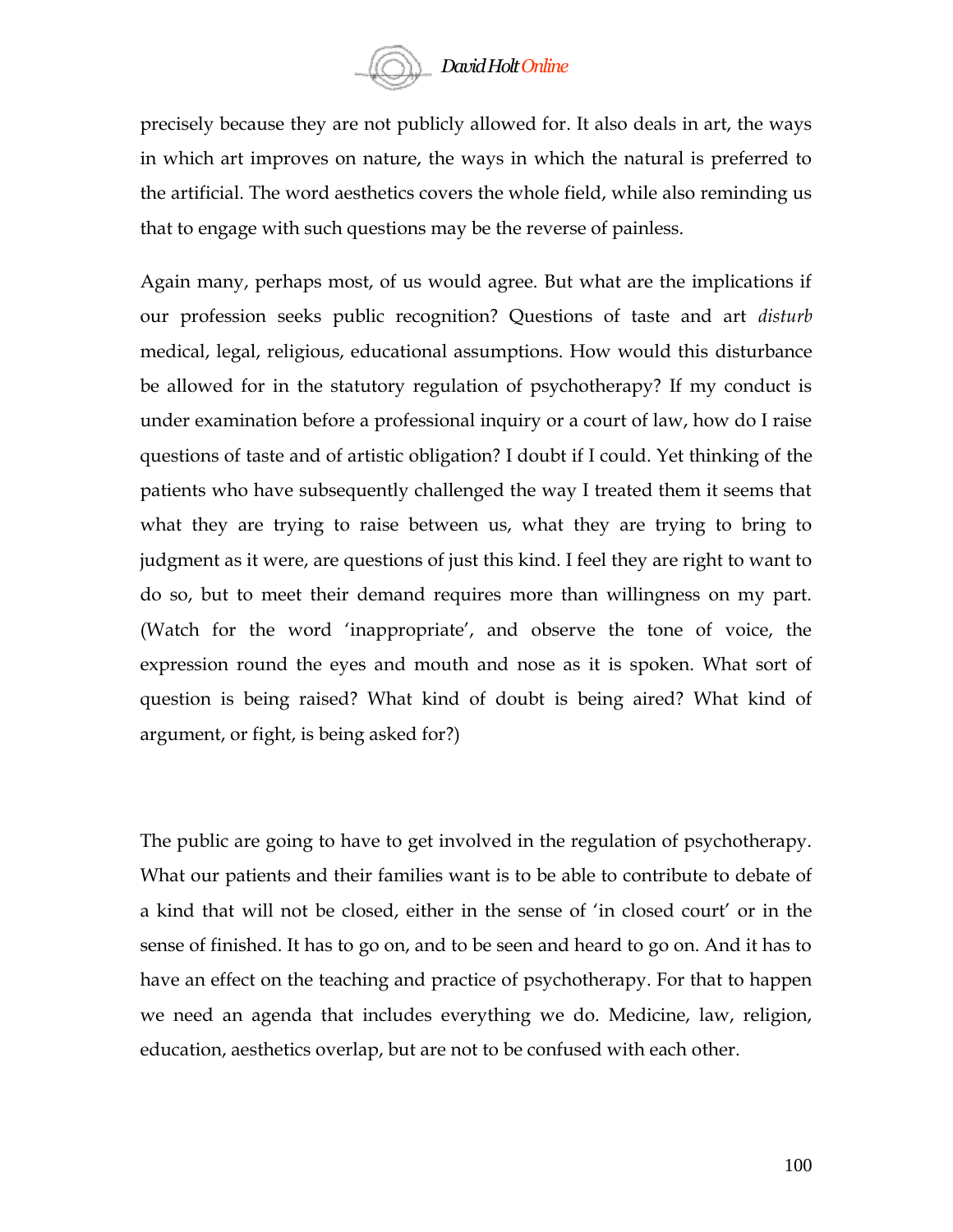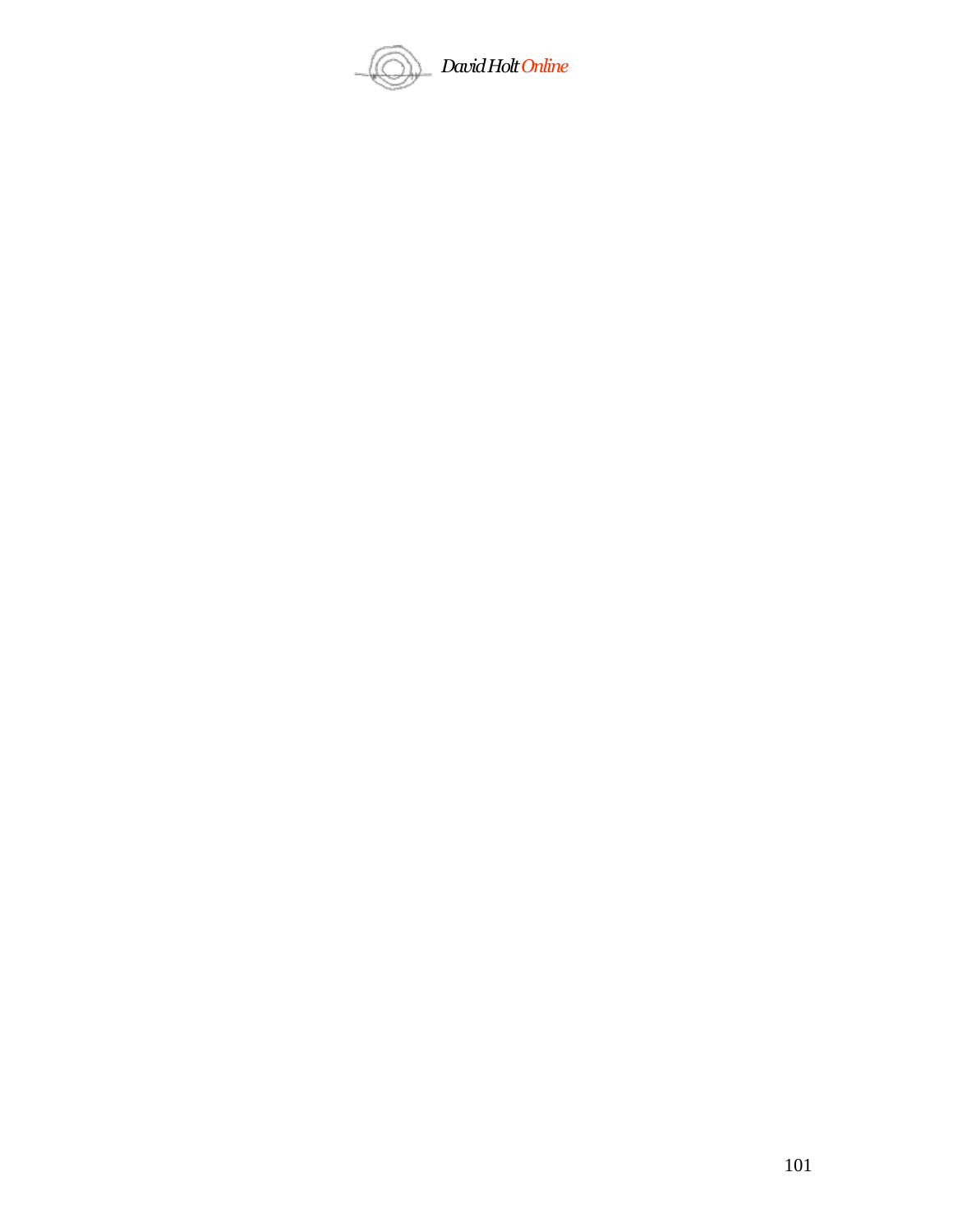

# **5 Psychoanalysis and Religion**

## *1 The psychoanalytic critique of religion*

I've come to see this as inspired by a special kind of suspicion. I take the word suspicion from Paul Ricoeur's study of "the hermeneutics of suspicion" as compared to "the hermeneutics of faith" in his great book on Freud (*Freud and Philosophy: an essay in interpretation, 1970*).

Psychoanalytic suspicion has a spiritual quality to it. It seems to me to be akin to the kind of doubt in which Christians sometimes speak of faith as being grounded, doubt which is itself a movement of the spirit. Suspicion of this kind is more than scepticism as that has been spoken of in our European tradition. It is both mystical and methodical. I find the suggestion of some scholars that Freud was consciously or unconsciously influenced by the Jewish mystical tradition persuasive. But Freud was also methodical, and has bequeathed a method. Psychoanalysis combines mystique and method. Counselling and psychotherapy are heavily indebted to psychoanalysis, and there is no way in which they can escape from the influence of its combination of method and mystery.

Psychoanalysis does something of its own with the "hermeneutics of suspicion". It allies it with sexuality. It is this alliance which gives psychoanalysis its historical dynamic. Suspicion and sexuality have as it were joined hands in order to work together. This joining may be, as some psychoanalysts seem to believe, unprecedented. I"m not sure. It has certainly been a formative influence on the 20th century. We don't know what its further consequences will be, but we can expect that they will be as disturbing as anything this century has seen.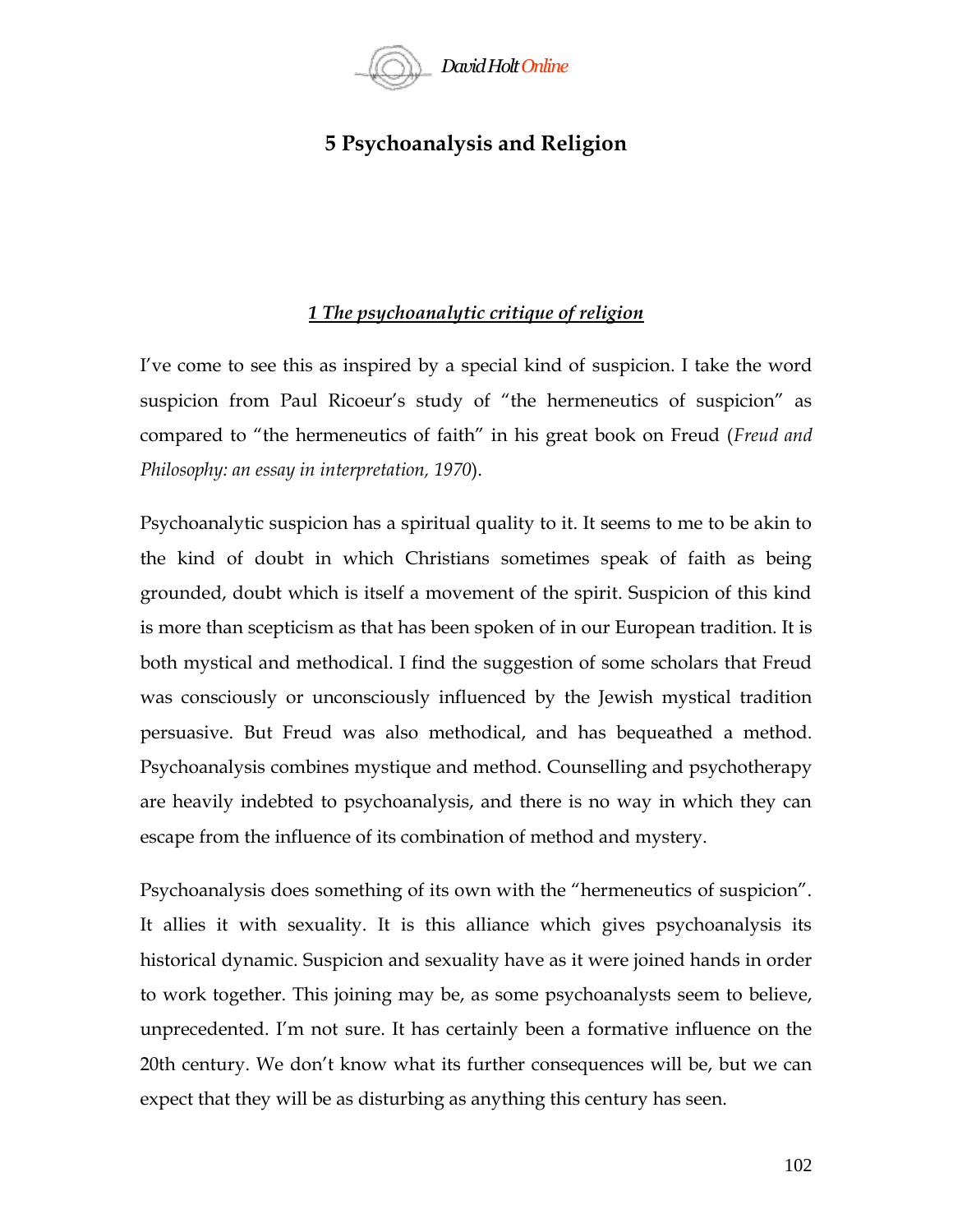

A personal example may help to show how this is relevant to the kind of OPCS I can get enthusiastic about

When I first began with psychoanalysis in 1948 my dreams immediately confused my own family of origin with three variations on Christian family life: the family of Mary and Joseph and Jesus which we celebrate at Christmas; the marriage of Christ with his Church, involving also his mother in some rather confusing way; and the strange threesome of Father, Son and Holy Ghost (as It called Itself in those days). So for all my adult life thinking and feeling about central moments of the Christian faith have been suffused and saturated with psychoanalytic suspicion of what goes on in the daily and nightly business of family sexuality. With the result that a phrase like "begotten not made" can mean more for me in my consulting room than it does in church.

### *2 The religious critique of psychoanalysis*

(I am of course not a psychoanalyst. I have recently described myself to a colleague as a psychoanalytic outsider, which I think does to be going on with.)

There are all sorts of things wrong with psychoanalysis. For a religious critique we can start with two, time and body. Psychoanalysis is wrong about time, and it is wrong about body.

Many psychoanalysts are aware of this and recognise the need for their profession to change. But I think Freud started them off without enough room. Psychoanalysis is like an egg waiting to be broken. Whether for hatching or cooking we"ll see in due course.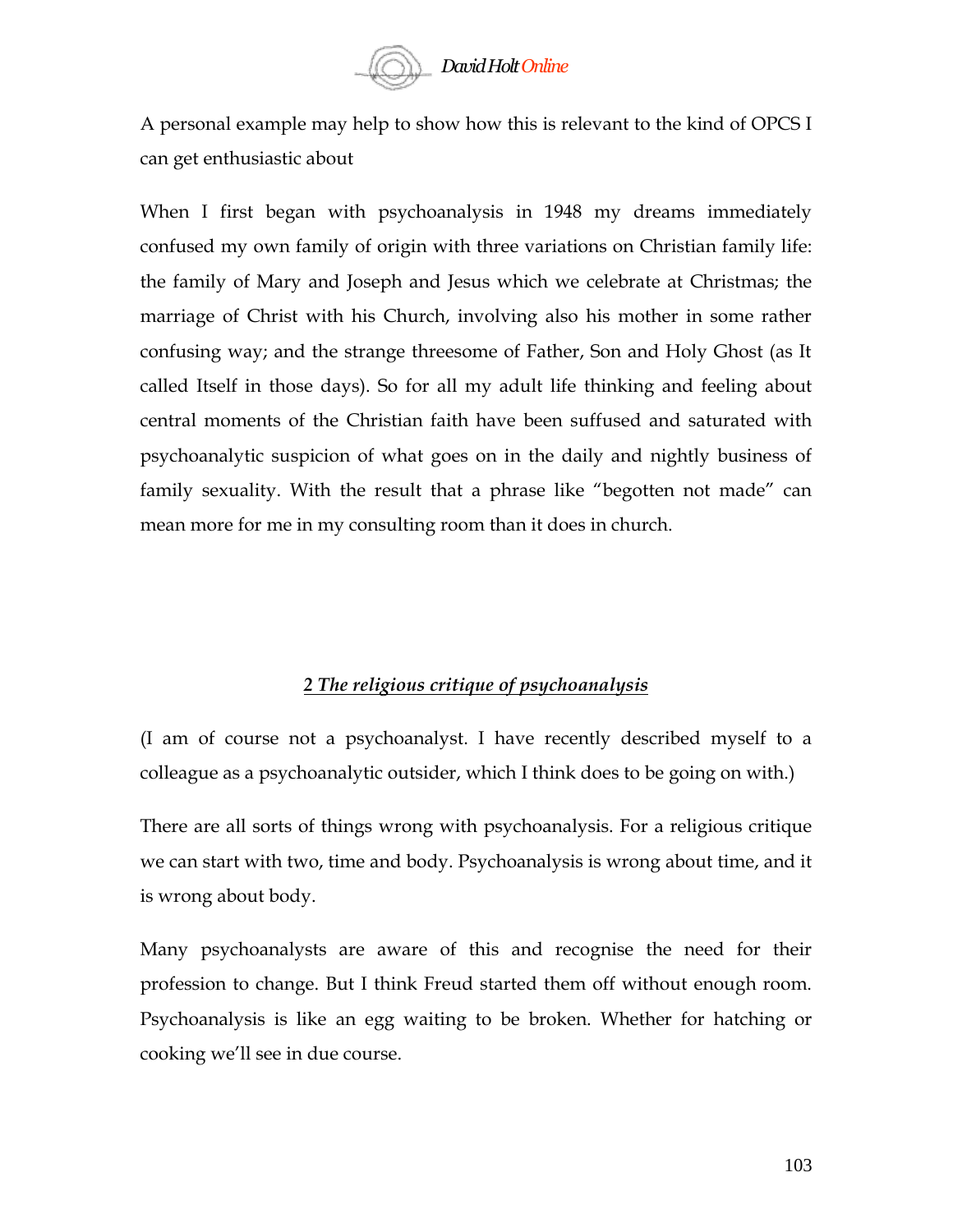

Religious experience is familiar with questions about time. We know how much difference it makes to promise, hope, contrition, forgiveness, if they are grounded in experience of time as created. Various Christian traditions have been trying to define this difference, and to draw out its implications for private and public endeavour, for centuries.

I don"t think it is unfair to say that psychoanalysis is lazy about time. I speak with some animus, as I've been trying to "raise" questions about time within my own tradition, the Jungian, for twenty five years, with virtually no response. Religious experience of time as created is something psychoanalysis just doesn't seem to want to know about

But there is a public who are hungry for an opportunity to test psychoanalytic and religious experience of time against each other. We"ve met some of them in our workshops.

As with time, so with body: Freud started psychoanalysis off without enough room. There are problems about body and word, body and community, body and food, body and death, which are with us from generation to generation. Psychoanalytic suspicion is coming up with fresh (or perhaps forgotten) ways of approaching them. For instance, on the violence involved when (biological) *incarnation* and (social) *incorporation* get across each other. But it doesn't give itself enough room. There"s a history to these problems which gets left out.

Our religious traditions are full of that history. They have been wrestling with problems of incarnation and incorporation from older testaments, from long before the advent of psychoanalysis. Take for example what seems to be a main concern of mine at present: the Christian Eucharist. Its history constitutes a critique of all that we mean by body which psychoanalysis has yet to take on board. (And when it does - I hope I may be forgiven for saying this - the Eucharist will never be the same again.)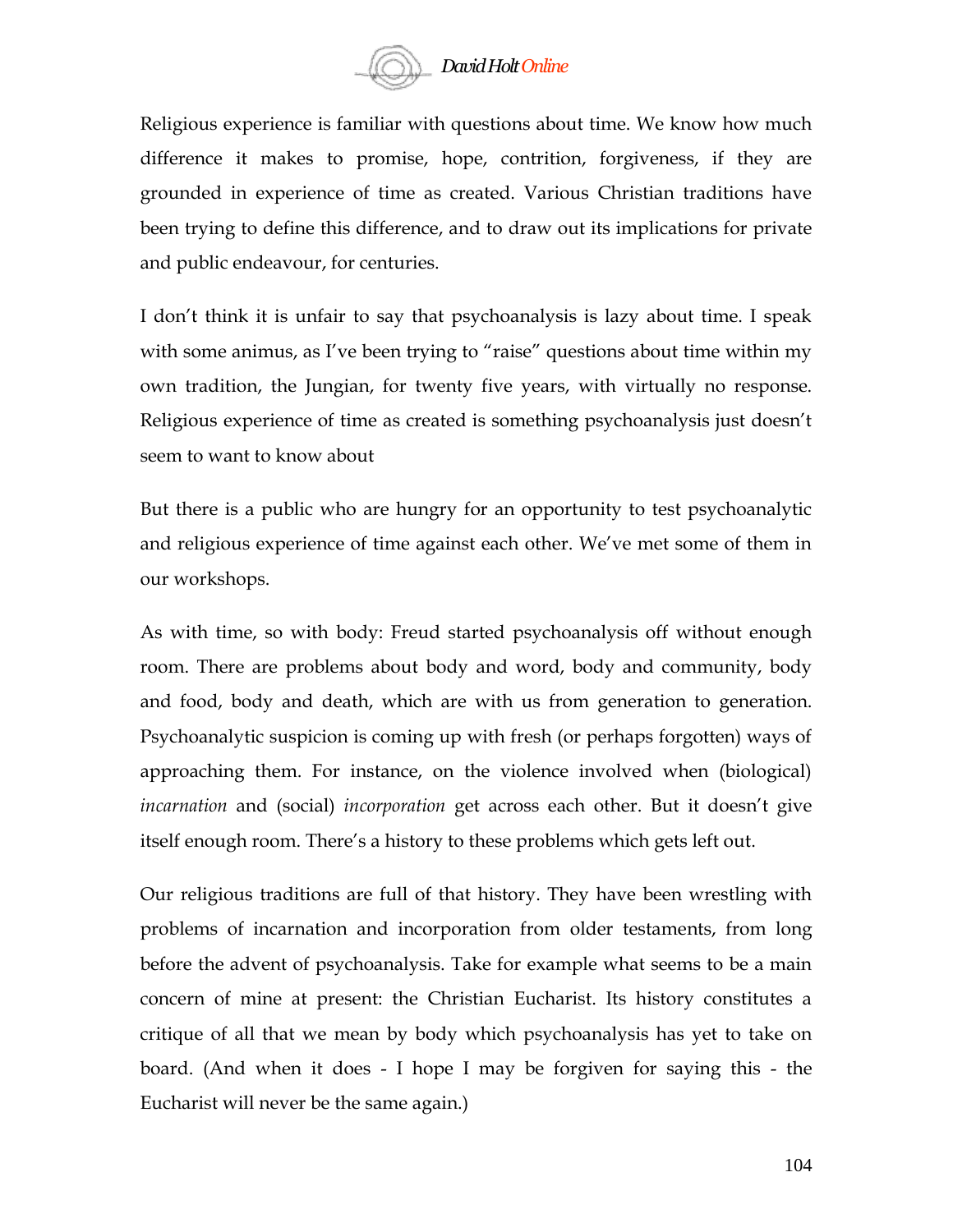

## *3 The responsibility of fear*

What I have in mind is a two way critique, and I don't want to give precedence to either direction. The dialogue which I am looking for can begin either from a religious or a psychoanalytic position. What I am calling psychoanalytic suspicion affects me religiously, and if the Eucharist gives me ground for criticising psychoanalytic understanding of the body, then I have to remember that I came to the Eucharist through psychoanalysis.

But a two way critique of this kind is dangerous.

When I stand back from all I have learned and suffered through "pastoral counselling" since I chaired the Guild of Pastoral Psychology in 1969-1970, and Bill Kyle invited me to join him at the Westminster Pastoral Foundation in 1971, two words present themselves: holiness and madness.

Religious experience owns the holy. It makes holiness its business. Psychoanalysis does not. Psychoanalysis makes madness its business. Not only the florid and exotic forms of madness immediately recognised as such, but all those partial manifestations of our crazedness which we speak of as splitting, displacement, denial, dissociation of feeling, encapsulated depression, delusional transference, windows of psychosis, schizogenic families, double binds...

I think what draws many of us to pastoral counselling is an interest in the overlap of holiness and madness.

Which is very much more dangerous than I once thought. Indeed I am beginning to wonder if I shall ever learn just how dangerous it is. What we feel and know in the presence of the holy, and what we feel and know in the presence of the mad, are not the same. But they are sometimes uncannily alike. They do overlap, and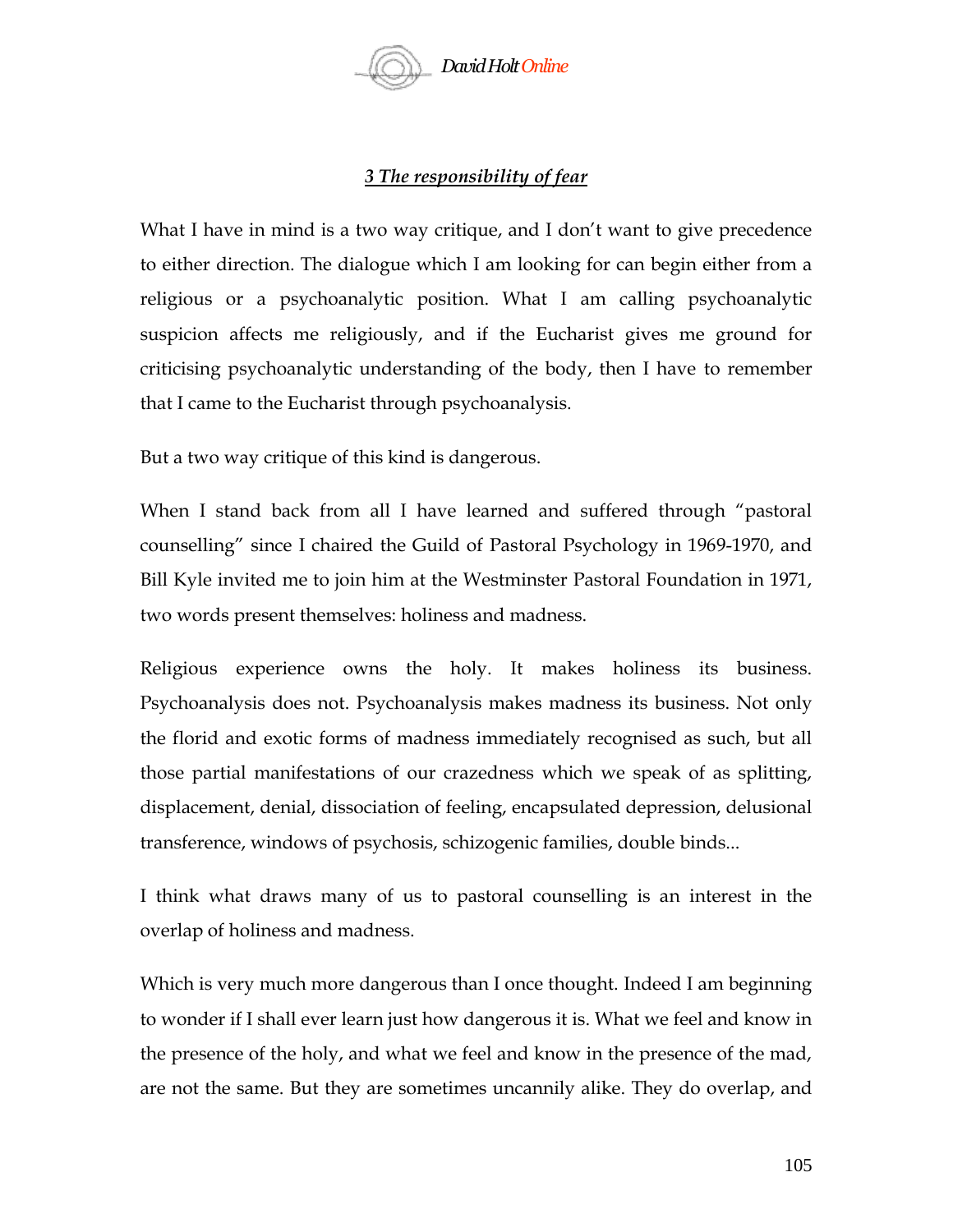

the overlap can be fascinating, exhausting, wasteful. If that is what draws me to pastoral counselling I still have much to learn.

What I have tried to do over the years is to teach myself and others a certain tact, tact of a special kind. I prefer to speak of "tact" rather than the more traditional "discernment" because it keeps us in the body. Tact is interested in behaviour, manners, gesture, intonation, touch.

I also like the word tact because it sounds just like the German word Takt, meaning musical time, beat, measure. Working in the overlap between holiness and madness we are introduced to times with a truly terrible beat. To stay with that beat, to recognize its urgency, to be measured in our response, we need Takt.

But we have to recognise also that there are things we can"t touch. Some things are too hot to handle. And there are times to pick up the receiver and times to leave the message unacknowledged on the answerphone. There are times when if we wish to be in touch apprehension is a better guide than comprehension.

Because we deal in danger. Let us be in no doubt about that. Mixing psychoanalysis and religion is very dangerous indeed. Feelings are invoked which are both infantile and cosmic. Violence is sacred. It goes without saying. Violator and victim change places. The creation of time entails an absolute terror of disappointment. The crossing of incarnation with incorporation calls for circumcision as well as baptism, and though there may be all kinds of anaesthetic available the fact of pain remains.

Danger of this kind has to be taken seriously. We must be careful not to dare too much. There is always a bridge too far. Our limitations need valuing rather than overcoming. Pastoral counselling has to allow for fear. Fear is how we respond to danger. It is not something to be ashamed of. Fear is responsible. If we are to work together responsibly we need each others help in owning fear.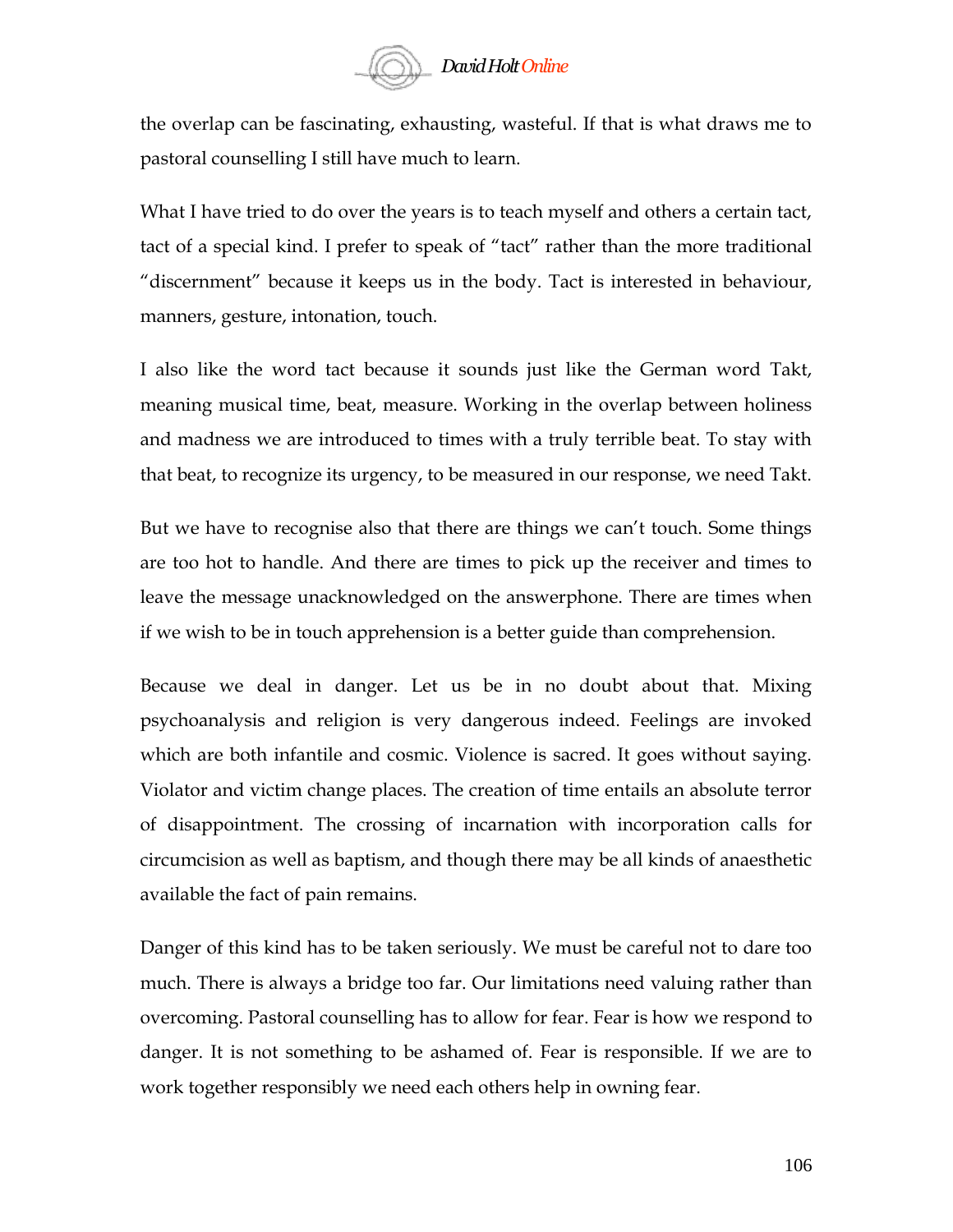

[This paper drew on ideas I developed more fully in a lecture on *Psychoanalysis and Witness*, given for the Jung Club at the Royal Society of Medicine in London in 1985. This is included in my collected papers published by the Edwin Mellen Press in 1992, under the rather misleading title *The Psychology of Carl Jung: essays in application and deconstruction.*]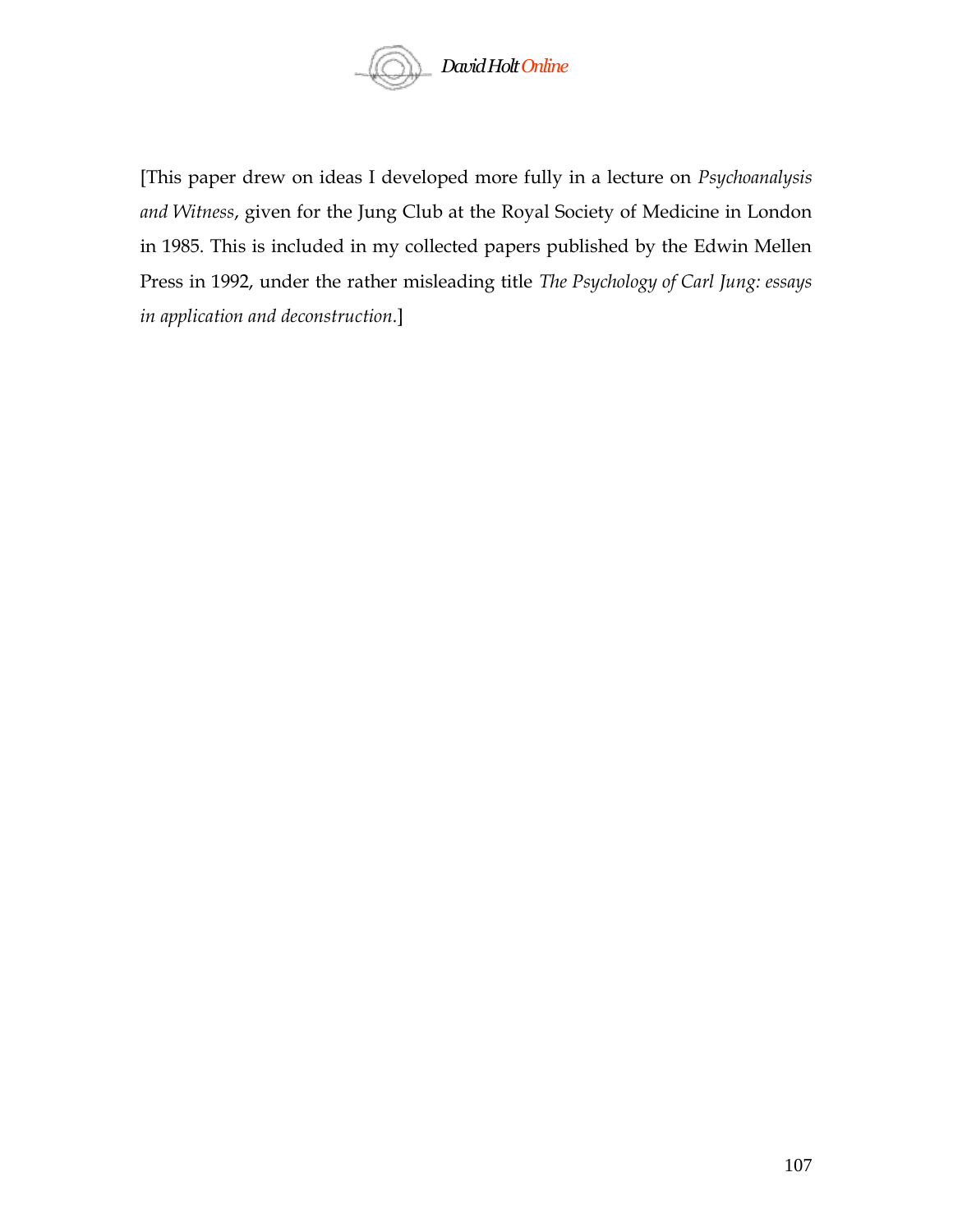

PEV4448147.04

#### **6 Government**



POH(1)4448/147

The Rt Hon John Patten MP

Richmond House 79 Whiteball London SW1A 2NS Telephone 071 210 3000 From the Secretary of State for Health

 $-5$  MAY 1993

Thank you for your letter of 7 April enclosing correspondence from your constituent Mr D Holt of 35 Blenheim Drive, Oxford concerning the introduction of legislation for a Statutory Register of Psychotherapists.

The Government is not planning to introduce legislation for the statutory regulation of psychotherapists. We support self-regulation by these practitioners and the development of voluntary codes of conduct, registration and disciplinary processes. We are pleased with the progress made by the UK Council for Psychotherapy in setting up such a register.

Mr Holt's position is that he does not belong to any of the member organisations of the United Kingdom Council for Psychotherapy (UKCP) (previously the United Kingdom Standing Conference for Psychotherapy) and so is unable to join their register. Individual psychotherapists who are not members of a properly constituted organisation have no means of being subject to a code of conduct or disciplinary process. It might therefore be advisable for Mr Holt to reconsider joining a psychotherapy organisation which is a member of UKCP.

Even if Mr Holt decides not to do so, for the reasons he refers to, he is not prevented from continuing to practice as a psychotherapist. It would then be necessary for him to explain to those who raise the question, the reason why his name does not appear on the voluntary register.

I hope this is helpful.

**VIRGINIA BOTTOMLEY** 70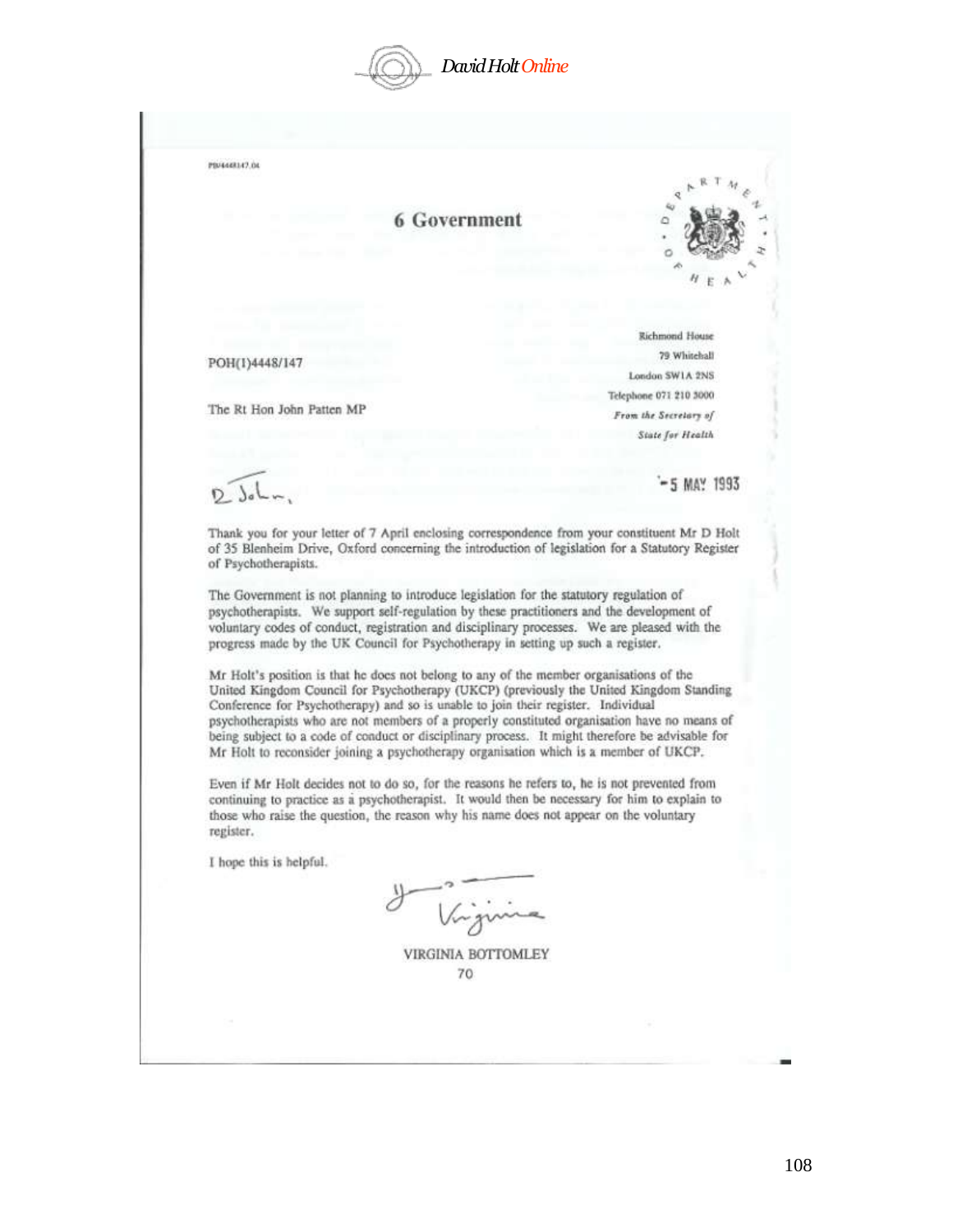

### **An Explanation**

I have prepared this explanation at the suggestion of the Secretary of State for Health, made in her letter to my Member of Parliament on May 5, 1993.

Its purpose is to explain to students, patients, clients, colleagues, perhaps civil servants, the reasons why my name is not included in the Register of Psychotherapists published by the United Kingdom Council for Psychotherapy.

These reasons can be summarised as:

1. My conviction that religious experience, both as avowal and critique, should have more influence in the organisation of psychotherapy than is at present allowed.

2. My refusal to accept the distinction between psychotherapy and counselling as this is being institutionalised. I think of myself as a psychologist who offers counselling and psychotherapy.

3. Persistent doubts about psychoanalysis and its influence. While there is much to be learned from it, the special genius of psychoanalysis is for investigation. It has been, and is, wrong to try and turn it into a prescriptive discipline.

To give detail and context to that bare summary, I have selected two of my recent papers which are available to anyone interested.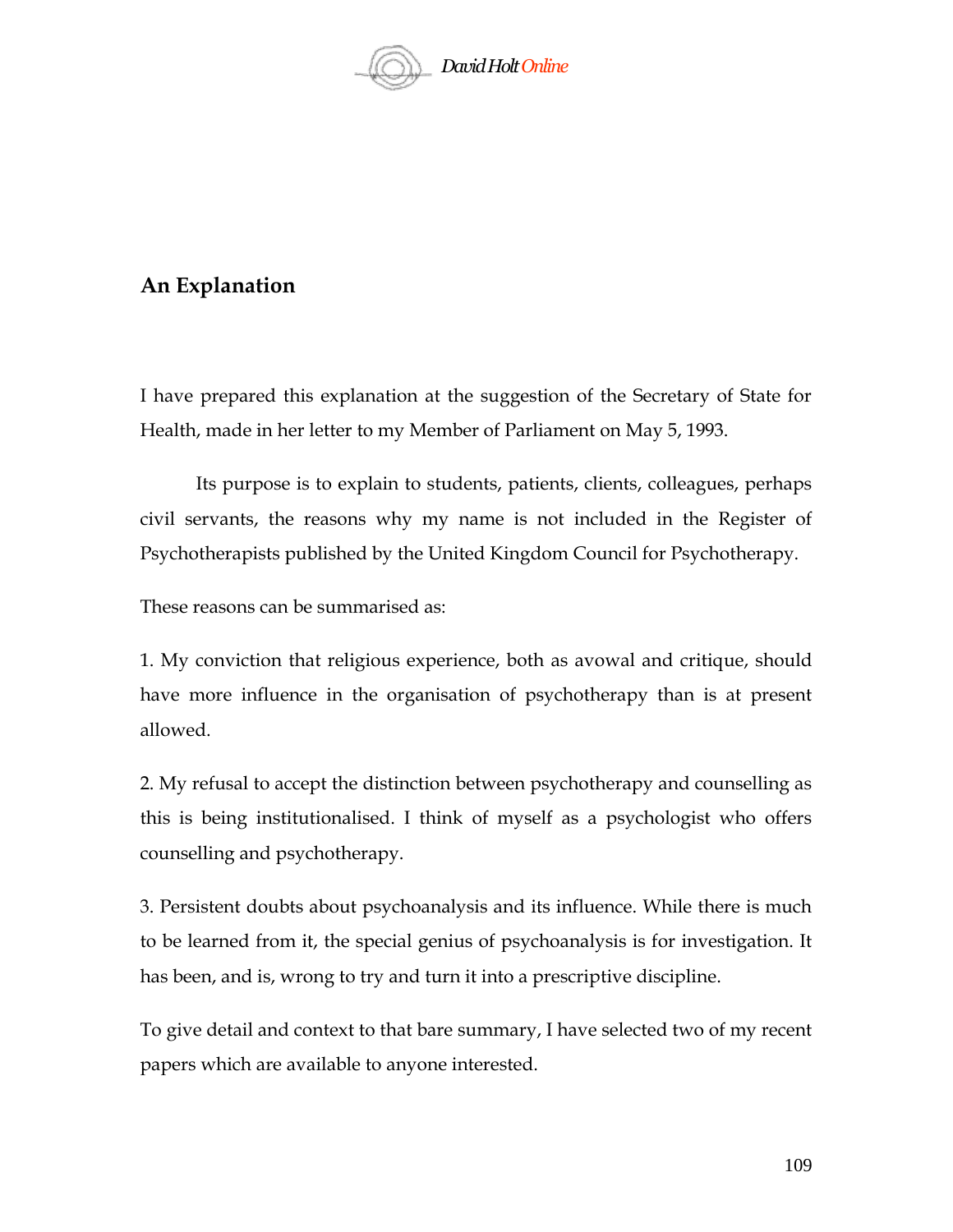

First, a paper I wrote in 1989 on the organisation of psychotherapy. Titled "Reminding, Showdoing, Letting Be" this was first published in *Harvest*, the Journal of the C.G.Jung Analytical Psychology Club. This outlines a unified theory and practice in which religious, social, analytic and behavioural approaches can draw on, and learn from, each other.

Second, a lecture I gave in Bristol in October 1992, under the title "45 Years in and out of the Psychology of lung". This was published in the Bulletin of the Oxford Psychotherapy Society in March 1993. It describes how I have moved from the tradition in which I trained thirty years ago and where the emphasis of my teaching now lies.

#### *As to the future.*

The aim of making psychotherapy an accountable profession is a good one. I support it, and hope in due course to have a recognised place within such a profession.

At the age of 67 I see my contribution as now lying along these lines:

1. If what the Secretary of State describes as "self regulation" is to be comprehensive those of us who still have to find our place need to know more about the history of the United Kingdom Standing Conference on Psychotherapy. We need to know why there are to be two Registers: one published by the United Kingdom Council for Psychotherapy, and one by the British Confederation of Psychotherapists. I am pressing for publication of the relevant papers and records.

2. I shall continue to work for a unified view of psychotherapy and counselling. Much of the work done under the name of counselling is therapy. Much of the work done under the name of psychotherapy would be better done if it were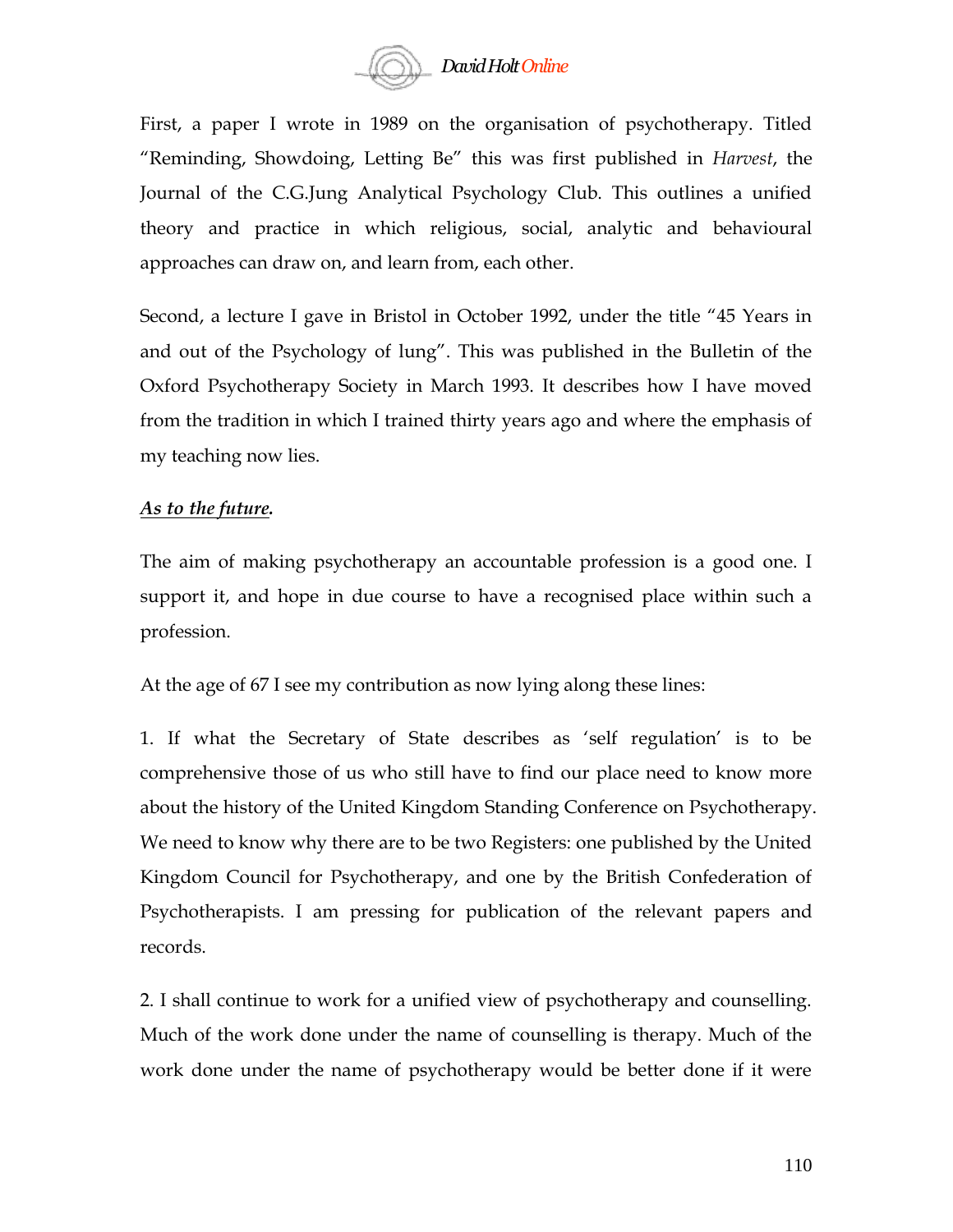

called, and thought of itself as, counselling. We need a theory and practice which can do justice to the whole field.

3. Clients and patients (and their families) need to be heard. Some are already demanding it Others have still to find their voice. It is in the public interest that they should. What they experience has to be articulated and argued so that it can affect future training and qualification. If the experience of clients and patients is to count, our profession has to be open to continuous reconstitution on the basis of what they, as well as we, make of it. I shall be doing what I can to encourage this.

4. I shall continue to work with others to associate religious experience more cloSely with the teaching and practice of psychotherapy.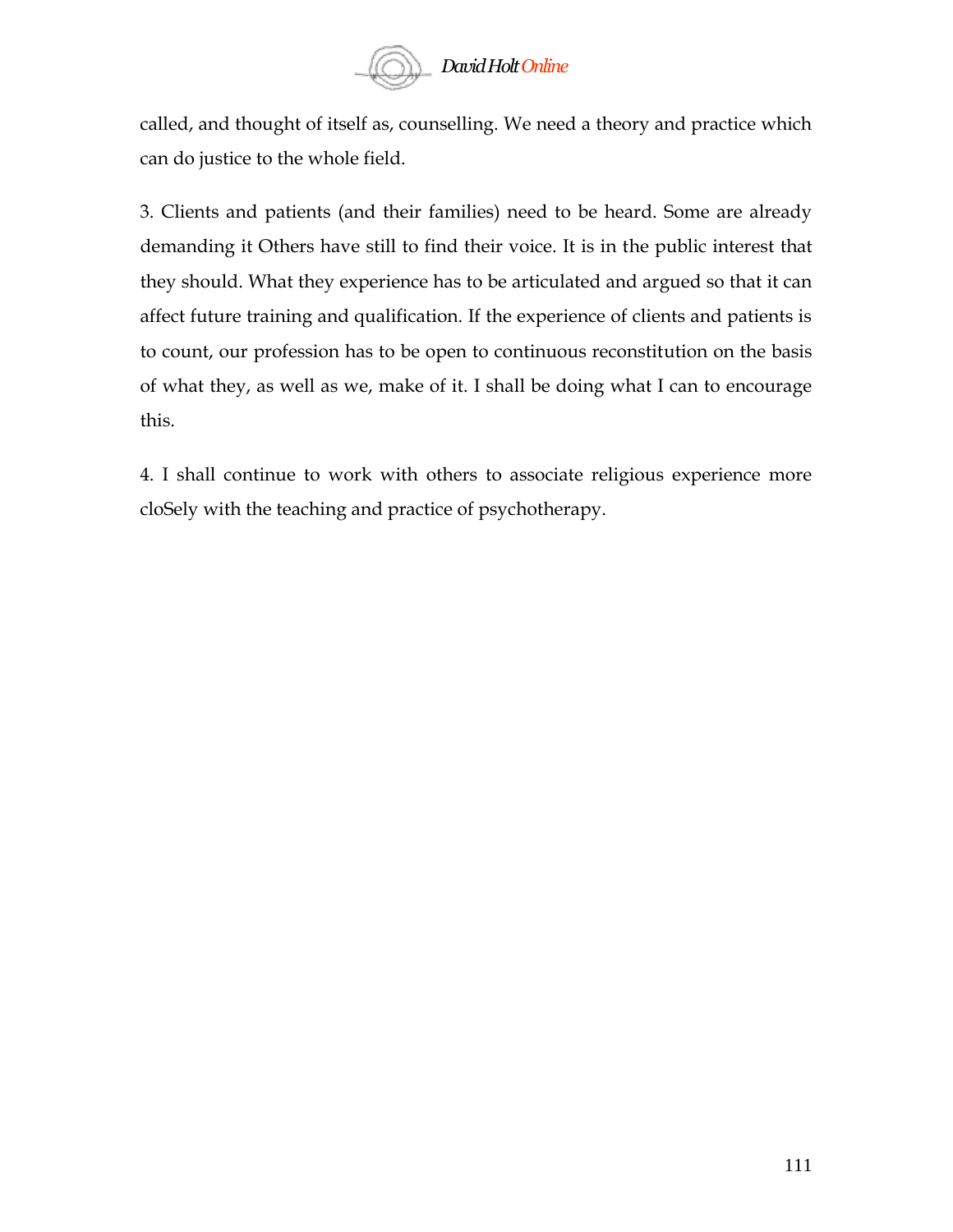

## **Notes for meeting at the Department of Health, September 25, 1995**

# *The Regulation of Psychotherapy and Counselling - need for a further Government initiative*

These notes are developed from those prepared for a meeting with our M.P., John Patten, on June 16, 1995.

At Mr Patten"s suggestion, we want to elaborate the point made there that the public should be more involved in the definition and regulation of psychotherapy (with which we include counselling) as a profession.

#### *Present Position*

The Government is not in favour of statutory regulation. Instead there seems to be fairly general agreement that the way ahead is in three stages:

- 1) self regulation by the profession
- 2) with some kind of Government oversight
- 3) leading to public trust.

If this is to work Government is going to have to take a fresh look at the whole question of "protection".

#### *From protection to participation*

Psychotherapy and counselling are interactive disciplines. Some patients are indeed what the word implies, passive, and have to be treated and protected as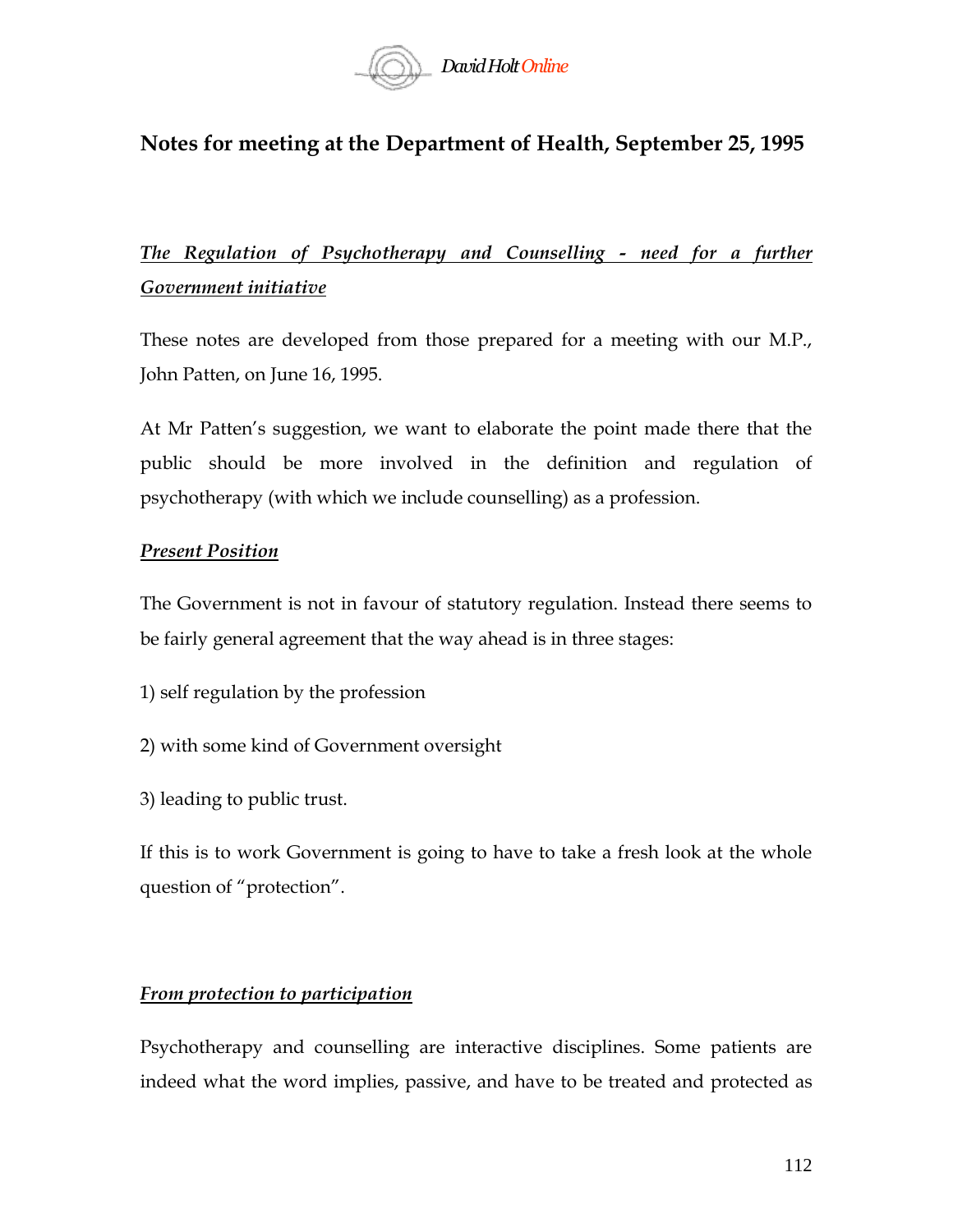

such. But many are not, which is why we speak of clients as well as patients. To use the modern term, they are proactive. They are actively trying to help themselves, often in matters that are private, intimate, confidential. They are not going to trust self regulation of the profession unless it is seen to be working as an interactive discipline, willing and able to learn from their experience, the experience of its own clients and patients.

An interactive discipline: on the one hand, the human energies associated with self help, on the other, the need for professional experience and expertise. How do we bring them together in a way which allows for public scrutiny as well as for the protection of privacy?

There is much public concern about the need to protect patients and clients from incompetent or unscrupulous professionals. Rightly so. There is less public talk about professional need for protection from patients, though within the profession this is a frequently expressed anxiety. But this also needs addressing. "Otherwise there is the danger that self regulation becomes self protection. Criticism, experiment, the admission of error and the acceptance of change, get bogged down in anxiety about litigation.

What is now needed, following on from the valuable work done in opening up the profession in the last twenty years, is to include the need for protection within a wider field of cooperative endeavour, in which complaint, criticism, repudiation, suggestion, appreciation, apology, comparison, can all be brought to bear on each other. As we said in our notes for Mr Patten, "regulation should be designed to educate choice, and revise expectation, both inside and outside the profession, as well as to monitor what is on offer". Considering the wide range of practices on offer under the name of psychotherapy, education and revision of this kind should be high on Government's agenda.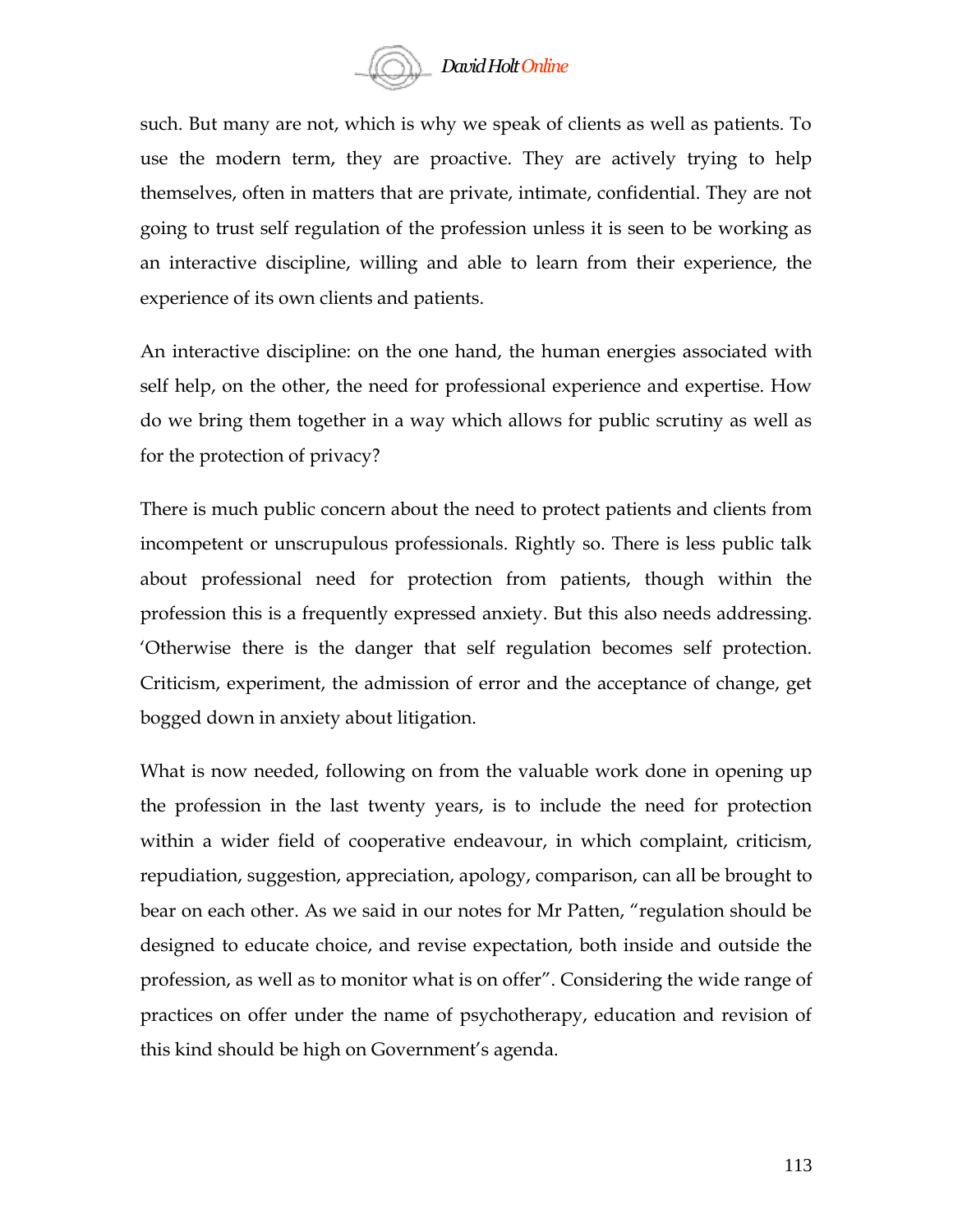

#### *An example of the wish for public participation*

In our notes for Mr Patten we referred to public interest in family life. We wrote:

"within the profession there are arguments, doubts, unease, about how we approach family life. Is regulation designed to insulate the public from these arguments, or to enable them to take an effective part in them? (Compare BFMS with *Family Therapy* on TV)."

The bracketed reference is to the British False Memory Society, and to a television documentary on Family Therapy which was shown in the spring of 1995.

The BFMS was set up in the summer of 1993 by parents whose adult children had accused them of sexual abuse, the memory of such abuse having been recovered during psychotherapy, and such abuse being denied by the parents (the first name of the BFMS was Adult Children Accusing Parents). This Society represents a particular public concern about possible effects of psychotherapy. By November, 1994, over five hundred families had contacted it for support. It has a distinguished Advisory Board, organises conferences and publishes a Newsletter.

The quality of discussion generated by the BFMS can be judged from *the Comments on the Report of the Working Party of the British Psychological Society on 'Recovered Memories'* by Professor L. Weiskrantz F.R.S., Emeritus Professor of Psychology, University of Oxford, in their May 1995 Newsletter.

The television documentary showed a whole family, parents and adolescent children together, receiving therapy over a period of some months. At the start, the problems seemed to be located with the children. At the close the parents were recognising that they might have problems of their own which were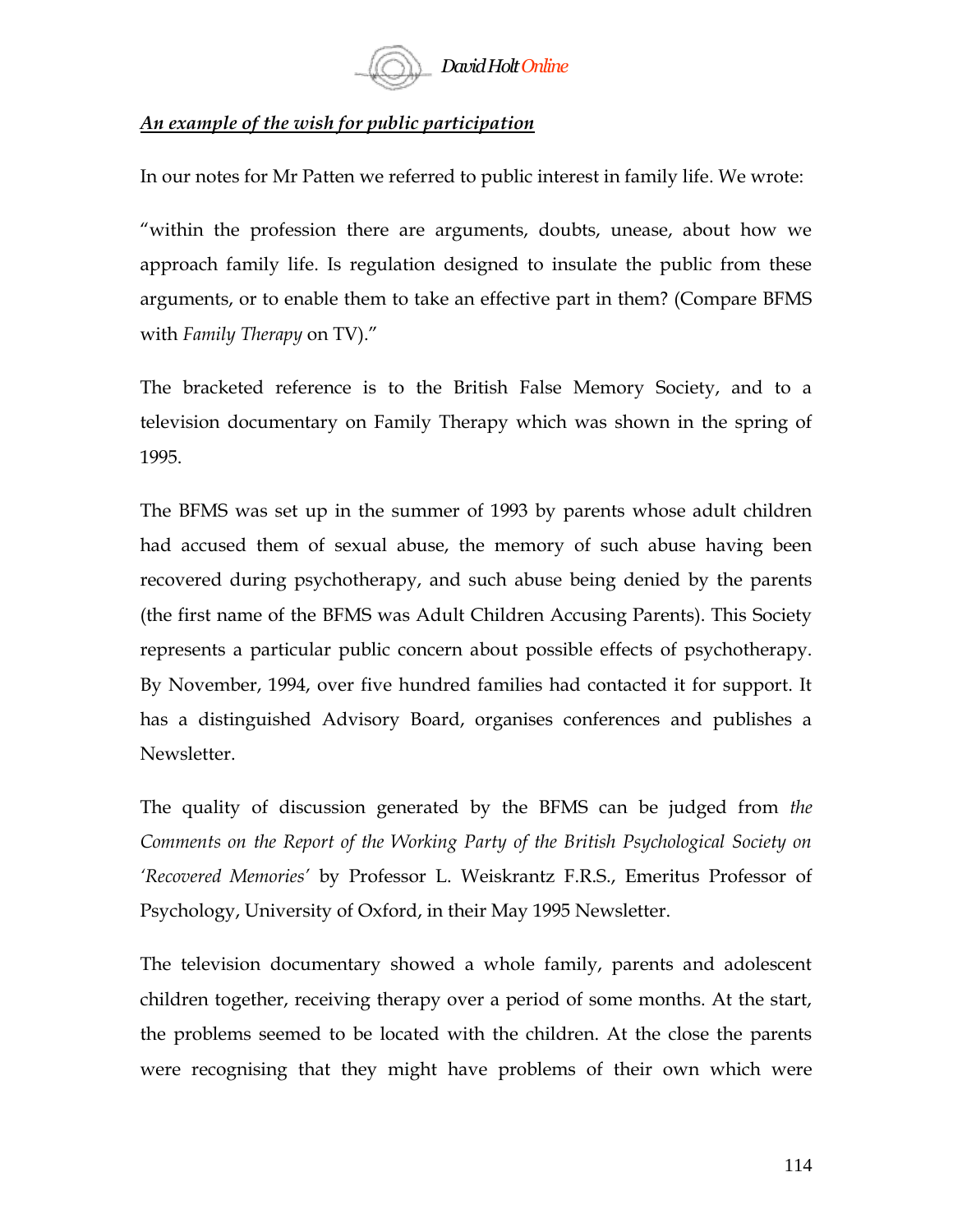

causing difficulties for the children. To judge by newspaper reports, the series aroused considerable public interest.

If we compare the concerns of the BFMS with the work shown in Family Therapy we are introduced to a wide area of professional psychotherapeutic doubt, argument, and changing views, concerning for instance the pros and cons of one to one therapy, and of group or family therapy, when compared to each other; and the problem of memory, its making, its exercise, its control.

The point we want to make is that if the public are to trust in self regulation of the profession, then "lay" interest of the kind shown on the one hand by the BFMS and on the other by the reception given to Family Therapy must be able to participate in the arguments going on inside the profession. There is searching, and very angry, criticism of the profession. There is a persuasive presentation of the profession at work. We need a climate of regulation which brings them together, so that they can learn from each other.

#### *Creating a more participatory climate of regulation*

First, let us note that something along these lines is already starting to happen.

Since our meeting with Mr Patten we were encouraged to read that The National Commission of Inquiry into the Prevention of Child Abuse, launched last autumn under the chairmanship of Lord Williams of Mostyn QC, is asking "to hear from individual counsellors and therapists *and their clients* about how they think child abuse can be prevented and families effectively supported (our italics)" (The Journal of the British Association for Counselling, May 1995).

We need more consultation of this kind. The process of regulation can be thought of as three cornered: the profession, Government, the public. At present there is a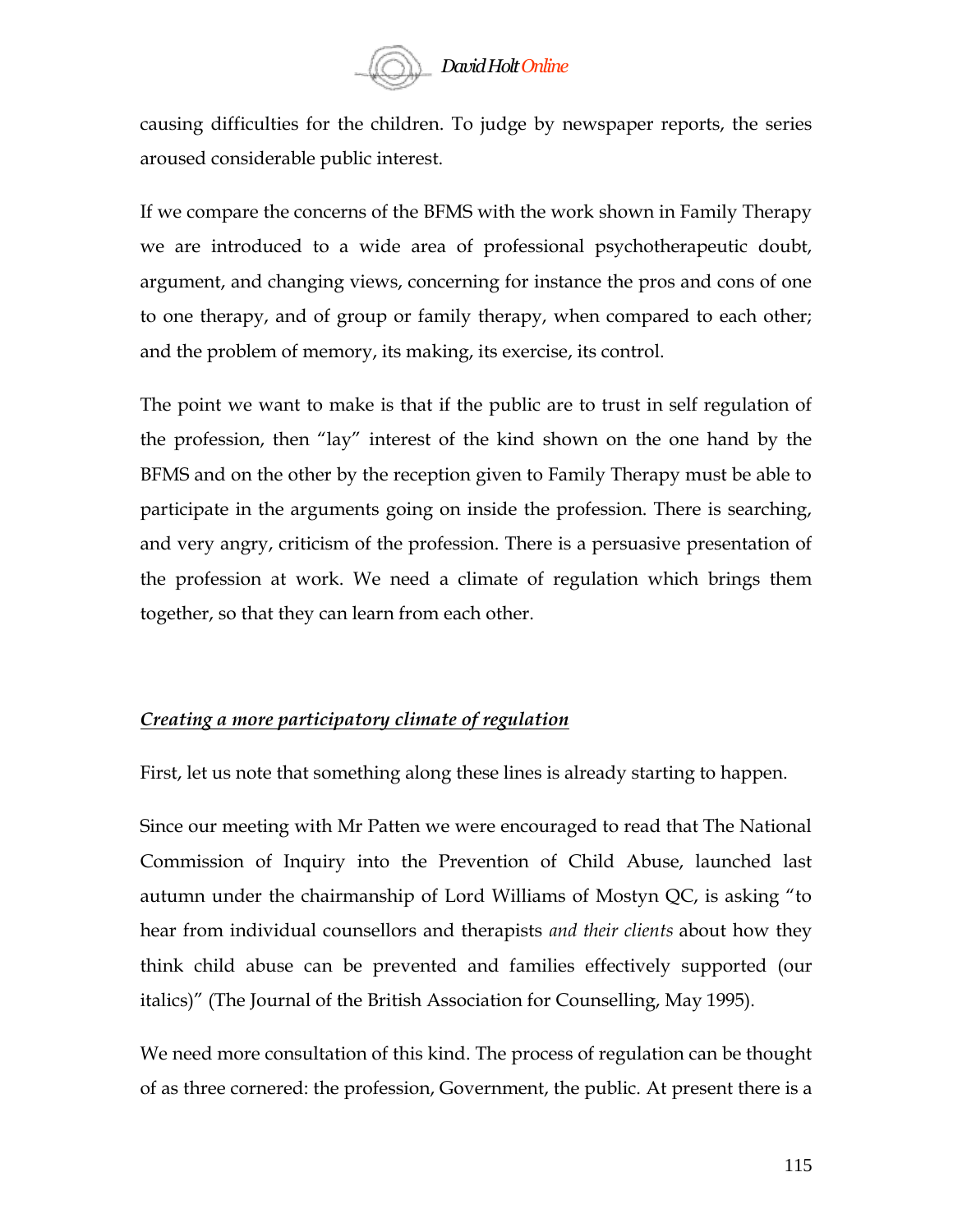

lot going on between profession and Government. Very little goes on between profession and public, or between Government and public.

This needs to change. If Government is not in favour of statutory regulation it should say so and then spell out how it can help the public participate in a two way process of self regulation.

Here are two proposals as to how this could be done, one strategic, one tactical.

**A** 

In our notes for Mr Patten, we suggested, with the 1971 Foster Report in mind, that Government might set up a one person Royal Commission "to report on the present practice and organisation of counselling and psychotherapy, and to make recommendations for their public supervision".

Following our talk with Mr Patten, we would alter those proposed terms of reference to read "...and to make recommendations as to how the public can participate in their regulation".

With that alteration, a Royal Commission remains our preferred way towards a more participatory climate of regulation. It would recognise that what We have here is an historic opportunity, and not just an awkward problem. It would signal that Government wants, and needs, to hear from the public. It would provide a forum in which religious questions not at present being addressed could get a proper hearing.

But if a more piecemeal approach is preferred here is another proposal.

**B**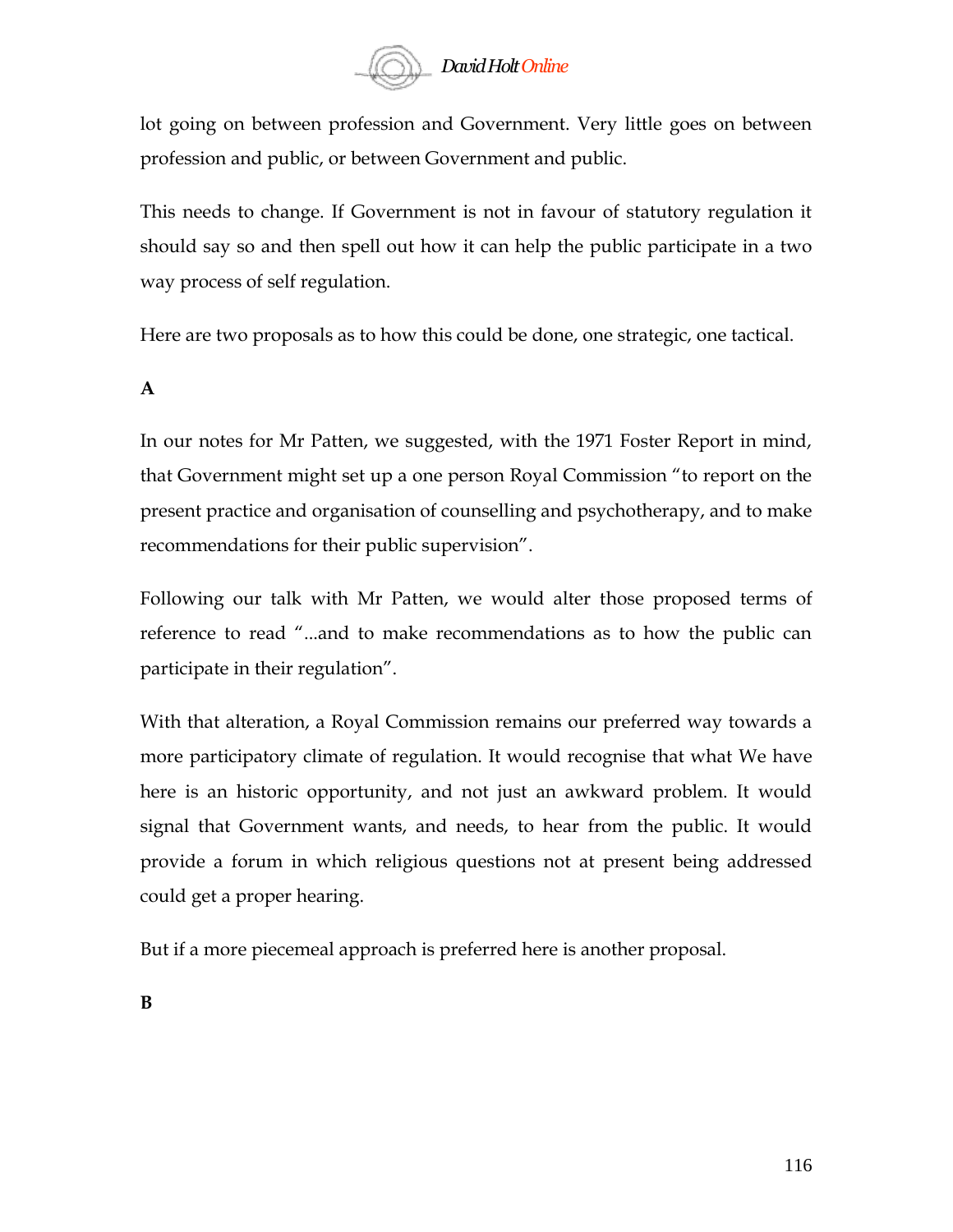

Government could encourage the emergence of local bodies to watch over and assist the development of psychotherapy and counselling in their neighbourhoods.

We already have more public participation on our local Health Councils. We are learning from the Community Care programme how necessary, and how difficult, it is to develop channels of communication, appraisal, and regulation between statutory and voluntary bodies. Local counselling services, some of them church based, are wanting to take over the "caring" role that the social services are relinquishing in favour of "management".

If Government oversight of psychotherapy and counselling were put under the same remit as developments of this kind:

1) we would have many local centres of initiative, of controlled experiment (working as kind of "social laboratories"), up and down the country, in which the three cornered relationship of profession, Government, and public could be developed; and

2) we would contribute to what the Institute for Public Policy Research called, in a report published earlier this year, "*the building of social capital" (Building Social Capital: self help in a twenty-first century welfare state*, by Mai Wann, 1995). Self help can fund professional activity. People invest a lot of money in psychotherapy and counselling, both as clients and for training (does Government have any idea what this adds up to nationally?).

Investment on this scale rightly demands a say in the regulation of the profession. Local efforts to improve our social and health services could be used as an opportunity to bring investors and regulators together, so that the public can help in defining need, expectation, and treatment, in relation to the cost of professional time.